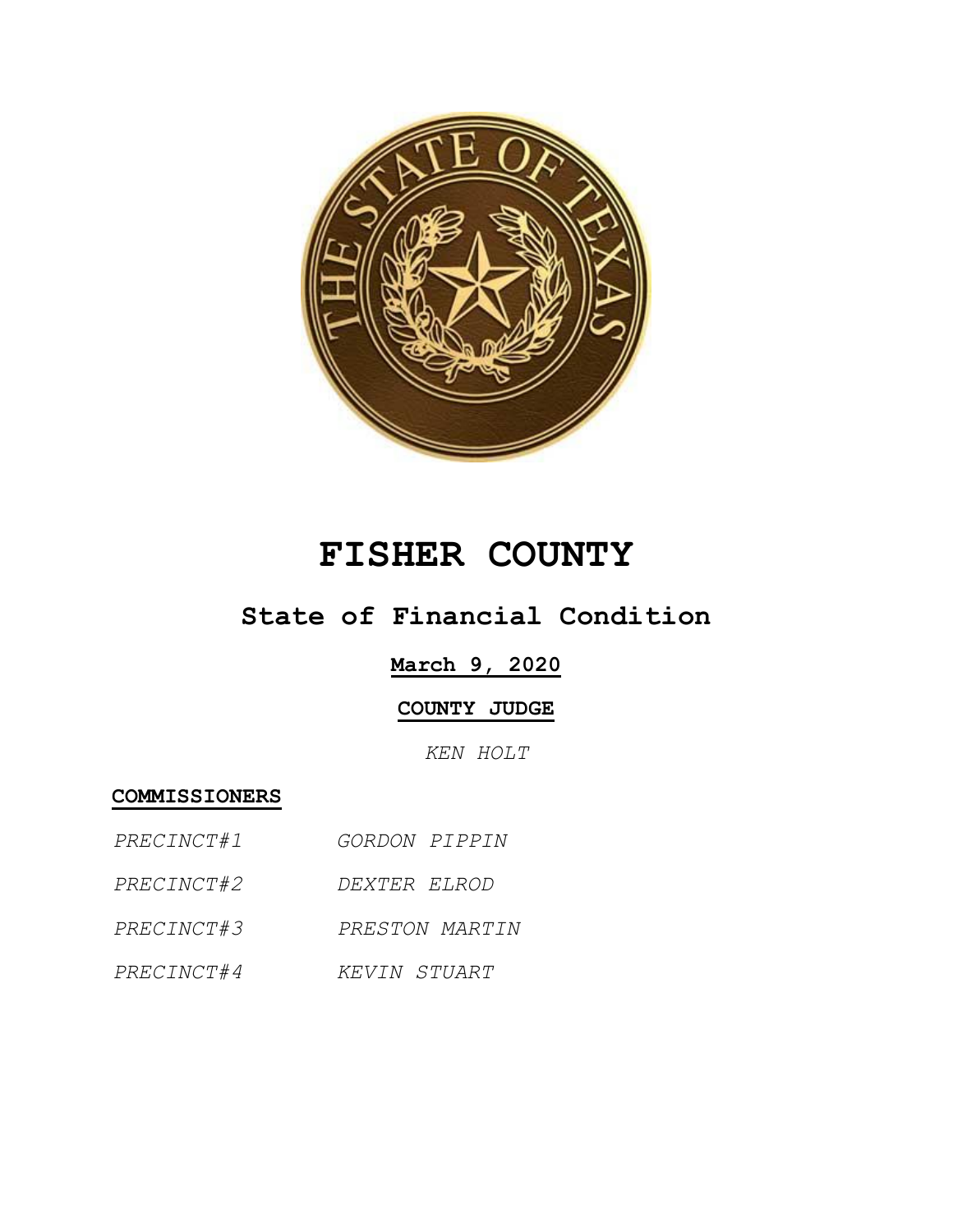|                                      |                                                                                                 | ORIGINAL     | AMENDED                | ENCUMBERED | ACTIVITY                 | ACTIVITY             | CURRENT USED                  |     |
|--------------------------------------|-------------------------------------------------------------------------------------------------|--------------|------------------------|------------|--------------------------|----------------------|-------------------------------|-----|
|                                      | BUDGET-AMOUNT BUDGET-AMOUNT YEAR-TO-DATE YEAR-TO-DATE MONTH-TO-DATE<br>ACCOUNT NO ACCOUNT-TITLE |              |                        |            |                          |                      | BALANCE PCT                   |     |
|                                      | REPORTING FUND: 0010 GENERAL FUND                                                               |              |                        |            |                          |                      | EFFECTIVE MONTH - 03          |     |
| 0100 CASH ACCOUNTS                   |                                                                                                 |              |                        |            |                          |                      |                               |     |
| 10-100-100                           |                                                                                                 |              |                        |            |                          |                      | 96, 312. 38 - 3, 327, 396. 41 |     |
|                                      | CFC: GENERAL FUND<br>10-100-130 MONEY MARKET CHECKING                                           |              |                        |            | 1,973,937.48<br>1,036.63 | 0.00                 | 231,532.14                    |     |
| $10 - 100 - 140$                     | GRANT FUND CHECKING                                                                             |              |                        |            | 0.00                     | 0.00                 | 0.40                          |     |
|                                      | 10-100-185 DUE FROM I&S FUND                                                                    |              |                        |            | 0.00                     | 0.00                 | 158,971.44                    |     |
| $10 - 100 - 201$                     | CERTIFICATE OF DEPOSIT - 1                                                                      |              |                        |            | 974.49                   | 0.00                 | 155,662.58                    |     |
| 10-100-202                           | CERTIFICATE OF DEPOSIT - 2                                                                      |              |                        |            | 974.49                   | 0.00                 | 155,662.58                    |     |
| $10 - 100 - 203$                     | CERTIFICATE OF DEPOSIT - 3                                                                      |              |                        |            | 974.49                   | 0.00                 | 155,662.58                    |     |
| $10 - 100 - 204$                     | CERTIFICATE OF DEPOSIT - 4                                                                      |              |                        |            | 974.49                   | 0.00                 | 155,662.58                    |     |
| $10 - 100 - 205$                     | CERTIFICATE OF DEPOSIT - 5                                                                      |              |                        |            | 974.49                   | 0.00                 | 155,662.58                    |     |
| $10 - 100 - 206$                     | CERTIFICATE OF DEPOSIT - 6                                                                      |              |                        |            | 1,365.81                 | 0.00                 | 256,794.45                    |     |
|                                      | 10-100-211 REIMBURSEMENT CLEARING                                                               |              |                        |            | 0.00                     | 0.00                 | 4.00                          |     |
| $10 - 100 - 230$                     | DISTRICT CLERK EFILE                                                                            |              |                        |            | $3,617.76-$              | 0.00                 | 3,831.41-                     |     |
|                                      | 10-100-231 COUNTY CLERK EFILE                                                                   |              |                        |            | $3,520.50-$              | 154.20               | 1,921.17-                     |     |
| $10 - 100 - 232$                     | JP CREDIT CARD                                                                                  |              |                        |            | $20, 344.47 -$           | 1,352.70             | 13,350.25-                    |     |
|                                      | 10-100-280 DELINQUENT TAXES RECEIVABLE                                                          |              |                        |            | 0.00                     | 0.00                 | 117,265.36                    |     |
|                                      | 10-100-285 ALLOWANCE-UNCOLLETABLE TAXES                                                         |              |                        |            | 0.00                     | 0.00                 | $29, 314.33 -$                |     |
|                                      | 10-100-290 DUE FROM APPRAISAL DISTRICT                                                          |              |                        |            | 0.00<br>------------     | 0.00                 | 0.00                          |     |
|                                      | CASH ACCOUNTS                                                                                   |              |                        |            | 1,953,729.64             |                      | 94,805.48- 4,821,859.94       |     |
|                                      | 0300 GENERAL REVENUE ACCOUNTS                                                                   |              |                        |            |                          |                      |                               |     |
|                                      |                                                                                                 |              |                        |            |                          |                      |                               |     |
|                                      | 10-300-100 ADVALOREM TAXES                                                                      | 2,418,322.00 | 2,418,322.00           |            | 2,927,572.06             | 0.00                 | 509,250.06+ 121               |     |
|                                      | 10-300-105 DELINQUENT ADVALOREM TAXES                                                           | 0.00         | 0.00                   |            | 0.00                     | 0.00                 | 0.00                          |     |
|                                      | 10-300-106 DC EFILE CLEARING ACCOUNT                                                            | 0.00         | 0.00                   |            | 0.00                     | 0.00                 | 0.00                          |     |
|                                      | 10-300-107 CC EFILE CLEARING ACCOUNT                                                            | 0.00         | 0.00                   |            | 0.00                     | 0.00                 | 0.00                          |     |
|                                      | 10-300-108 JP C-CARD CLEARING ACCOUNT                                                           | 0.00         | 0.00                   |            | 0.00                     | 0.00                 | 0.00                          |     |
| $10 - 300 - 109$                     | CREDIT CARD INTEREST EARNED                                                                     | 0.00         | 0.00                   |            | 110.48                   | 0.00                 | $110.48+$                     |     |
|                                      | 10-300-149 APPRAISAL DIST EXCESS REFUND                                                         | 0.00         | 0.00                   |            | 33,516.00                | 0.00                 | $33,516.00+$                  |     |
| $10 - 300 - 150$                     | OTHER INCOME                                                                                    | 800.00       | 800.00                 |            | 73.57                    | 0.00                 | 726.43                        | 09  |
| $10 - 300 - 151$                     | TAX COLLECTOR ANNUAL SALES TAX COMM                                                             | 7,200.00     | 7,200.00               |            | 0.00                     | 0.00                 | 7,200.00                      | 00  |
|                                      | 10-300-152 MISC REIMBURSEMENTS                                                                  | 300.00       | 300.00                 |            | 0.00                     | 0.00                 | 300.00                        | 00  |
| $10 - 300 - 153$<br>$10 - 300 - 155$ | DPS REIMBURSEMENTS/PHONE& INTERNET                                                              | 0.00<br>0.00 | 0.00<br>0.00           |            | 1,686.14<br>0.00         | 0.00<br>0.00         | $1,686.14+$<br>0.00           |     |
| $10 - 300 - 156$                     | DRUG FOR REIMBURSING GF JAIL ASSIST<br>DRUG FOR REIMBURSING FICA                                | 0.00         | 0.00                   |            | 0.00                     | 0.00                 | 0.00                          |     |
| $10 - 300 - 157$                     | DRUG FOR REIMBURSING RETIREMENT                                                                 | 0.00         | 0.00                   |            | 0.00                     | 0.00                 | 0.00                          |     |
| $10 - 300 - 180$                     | INTEREST EARNED                                                                                 | 28,000.00    | 28,000.00              |            | 10,784.90                | 0.00                 | 17,215.10                     | 39  |
| $10 - 300 - 185$                     | INSURANCE PROCEEDS                                                                              | 0.00         | 0.00                   |            | 0.00                     | 0.00                 | 0.00                          |     |
| $10 - 300 - 190$                     | INTEREST EARNED CD'S                                                                            | 10,400.00    | 10,400.00              |            | 6,238.26                 | 0.00                 | 4,161.74                      | 60  |
| $10 - 300 - 195$                     | INSURANCE REMIBURSEMENTS                                                                        | 0.00         | 0.00                   |            | 211.00                   | 0.00                 | $211.00+$                     |     |
| $10 - 300 - 200$                     | COUNTY RESTITUTION INCOME                                                                       | 1,600.00     | 1,600.00               |            | 628.81                   | 0.00                 | 971.19                        | 39  |
| $10 - 300 - 202$                     | DRUG PROG CCP - 10% COUNTY                                                                      | 176.00       | 176.00                 |            | 164.15                   | 0.00                 | 11.85                         | 93  |
| $10 - 300 - 204$                     | OIL & GAS INCOME                                                                                | 700.00       | 700.00                 |            | 272.17                   | 0.00                 | 427.83                        | 39  |
| $10 - 300 - 205$                     | GAS PIPELINE INCOME                                                                             | 0.00         | 0.00                   |            | 0.00                     | 0.00                 | 0.00                          |     |
| $10 - 300 - 206$                     | NSF INCOME                                                                                      | 0.00         | 0.00                   |            | 0.00                     | 0.00                 | 0.00                          |     |
| $10 - 300 - 212$                     | HEALTHY COUNTY INCOME                                                                           | 0.00         | 0.00                   |            | 0.00                     | 0.00                 | 0.00                          |     |
| $10 - 300 - 214$                     | COURT APPT ATTY - C & D CLERK                                                                   | 1,400.00     | 1,400.00               |            | 1,357.11                 | 0.00                 | 42.89                         | 97  |
|                                      | 10-300-216 JUROR REIMBURSEMENT                                                                  | 0.00         | 0.00                   |            | 408.00                   | 0.00                 | $408.00+$                     |     |
|                                      | 10-300-218 TX-TF-IND DEFENSE GRANT 2019                                                         | 7,000.00     | 7,000.00               |            | 0.00                     | 0.00                 | 7,000.00                      | 00  |
|                                      | 10-300-222 AD LITEM TAX SUIT T REES                                                             | 0.00         | 0.00                   |            | 0.00                     | 0.00                 | 0.00                          |     |
|                                      | 10-300-224 OUT OF COUNTY SHERIFF CITATIONS                                                      | 0.00         | 0.00                   |            | 0.00                     | 0.00                 | 0.00                          |     |
|                                      | 10-300-225 OUT OF COUNTY SHERIFF SERVICE                                                        | 400.00       | 400.00                 |            | 100.00                   | 0.00                 | 300.00                        | 25  |
|                                      | 10-300-226 INSURANCE BUILDING REPAIRS                                                           | 400.00       | 400.00                 |            | 0.00                     | 0.00                 | 400.00                        | 00  |
|                                      | 10-300-228 UNCLAIMED PROPERTY REFUND                                                            | 0.00         | 0.00                   |            | 0.00                     | 0.00                 | 0.00                          |     |
|                                      | 10-300-229 VOL FIRE DEPT REIMBURSEMENTS                                                         | 0.00         | 0.00                   |            | 0.00                     | 0.00                 | 0.00                          |     |
|                                      | 10-300-230 TOBACCO SETTLEMENT INCOME                                                            | 50.00        | 50.00                  |            | 0.00                     | 0.00                 | 50.00                         | 00  |
|                                      | 10-300-231 FISHER COUNTY SHERIFF'S POSSE                                                        | 1.00         | 1.00                   |            | 1.00                     | 0.00                 | 0.00                          | 100 |
|                                      | 10-300-232 WIND FARM TAX ABATEMENTS                                                             | 0.00         | 0.00                   |            | 0.00                     | 0.00                 | 0.00                          |     |
|                                      | 10-300-234 SHERIFF - DRUG FORF REIMBURSEMENT                                                    | 0.00         | 0.00                   |            | 0.00                     | 0.00                 | 0.00                          |     |
|                                      | 10-300-236 SHERIFF - MISC INCOME                                                                | 14,500.00    | 14,500.00              |            | 15,135.61                | 0.00                 | $635.61 + 104$                |     |
|                                      | 10-300-237 SHERIFF BODY ARMOR GRANT                                                             | 0.00         | 0.00                   |            | 0.00                     | 0.00                 | 0.00                          |     |
|                                      | 10-300-239 SB1849 PRISONER SAFETY FUND GRANT                                                    | 0.00         | 0.00                   |            | 0.00                     | 0.00                 | 0.00                          |     |
|                                      | 10-300-241 SHERIFF SALE INCOME                                                                  | 0.00         | 0.00                   |            | 838.30                   | 0.00                 | $838.30+$                     |     |
|                                      | 10-300-242 EXTENSION AGENT REIMBURSEMENTS                                                       | 0.00         | 0.00                   |            | 0.00                     | 0.00                 | 0.00                          |     |
|                                      | 10-300-713 BUILDING RENT                                                                        | 10.00        | 10.00<br>------------- |            | 0.00<br>--------------   | 0.00<br>------------ | 10.00                         | 00  |
|                                      | GENERAL REVENUE ACCOUNTS 2,491,259.00 2,491,259.00 0.00 2,999,097.56                            |              |                        |            |                          | 0.00                 | 507,838.56+ 120               |     |
| 0310 FEES OF OFFICE                  |                                                                                                 |              |                        |            |                          |                      |                               |     |
|                                      | 10-310-400 FEES - COUNTY JUDGE                                                                  | 200.00       | 200.00                 |            | 24.00                    | 0.00                 | 176.00                        | 12  |
|                                      | 10-310-410 FEES - COUNTY CLERK                                                                  | 63,000.00    | 63,000.00              |            | 42,957.79                | 1,780.75             | 20,042.21                     | 68  |
|                                      | 10-310-420 FEES - COUNTY & DISTRICT COURT                                                       | 1,000.00     | 1,000.00               |            | 275.00                   | 0.00                 | 725.00                        | 28  |
|                                      | 10-310-425 FEES - DISTRICT CLERK                                                                | 10,000.00    | 10,000.00              |            | 5,942.16                 | 0.00                 | 4,057.84                      | 59  |
|                                      | 10-310-426 FEES - DIST CLERK TAX RESEARCH                                                       | 700.00       | 700.00                 |            | 0.00                     | 0.00                 | 700.00                        | 00  |

### 03-09-2020\*\*BUDGET ANALYSIS USAGE REPORT \*\* ASSET, INCOME, & EXPENSE ACCOUNTS PAGE 1<br>TIME:03:03 PM - EFFECTIVE MONTH:03

 $TIME:03:03 PM - EFFECTIVE MOMTH:03$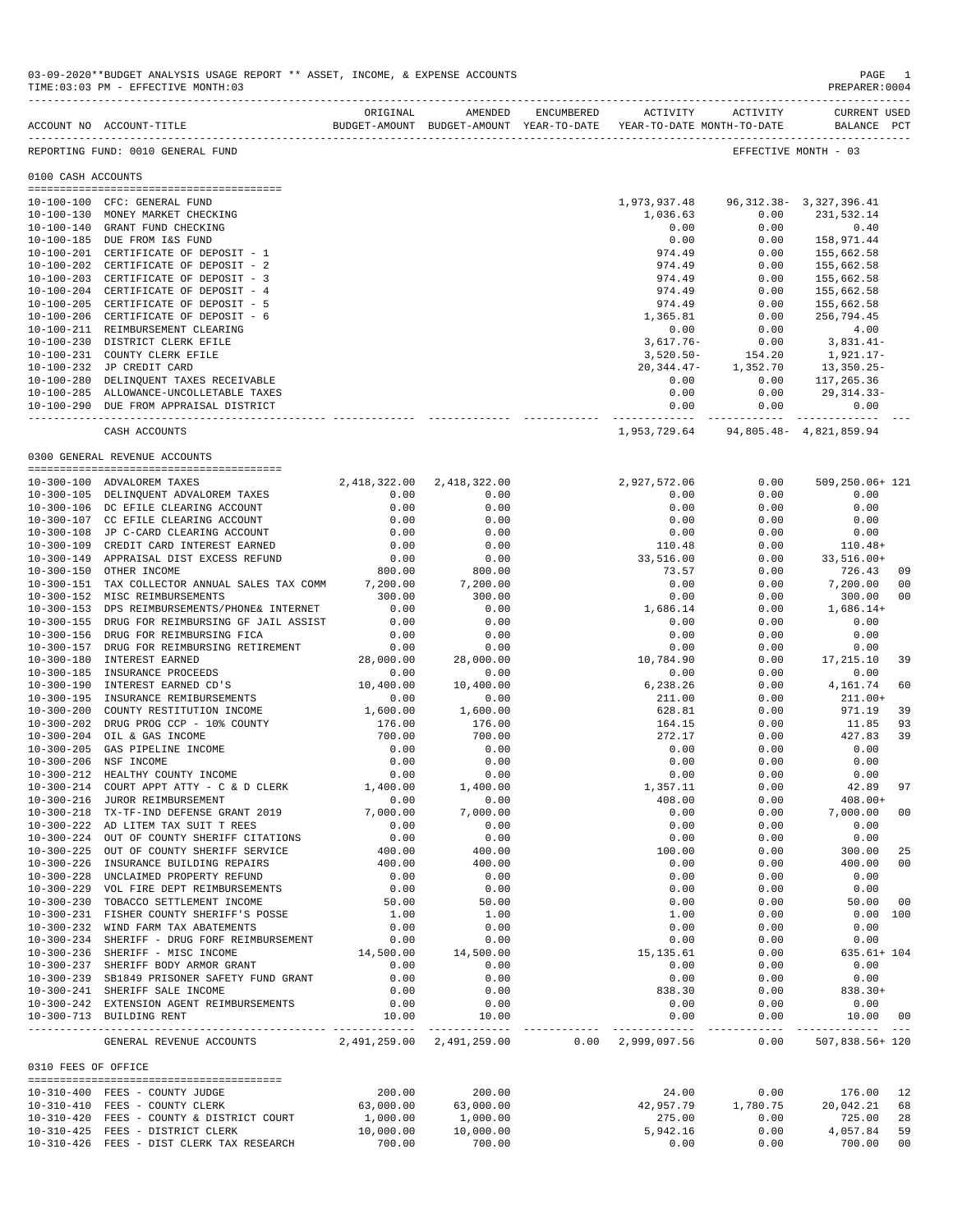| 03-09-2020**BUDGET ANALYSIS USAGE REPORT ** ASSET, INCOME, & EXPENSE ACCOUNTS<br>$\mathop{\mathrm{PAGE}}$<br>TIME: 03:03 PM - EFFECTIVE MONTH: 03<br>PREPARER: 0004 |                                                                                                            |                             |                                                     |                     |                             |                                        |                             |                                  |
|---------------------------------------------------------------------------------------------------------------------------------------------------------------------|------------------------------------------------------------------------------------------------------------|-----------------------------|-----------------------------------------------------|---------------------|-----------------------------|----------------------------------------|-----------------------------|----------------------------------|
|                                                                                                                                                                     | ACCOUNT NO ACCOUNT-TITLE                                                                                   | ORIGINAL                    | AMENDED<br>BUDGET-AMOUNT BUDGET-AMOUNT YEAR-TO-DATE | ENCUMBERED          | <b>ACTIVITY</b>             | ACTIVITY<br>YEAR-TO-DATE MONTH-TO-DATE | CURRENT USED<br>BALANCE PCT |                                  |
|                                                                                                                                                                     | REPORTING FUND: 0010 GENERAL FUND                                                                          |                             |                                                     |                     |                             |                                        | EFFECTIVE MONTH - 03        |                                  |
|                                                                                                                                                                     | 10-310-427 REPAYMENT OF REWARD FINE<br>10-310-430 FEES - JP #1<br>10-310-432 FEES - JP ATTY DELINQUENT COL | 0.00<br>45,000.00<br>400.00 | 0.00<br>45,000.00<br>400.00                         |                     | 0.00<br>24,693.20<br>224.40 | 0.00<br>1,425.25<br>46.50              | 0.00<br>20,306.80<br>175.60 | 55<br>56                         |
|                                                                                                                                                                     | 10-310-433 FEES - JP WRIT OF POSSESS<br>10-310-440 FEES - COUNTY ATTORNEY                                  | 450.00                      | 450.00                                              |                     | 0.00<br>88.51               | 0.00<br>0.00                           | $300.00 -$<br>361.49        | 20                               |
|                                                                                                                                                                     | 10-310-445 FEES - TAX COLLECTOR<br>10-310-447 FEES - TITLE                                                 | 8,500.00<br>2,500.00        | 8,500.00<br>2,500.00                                |                     | 3,677.15<br>845.00          | 0.00<br>0.00                           | 4,822.85<br>1,655.00        | 43<br>34                         |
|                                                                                                                                                                     | $10-310-44$ FEES - LIQUOR LICENSE<br>10-310-448 FEES - LIQUOR LICENSE                                      | 200.00                      | 200.00                                              |                     | 78.00                       | 0.00                                   | 122.00                      | 39                               |
|                                                                                                                                                                     | 10-310-450 FEES - FAMILY PROTECTION                                                                        | 0.00                        | 0.00                                                |                     | 0.00                        | 0.00                                   | 0.00                        |                                  |
|                                                                                                                                                                     | 10-310-451 FEES - CHILD CARE<br>10-310-455 FEES - SHERIFF                                                  | 0.00<br>8,000.00            | 0.00<br>8,000.00                                    |                     | 0.00<br>1,429.35            | 0.00<br>100.00                         | 0.00<br>6,570.65            | 18                               |
|                                                                                                                                                                     | 10-310-465 FEES - COUNTY COURT AT LAW JUDGE                                                                | 0.00<br>----------          | 0.00<br>----------                                  |                     | 0.00<br>.                   | 0.00<br>-------------                  | 0.00<br>-----------         |                                  |
|                                                                                                                                                                     | FEES OF OFFICE                                                                                             | 139,950.00                  | 139,950.00                                          | 0.00                | 80,234.56                   | 3,352.50                               | 60,015.44                   | 57                               |
|                                                                                                                                                                     | 0320 STATE SUPPLEMENTS                                                                                     |                             |                                                     |                     |                             |                                        |                             |                                  |
|                                                                                                                                                                     | 10-320-405 SUPPLEMENT - COUNTY JUDGE                                                                       | 25,200.00                   | 25,200.00                                           |                     | 15,287.15                   | 0.00                                   | 9,912.85                    | 61                               |
|                                                                                                                                                                     | 10-320-420 SUPPLEMENT - COUNTY ATTORNEY                                                                    | 23,333.00                   | 23,333.00                                           |                     | 0.00                        | 0.00                                   | 23,333.00                   | 00                               |
|                                                                                                                                                                     | STATE SUPPLEMENTS                                                                                          | 48,533.00                   | 48,533.00                                           | 0.00                | 15,287.15                   | 0.00                                   | 33, 245.85                  | 31                               |
| 0400 COUNTY JUDGE                                                                                                                                                   |                                                                                                            |                             |                                                     |                     |                             |                                        |                             |                                  |
|                                                                                                                                                                     | 10-400-100 SALARY - COUNTY JUDGE                                                                           | 41,007.00                   | 41,007.00                                           | 0.00                | 17,348.76                   | 0.00                                   | 23,658.24                   | 42                               |
|                                                                                                                                                                     | 10-400-105 COUNTY JUDGE - STATE SUPPLEMENT                                                                 | 25,200.00                   | 25,200.00                                           | 0.00                | 10,661.53                   | 0.00                                   | 14,538.47                   | 42                               |
|                                                                                                                                                                     | 10-400-110 SALARY - ADMINISTRATIVE ASSISTANT<br>10-400-115 LONGEVITY PAY                                   | 24,888.00<br>600.00         | 24,888.00<br>600.00                                 | 0.00<br>0.00        | 10,529.42<br>0.00           | 0.00<br>0.00                           | 14,358.58<br>600.00         | 42<br>0 <sup>0</sup>             |
|                                                                                                                                                                     | 10-400-200 FICA EXPENSE                                                                                    | 6,969.00                    | 6,969.00                                            | 0.00                | 2,930.07                    | 0.00                                   | 4,038.93                    | 42                               |
|                                                                                                                                                                     | 10-400-205 RETIREMENT                                                                                      | 7,498.00                    | 7,498.00                                            | 0.00                | 3,181.53                    | 0.00                                   | 4,316.47                    | 42                               |
|                                                                                                                                                                     | 10-400-210 MEDICAL INSURANCE<br>10-400-300 TRAVEL & SCHOOL                                                 | 20,246.00<br>3,000.00       | 20,246.00<br>3,000.00                               | 0.00<br>1,608.56    | 8,856.54<br>350.68          | 0.00<br>199.00                         | 11,389.46<br>1,040.76       | 44<br>65                         |
| 10-400-305 SUPPLIES                                                                                                                                                 |                                                                                                            | 2,000.00                    | 2,000.00                                            | 150.00              | 374.09                      | 0.00                                   | 1,475.91                    | 26                               |
|                                                                                                                                                                     | 10-400-310 COMMUNICATIONS                                                                                  | 700.00                      | 700.00                                              | 0.00                | 253.96                      | 0.00                                   | 446.04                      | 36                               |
|                                                                                                                                                                     | 10-400-315 BONDS & NOTARY<br>10-400-320 COMPUTER REPAIRS & MAINTENANCE                                     | 1,420.00<br>200.00          | 1,420.00<br>200.00                                  | 0.00<br>0.00        | 0.00<br>0.00                | 0.00<br>0.00                           | 1,420.00<br>200.00          | 0 <sup>0</sup><br>0 <sub>0</sub> |
|                                                                                                                                                                     | 10-400-325 SCHOOL & DUES                                                                                   | 475.00                      | 475.00                                              | 0.00                | 110.00                      | 0.00                                   | 365.00                      | 23                               |
|                                                                                                                                                                     | 10-400-333 LAST YEARS BILLS                                                                                | 0.00<br>.                   | 0.00<br>----------                                  | 0.00<br>----------- | 1,077.80                    | 0.00<br>-------                        | 1,077.80-<br>-----------    |                                  |
|                                                                                                                                                                     | COUNTY JUDGE                                                                                               | 134,203.00                  | 134,203.00                                          | 1,758.56            | 55,674.38                   | 199.00                                 | 76,770.06                   | 43                               |
| 0410 COUNTY CLERK                                                                                                                                                   |                                                                                                            |                             |                                                     |                     |                             |                                        |                             |                                  |
|                                                                                                                                                                     | 10-410-100 SALARY - COUNTY CLERK                                                                           | 39,007.00                   | 39,007.00                                           | 0.00                | 16,502.64                   | 0.00                                   | 22,504.36                   | 42                               |
|                                                                                                                                                                     | 10-410-105 LONGEVITY PAY                                                                                   | 3,000.00                    | 3,000.00                                            | 0.00                | 0.00                        | 0.00                                   | 3,000.00                    | 00                               |
| $10 - 410 - 110$                                                                                                                                                    | SALARY - ADMINISTRATIVE ASSISTANT 24,888.00<br>10-410-115 PHONE ALLOWANCE                                  | 360.00                      | 24,888.00<br>360.00                                 | 0.00<br>0.00        | 11,008.22<br>152.24         | 0.00<br>0.00                           | 13,879.78<br>207.76         | 44<br>42                         |
|                                                                                                                                                                     | 10-410-200 FICA EXPENSE                                                                                    | 4,986.00                    | 4,986.00                                            | 0.00                | 2,104.19                    | 0.00                                   | 2,881.81                    | 42                               |
|                                                                                                                                                                     | 10-410-205 RETIREMENT                                                                                      | 5,364.00                    | 5,364.00                                            | 0.00                | 2,283.82                    | 0.00                                   | 3,080.18                    | 43                               |
|                                                                                                                                                                     | 10-410-210 MEDICAL INSURANCE<br>10-410-300 TRAVEL & SCHOOL                                                 | 20,246.00<br>3,000.00       | 20,246.00<br>3,000.00                               | 0.00<br>0.00        | 8,830.80<br>2,272.07        | 0.00<br>0.00                           | 11, 415.20<br>727.93        | 44<br>76                         |
| 10-410-305 SUPPLIES                                                                                                                                                 |                                                                                                            | 3,000.00                    | 3,000.00                                            | 132.73              | 1,900.99                    | 236.39                                 | 966.28                      | 68                               |
|                                                                                                                                                                     | 10-410-310 COMMUNICATONS                                                                                   | 1,210.00                    | 1,210.00                                            | 0.00                | 498.20                      | 0.00                                   | 711.80                      | 41                               |
| 10-410-315 BONDS                                                                                                                                                    | 10-410-320 COPY MACHINE                                                                                    | 400.00<br>3,000.00          | 400.00<br>3,000.00                                  | 0.00<br>0.00        | 0.00<br>1,141.67            | 0.00<br>0.00                           | 400.00<br>1,858.33          | 0 <sub>0</sub><br>38             |
|                                                                                                                                                                     | 10-410-325 ELECTION SCHOOL                                                                                 | 1,500.00                    | 1,500.00                                            | 0.00                | 0.00                        | 0.00                                   | 1,500.00                    | 00                               |
|                                                                                                                                                                     | 10-410-330 SOFTWARE MAINTENANCE                                                                            | 9,100.00                    | 9,100.00                                            | 0.00                | 5,070.00                    | 845.00                                 | 4,030.00                    | 56                               |
|                                                                                                                                                                     | 10-410-335 SUPPL GUAR FUND EXPENSE                                                                         | 0.00                        | 0.00                                                | 0.00                | 0.00                        | 0.00                                   | 0.00                        |                                  |
|                                                                                                                                                                     | 10-410-340 RESTITUTION EXPENSE                                                                             | 0.00<br>----------          | 0.00<br>-----------                                 | 0.00<br>-------     | 0.00<br>.                   | 0.00<br>---------                      | 0.00<br>----------          |                                  |
|                                                                                                                                                                     | COUNTY CLERK                                                                                               | 119,061.00                  | 119,061.00                                          | 132.73              | 51,764.84                   | 1,081.39                               | 67, 163. 43 44              |                                  |
| 0420 DISTRICT CLERK                                                                                                                                                 |                                                                                                            |                             |                                                     |                     |                             |                                        |                             |                                  |
|                                                                                                                                                                     | 10-420-100 SALARY - DISTRICT CLERK<br>10-420-120 SALARY - ADMINISTRATIVE ASSISTANT                         | 39,005.00<br>10,000.00      | 39,005.00<br>10,000.00                              | 0.00<br>0.00        | 16,502.64<br>4,373.50       | 0.00<br>0.00                           | 22,502.36<br>5,626.50       | 42<br>44                         |
|                                                                                                                                                                     | 10-420-200 FICA EXPENSE                                                                                    | 3,749.00                    | 3,749.00                                            | 0.00                | 1,551.20                    | 0.00                                   | 2,197.80                    | 41                               |
|                                                                                                                                                                     | 10-420-205 RETIREMENT                                                                                      | 4,034.00                    | 4,034.00                                            | 0.00                | 1,713.11                    | 0.00                                   | 2,320.89                    | 42                               |
|                                                                                                                                                                     | 10-420-210 MEDICAL INSURANCE<br>10-420-300 TRAVEL/SCHOOL/TUITION/DUES                                      | 10,123.00<br>3,000.00       | 10,123.00<br>3,000.00                               | 0.00<br>648.61      | 4,428.27<br>734.61          | 0.00<br>0.00                           | 5,694.73<br>1,616.78        | 44<br>46                         |
| 10-420-305 SUPPLIES                                                                                                                                                 |                                                                                                            | 2,000.00                    | 2,000.00                                            | 0.00                | 1,052.42                    | 49.89                                  | 947.58                      | 53                               |
|                                                                                                                                                                     | 10-420-310 COMMUNICATIONS                                                                                  | 0.00                        | 0.00                                                | 0.00                | 0.00                        | 0.00                                   | 0.00                        |                                  |
| 10-420-315 BONDS                                                                                                                                                    | 10-420-320 COMPUTER REPAIRS & MAINTENANCE                                                                  | 250.00<br>3,960.00          | 250.00<br>3,960.00                                  | 0.00<br>0.00        | 0.00<br>1,650.00            | 0.00<br>0.00                           | 250.00<br>2,310.00          | 0 <sub>0</sub><br>42             |
|                                                                                                                                                                     | 10-420-333 LAST YEARS BILLS                                                                                | 0.00                        | 0.00                                                | 0.00                | 134.35                      | 0.00                                   | $134.35-$                   |                                  |
|                                                                                                                                                                     | 10-420-345 TAX RESEARCH FEE                                                                                | 0.00                        | 0.00                                                |                     | 350.00                      | 0.00                                   | $350.00+$                   |                                  |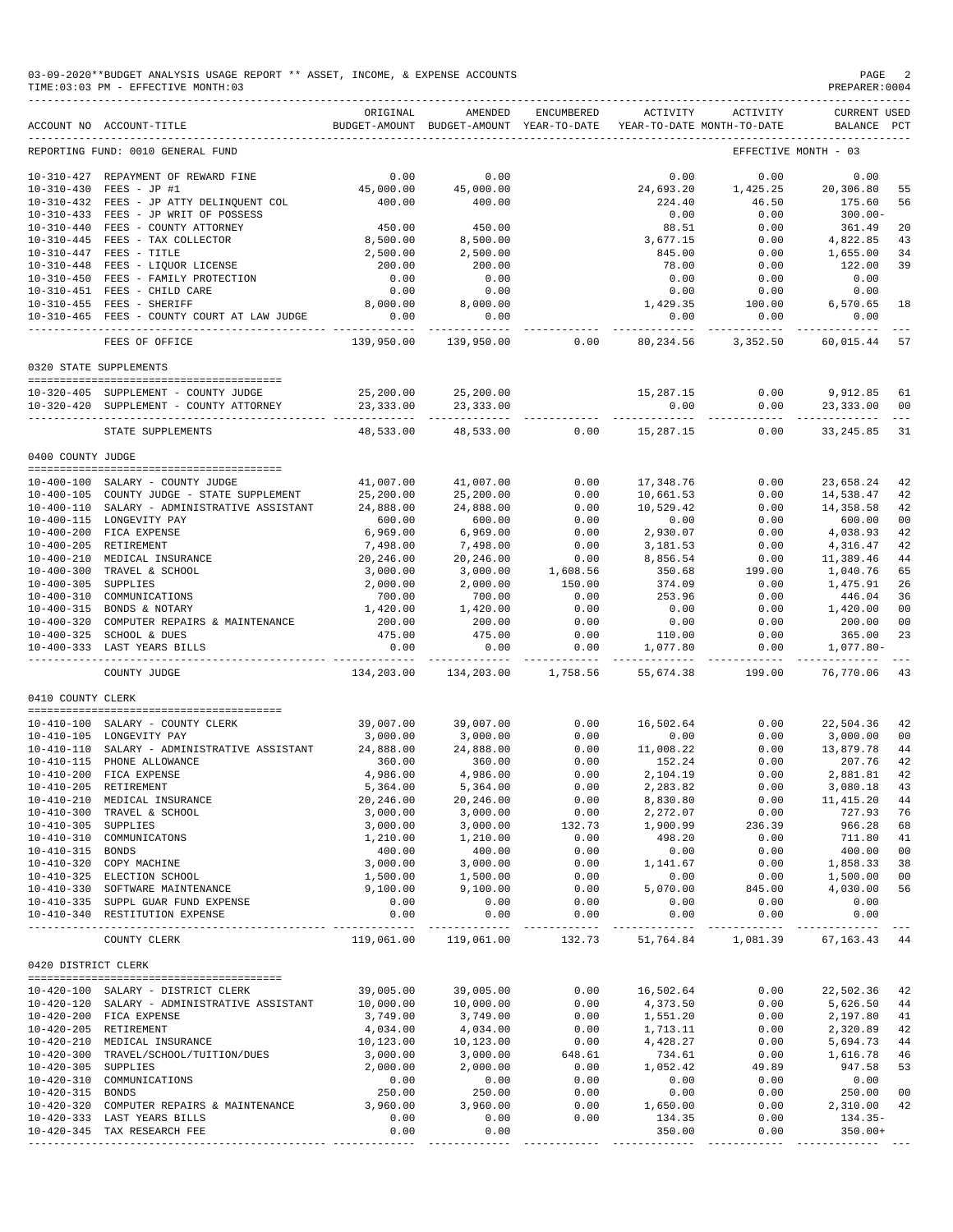|                      | 03-09-2020**BUDGET ANALYSIS USAGE REPORT ** ASSET, INCOME, & EXPENSE ACCOUNTS<br>TIME: 03:03 PM - EFFECTIVE MONTH: 03 |                           |                                                                                |                        |                        |                     | PAGE<br>PREPARER: 0004             | -3             |
|----------------------|-----------------------------------------------------------------------------------------------------------------------|---------------------------|--------------------------------------------------------------------------------|------------------------|------------------------|---------------------|------------------------------------|----------------|
|                      | ACCOUNT NO ACCOUNT-TITLE                                                                                              | ORIGINAL                  | AMENDED<br>BUDGET-AMOUNT BUDGET-AMOUNT YEAR-TO-DATE YEAR-TO-DATE MONTH-TO-DATE | ENCUMBERED             | <b>ACTIVITY</b>        | ACTIVITY            | <b>CURRENT USED</b><br>BALANCE PCT |                |
|                      | REPORTING FUND: 0010 GENERAL FUND                                                                                     |                           |                                                                                |                        |                        |                     | EFFECTIVE MONTH - 03               |                |
|                      | DISTRICT CLERK                                                                                                        | 76,121.00-                |                                                                                | 76,121.00- 648.61      | 32,490.10              | 49.89               | $43,682.29+44$                     |                |
|                      | 0430 JUSTICE OF THE PEACE #1                                                                                          |                           |                                                                                |                        |                        |                     |                                    |                |
|                      |                                                                                                                       |                           |                                                                                |                        |                        |                     |                                    |                |
|                      | 10-430-100 SALARY - JUSTICE OF THE PEACE #1<br>10-430-105 LONGEVITY PAY                                               | 39,005.00<br>0.00         | 39,005.00<br>0.00                                                              | 0.00<br>0.00           | 16,502.64<br>0.00      | 0.00<br>0.00        | 22,502.36<br>0.00                  | 42             |
|                      | 10-430-110 SALARY - ADMINISTRATIVE ASSISTANT                                                                          | 24,888.00                 | 24,888.00                                                                      | 0.00                   | 10,216.30              | 0.00                | 14,671.70                          | 41             |
|                      | 10-430-200 FICA EXPENSE                                                                                               | 4,986.00                  | 4,986.00                                                                       | 0.00                   | 2,024.59               | 0.00                | 2,961.41                           | 41             |
|                      | 10-430-205 RETIREMENT                                                                                                 | 5,364.00                  | 5,364.00                                                                       | 0.00                   | 2,205.78               | 0.00                | 3,158.22                           | 41             |
|                      | 10-430-210 MEDICAL INSURANCE                                                                                          | 20,246.00                 | 20,246.00                                                                      | 0.00                   | 6,843.69               | 0.00                | 13,402.31                          | 34             |
|                      | 10-430-300 TRAVEL/SCHOOL/TUITION/DUES                                                                                 | 3,000.00                  | 3,000.00                                                                       | 0.00                   | 695.00                 | 260.00              | 2,305.00                           | 23             |
| 10-430-305 SUPPLIES  |                                                                                                                       | 2,000.00                  | 2,000.00                                                                       | 22.22                  | 389.35                 | 0.00                | 1,588.43                           | 21             |
| 10-430-315 BONDS     | 10-430-310 COMMUNICATIONS                                                                                             | 0.00<br>200.00            | 0.00<br>200.00                                                                 | 0.00<br>0.00           | 0.00<br>0.00           | 0.00<br>0.00        | 0.00<br>200.00                     | 0 <sub>0</sub> |
|                      | 10-430-320 VIDEO MAGISTRATE OR LAW BOOKS                                                                              | 4,000.00                  | 4,000.00                                                                       | 0.00                   | 0.00                   | 0.00                | 4,000.00                           | 0 <sup>0</sup> |
|                      | 10-430-330 COMPUTER REPAIRS & MAINTENCE                                                                               | 5,100.00                  | 5,100.00                                                                       | 0.00                   | 1,500.00               | 250.00              | 3,600.00                           | 29             |
|                      | 10-430-333 LAST YEARS BILLS                                                                                           | 0.00                      | 0.00                                                                           | 1,500.00               | 237.81                 | 0.00                | 1,737.81-                          |                |
|                      | 10-430-350 OUT OF COUNTY SHERIFF CITATIONS                                                                            | 200.00                    | 200.00                                                                         | 0.00                   | 0.00                   | 0.00                | 200.00                             | 00             |
|                      | 10-430-355 PERMANENT RECORDS BINDERS                                                                                  | 0.00                      | 0.00                                                                           | 0.00                   | 0.00                   | 0.00                | 0.00                               |                |
|                      | 10-430-360 JUVENILE TRUANCY REINBURSE EXPENSE                                                                         | 0.00                      | 0.00                                                                           | 0.00                   | 0.00                   | 0.00                | 0.00                               |                |
|                      | JUSTICE OF THE PEACE #1                                                                                               | -----------<br>108,989.00 | 108,989.00                                                                     | ----------<br>1,522.22 | ---------<br>40,615.16 | -------<br>510.00   | 66,851.62 39                       |                |
|                      | 0450 DISTRICT ATTORNEY                                                                                                |                           |                                                                                |                        |                        |                     |                                    |                |
|                      |                                                                                                                       |                           |                                                                                |                        |                        |                     |                                    |                |
|                      | 10-450-105 D.A. - STATE SUPPLEMENT                                                                                    | 2,628.00                  | 2,628.00                                                                       | 0.00                   | 1,111.44               | 0.00                | 1,516.56                           | 42             |
|                      | 10-450-110 SALARY - ASSISTANT D.A.                                                                                    | 7,602.00                  | 7,602.00                                                                       | 0.00                   | 2,923.50               | 0.00                | 4,678.50                           | 38             |
|                      | 10-450-130 SALARY - D.A. SECRETARY                                                                                    | 6,066.00                  | 6,066.00                                                                       | 0.00                   | 2,566.08               | 0.00                | 3,499.92                           | 42             |
|                      | 10-450-132 SALARY - ASST D.A. SECRETARY                                                                               | 6,066.00                  | 6,066.00                                                                       | 0.00                   | 2,566.08               | 0.00                | 3,499.92                           | 42<br>42       |
|                      | 10-450-134 SALARY - D.A. INVESTIGATOR<br>10-450-200 FICA EXPENSE                                                      | 7,264.00<br>2,267.00      | 7,264.00<br>2,267.00                                                           | 0.00<br>0.00           | 3,073.18<br>936.28     | 0.00<br>0.00        | 4,190.82<br>1,330.72               | 41             |
|                      | 10-450-205 RETIREMENT                                                                                                 | 2,438.00                  | 2,438.00                                                                       | 0.00                   | 1,010.53               | 0.00                | 1,427.47                           | 41             |
|                      | 10-450-210 MEDICAL INSURANCE                                                                                          | 6,300.00                  | 6,300.00                                                                       | 0.00                   | 6,697.79               | 3,397.51            | 397.79- 106                        |                |
| 10-450-300 TRAVEL    |                                                                                                                       | 1,200.00                  | 1,200.00                                                                       | 0.00                   | 0.00                   | 0.00                | 1,200.00                           | 0 <sub>0</sub> |
| 10-450-305 SUPPLIES  |                                                                                                                       | 1,128.00                  | 1,128.00                                                                       | 0.00                   | 10.16                  | 0.00                | 1,117.84                           | 01             |
|                      | 10-450-308 COURT TRANSCRIPTS                                                                                          | 0.00                      | 0.00                                                                           | 0.00                   | 0.00                   | 0.00                | 0.00                               |                |
|                      | 10-450-310 COMMUNICATIONS                                                                                             | 0.00                      | 0.00                                                                           | 0.00                   | 0.00                   | 0.00                | 0.00                               |                |
|                      | 10-450-365 CRIME VICTIMS EXPENSE                                                                                      | 1,400.00                  | 1,400.00                                                                       | 0.00                   | 0.00                   | 0.00                | 1,400.00                           | 0 <sub>0</sub> |
|                      | 10-450-538 LEGAL STATEMENTS OF FACT                                                                                   | 7,500.00<br>-----------   | 7,500.00<br>------------                                                       | 0.00<br>-------        | 0.00<br>____________   | 0.00<br>----------- | 7,500.00                           | 0 <sup>0</sup> |
|                      | DISTRICT ATTORNEY                                                                                                     | 51,859.00                 | 51,859.00                                                                      | 0.00                   | 20,895.04              | 3,397.51            | 30,963.96                          | 40             |
| 0460 COUNTY ATTORNEY |                                                                                                                       |                           |                                                                                |                        |                        |                     |                                    |                |
|                      | 10-460-100 SALARY - COUNTY ATTORNEY                                                                                   | 39,007.00                 | 39,007.00                                                                      | 0.00                   | 16,502.64              | 0.00                | 22,504.36                          | 42             |
|                      | 10-460-105 COUNTY ATTY - STATE SUPPLEMENT                                                                             | 23, 333.00                | 23, 333.00                                                                     | 0.00                   | 9,871.62               | 0.00                | 13,461.38                          | 42             |
|                      | 10-460-110 SALARY - ADMINISTRATIVE ASSISTANT                                                                          | 10,000.00                 | 10,000.00                                                                      | 0.00                   | 3,650.00               | 0.00                | 6,350,00                           | 37             |
|                      | 10-460-200 FICA EXPENSE                                                                                               | 5,400.00                  | 5,400.00                                                                       | 0.00                   | 2,269.70               | 0.00                | 3,130.30                           | 42             |
|                      | 10-460-205 RETIREMENT                                                                                                 | 5,954.00                  | 5,954.00                                                                       | 0.00                   | 2,478.60               | 0.00                | 3,475.40                           | 42             |
|                      | 10-460-210 MEDICAL INSURANCE                                                                                          | 10,123.00                 | 10,123.00                                                                      | 0.00                   | 4,428.27               | 0.00                | 5,694.73                           | 44             |
| 10-460-305 SUPPLIES  | 10-460-300 TRAVEL/SCHOOL/TUITION                                                                                      | 3,000.00<br>2,000.00      | 3,000.00<br>2,000.00                                                           | 0.00<br>0.00           | 278.30<br>196.34       | 278.30<br>0.00      | 2,721.70<br>1,803.66               | 09<br>10       |
|                      | 10-460-310 COMMUNICATIONS                                                                                             | 0.00                      | 0.00                                                                           | 0.00                   | 0.00                   | 0.00                | 0.00                               |                |
| 10-460-315 BONDS     |                                                                                                                       | 250.00                    | 250.00                                                                         | 0.00                   | 0.00                   | 0.00                | 250.00                             | 0 <sub>0</sub> |
|                      | 10-460-330 COMPUTER SOFTWARE & MAINTENCE                                                                              | 0.00                      | 0.00                                                                           | 0.00                   | 0.00                   | 0.00                | 0.00                               |                |
|                      | 10-460-333 LAST YEARS BILLS                                                                                           | 0.00                      | 0.00                                                                           | 0.00                   | 665.73                 | 0.00                | $665.73-$                          |                |
|                      | 10-460-370 ELECTRONIC FORMS/ LEGAL RESEARCH                                                                           | 2,000.00                  | 2,000.00<br>____________                                                       | 0.00<br>----------     | 960.00                 | 160.00              | 1,040.00                           | 48             |
|                      | COUNTY ATTORNEY                                                                                                       | 101,067.00                | 101,067.00                                                                     | 0.00                   | 41,301.20              | 438.30              | 59,765.80 41                       |                |
|                      | 0470 MAINTENANCE - BUILDING & GROUNDS                                                                                 |                           |                                                                                |                        |                        |                     |                                    |                |
|                      |                                                                                                                       |                           |                                                                                |                        |                        |                     |                                    |                |
| 10-470-305 SUPPLIES  | 10-470-333 LAST YEARS BILL                                                                                            | 6,000.00<br>0.00          | 6,000.00<br>0.00                                                               | $25.97 -$<br>0.00      | 1,222.15<br>103.68     | 0.00                | $141.44$ $4,803.82$<br>$103.68 -$  | 20             |
|                      | 10-470-375 COURTHOUSE MAINTENANCE                                                                                     | 20,000.00                 | 20,000.00                                                                      | 0.00                   | 7,610.14               |                     | 12,389.86                          | 38             |
|                      | 10-470-376 EXTERMINATOR SERVICES                                                                                      | 4,000.00                  | 4,000.00                                                                       | 0.00                   | 2,100.00               | 500.00<br>0.00      | 1,900.00                           | 53             |
| 10-470-380 UTILITIES |                                                                                                                       | 35,000.00                 | 35,000.00                                                                      | 0.00                   | 11,320.84              | 272.16              | 23,679.16                          | 32             |
|                      | 10-470-385 REPAIRS - BUILDINGS                                                                                        | 8,000.00                  | 8,000.00                                                                       | 33.99                  | 5,894.20               | 30.98               | 2,071.81                           | 74             |
|                      | 10-470-387 REPAIRS - AC AND HEATING                                                                                   | 15,000.00                 | 15,000.00                                                                      | 1,000.00               | 152.17                 | 0.00                | 13,847.83                          | 08             |
|                      | 10-470-390 REPAIRS - FC LAW ENFORCEMENT CENTER                                                                        | 2,000.00                  | 2,000.00                                                                       | 0.00                   | 523.89                 | 0.00                | 1,476.11                           | 26             |
|                      | 10-470-392 REPAIRS - EXTENSION SERVICES                                                                               | 1,000.00                  | 1,000.00<br>8,400.00                                                           | 0.00                   | 0.00                   | 0.00                | 1,000.00                           | 0 <sub>0</sub> |
|                      | 10-470-395 REPAIRS - YARD SERVICES                                                                                    | 8,400.00                  |                                                                                | 0.00                   | 3,150.00               | 500.00              | 5,250.00                           | 38             |
|                      | 10-470-397 REPAIRS - HISTORICAL SOCIETY<br>10-470-398 REPAIRS TO DAMAGED ELECTRIC LINES                               | 2,000.00<br>0.00          | 2,000.00<br>0.00                                                               | 0.00<br>0.00           | 0.00<br>18,386.57      | 0.00<br>0.00        | 2,000.00<br>18,386.57-             | 0 <sub>0</sub> |
|                      | 10-470-399 REPAIRS TO CH ELECTRIC BOXES                                                                               | 0.00                      | 33,516.00                                                                      | 0.00                   | 0.00                   | 0.00                | 33,516.00                          | 0 <sub>0</sub> |
|                      |                                                                                                                       |                           | ______________                                                                 | -------------          |                        |                     |                                    |                |
|                      | MAINTENANCE - BUILDING & GROUNDS                                                                                      | 101,400.00                |                                                                                | 134,916.00 1,008.02    | 50,463.64              | 1,444.58            | 83, 444. 34 38                     |                |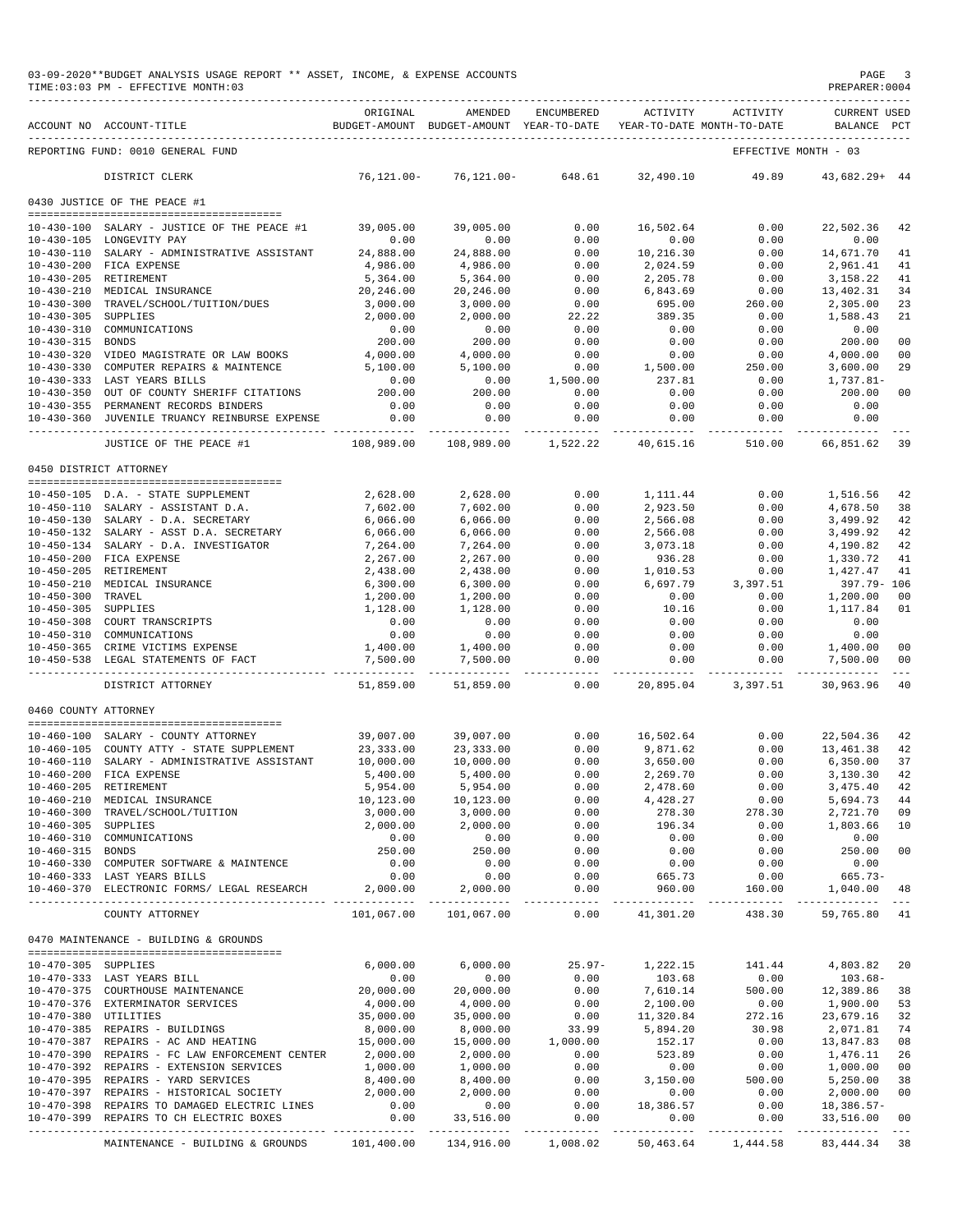|                                          | 03-09-2020**BUDGET ANALYSIS USAGE REPORT ** ASSET, INCOME, & EXPENSE ACCOUNTS<br>TIME: 03:03 PM - EFFECTIVE MONTH: 03 |                                                                                 |                       |                                   |                        |                                    | $\mathop{\mathtt{PAGE}}$<br>PREPARER: 0004 |               |
|------------------------------------------|-----------------------------------------------------------------------------------------------------------------------|---------------------------------------------------------------------------------|-----------------------|-----------------------------------|------------------------|------------------------------------|--------------------------------------------|---------------|
|                                          | ACCOUNT NO ACCOUNT-TITLE                                                                                              | ORIGINAL<br>BUDGET-AMOUNT BUDGET-AMOUNT YEAR-TO-DATE YEAR-TO-DATE MONTH-TO-DATE | AMENDED               | ENCUMBERED                        | ACTIVITY               | ACTIVITY                           | <b>CURRENT USED</b><br>BALANCE             | $_{\rm PCT}$  |
|                                          | REPORTING FUND: 0010 GENERAL FUND                                                                                     |                                                                                 |                       |                                   |                        |                                    | EFFECTIVE MONTH - 03                       |               |
| 0480 COUNTY AUDITOR                      |                                                                                                                       |                                                                                 |                       |                                   |                        |                                    |                                            |               |
|                                          | 10-480-100 SALARY - COUNTY AUDITOR                                                                                    | 40,166.00                                                                       | 40,166.00             | 0.00                              | 16,993.02              | 0.00                               | 23, 172.98                                 | 42            |
|                                          | 10-480-105 PHONE ALLOWANCE                                                                                            | 336.00                                                                          | 336.00                | 0.00                              | 152.24                 | 0.00                               | 183.76                                     | -45           |
|                                          | 10-480-110 SALARY - ASSISTANT AUDITOR                                                                                 | 25,125.00                                                                       | 25, 125.00            | 0.00                              | 10,629.74              | 0.00                               | 14,495.26                                  | 42            |
|                                          | 10-480-115 LONGEVITY PAY                                                                                              | 0.00                                                                            | 0.00                  | 0.00                              | 0.00                   | 0.00                               | 0.00                                       |               |
|                                          | 10-480-200 FICA EXPENSE                                                                                               | 5,023.00                                                                        | 5,023.00              | 0.00                              | 2,092.42               | 0.00                               | 2,930.58                                   | 42            |
|                                          | 10-480-205 RETIREMENT                                                                                                 | 5,403.00                                                                        | 5,403.00              | 0.00                              | 2,292.91               | 0.00                               | 3,110.09                                   | 42            |
|                                          | 10-480-210 MEDICAL INSURANCE<br>10-480-300 TRAVEL/TUITION/DUES                                                        | 20,246.00<br>3,000.00                                                           | 20,246.00<br>3,000.00 | 0.00<br>1,169.00                  | 8,856.54<br>1,000.56   | 0.00<br>0.00                       | 11,389.46<br>830.44                        | 44<br>72      |
| 10-480-305 SUPPLIES                      |                                                                                                                       | 2,000.00                                                                        | 2,000.00              | 80.55                             | 495.46                 | 14.66                              | 1,423.99                                   | 29            |
|                                          | 10-480-310 COMMUNICATIONS                                                                                             | 0.00                                                                            | 0.00                  | 0.00                              | 0.00                   | 0.00                               | 0.00                                       |               |
|                                          | 10-480-315 BONDS & NOTARY                                                                                             | 300.00                                                                          | 300.00                | 0.00                              | 50.00                  | 0.00                               | 250.00                                     | 17            |
|                                          | 10-480-320 COMPUTER SOFTWARE & MAINTENANCE 5,190.00                                                                   |                                                                                 | 5,190.00              | 0.00                              | 2,700.00               | 0.00                               | 2,490.00                                   | 52            |
|                                          | 10-480-333 LAST YEARS BILLS                                                                                           | 0.00                                                                            | 0.00                  | 0.00                              | 1,083.96               | 0.00                               | 1,083.96-                                  |               |
|                                          | 10-480-400 NEW EQUIPMENT<br>------------------------                                                                  | 1,107.00<br>------------                                                        | 1,107.00              | 0.00<br>------------ ------------ | 0.00<br>-------------- | 0.00                               | 1,107.00<br>----------- --------------     | 00            |
|                                          | COUNTY AUDITOR                                                                                                        | 107,896.00                                                                      | 107,896.00            | 1,249.55                          | 46,346.85              | 14.66                              | 60,299.60                                  | 44            |
| 0490 COUNTY TREASURER                    |                                                                                                                       |                                                                                 |                       |                                   |                        |                                    |                                            |               |
|                                          | 10-490-100 SALARY - COUNTY TREASURER                                                                                  | 39,005.00                                                                       | 39,005.00             | 0.00                              | 16,502.64              | 0.00                               | 22,502.36                                  | 42            |
|                                          | 10-490-105 LONGEVITY PAY                                                                                              | 0.00                                                                            | 0.00                  | 0.00                              | 0.00                   | 0.00                               | 0.00                                       |               |
|                                          | 10-490-110 SALARY - ADMINISTRATIVE ASSISTANT                                                                          | 10,000.00                                                                       | 10,000.00             | 0.00                              | 4,125.00               | 0.00                               | 5,875.00                                   | 41            |
|                                          | 10-490-200 FICA EXPENSE                                                                                               | 3,699.00                                                                        | 3,699.00              | 0.00                              | 1,577.96               | 0.00                               | 2,121.04                                   | 43            |
|                                          | 10-490-205 RETIREMENT                                                                                                 | 3,979.00                                                                        | 3,979.00              | 0.00                              | 1,704.62               | 0.00                               | 2,274.38                                   | 43            |
|                                          | 10-490-210 MEDICAL INSURANCE                                                                                          | 10,123.00                                                                       | 10,123.00             | 0.00                              | 4,428.27               | 0.00                               | 5,694.73                                   | 44            |
|                                          | 10-490-300 TRAVEL/SCHOOL/TUITIONS/DUES                                                                                | 3,000.00                                                                        | 3,000.00              | 0.00                              | 210.00                 | 0.00                               | 2,790.00                                   | 07            |
| 10-490-305 SUPPLIES                      | 10-490-310 COMMUNICATIONS                                                                                             | 2,000.00<br>0.00                                                                | 2,000.00<br>0.00      | 58.98<br>0.00                     | 0.00<br>0.00           | 0.00<br>0.00                       | 1,941.02<br>0.00                           | 03            |
| 10-490-315 BONDS                         |                                                                                                                       | 200.00                                                                          | 200.00                | 0.00                              | 167.95                 | 0.00                               | 32.05                                      | 84            |
|                                          | 10-490-320 COMPUTER SOFTWARE & MAINTENANCE                                                                            | 5,100.00                                                                        | 5,100.00              | 0.00                              | 3,066.95               | 0.00                               | 2,033.05                                   | 60            |
|                                          | 10-490-333 LAST YEARS BILLS                                                                                           | 0.00                                                                            | 0.00                  | 0.00                              | 410.34                 | 0.00                               | $410.34-$                                  |               |
|                                          | 10-490-400 NEW EQUIPMENT                                                                                              | 1,000.00                                                                        | 1,000.00              | 0.00                              | 0.00                   | 0.00                               | 1,000.00                                   | 00            |
|                                          | COUNTY TREASURER                                                                                                      | ----------<br>78,106.00                                                         | 78,106.00             | ----------- ------------<br>58.98 | 32, 193. 73            | ------------ -------------<br>0.00 | -------------<br>45,853.29                 | $- - -$<br>41 |
|                                          | 0500 TAX ASSESSOR/COLLECTOR                                                                                           |                                                                                 |                       |                                   |                        |                                    |                                            |               |
|                                          | 10-500-100 SALARY - TAX COLLECTOR                                                                                     | 39,007.00                                                                       | 39,007.00             | 0.00                              | 16,502.64              | 0.00                               | 22,504.36                                  | 42            |
|                                          | 10-500-105 LONGEVITY PAY                                                                                              | 4,200.00                                                                        | 4,200.00              | 0.00                              | 0.00                   | 0.00                               | 4,200.00                                   | 00            |
|                                          | 10-500-110 SALARY - ADMINISTRATIVE ASSISTANT                                                                          | 24,888.00                                                                       | 24,888.00             | 0.00                              | 10,529.42              | 0.00                               | 14,358.58                                  | 42            |
|                                          | 10-500-115 VOTER REGISTRAR                                                                                            | 350.00                                                                          | 350.00                | 0.00                              | 133.10                 | 0.00                               | 216.90                                     | 38            |
|                                          | 10-500-200 FICA EXPENSE                                                                                               | 5,164.00                                                                        | 5,164.00              | 0.00                              | 2,018.39               | 0.00                               | 3,145.61                                   | 39            |
|                                          | 10-500-205 RETIREMENT                                                                                                 | 5,555.00                                                                        | 5,555.00              | 0.00                              | 2,231.55               | 0.00                               | 3,323.45                                   | 40            |
|                                          | 10-500-210 MEDICAL INSURANCE                                                                                          | 20,246.00                                                                       | 20,246.00             | 0.00                              | 8,856.54               | 0.00                               | 11,389.46 44                               |               |
| 10-500-300 TRAVEL<br>10-500-305 SUPPLIES |                                                                                                                       | 3,000.00<br>1,500.00                                                            | 3,000.00<br>1,500.00  | 0.00<br>0.00                      | 260.00<br>156.77       | 0.00<br>0.00                       | 2,740.00 09<br>1,343.23 10                 |               |
|                                          | 10-500-310 COMMUNICATIONS                                                                                             | 0.00                                                                            | 0.00                  | 0.00                              | 0.00                   | 0.00                               | 0.00                                       |               |
| 10-500-315 BONDS                         |                                                                                                                       | 450.00                                                                          | 450.00                | 0.00                              | 50.00                  | 0.00                               | 400.00                                     | 11            |
|                                          | TAX ASSESSOR/COLLECTOR                                                                                                |                                                                                 | 104,360.00 104,360.00 | 0.00                              | 40.738.41              |                                    | $0.00$ 63,621.59 39                        |               |
| 0530 NON DEPARTMENTAL                    |                                                                                                                       |                                                                                 |                       |                                   |                        |                                    |                                            |               |
|                                          | --------------------------------------<br>10-530-200 FICA EXPENSE                                                     | 0.00                                                                            | 0.00                  | 0.00                              | 17.41                  | 0.00                               | $17.41-$                                   |               |
|                                          | 10-530-205 RETIREMENT                                                                                                 | 0.00                                                                            | 0.00                  | 0.00                              | 18.88                  | 0.00                               | $18.88 -$                                  |               |
| 10-530-305 SUPPLIES                      |                                                                                                                       | 2,500.00                                                                        | 2,500.00              | 21.98                             | 709.54                 | 58.15                              | 1,768.48 29                                |               |
|                                          | 10-530-310 COMMUNICATIONS                                                                                             | 31,720.00                                                                       | 31,720.00             | 0.00                              | 12,447.01              | 2,102.02                           | 19,272.99 39                               |               |
|                                          | 10-530-311 SOFTWARE FOR AUDITOR & TREASURER                                                                           | 36,000.00                                                                       | 36,000.00             | 0.00                              | 3,000.00               | 0.00                               | 33,000.00 08                               |               |
|                                          | 10-530-333 LAST YEARS BILLS                                                                                           | 0.00                                                                            | 0.00                  | 262.99                            | 2,064.33               | 0.00                               | 2,327.32-                                  |               |
|                                          | 10-530-415 MISCELLANEOUS REIMBURSEMENTS                                                                               | 0.00                                                                            | 0.00                  | 0.00                              | 252.51                 | 0.00                               | $252.51-$                                  |               |
|                                          | 10-530-418 MISCELLANEOUS EXPENSE                                                                                      | 600.00                                                                          | 600.00                | 0.00                              | 660.00                 | 0.00                               | $60.00 - 110$                              |               |
|                                          | 10-530-419 IRS TAX PENALTY<br>10-530-420 EMPLOYEE INSURANCE EXPENSE                                                   | 0.00<br>0.00                                                                    | 0.00<br>0.00          | 0.00<br>0.00                      | 0.00<br>0.00           | 0.00<br>0.00                       | 0.00<br>0.00                               |               |
|                                          | 10-530-425 HEALTHY COUNTY EXPENSE                                                                                     | 1,000.00                                                                        | 1,000.00              | 0.00                              | 0.00                   | 0.00                               | 1,000.00                                   | 00            |
|                                          | 10-530-426 COUNTY RESTITUTION EXPENSE                                                                                 | 0.00                                                                            | 0.00                  | 0.00                              | 89.03                  | 0.00                               | $89.03 -$                                  |               |
|                                          | 10-530-427 TAX COLLECTOR REG FEE REFUND                                                                               | 56.00                                                                           | 56.00                 | 0.00                              | 0.00                   | 0.00                               | 56.00                                      | 00            |
|                                          | 10-530-430 BANK CHARGES                                                                                               | 100.00                                                                          | 100.00                | 0.00                              | 63.43                  | 50.00                              | 36.57                                      | 63            |
|                                          | 10-530-435 ELECTION SUPPLIES/BOXES/JUDGES                                                                             | 20,000.00                                                                       | 20,000.00             | 415.67                            | 9,623.27               | 3,061.48                           | 9,961.06 50                                |               |
|                                          | 10-530-436 REDISTRICTING CENUS                                                                                        | 10,000.00                                                                       | 10,000.00             | 0.00                              | 0.00                   | 0.00                               | 10,000.00 00                               |               |
|                                          | 10-530-445 PAPER & POSTAGE<br>10-530-450 ANIMAL CONTROL                                                               | 10,000.00<br>500.00                                                             | 10,000.00<br>500.00   | 213.11<br>0.00                    | 5,110.10<br>236.00     | 0.00<br>0.00                       | 4,676.79<br>264.00                         | 53<br>47      |
|                                          | 10-530-455 LEGAL FEES                                                                                                 | 4,500.00                                                                        | 4,500.00              | 0.00                              | 0.00                   | 0.00                               | 4,500.00                                   | 00            |
|                                          | 10-530-457 SAFETY PROGRAM                                                                                             | 0.00                                                                            | 0.00                  | 0.00                              | 0.00                   | 0.00                               | 0.00                                       |               |
|                                          | 10-530-458 GAME WARDEN TRAINING                                                                                       | 500.00                                                                          | 500.00                | 0.00                              | 0.00                   | 0.00                               | 500.00                                     | 00            |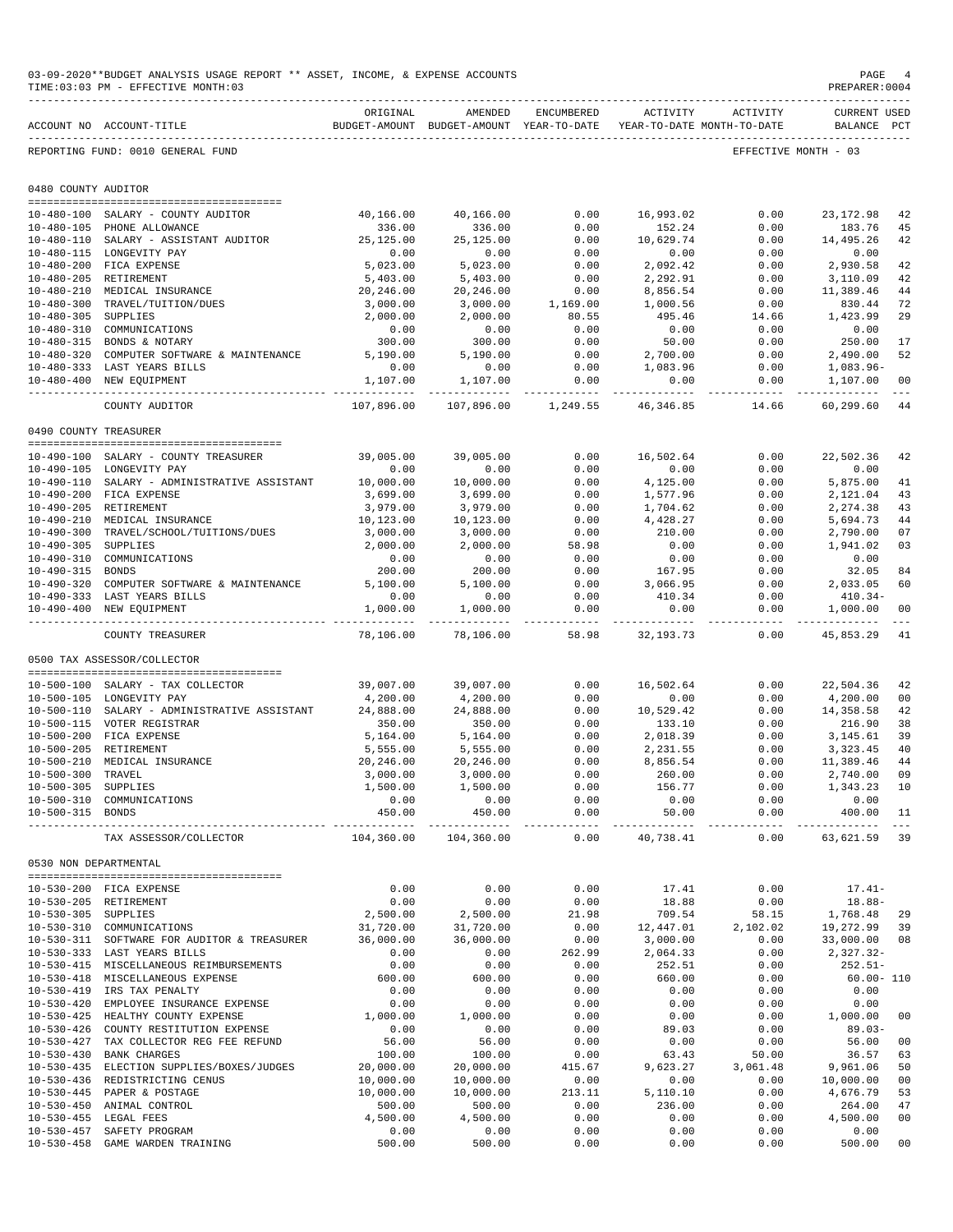#### 03-09-2020\*\*BUDGET ANALYSIS USAGE REPORT \*\* ASSET, INCOME, & EXPENSE ACCOUNTS PAGE 5 PAGE 5 PAGE 5 PAGE 5 PAGE 5  $TIME:03:03 PM - EFFECTIVE MOMTH:03$

|                       | ACCOUNT NO ACCOUNT-TITLE                                                                                                                    | ORIGINAL               | AMENDED<br>BUDGET-AMOUNT BUDGET-AMOUNT YEAR-TO-DATE | ENCUMBERED               | ACTIVITY  | ACTIVITY<br>YEAR-TO-DATE MONTH-TO-DATE | <b>CURRENT USED</b><br>BALANCE PCT |                |
|-----------------------|---------------------------------------------------------------------------------------------------------------------------------------------|------------------------|-----------------------------------------------------|--------------------------|-----------|----------------------------------------|------------------------------------|----------------|
|                       | REPORTING FUND: 0010 GENERAL FUND                                                                                                           |                        |                                                     |                          |           |                                        | EFFECTIVE MONTH - 03               |                |
|                       | 10-530-460 EMERGENCY MANAGEMENT COORDINATOR                                                                                                 | 6,000.00               | 6,000.00                                            | 0.00                     | 6,000.00  | 6,000.00                               | $0.00$ 100                         |                |
|                       | 10-530-462 NSF EXPENSE                                                                                                                      | 300.00                 | 300.00                                              | 0.00                     | 0.00      | 0.00                                   | 300.00                             | 0 <sup>0</sup> |
|                       | 10-530-467 SUPPLEMENTAL DEATH BENEFITS                                                                                                      | 10,000.00              | 10,000.00                                           | 0.00                     | 0.00      | 0.00                                   | 10,000.00                          | 0 <sub>0</sub> |
|                       | 10-530-470 WORKERS COMP INSURANCE                                                                                                           | 25,000.00              | 25,000.00                                           | 0.00                     | 12,044.00 | 6,022.00                               | 12,956.00                          | 48             |
|                       | 10-530-472 UNEMPLOYMENT INSURANCE                                                                                                           | 5,000.00               | 5,000.00                                            | 0.00                     | 141.85    | 0.00                                   | 4,858.15                           | 03             |
|                       | 10-530-475 COPY MACHINE/SUPPLIES/TONER                                                                                                      | 1,500.00               | 1,500.00                                            | 0.00                     | 803.76    | 133.62                                 | 696.24                             | 54             |
|                       | 10-530-477 OUTSIDE AUDITOR                                                                                                                  | 25,000.00              | 25,000.00                                           | 0.00                     | 0.00      | 0.00                                   | 25,000.00                          | 00             |
|                       | 10-530-480 DUES & FEES - COG MATCH                                                                                                          | 6,000.00               | 6,000.00                                            | 0.00                     | 1,235.00  | 1,200.00                               | 4,765.00                           | 21             |
|                       | 10-530-482 LIABILITY INSURANCE                                                                                                              | 60,000.00              | 60,000.00                                           | 0.00                     | 30,191.00 | 0.00                                   | 29,809.00                          | 50             |
| 10-530-485 LEGAL ADS  |                                                                                                                                             | 2,700.00               | 2,700.00                                            | 0.00                     | 2,558.10  | 507.00                                 | 141.90                             | 95             |
|                       | 10-530-486 RURAL FIRE DEPT FUEL EXPENSE                                                                                                     | 2,500.00               | 2,500.00                                            | 0.00                     | 2,169.32  | 113.80                                 | 330.68                             | 87             |
|                       | 10-530-487 RURAL FIRE EQUIPMENT                                                                                                             | 5,000.00               | 5,000.00                                            | 489.00                   | 761.00    | 135.00                                 | 3,750.00                           | 25             |
|                       | 10-530-488 RURAL FIRE SCHOOL                                                                                                                | 2,500.00               | 2,500.00                                            | 0.00                     | 0.00      | 0.00                                   | 2,500.00                           | 00             |
|                       | 10-530-489 RURAL FIRE INSURANCE TRUCKS                                                                                                      | 5,000.00               | 5,000.00                                            | 0.00                     | 0.00      | 0.00                                   | 5,000.00                           | 0 <sub>0</sub> |
|                       | 10-530-490 COUNTY LIBRARIES                                                                                                                 | 5,000.00               | 5,000.00                                            | 0.00                     | 5,000.00  | 0.00                                   | 0.00 100                           |                |
|                       | 10-530-492 INTERLOCAL AGREEMENTS-LUBBOCK                                                                                                    | 1,000.00               | 1,000.00                                            | 0.00                     | 1,000.00  | 0.00                                   | $0.00$ 100                         |                |
|                       | 10-530-495 D.A. LEGAL STATEMENT OF FACTS                                                                                                    | 5,000.00               | 5,000.00                                            | 0.00                     | 0.00      | 0.00                                   | 5,000.00                           | 0 <sub>0</sub> |
|                       | 10-530-497 CASH MATCH SENIOR CITIZENS                                                                                                       | 36,000.00              | 36,000.00                                           | 0.00                     | 2,412.85  | 0.00                                   | 33,587.15                          | 07             |
|                       | 10-530-500 DRUG & ALCOHOL TESTING                                                                                                           | 2,000.00               | 2,000.00                                            | 0.00                     | 260.00    | 0.00                                   | 1,740.00                           | 13             |
|                       | NON DEPARTMENTAL                                                                                                                            | 322,976.00             | 322,976.00                                          | ____________<br>1,402.75 |           | 98,868.39 19,383.07                    | 222,704.86                         | $- - -$<br>31  |
|                       |                                                                                                                                             |                        |                                                     |                          |           |                                        |                                    |                |
|                       | 0540 COUNTY & DISTRICT COURT                                                                                                                |                        |                                                     |                          |           |                                        |                                    |                |
|                       | 10-540-310 COMMUNICATIONS                                                                                                                   | 0.00                   | 0.00                                                | 0.00                     | 0.00      | 0.00                                   | 0.00                               |                |
|                       | 10-540-502 AD LITEM TAX SUITS - T REES                                                                                                      | 1,000.00               | 1,000.00                                            | 0.00                     | 0.00      | 0.00                                   | 1,000.00                           | 0 <sub>0</sub> |
|                       | 10-540-504 ADULT PROBATION SUPPLIES                                                                                                         | 200.00                 | 200.00                                              | 0.00                     | 0.00      | 0.00                                   | 200.00                             | 00             |
|                       | 10-540-506 JUVENILE OFFICER EXPENSES                                                                                                        | 19,460.00              | 19,460.00                                           | 0.00                     | 0.00      | 0.00                                   | 19,460.00                          | 0 <sub>0</sub> |
|                       | 10-540-508 GRAND JURY                                                                                                                       | 3,000.00               | 3,000.00                                            | 0.00                     | 730.00    | 0.00                                   | 2,270.00                           | 24             |
|                       | 10-540-510 PETIT JURY                                                                                                                       | 3,000.00               | 3,000.00                                            | 0.00                     | 0.00      | 0.00                                   | 3,000.00                           | 0 <sub>0</sub> |
| 10-540-512 J.P. JURY  |                                                                                                                                             | 100.00                 | 100.00                                              | 0.00                     | 90.00     | 0.00                                   | 10.00                              | 90             |
|                       | $10-540-512$ J.P. ATTORNEY COLLECTIONS<br>$10-540-513$ J.P. ATTORNEY COLLECTIONS                                                            | 2,000.00               | 2,000.00                                            | 0.00                     | 291.60    | 0.00                                   | 1,708.40                           | 15             |
|                       | 10-540-514 JURY LODGING & MEALS                                                                                                             | 600.00                 | 600.00                                              | 0.00                     | 0.00      | 0.00                                   | 600.00                             | 00             |
|                       | 10-540-516 JURY COMMISSION                                                                                                                  | 200.00                 | 200.00                                              | 0.00                     | 0.00      | 0.00                                   | 200.00                             | 0 <sub>0</sub> |
|                       | 10-540-517 COUNTY COURT VISTING COURT REPORTER                                                                                              | 0.00                   | 0.00                                                | 0.00                     | 0.00      | 0.00                                   | 0.00                               |                |
|                       | 10-540-518 COURT APPOINTED ATTORNEY                                                                                                         | 25,000.00              | 25,000.00                                           | 0.00                     | 5, 354.25 | 0.00                                   | 19,645.75                          | 21             |
|                       | 10-540-520 INTERPRETOR                                                                                                                      | 250.00                 | 250.00                                              | 0.00                     | 0.00      | 0.00                                   | 250.00                             | 0 <sub>0</sub> |
|                       |                                                                                                                                             | 2,500.00               | 2,500.00                                            | 0.00                     | 0.00      | 0.00                                   | 2,500.00                           | 0 <sub>0</sub> |
|                       |                                                                                                                                             | 5,000.00               | 5,000.00                                            | 0.00                     | 3,850.77  | 0.00                                   | 1,149.23                           | 77             |
|                       |                                                                                                                                             | 180.00                 | 180.00                                              | 0.00                     | 0.00      | 0.00                                   | 180.00                             | 0 <sub>0</sub> |
|                       | 10-540-522 PSYCHIATRIC EVALUATION<br>10-540-524 JUVENILE DETENTION<br>10-540-525 OUT OF COUNTY CITATIONS<br>10-540-526 DA & CA DRUG TESTING | 5,000.00               | 5,000.00                                            | 0.00                     | 0.00      | 0.00                                   | 5,000.00                           | 0 <sub>0</sub> |
|                       | COUNTY & DISTRICT COURT                                                                                                                     | 67,490.00              | 67,490.00                                           | 0.00                     |           | 10,316.62 0.00                         | 57, 173.38                         | 15             |
|                       |                                                                                                                                             |                        |                                                     |                          |           |                                        |                                    |                |
| 0550 32ND JUDICIAL    |                                                                                                                                             |                        |                                                     |                          |           |                                        |                                    |                |
|                       | 10-550-100 SALARY - DIST COURT ADMINISTRATOR                                                                                                | 8,553.00               | 8,553.00                                            | 0.00                     | 3,618.23  | 0.00                                   | 4,934.77                           | 42             |
|                       | 10-550-105 DIST JUDGE - STATE SUPPLEMENT                                                                                                    | 2,628.00               | 2,628.00                                            | 0.00                     | 1,111.44  | 0.00                                   | 1,516.56                           | 42             |
|                       | 10-550-117 SALARY - COURT REPORTER                                                                                                          | 12,050.00              | 12,050.00                                           | 0.00                     | 5,098.50  | 0.00                                   | 6,951.50                           | 42             |
|                       | 10-550-200 FICA EXPENSE                                                                                                                     | 1,778.00               | 1,778.00                                            | 0.00                     | 751.85    | 0.00                                   | 1,026.15                           | 42             |
|                       | 10-550-205 RETIREMENT                                                                                                                       | 1,888.00               | 1,888.00                                            | 0.00                     | 811.42    | 0.00                                   | 1,076.58                           | 43             |
|                       | 10-550-210 MEDICAL INSURANCE                                                                                                                | 2,000.00               | 2,000.00                                            | 0.00                     | 1,698.60  | 0.00                                   | 301.40                             | 85             |
| 10-550-300 TRAVEL     |                                                                                                                                             | 1,000.00               | 1,000.00                                            | 0.00                     | 0.00      | 0.00                                   | 1,000.00                           | 0 <sub>0</sub> |
| 10-550-305 SUPPLIES   |                                                                                                                                             | 1,127.00               | 1,127.00                                            | 0.00                     | 0.00      | 0.00                                   | 1,127.00                           | 0 <sub>0</sub> |
|                       | 10-550-310 COMMUNICATIONS                                                                                                                   | 0.00                   | 0.00                                                | 0.00                     | 0.00      | 0.00                                   | 0.00                               |                |
|                       | 10-550-530 7TH ADM REGION ASSESSMENT                                                                                                        | 669.00                 | 669.00                                              | 0.00                     | 0.00      | 0.00                                   | 669.00                             | 0 <sub>0</sub> |
|                       | 10-550-532 COURT REPORTER INSURANCE                                                                                                         | 1,300.00               | 1,300.00                                            | 0.00                     | 0.00      | 0.00                                   | 1,300.00                           | 0 <sub>0</sub> |
|                       | 10-550-534 LUNACY COMMITMENT                                                                                                                | 3,500.00               | 3,500.00                                            | 0.00                     | 1,720.00  | 0.00                                   | 1,780.00                           | 49             |
|                       | 10-550-536 VISITING JUDGE/COURT REPORTER                                                                                                    | 2,000.00               | 2,000.00                                            | 0.00                     | 0.00      | 0.00                                   | 2,000.00                           | 0 <sub>0</sub> |
|                       | 10-550-538 D.J. LEGAL STATEMENT OF FACTS                                                                                                    | 7,900.00               | 7,900.00                                            | 0.00                     | 0.00      | 0.00                                   | 7,900.00                           | 0 <sub>0</sub> |
|                       | 32ND JUDICIAL                                                                                                                               | ---------<br>46,393.00 | ---------<br>46,393.00                              | $---$<br>0.00            | 14,810.04 | 0.00                                   | 31,582.96                          | $- - -$<br>32  |
| 0560 INDIGENT WELFARE |                                                                                                                                             |                        |                                                     |                          |           |                                        |                                    |                |
|                       |                                                                                                                                             |                        |                                                     |                          |           |                                        |                                    |                |
|                       | 10-560-560 CHILD CARE                                                                                                                       | 500.00                 | 500.00                                              | 0.00                     | 0.00      | 0.00                                   | 500.00                             | 0 <sub>0</sub> |
|                       | 10-560-562 DOCTOR'S SERVICES                                                                                                                | 2,500.00               | 2,500.00                                            | 0.00                     | 0.00      | 0.00                                   | 2,500.00                           | 0 <sub>0</sub> |
|                       | 10-560-563 OUT OF COUNTY COURT COST                                                                                                         | 400.00                 | 400.00                                              | 0.00                     | 0.00      | 0.00                                   | 400.00                             | 0 <sub>0</sub> |
| 10-560-564 BURIALS    |                                                                                                                                             | 2,500.00               | 2,500.00                                            | 0.00                     | 0.00      | 0.00                                   | 2,500.00                           | 0 <sub>0</sub> |
|                       | 10-560-566 EMERGENCY AID                                                                                                                    | 100.00                 | 100.00                                              | 0.00                     | 0.00      | 0.00                                   | 100.00                             | 0 <sub>0</sub> |
| 10-560-568 CLOTHING   |                                                                                                                                             | 100.00                 | 100.00                                              | 0.00                     | 0.00      | 0.00                                   | 100.00                             | 0 <sub>0</sub> |
|                       | 10-560-570 MEALS, ROOM, CARE                                                                                                                | 100.00                 | 100.00                                              | 0.00                     | 0.00      | 0.00                                   | 100.00                             | 0 <sub>0</sub> |
| 10-560-572 HOSPITAL   |                                                                                                                                             | 100.00                 | 100.00                                              | 0.00                     | 0.00      | 0.00                                   | 100.00                             | 00             |
|                       | 10-560-574 MEDICAL BILLS                                                                                                                    | 100.00                 | 100.00                                              | 0.00                     | 0.00      | 0.00                                   | 100.00                             | 0 <sub>0</sub> |
|                       | 10-560-576 MEDICAL SUPPLIES                                                                                                                 | 100.00                 | 100.00                                              | 0.00                     | 0.00      | 0.00                                   | 100.00                             | 0 <sub>0</sub> |
|                       | 10-560-579 AUTOPSY EXPENSE                                                                                                                  | 7,500.00               | 7,500.00                                            | 0.00                     | 0.00      | 0.00                                   | 7,500.00                           | 0 <sub>0</sub> |
|                       |                                                                                                                                             |                        |                                                     |                          |           |                                        |                                    |                |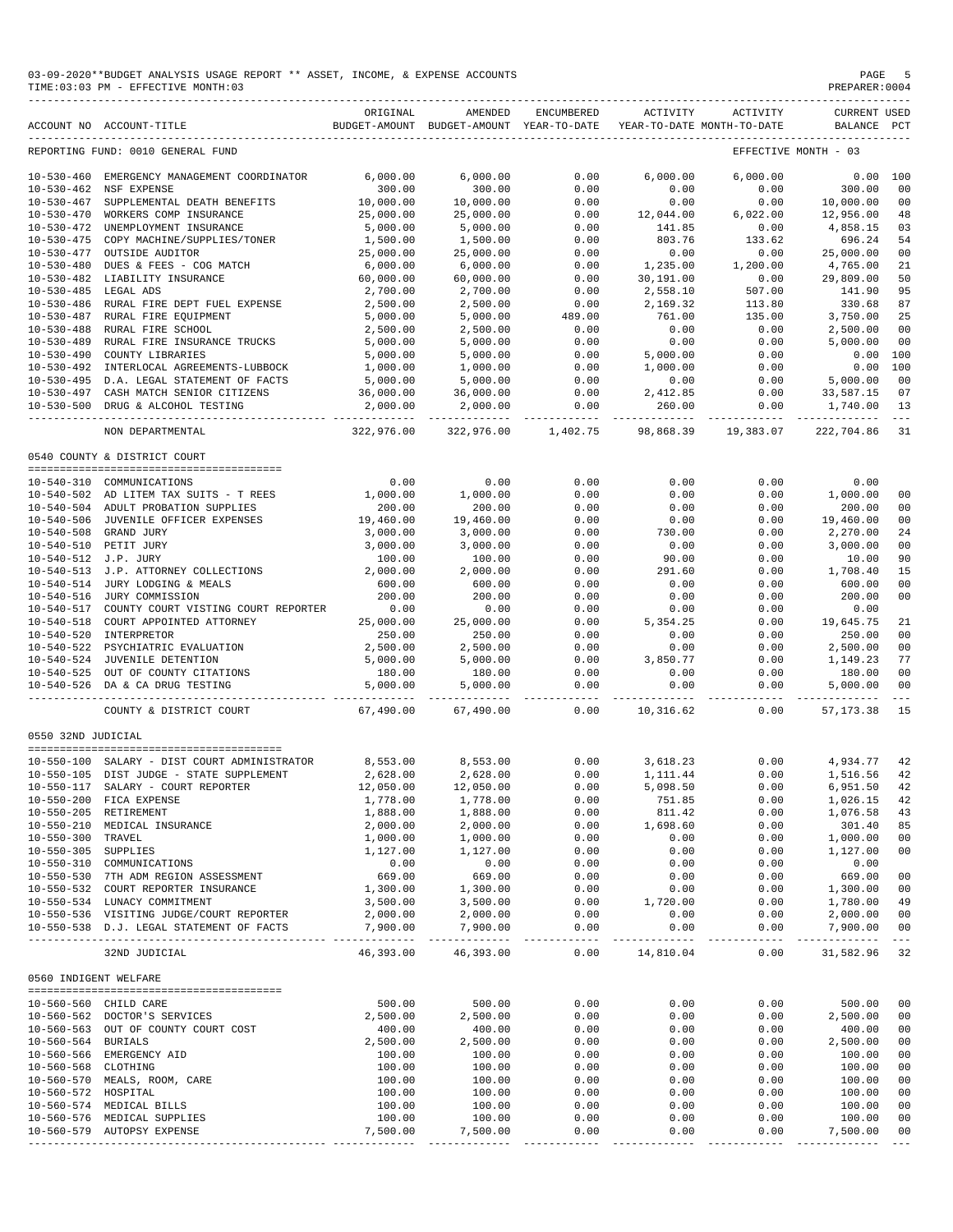|                                      | TIME:03:03 PM - EFFECTIVE MONTH:03                                                |                         |                         |                |                                                                     |                   | PREPARER: 0004                          |                |
|--------------------------------------|-----------------------------------------------------------------------------------|-------------------------|-------------------------|----------------|---------------------------------------------------------------------|-------------------|-----------------------------------------|----------------|
|                                      | ACCOUNT NO ACCOUNT-TITLE                                                          | ORIGINAL                | AMENDED                 | ENCUMBERED     | BUDGET-AMOUNT BUDGET-AMOUNT YEAR-TO-DATE YEAR-TO-DATE MONTH-TO-DATE | ACTIVITY ACTIVITY | <b>CURRENT USED</b><br>BALANCE PCT      |                |
|                                      | REPORTING FUND: 0010 GENERAL FUND                                                 |                         |                         |                |                                                                     |                   | EFFECTIVE MONTH - 03                    |                |
|                                      | INDIGENT WELFARE                                                                  | 14,000.00               | 14,000.00               | 0.00           | 0.00                                                                | 0.00              | 14,000.00 00                            |                |
| 0580 COUNTY SHERIFF                  |                                                                                   |                         |                         |                |                                                                     |                   |                                         |                |
|                                      | -------------------------------------<br>10-580-100 SALARY - SHERIFF              | 46,403.00               | 46,403.00               | 0.00           | 19,631.92                                                           | 0.00              | 26,771.08                               | 42             |
|                                      | 10-580-105 LONGEVITY PAY                                                          | 1,350.00                | 1,350.00                | 0.00           | 0.00                                                                | 0.00              | 1,350.00                                | 00             |
| $10 - 580 - 108$                     | SALARY - CHIEF DEPUTY                                                             | 0.00                    | 0.00                    | 0.00           | 17,784.96                                                           | 0.00              | 17,784.96-                              |                |
|                                      | 10-580-110 SALARY - DEPUTY                                                        | 0.00<br>154,292.00      | 154,292.00              | 0.00           | 37,381.56                                                           | 0.00              | 116,910.44                              | 24             |
|                                      | 10-580-115 PHONE ALLOWANCE                                                        | 360.00                  | 360.00                  | 0.00           | 456.72                                                              | 0.00              | $96.72 - 127$                           |                |
|                                      | $10-580-120$ SALARY - PART TIME DEPUTIES $10,000.00$                              |                         | 10,000.00               | 0.00           | 1,993.20                                                            | 0.00              | 8,006.80                                | 20             |
|                                      | 10-580-142 SALARY - JAILERS                                                       | 0.00                    | 0.00                    | 0.00           | 0.00                                                                | 0.00              | 0.00                                    |                |
| $10 - 580 - 144$                     | SALARY - JAILERS<br>SALARY - PART TIME JAILERS<br>ALARY - ALERED TIME             | 0.00                    | 0.00                    | 0.00           | 0.00                                                                | 0.00              | 0.00                                    |                |
|                                      | 10-580-146 SALARY - OVER TIME<br>10-580-147 DEPUTIES - HOLIDAY PAY                | 0.00<br>0.00            | 0.00<br>0.00            | 0.00<br>0.00   | 2,599.23<br>1,326.96                                                | 0.00<br>0.00      | $2,599.23-$<br>1,326.96-                |                |
|                                      | 10-580-200 FICA EXPENSE                                                           | 16,238.00               | 16,238.00               | 0.00           | 6, 208.40                                                           | 0.00              | 10,029.60                               | 38             |
| $10 - 580 - 205$                     | RETIREMENT                                                                        | 17,469.00               | 17,469.00               | 0.00           | 6,700.65                                                            | 0.00              | 10,768.35                               | 38             |
|                                      | 10-580-210 MEDICAL INSURANCE                                                      | 50,615.00               | 50,615.00               | 0.00           | 18,115.65                                                           | 0.00              | 32,499.35                               | 36             |
| $10 - 580 - 300$                     | TRAVEL                                                                            | 3,000.00                | 3,000.00                | 0.00           | 1,664.87                                                            | 257.60            | 1,335.13                                | 55             |
| $10 - 580 - 305$                     | SUPPLIES                                                                          | 2,000.00                | 2,000.00                | 311.89         | 305.61                                                              | 14.99             | 1,382.50                                | 31             |
| $10 - 580 - 310$                     | COMMUNICATIONS                                                                    | 750.00                  | 750.00                  | 0.00           | 405.19                                                              | 0.00              | 344.81                                  | 54             |
|                                      | 10-580-315 BONDS & NOTARY<br>COMPUTER SOFTWARE & REPAIRS                          | 200.00                  | 200.00                  | 0.00           | 0.00                                                                | 0.00              | 200.00                                  | 00             |
| $10 - 580 - 320$<br>$10 - 580 - 325$ | CERTIFICATE TRAINING JAIL PERSONAL                                                | 0.00<br>0.00            | 0.00<br>0.00            | 0.00<br>0.00   | 0.00<br>0.00                                                        | 0.00<br>0.00      | 0.00<br>0.00                            |                |
|                                      | 10-580-333 LAST YEARS BILLS                                                       | 0.00                    | 0.00                    | 204.00         | 1,813.68                                                            | 0.00              | $2,017.68-$                             |                |
|                                      | 10-580-380 UTILITIES - NEW JAIL                                                   | 0.00                    | 0.00                    | 0.00           | 0.00                                                                | 0.00              | 0.00                                    |                |
| 10-580-475                           | COPY MACHINE EXPENSE                                                              | 0.00                    | 0.00                    | 0.00           | 0.00                                                                | 0.00              | 0.00                                    |                |
| $10 - 580 - 600$                     | OUT OF COUNTY INMATE HOUSING                                                      | 0.00                    | 0.00                    | 0.00           | 0.00                                                                | 0.00              | 0.00                                    |                |
|                                      | 10-580-602 REIMBURSEMENT DRUG FORFEITURE EXPEN                                    | 0.00                    | 0.00                    | 0.00           | 0.00                                                                | 0.00              | 0.00                                    |                |
| $10 - 580 - 603$                     | SANE TEST CRIM VICTIMS EXPENSE                                                    | 0.00                    | 0.00                    | 0.00           | 0.00                                                                | 0.00              | 0.00                                    |                |
|                                      | 10-580-604 NEW HIRE PSYCHIATRIC TESTING                                           | 0.00                    | 0.00                    | 0.00           | 0.00                                                                | 0.00              | 0.00                                    |                |
|                                      | 10-580-608 VEHICLE EXPENSE<br>10-580-609 NEW VEHICLES                             | 10,000.00<br>0.00       | 10,000.00<br>0.00       | 107.00<br>0.00 | 2,900.31<br>94,395.20                                               | 81.00<br>0.00     | 6,992.69<br>$94, 395.20 -$              | 30             |
|                                      | 10-580-612 INMATE EXPENSE                                                         | 0.00                    | 0.00                    | 0.00           | 0.00                                                                | 0.00              | 0.00                                    |                |
|                                      | 10-580-614 INMATE MEDICAL                                                         | 0.00                    | 0.00                    | 0.00           | 0.00                                                                | 0.00              | 0.00                                    |                |
|                                      | 10-580-615 BODY ARMOUR GRANT 3511801 2018                                         | 0.00                    | 0.00                    | 0.00           | 0.00                                                                | 0.00              | 0.00                                    |                |
|                                      | 10-580-616 VEHICLE GAS                                                            | 30,000.00               | 30,000.00               | 0.00           | 8,655.14                                                            | 1,687.86          | 21,344.86                               | 29             |
|                                      | 10-580-618 VEHICLE TIRES<br>10-580-625 BUILDING INSURANCE                         | 0.00<br>0.00            | 0.00<br>0.00            | 0.00<br>0.00   | 0.00<br>0.00                                                        | 0.00<br>0.00      | 0.00<br>0.00                            |                |
|                                      | COUNTY SHERIFF                                                                    | 342,677.00              | 342,677.00              | 622.89         | 222,339.25                                                          | 2,041.45          | ----------- -------------<br>119,714.86 | 65             |
|                                      | 0585 FC LAW ENFORCEMENT CENTER                                                    |                         |                         |                |                                                                     |                   |                                         |                |
|                                      | --------------------------------------                                            |                         |                         |                |                                                                     |                   |                                         |                |
|                                      | 10-585-105 LONGEVITY PAY                                                          | 0.00                    | 0.00                    | 0.00           | 0.00                                                                | 0.00              | 0.00                                    |                |
|                                      | 10-585-110 SALARY - JAIL ADMINISTRATOR                                            | 30,000.00               | 30,000.00               | 0.00           | 12,262.53                                                           | 0.00              | 17,737.47 41                            |                |
|                                      | 10-585-111 SALARY - LEC COOK                                                      | 0.00                    | 0.00                    | 0.00           | 5,275.00                                                            | 0.00              | $5,275.00-$                             |                |
|                                      | 10-585-115 PHONE ALLOWANCE                                                        | 0.00                    | 0.00                    | 0.00           | 152.24                                                              | 0.00              | 152.24-<br>150,302.18                   |                |
|                                      | 10-585-142 SALARY - JAILERS<br>10-585-144 SALARY - PART TIME JAILERS              | 250,817.00<br>15,600.00 | 250,817.00<br>15,600.00 | 0.00<br>0.00   | 100,514.82<br>0.00                                                  | 0.00<br>0.00      | 15,600.00                               | 40<br>00       |
|                                      | 10-585-146 SALARY - OVER TIME                                                     | 7,500.00                | 7,500.00                | 0.00           | 6,822.70                                                            | 0.00              | 677.30                                  | 91             |
|                                      | 10-585-147 LEC - HOLIDAY PAY                                                      | 0.00                    | 0.00                    | 0.00           | 13,234.60                                                           | 0.00              | $13, 234.60 -$                          |                |
|                                      | 10-585-200 FICA EXPENSE                                                           | 22,575.00               | 22,575.00               | 0.00           | 10,397.60                                                           | 0.00              | 12,177.40                               | 46             |
|                                      | 10-585-205 RETIREMENT                                                             | 25,000.00               | 25,000.00               | 0.00           | 11, 413.52                                                          | 0.00              | 13,586.48                               | 46             |
|                                      | 10-585-210 MEDICAL INSURANCE                                                      | 101,583.00              | 101,583.00              | 0.00           | 35,828.73                                                           | 0.00              | 65,754.27                               | 35             |
| 10-585-300 TRAVEL                    |                                                                                   | 3,000.00                | 3,000.00                | 0.00           | 150.00                                                              | 0.00              | 2,850.00                                | 05             |
| $10 - 585 - 305$                     | SUPPLIES                                                                          | 5,500.00                | 5,500.00                | 211.88         | 2,276.70                                                            | 414.54            | 3,011.42                                | 45             |
|                                      | 10-585-310 COMMUNICATIONS<br>10-585-313 INSPECTIONS & MAINTENCE                   | 16,000.00<br>0.00       | 16,000.00<br>0.00       | 0.00<br>0.00   | 5,761.15<br>0.00                                                    | 0.00<br>0.00      | 10,238.85<br>0.00                       | 36             |
|                                      | 10-585-315 BONDS FOR EMPLOYEES                                                    | 500.00                  | 500.00                  | 0.00           | 0.00                                                                | 0.00              | 500.00                                  | 00             |
| $10 - 585 - 320$                     | COMPUTER SOFTWARE & MAINTENCE                                                     | 12,060.00               | 12,060.00               | 0.00           | 0.00                                                                | 0.00              | 12,060.00                               | 00             |
|                                      | 10-585-325 CERT TRAINING FOR JAIL STAFF                                           | 2,000.00                | 2,000.00                | 17.00          | 1,125.00                                                            | 0.00              | 858.00                                  | 57             |
|                                      | 10-585-326 TELECOMMUNICATIONS SCHOOL                                              | 0.00                    | 0.00                    | $17.00 -$      | 0.00                                                                | 0.00              | 17.00                                   |                |
|                                      | 10-585-333 LAST YEARS BILLS                                                       | 0.00                    | 0.00                    | 0.00           | 145.54                                                              | 0.00              | $145.54-$                               |                |
|                                      | 10-585-380 UTILITIES FOR LAW CENTER                                               | 35,000.00               | 35,000.00               | 0.00           | 13,288.31                                                           | 702.66            | 21,711.69                               | 38             |
|                                      | 10-585-385 LAW CENTER REPAIRS                                                     | 5,000.00                | 5,000.00                | 0.00           | 2,170.00                                                            | 1,450.00          | 2,830.00                                | 43             |
|                                      | 10-585-475 COPY EXPENSE FOR LAW CENTER<br>10-585-604 NEW HIRE PSYCHIATRIC TESTING | 3,600.00<br>4,200.00    | 3,600.00<br>4,200.00    | 0.00<br>0.00   | 1,499.75<br>1,824.07                                                | 0.00<br>0.00      | 2,100.25<br>2,375.93                    | 42<br>43       |
|                                      | 10-585-605 OUT OF COUNTY HOUSING                                                  | 0.00                    | 0.00                    | 0.00           | 0.00                                                                | 0.00              | 0.00                                    |                |
|                                      | 10-585-612 INMATE EXPENSE                                                         | 25,000.00               | 25,000.00               | 937.06         | 6,087.16                                                            | 763.46            | 17,975.78                               | 28             |
|                                      | 10-585-614 INMATE MEDICAL                                                         | 15,000.00               | 15,000.00               | 0.00           | 1,822.08                                                            | 437.81            | 13, 177.92                              | 12             |
|                                      | 10-585-625 LAW CENTER BUILDING INSURANCE $20,000.00$                              |                         | 20,000.00               | 0.00           | 0.00                                                                | 0.00              | 20,000.00                               | 0 <sub>0</sub> |
|                                      | 10-585-626 SB1849 PRISONER SAFETY FUND GRANT                                      | 0.00                    | 0.00                    | 0.00           | 0.00                                                                | 0.00              | 0.00                                    |                |
|                                      | 10-585-627 NIBRS GRANT                                                            | 0.00                    | 0.00                    | 0.00           | 0.00<br>-------------                                               | 0.00              | 0.00<br>------------ -------------      |                |
|                                      | FC LAW ENFORCEMENT CENTER                                                         |                         |                         |                | 599,935.00 599,935.00 1,148.94 232,051.50 3,768.47 366,734.56 39    |                   |                                         |                |

0590 EXTENSION AGENT

#### 03-09-2020\*\*BUDGET ANALYSIS USAGE REPORT \*\* ASSET, INCOME, & EXPENSE ACCOUNTS PAGE AND PAGE 6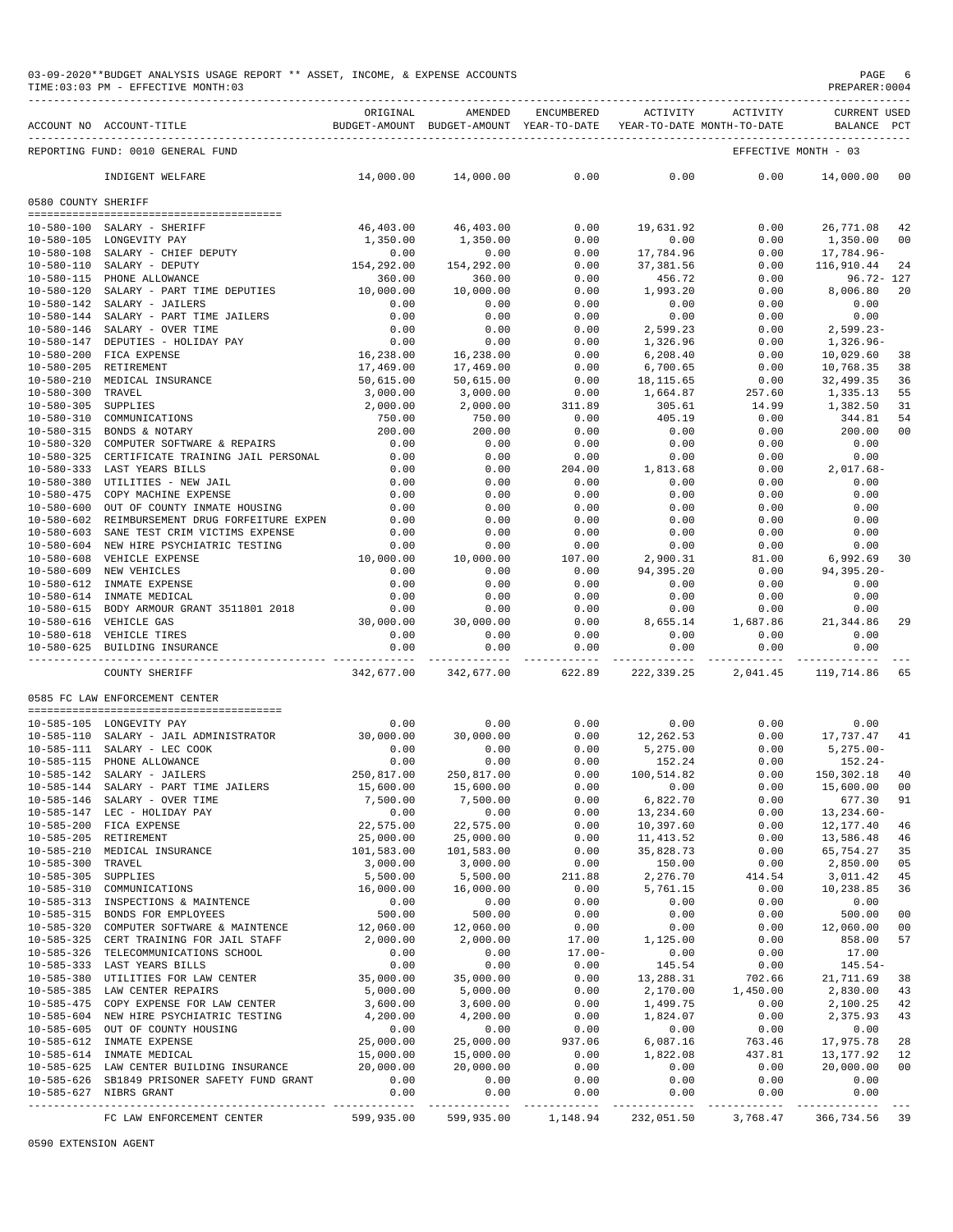| 03-09-2020**BUDGET ANALYSIS USAGE REPORT ** ASSET, INCOME, & EXPENSE ACCOUNTS<br>PAGE<br>PREPARER: 0004<br>TIME: 03:03 PM - EFFECTIVE MONTH: 03 |                                                            |                      |                                                                                          |            |                    |                        |                                       |    |
|-------------------------------------------------------------------------------------------------------------------------------------------------|------------------------------------------------------------|----------------------|------------------------------------------------------------------------------------------|------------|--------------------|------------------------|---------------------------------------|----|
|                                                                                                                                                 | ACCOUNT NO ACCOUNT-TITLE<br>------------------------------ | ORIGINAL             | AMENDED<br>BUDGET-AMOUNT BUDGET-AMOUNT YEAR-TO-DATE YEAR-TO-DATE MONTH-TO-DATE           | ENCUMBERED | ACTIVITY           | ACTIVITY               | <b>CURRENT USED</b><br>BALANCE PCT    |    |
|                                                                                                                                                 | REPORTING FUND: 0010 GENERAL FUND                          |                      |                                                                                          |            |                    |                        | EFFECTIVE MONTH - 03                  |    |
|                                                                                                                                                 |                                                            |                      |                                                                                          |            |                    |                        |                                       |    |
| $10 - 590 - 100$                                                                                                                                | SALARY - CEA-AG                                            | 14,151.00            | 14,151.00                                                                                | 0.00       | 5,986.64           | 0.00                   | 8,164.36                              | 42 |
| $10 - 590 - 110$                                                                                                                                | SALARY - ADMINISTRATIVE ASSISTANT                          | 10,000.00            | 10,000.00                                                                                | 0.00       | 3,250.00           | 0.00                   | 6,750.00                              | 33 |
| $10 - 590 - 200$                                                                                                                                | FICA EXPENSE                                               | 1,847.00             | 1,847.00                                                                                 | 0.00       | 706.56             | 0.00                   | 1,140.44                              | 38 |
| $10 - 590 - 205$                                                                                                                                | RETIREMENT                                                 | 1,988.00             | 1,988.00                                                                                 | 0.00       | 268.57             | 0.00                   | 1,719.43                              | 14 |
| $10 - 590 - 305$                                                                                                                                | SUPPLIES                                                   | 2,750.00             | 2,750.00                                                                                 | 343.77     | 297.25             | 0.00                   | 2,108.98                              | 23 |
| $10 - 590 - 310$                                                                                                                                | COMMUNICATIONS                                             | 0.00                 | 0.00                                                                                     | 0.00       | 0.00               | 0.00                   | 0.00                                  |    |
| $10 - 590 - 333$                                                                                                                                | LAST YEARS BILLS                                           | 0.00                 | 0.00                                                                                     | 0.00       | 193.23             | 0.00                   | 193.23-                               |    |
| $10 - 590 - 640$                                                                                                                                | CAR ALLOWANCE                                              | 6,000.00             | 6,000.00                                                                                 | 0.00       | 627.84             | 0.00                   | 5,372.16                              | 10 |
|                                                                                                                                                 | 10-590-642 STOCK SHOW EXPENSE                              | 6,000.00             | 6,000.00                                                                                 | 0.00       | 3, 413.57          | 0.00                   | 2,586.43                              | 57 |
| 10-590-646                                                                                                                                      | CONCESSION STAND                                           | 0.00<br>---------    | 0.00                                                                                     | 0.00       | 0.00               | 0.00                   | 0.00<br>---------                     |    |
|                                                                                                                                                 | EXTENSION AGENT                                            | 42,736.00            | 42,736.00                                                                                | 343.77     | 14,743.66          | 0.00                   | 27,648.57 35                          |    |
|                                                                                                                                                 | 0600 APPRAISAL DISTRICT                                    |                      |                                                                                          |            |                    |                        |                                       |    |
|                                                                                                                                                 |                                                            |                      |                                                                                          |            |                    |                        |                                       |    |
|                                                                                                                                                 | 10-600-644 APPRAISAL DISTRICT FEES                         |                      | 171,141.00 171,141.00 0.00 85,491.90 42,745.95 85,649.10                                 |            |                    |                        |                                       | 50 |
|                                                                                                                                                 | 10-600-645 APPRAISAL DISTRICT TAX REFUND                   | 0.00<br>------------ | 0.00                                                                                     | 0.00       | 0.00<br>. <u>.</u> | 0.00<br>-------------- | 0.00                                  |    |
|                                                                                                                                                 | APPRAISAL DISTRICT                                         |                      | 171,141.00 171,141.00         0.00         85,491.90         42,745.95         85,649.10 |            |                    |                        |                                       | 50 |
|                                                                                                                                                 | 0610 COUNTY COURT AT LAW                                   |                      |                                                                                          |            |                    |                        |                                       |    |
|                                                                                                                                                 |                                                            |                      |                                                                                          |            |                    |                        |                                       |    |
|                                                                                                                                                 | 10-610-654 COUNTY COURT AT LAW JUDGE EXPENSE               | 11,000.00 11,000.00  |                                                                                          | 0.00       | 0.00               |                        | 0.00 11,000.00 00                     |    |
|                                                                                                                                                 | COUNTY COURT AT LAW                                        |                      | $11,000.00$ $11,000.00$                                                                  | 0.00       | 0.00               |                        | $0.00$ 11,000.00 00                   |    |
|                                                                                                                                                 | <b>GENERAL FUND</b>                                        |                      |                                                                                          |            |                    |                        |                                       |    |
|                                                                                                                                                 | INCOME TOTALS                                              |                      | 2,679,742.00 2,679,742.00                                                                |            |                    |                        | 3,094,969.27 3,352.50 415,227.27+ 115 |    |
|                                                                                                                                                 | <b>EXPENSE TOTALS</b>                                      |                      | 2,601,410.00 2,634,926.00 9,897.02 1,090,754.71 75,074.27 1,534,274.27 42                |            |                    |                        |                                       |    |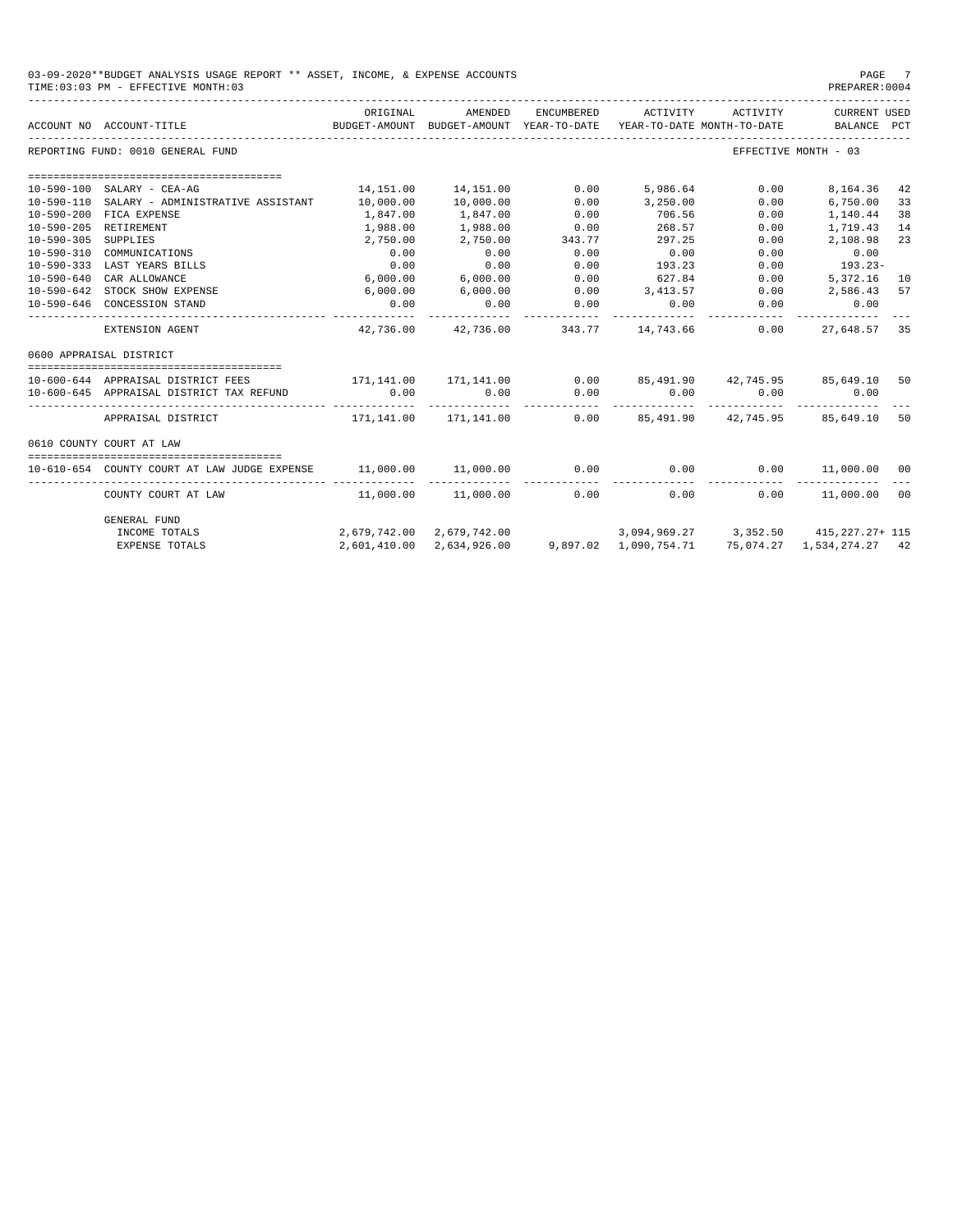|                       | 03-09-2020**BUDGET ANALYSIS USAGE REPORT ** ASSET, INCOME, & EXPENSE ACCOUNTS<br>TIME: 03:03 PM - EFFECTIVE MONTH: 03<br>------------------------------------                                                                                                                                                                                          |                                                                                                        |                                                                                                        |              |                                                                                            |                                                                              | PAGE<br>PREPARER: 0004                                                                                | 8                                      |
|-----------------------|--------------------------------------------------------------------------------------------------------------------------------------------------------------------------------------------------------------------------------------------------------------------------------------------------------------------------------------------------------|--------------------------------------------------------------------------------------------------------|--------------------------------------------------------------------------------------------------------|--------------|--------------------------------------------------------------------------------------------|------------------------------------------------------------------------------|-------------------------------------------------------------------------------------------------------|----------------------------------------|
|                       | ACCOUNT NO ACCOUNT-TITLE                                                                                                                                                                                                                                                                                                                               | ORIGINAL                                                                                               | AMENDED                                                                                                | ENCUMBERED   | BUDGET-AMOUNT BUDGET-AMOUNT YEAR-TO-DATE YEAR-TO-DATE MONTH-TO-DATE                        | ACTIVITY ACTIVITY                                                            | <b>CURRENT USED</b><br>BALANCE PCT                                                                    |                                        |
|                       | REPORTING FUND: 0011 ROAD & BRIDGE PRECINCT 1                                                                                                                                                                                                                                                                                                          |                                                                                                        |                                                                                                        |              |                                                                                            | EFFECTIVE MONTH - 03                                                         |                                                                                                       |                                        |
| 0100 CASH ACCOUNTS    |                                                                                                                                                                                                                                                                                                                                                        |                                                                                                        |                                                                                                        |              |                                                                                            |                                                                              |                                                                                                       |                                        |
|                       | 11-100-100 CFC: ROAD & BRIDGE PRECINCT 1<br>11-100-185 DUE FROM I&S FUND<br>11-100-197 DUE FROM GENERAL FUND<br>11-100-280 DELINQUENT TAXES RECEIVABLE<br>11-100-285 ALLOWANCE-UNCOLLETABLE TAXES                                                                                                                                                      |                                                                                                        |                                                                                                        |              | 65,082.83-<br>0.00<br>0.00<br>0.00<br>0.00                                                 | 7,229.14-<br>0.00<br>0.00<br>0.00<br>0.00                                    | $4,949.98 -$<br>0.00<br>1,860.29<br>2,853.16<br>$713.29-$                                             |                                        |
|                       | 11-100-290 DUE FROM APPRAISAL DISTRICT                                                                                                                                                                                                                                                                                                                 |                                                                                                        |                                                                                                        |              | 0.00                                                                                       | 0.00                                                                         | 0.00                                                                                                  |                                        |
|                       | CASH ACCOUNTS                                                                                                                                                                                                                                                                                                                                          |                                                                                                        |                                                                                                        |              | 65,082.83-                                                                                 | 7,229.14-                                                                    | 949.82-                                                                                               |                                        |
| 0311 REVENUE ACCOUNTS |                                                                                                                                                                                                                                                                                                                                                        |                                                                                                        |                                                                                                        |              |                                                                                            |                                                                              |                                                                                                       |                                        |
|                       | 11-311-100 ADVALOREM TAXES<br>11-311-105 ROAD & BRIDGE<br>11-311-110 MOTOR VEHICLE REGISTRATION<br>11-311-120 GROSS WEIGHT AND AXLE FEES<br>11-311-125 I&S REVENUE FOR COMM DEB<br>11-311-130 LONG TERM FINANCING INCOME<br>11-311-140 BRIDGE REPAIR INSURANCE<br>11-311-145 RESERVE FEMA FUNDS<br>11-311-150 OTHER INCOME<br>11-311-155 RESERVE FUNDS | 170,000.00<br>26,875.00<br>47,000.00<br>14,000.00<br>19,343.00<br>0.00<br>0.00<br>0.00<br>0.00<br>0.00 | 170,000.00<br>26,875.00<br>47,000.00<br>14,000.00<br>19,343.00<br>0.00<br>0.00<br>0.00<br>0.00<br>0.00 |              | 25,104.05<br>0.00<br>21,490.37<br>7,733.57<br>0.00<br>0.00<br>0.00<br>0.00<br>0.00<br>0.00 | 0.00<br>0.00<br>0.00<br>0.00<br>0.00<br>0.00<br>0.00<br>0.00<br>0.00<br>0.00 | 144,895.95<br>26,875.00<br>25,509.63<br>6,266.43<br>19,343.00<br>0.00<br>0.00<br>0.00<br>0.00<br>0.00 | 15<br>00<br>46<br>55<br>0 <sub>0</sub> |
|                       | 11-311-160 SALE OF FIXED ASSETS                                                                                                                                                                                                                                                                                                                        | 0.00                                                                                                   | 0.00                                                                                                   |              | 0.00                                                                                       | 0.00                                                                         | 0.00                                                                                                  |                                        |
|                       | 11-311-165 RESERVE CERTZ FUNDS<br>11-311-180 INTEREST EARNED                                                                                                                                                                                                                                                                                           | 0.00<br>0.00                                                                                           | 0.00<br>0.00                                                                                           |              | 0.00<br>0.00                                                                               | 0.00<br>0.00                                                                 | 0.00<br>0.00                                                                                          |                                        |
|                       | REVENUE ACCOUNTS                                                                                                                                                                                                                                                                                                                                       | 277,218.00                                                                                             | ------------<br>277,218.00                                                                             | 0.00         | .<br>54,327.99                                                                             | ----------<br>0.00                                                           | -----------<br>222,890.01                                                                             | 20                                     |
|                       | 0611 EXPENSE ACCOUNTS                                                                                                                                                                                                                                                                                                                                  |                                                                                                        |                                                                                                        |              |                                                                                            |                                                                              |                                                                                                       |                                        |
|                       |                                                                                                                                                                                                                                                                                                                                                        |                                                                                                        |                                                                                                        |              |                                                                                            |                                                                              |                                                                                                       |                                        |
|                       | 11-611-100 SALARY - COMMISSIONER PCT 1                                                                                                                                                                                                                                                                                                                 | 35,332.00                                                                                              | 35, 332.00                                                                                             | 0.00         | 14,948.12                                                                                  | 0.00                                                                         | 20,383.88                                                                                             | 42                                     |
|                       | 11-611-105 LONGEVITY PAY<br>11-611-110 SALARY - ROAD FOREMAN                                                                                                                                                                                                                                                                                           | 3,450.00<br>35,127.00                                                                                  | 3,450.00<br>35,127.00                                                                                  | 0.00<br>0.00 | 0.00<br>14,864.85                                                                          | 0.00<br>0.00                                                                 | 3,450.00<br>20, 262. 15                                                                               | 0 <sup>0</sup><br>42                   |
|                       | 11-611-112 SALARY - ROAD HAND                                                                                                                                                                                                                                                                                                                          | 29,136.00                                                                                              | 29,136.00                                                                                              | 0.00         | 12,328.80                                                                                  | 0.00                                                                         | 16,807.20                                                                                             | 42                                     |
|                       | 11-611-115 PHONE ALLOWANCE                                                                                                                                                                                                                                                                                                                             | 750.00                                                                                                 | 750.00                                                                                                 | 0.00         | 304.48                                                                                     | 0.00                                                                         | 445.52                                                                                                | 41                                     |
|                       | 11-611-120 SALARY - PART TIME                                                                                                                                                                                                                                                                                                                          | 10,000.00                                                                                              | 10,000.00                                                                                              | 0.00         | 4,047.00                                                                                   | 0.00                                                                         | 5,953.00                                                                                              | 40                                     |
|                       | 11-611-200 FICA EXPENSE                                                                                                                                                                                                                                                                                                                                | 8,630.00                                                                                               | 8,630.00                                                                                               | 0.00         | 3,540.83                                                                                   | 0.00                                                                         | 5,089.17                                                                                              | 41                                     |
|                       | 11-611-205 RETIREMENT                                                                                                                                                                                                                                                                                                                                  | 9,284.00                                                                                               | 9,284.00                                                                                               | 0.00         | 3,838.34                                                                                   | 0.00                                                                         | 5,445.66                                                                                              | 41                                     |
|                       | 11-611-210 MEDICAL INSURANCE<br>11-611-212 CHILD SUPPORT                                                                                                                                                                                                                                                                                               | 30,369.00<br>0.00                                                                                      | 30,369.00                                                                                              | 0.00<br>0.00 | 13,284.81<br>0.00                                                                          | 0.00<br>0.00                                                                 | 17,084.19                                                                                             | 44                                     |
|                       | 11-611-300 TRAVEL & SCHOOL                                                                                                                                                                                                                                                                                                                             | 3,000.00                                                                                               | 0.00<br>3,000.00                                                                                       | 0.00         | 110.00                                                                                     | 0.00                                                                         | 0.00<br>2,890.00                                                                                      | 04                                     |
| 11-611-305 SUPPLIES   |                                                                                                                                                                                                                                                                                                                                                        | 8,600.00                                                                                               | 8,600.00                                                                                               | 0.00         | 1,004.29                                                                                   | 301.20                                                                       | 7.595.71                                                                                              | 12                                     |
|                       | 11-611-310 COMMUNICATIONS                                                                                                                                                                                                                                                                                                                              | 0.00                                                                                                   | 0.00                                                                                                   | 0.00         | 0.00                                                                                       | 0.00                                                                         | 0.00                                                                                                  |                                        |
| 11-611-315 BONDS      |                                                                                                                                                                                                                                                                                                                                                        | 200.00                                                                                                 | 200.00                                                                                                 | 0.00         | 0.00                                                                                       | 0.00                                                                         | 200.00                                                                                                | 0 <sub>0</sub>                         |
|                       | 11-611-320 REPAIRS & MAINTENANCE                                                                                                                                                                                                                                                                                                                       | 30,000.00                                                                                              | 30,000.00                                                                                              | 0.00         | 3,151.22                                                                                   | 980.45                                                                       | 26,848.78                                                                                             | 11                                     |
|                       | 11-611-333 LAST YEARS BILLS                                                                                                                                                                                                                                                                                                                            | 0.00                                                                                                   | 0.00                                                                                                   | 12.74        | 11,858.64                                                                                  | 0.00                                                                         | 11,871.38-                                                                                            |                                        |
|                       | 11-611-380 UTILITIES<br>11-611-620 CAPITAL OUTLAY UNIT COST                                                                                                                                                                                                                                                                                            | 3,000.00<br>0.00                                                                                       | 3,000.00<br>0.00                                                                                       | 0.00<br>0.00 | 926.47<br>0.00                                                                             | 219.08<br>0.00                                                               | 2,073.53<br>0.00                                                                                      | 31                                     |
|                       | 11-611-622 CAPITAL OUTLAY (OVER 5,000)                                                                                                                                                                                                                                                                                                                 | 16,590.00                                                                                              | 16,590.00                                                                                              | 0.00         | 16,589.15                                                                                  | 0.00                                                                         | $0.85$ 100                                                                                            |                                        |
|                       | 11-611-624 CAPITAL OUTLAY LOAN INTEREST                                                                                                                                                                                                                                                                                                                | 2,753.00                                                                                               | 2,753.00                                                                                               | 0.00         | 2,752.08                                                                                   | 0.00                                                                         | 0.92 100                                                                                              |                                        |
|                       | 11-611-625 NEW EQUIPMENT                                                                                                                                                                                                                                                                                                                               | 0.00                                                                                                   | 0.00                                                                                                   | 0.00         | 0.00                                                                                       | 0.00                                                                         | 0.00                                                                                                  |                                        |
|                       | 11-611-700 DIESEL, OIL, AND GASOLINE                                                                                                                                                                                                                                                                                                                   | 25,000.00                                                                                              | 25,000.00                                                                                              | 137.96       | 8,794.12                                                                                   | 2,590.08                                                                     | 16,067.92                                                                                             | 36                                     |
|                       | 11-611-705 ROAD MATERIAL & CONSTRUCTION                                                                                                                                                                                                                                                                                                                | 8,000.00                                                                                               | 8,000.00                                                                                               | 0.00         | 0.00                                                                                       | 0.00                                                                         | 8,000.00                                                                                              | 0 <sub>0</sub>                         |
|                       | 11-611-710 LOCAL MATCHING CETRZ GT                                                                                                                                                                                                                                                                                                                     | 0.00                                                                                                   | 0.00                                                                                                   | 0.00         | 0.00                                                                                       | 0.00                                                                         | 0.00                                                                                                  |                                        |
|                       | 11-611-715 FEE REIMBURSEMENT<br>11-611-720 BRIDGE REPAIR                                                                                                                                                                                                                                                                                               | 0.00<br>0.00                                                                                           | 0.00<br>0.00                                                                                           | 0.00<br>0.00 | 0.00<br>0.00                                                                               | 0.00<br>0.00                                                                 | 0.00<br>0.00                                                                                          |                                        |
|                       | 11-611-725 TIRES & TUBES                                                                                                                                                                                                                                                                                                                               | 8,000.00                                                                                               | 8,000.00                                                                                               | $617.00 -$   | 3,326.54                                                                                   | 864.54                                                                       | 5,290.46                                                                                              | 34                                     |
|                       | 11-611-730 RESERVE MONEY                                                                                                                                                                                                                                                                                                                               | 0.00                                                                                                   | 0.00                                                                                                   | 0.00         | 0.00                                                                                       | 0.00                                                                         | 0.00                                                                                                  |                                        |
|                       | 11-611-735 CERTZ RESERVE                                                                                                                                                                                                                                                                                                                               | 0.00                                                                                                   | 0.00                                                                                                   | 0.00         | 0.00                                                                                       | 0.00                                                                         | 0.00                                                                                                  |                                        |
|                       | 11-611-740 FEMA RESERVE                                                                                                                                                                                                                                                                                                                                | 0.00                                                                                                   | 0.00                                                                                                   | 0.00         | 0.00                                                                                       | 0.00                                                                         | 0.00                                                                                                  |                                        |
|                       | EXPENSE ACCOUNTS                                                                                                                                                                                                                                                                                                                                       | 267, 221.00                                                                                            | 267, 221.00                                                                                            | $466.30 -$   | 115,669.74                                                                                 | 4,955.35                                                                     | 152,017.56                                                                                            | 43                                     |
|                       | ROAD & BRIDGE PRECINCT 1                                                                                                                                                                                                                                                                                                                               |                                                                                                        |                                                                                                        |              |                                                                                            |                                                                              |                                                                                                       |                                        |
|                       | INCOME TOTALS                                                                                                                                                                                                                                                                                                                                          | 277,218.00                                                                                             | 277,218.00                                                                                             |              | 54, 327.99                                                                                 | 0.00                                                                         | 222,890.01                                                                                            | 20                                     |
|                       | EXPENSE TOTALS                                                                                                                                                                                                                                                                                                                                         | 267, 221.00                                                                                            | 267, 221.00                                                                                            | $466.30 -$   | 115,669.74                                                                                 | 4,955.35                                                                     | 152,017.56                                                                                            | 43                                     |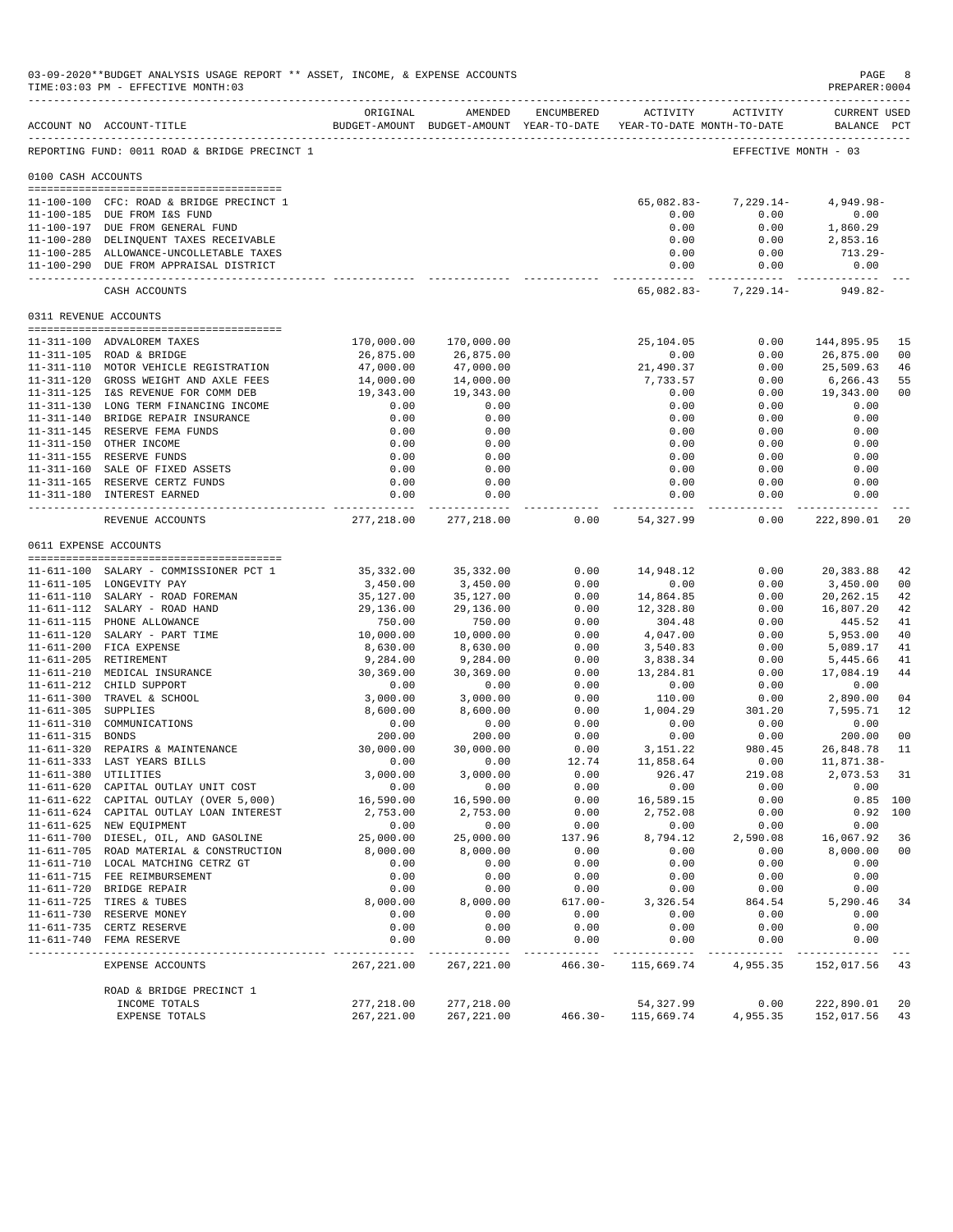|                       | 03-09-2020**BUDGET ANALYSIS USAGE REPORT ** ASSET, INCOME, & EXPENSE ACCOUNTS<br>TIME: 03:03 PM - EFFECTIVE MONTH: 03<br>------------------------------------ |                          |                           |                  |                                                                     |                     | $\mathtt{PAGE}$<br>PREPARER: 0004      | - 9                  |
|-----------------------|---------------------------------------------------------------------------------------------------------------------------------------------------------------|--------------------------|---------------------------|------------------|---------------------------------------------------------------------|---------------------|----------------------------------------|----------------------|
|                       | ACCOUNT NO ACCOUNT-TITLE                                                                                                                                      | ORIGINAL                 | AMENDED                   | ENCUMBERED       | BUDGET-AMOUNT BUDGET-AMOUNT YEAR-TO-DATE YEAR-TO-DATE MONTH-TO-DATE | ACTIVITY ACTIVITY   | <b>CURRENT USED</b><br>BALANCE PCT     |                      |
|                       | REPORTING FUND: 0012 ROAD & BRIDGE PRECINCT 2                                                                                                                 |                          |                           |                  |                                                                     |                     | EFFECTIVE MONTH - 03                   |                      |
| 0100 CASH ACCOUNTS    |                                                                                                                                                               |                          |                           |                  |                                                                     |                     |                                        |                      |
|                       |                                                                                                                                                               |                          |                           |                  |                                                                     |                     |                                        |                      |
|                       | 12-100-100 CFC: ROAD & BRIDGE PRECINCT 2                                                                                                                      |                          |                           |                  | 62,192.96-                                                          | 30,028.88-          | 29,102.08                              |                      |
|                       | 12-100-185 DUE FROM I&S FUND<br>12-100-186 DUE FROM GENERAL FUND                                                                                              |                          |                           |                  | 0.00                                                                | 0.00                | 0.00                                   |                      |
|                       | 12-100-280 DELINQUENT TAXES RECEIVABLE                                                                                                                        |                          |                           |                  | 0.00<br>0.00                                                        | 0.00<br>0.00        | 474.59<br>2,853.16                     |                      |
|                       | 12-100-285 ALLOWANCE-UNCOLLETABLE TAXES                                                                                                                       |                          |                           |                  | 0.00                                                                | 0.00                | 713.29-                                |                      |
|                       | 12-100-290 DUE FROM APPRAISAL DISTRICT                                                                                                                        |                          |                           |                  | 0.00                                                                | 0.00                | 0.00<br>____________                   |                      |
|                       | CASH ACCOUNTS                                                                                                                                                 |                          |                           |                  |                                                                     |                     | $62, 192.96 - 30, 028.88 - 31, 716.54$ |                      |
| 0312 REVENUE ACCOUNTS |                                                                                                                                                               |                          |                           |                  |                                                                     |                     |                                        |                      |
|                       |                                                                                                                                                               |                          |                           |                  |                                                                     |                     |                                        |                      |
|                       | 12-312-100 ADVALOREM TAXES<br>12-312-105 ROAD & BRIDGE                                                                                                        | 170,000.00<br>26,875.00  | 170,000.00<br>26,875.00   |                  | 25,104.05<br>0.00                                                   | 0.00<br>0.00        | 144,895.95<br>26,875.00                | 15<br>0 <sub>0</sub> |
|                       | 12-312-110 MOTOR VEHICLE REGISTRATION                                                                                                                         | 47,000.00                | 47,000.00                 |                  | 21,490.37                                                           | 0.00                | 25,509.63                              | 46                   |
|                       | 12-312-120 GROSS WEIGHT AND AXLE FEES                                                                                                                         | 14,000.00                | 14,000.00                 |                  | 7,733.56                                                            | 0.00                | 6,266.44                               | 55                   |
|                       | 12-312-125 I&S REVENUE FOR COMM DEB                                                                                                                           | 29,774.00                | 29,774.00                 |                  | 0.00                                                                | 0.00                | 29,774.00                              | 0 <sub>0</sub>       |
|                       | 12-312-130 LONG TERM FINANCING INCOME                                                                                                                         | 0.00                     | 0.00                      |                  | 0.00                                                                | 0.00                | 0.00                                   |                      |
|                       | 12-312-140 BRIDGE REPAIR INSURANCE                                                                                                                            | 0.00                     | 0.00                      |                  | 0.00                                                                | 0.00                | 0.00                                   |                      |
|                       | 12-312-145 RESERVE FEMA FUNDS                                                                                                                                 | 0.00                     | 0.00                      |                  | 0.00                                                                | 0.00                | 0.00                                   |                      |
|                       | 12-312-150 OTHER INCOME                                                                                                                                       | 0.00                     | 0.00                      |                  | 0.00                                                                | 0.00                | 0.00                                   |                      |
|                       | 12-312-155 RESERVE FUNDS                                                                                                                                      | 0.00                     | 0.00                      |                  | 0.00                                                                | 0.00                | 0.00                                   |                      |
|                       | 12-312-160 SALE OF FIXED ASSETS                                                                                                                               | 0.00                     | 0.00                      |                  | 0.00                                                                | 0.00                | 0.00                                   |                      |
|                       | 12-312-165 RESERVE CERTZ FUNDS                                                                                                                                | 0.00                     | 0.00                      |                  | 0.00                                                                | 0.00                | 0.00                                   |                      |
|                       | 12-312-180 INTEREST EARNED                                                                                                                                    | 0.00                     | 0.00                      |                  | 0.00<br>-------------                                               | 0.00<br>----------- | 0.00<br>. _ _ _ _ _ _ _ _ _ _ _ _      |                      |
|                       | REVENUE ACCOUNTS                                                                                                                                              | 287,649.00               | 287,649.00                | 0.00             | 54,327.98                                                           | 0.00                | 233,321.02                             | -19                  |
|                       | 0612 EXPENSE ACCOUNTS                                                                                                                                         |                          |                           |                  |                                                                     |                     |                                        |                      |
|                       |                                                                                                                                                               |                          |                           |                  |                                                                     |                     |                                        |                      |
|                       | 12-612-100 SALARY - COMMISSIONER PCT 2                                                                                                                        | 35,332.00                | 35,332.00                 | 0.00             | 14,948.12                                                           | 0.00                | 20,383.88                              | 42                   |
|                       | 12-612-105 LONGEVITY PAY                                                                                                                                      | 1,200.00                 | 1,200.00                  | 0.00             | 0.00                                                                | 0.00                | 1,200.00                               | 0 <sub>0</sub>       |
|                       | 12-612-110 SALARY - ROAD FOREMAN                                                                                                                              | 35,127.00                | 35,127.00                 | 0.00             | 7,072.56                                                            | 0.00                | 28,054.44                              | 20                   |
|                       | 12-612-112 SALARY - ROAD HAND<br>12-612-115 PHONE ALLOWANCE                                                                                                   | 29,136.00                | 29,136.00                 | 0.00<br>0.00     | 11,768.40                                                           | 0.00                | 17,367.60                              | 40                   |
|                       | 12-612-120 SALARY - PART TIME                                                                                                                                 | 1,000.00<br>10,000.00    | 1,000.00<br>10,000.00     | 0.00             | 401.36<br>10,519.00                                                 | 0.00<br>0.00        | 598.64<br>$519.00 - 105$               | 40                   |
|                       | 12-612-200 FICA EXPENSE                                                                                                                                       | 8,577.00                 | 8,577.00                  | 0.00             | 3,419.20                                                            | 0.00                | 5,157.80                               | 40                   |
|                       | 12-612-205 RETIREMENT                                                                                                                                         | 9,227.00                 | 9,227.00                  | 0.00             | 3,689.59                                                            | 0.00                | 5,537.41                               | 40                   |
|                       | 12-612-210 MEDICAL INSURANCE                                                                                                                                  | 30,369.00                | 30,369.00                 | 0.00             | 9,250.35                                                            | 0.00                | 21, 118.65                             | 30                   |
|                       | 12-612-212 CHILD SUPPORT                                                                                                                                      | 0.00                     | 0.00                      | 0.00             | 761.53                                                              | 0.00                | 761.53-                                |                      |
|                       | 12-612-300 TRAVEL & SCHOOL                                                                                                                                    | 3,000.00                 | 3,000.00                  | 0.00             | 110.00                                                              | 0.00                | 2,890.00                               | 04                   |
| 12-612-305 SUPPLIES   |                                                                                                                                                               | 8,600.00                 | 8,600.00                  | $50.96 -$        | 1,798.83                                                            | 344.98              | 6,852.13                               | 20                   |
|                       | 12-612-310 COMMUNICATIONS                                                                                                                                     | 0.00                     | 0.00                      | 0.00             | 0.00                                                                | 0.00                | 0.00                                   |                      |
| 12-612-315 BONDS      |                                                                                                                                                               | 200.00                   | 200.00                    | 0.00             | 0.00                                                                | 0.00                | 200.00                                 | 0 <sub>0</sub>       |
|                       | 12-612-320 REPAIRS & MAINTENANCE                                                                                                                              | 30,000.00                | 30,000.00                 | 567.42           | 6,943.17                                                            | 3,000.84            | 22,489.41                              | 25                   |
|                       | 12-612-333 LAST YEARS BILLS                                                                                                                                   | 0.00                     | 0.00                      | 448.21           | 5,292.11                                                            | 0.00                | $5,740.32 -$                           |                      |
|                       | 12-612-380 UTILITIES                                                                                                                                          | 3,000.00                 | 3,000.00                  | 0.00             | 1,284.78                                                            | 30.00               | 1,715.22                               | 43                   |
|                       | 12-612-620 CAPITAL OUTLAY UNIT COST                                                                                                                           | 0.00                     | 0.00                      | 0.00             | 0.00                                                                | 0.00                | 0.00                                   |                      |
|                       | 12-612-622 CAPITAL OUTLAY (OVER 5,000)                                                                                                                        | 29,774.00                | 29,774.00                 | 0.00             | 21,548.90                                                           | 21,548.90           | 8,225.10                               | 72                   |
|                       | 12-612-624 CAPITAL OUTLAY LOAN INTEREST                                                                                                                       | 0.00                     | 0.00                      | 0.00             | 0.00                                                                | 0.00                | 0.00                                   |                      |
|                       | 12-612-625 NEW EQUIPMENT                                                                                                                                      | 0.00                     | 0.00                      | 0.00             | 0.00                                                                | 0.00                | 0.00                                   |                      |
|                       | 12-612-700 DIESEL, OIL, AND GASOLINE<br>12-612-705 ROAD MATERIAL & CONSTRUCTION                                                                               | 25,000.00<br>8,000.00    | 25,000.00<br>8,000.00     | 2,521.58<br>0.00 | 13,357.00<br>450.00                                                 | 3,367.96<br>0.00    | 9,121.42<br>7,550.00                   | 64<br>06             |
|                       | 12-612-710 LOCAL MATCHING CETRZ GT                                                                                                                            | 0.00                     | 0.00                      | 0.00             | 0.00                                                                | 0.00                | 0.00                                   |                      |
|                       | 12-612-715 FEE REIMBURSEMENT                                                                                                                                  | 0.00                     | 0.00                      | 0.00             | 0.00                                                                | 0.00                | 0.00                                   |                      |
|                       | 12-612-720 BRIDGE REPAIR                                                                                                                                      | 0.00                     | 0.00                      | 0.00             | 0.00                                                                | 0.00                | 0.00                                   |                      |
|                       | 12-612-725 TIRES & TUBES                                                                                                                                      | 8,000.00                 | 8,000.00                  | 0.00             | 2,322.73                                                            | 0.00                | 5,677.27                               | 29                   |
|                       | 12-612-730 RESERVE MONEY                                                                                                                                      | 0.00                     | 0.00                      | 0.00             | 0.00                                                                | 0.00                | 0.00                                   |                      |
|                       | 12-612-735 CERTZ RESERVE                                                                                                                                      | 0.00                     | 0.00                      | 0.00             | 0.00                                                                | 0.00                | 0.00                                   |                      |
|                       | 12-612-740 FEMA RESERVE                                                                                                                                       | 24,710.66<br>----------- | 24,710.66<br>------------ | 0.00             | 0.00                                                                | 0.00                | 24,710.66                              | 0 <sub>0</sub>       |
|                       | EXPENSE ACCOUNTS                                                                                                                                              | 300,252.66               | 300,252.66                | 3,486.25         | 114,937.63                                                          | 28, 292.68          | 181,828.78                             | 39                   |
|                       | ROAD & BRIDGE PRECINCT 2                                                                                                                                      |                          |                           |                  |                                                                     |                     |                                        |                      |
|                       | INCOME TOTALS                                                                                                                                                 | 287,649.00               | 287,649.00                |                  | 54,327.98                                                           | 0.00                | 233,321.02                             | 19                   |
|                       | EXPENSE TOTALS                                                                                                                                                | 300,252.66               | 300,252.66                | 3,486.25         | 114,937.63                                                          | 28, 292.68          | 181,828.78                             | 39                   |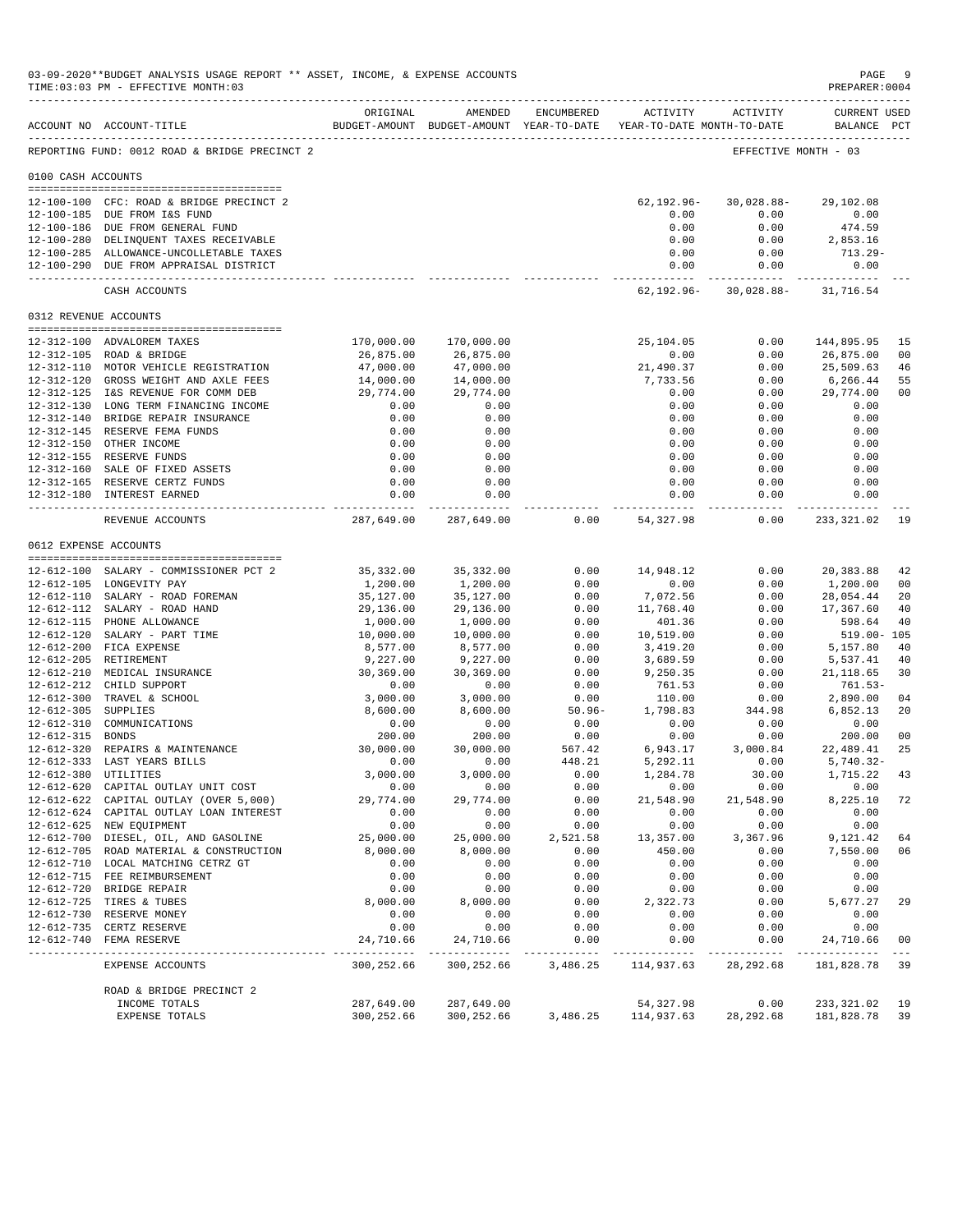|                     | 03-09-2020**BUDGET ANALYSIS USAGE REPORT ** ASSET, INCOME, & EXPENSE ACCOUNTS<br>TIME: 03:03 PM - EFFECTIVE MONTH: 03 |                         |                                                                                |              |                             |                                     | PREPARER: 0004              | PAGE 10              |
|---------------------|-----------------------------------------------------------------------------------------------------------------------|-------------------------|--------------------------------------------------------------------------------|--------------|-----------------------------|-------------------------------------|-----------------------------|----------------------|
|                     | ACCOUNT NO ACCOUNT-TITLE                                                                                              | ORIGINAL                | AMENDED<br>BUDGET-AMOUNT BUDGET-AMOUNT YEAR-TO-DATE YEAR-TO-DATE MONTH-TO-DATE | ENCUMBERED   |                             | ACTIVITY ACTIVITY                   | CURRENT USED<br>BALANCE PCT |                      |
|                     | REPORTING FUND: 0013 ROAD & BRIDGE PRECINCT 3                                                                         |                         |                                                                                |              |                             |                                     | EFFECTIVE MONTH - 03        |                      |
| 0100 CASH ACCOUNTS  |                                                                                                                       |                         |                                                                                |              |                             |                                     |                             |                      |
|                     |                                                                                                                       |                         |                                                                                |              |                             |                                     |                             |                      |
|                     | 13-100-100 CFC: ROAD & BRIDGE PRECINCT 3                                                                              |                         |                                                                                |              | 16,314.00-<br>0.00          | 4,628.89-                           | 92,777.20                   |                      |
|                     | 13-100-185 DUE FROM I&S FUND<br>13-100-186 DUE TO GENERAL FUND                                                        |                         |                                                                                |              | 0.00                        | 0.00<br>0.00                        | 0.00<br>474.59              |                      |
|                     | 13-100-280 DELINQUENT TAXES RECEIVABLE                                                                                |                         |                                                                                |              | 0.00                        | 0.00                                | 2,853.16                    |                      |
|                     | 13-100-285 ALLOWANCE-UNCOLLETABLE TAXES                                                                               |                         |                                                                                |              | 0.00                        | 0.00                                | 713.29-                     |                      |
|                     | 13-100-290 DUE FROM APPRAISAL DISTRICT                                                                                |                         |                                                                                |              | 0.00                        | 0.00                                | 0.00                        |                      |
|                     | CASH ACCOUNTS                                                                                                         |                         |                                                                                |              | ------------ -              | 16, 314.00 - 4, 628.89 - 95, 391.66 | ----------- -------------   |                      |
|                     | 0313 REVENUE ACCOUNTS                                                                                                 |                         |                                                                                |              |                             |                                     |                             |                      |
|                     | 13-313-100 ADVALOREM TAXES                                                                                            | 170,000.00              | 170,000.00                                                                     |              | 25,104.03                   | 0.00                                | 144,895.97                  | 15                   |
|                     | 13-313-105 ROAD & BRIDGE                                                                                              | 26,785.00               | 26,785.00                                                                      |              | 0.00                        | 0.00                                | 26,785.00                   | 00                   |
|                     | 13-313-110 MOTOR VEHICLE REGISTRATION                                                                                 | 47,000.00               | 47,000.00                                                                      |              | 21,490.40                   | 0.00                                | 25,509.60                   | 46                   |
|                     | 13-313-120 GROSS WEIGHT AND AXLE FEES                                                                                 | 14,000.00               | 14,000.00                                                                      |              | 7,733.57                    | 0.00                                | 6,266.43                    | 55                   |
|                     | 13-313-125 I&S REVENUE FOR COMM DEB                                                                                   | 0.00                    | 0.00                                                                           |              | 0.00                        | 0.00                                | 0.00                        |                      |
|                     | 13-313-130 LONG TERM FINANCING INCOME                                                                                 | 0.00                    | 0.00                                                                           |              | 0.00                        | 0.00                                | 0.00                        |                      |
|                     | 13-313-140 BRIDGE REPAIR INSURANCE                                                                                    | 0.00                    | 0.00                                                                           |              | 0.00                        | 0.00                                | 0.00                        |                      |
|                     | 13-313-145 RESERVE FEMA FUNDS                                                                                         | 0.00                    | 0.00                                                                           |              | 0.00                        | 0.00                                | 0.00                        |                      |
|                     | 13-313-150 OTHER INCOME                                                                                               | 0.00                    | 0.00                                                                           |              | 3,000.00                    | 0.00                                | $3,000.00+$                 |                      |
|                     | 13-313-155 RESERVE FUNDS                                                                                              | 0.00                    | 0.00                                                                           |              | 0.00                        | 0.00                                | 0.00                        |                      |
|                     | 13-313-160 SALE OF FIXED ASSETS<br>13-313-165 RESERVE CERTZ FUNDS                                                     | 0.00<br>0.00            | 0.00<br>0.00                                                                   |              | 0.00<br>0.00                | 0.00<br>0.00                        | 0.00<br>0.00                |                      |
|                     | 13-313-180 INTEREST EARNED                                                                                            | 0.00                    | 0.00                                                                           |              | 0.00                        | 0.00                                | 0.00                        |                      |
|                     | REVENUE ACCOUNTS                                                                                                      | .                       | ------------<br>257,785.00 257,785.00                                          | 0.00         | --------------<br>57,328.00 | -----------<br>0.00                 | -----------<br>200,457.00   | 22                   |
|                     | 0613 EXPENSE ACCOUNTS                                                                                                 |                         |                                                                                |              |                             |                                     |                             |                      |
|                     |                                                                                                                       |                         |                                                                                |              |                             |                                     |                             |                      |
|                     | 13-613-100 SALARY - COMMISSIONER PCT 3<br>13-613-105 LONGEVITY PAY                                                    | 35,332.00<br>3,000.00   | 35,332.00<br>3,000.00                                                          | 0.00<br>0.00 | 14,948.12<br>0.00           | 0.00<br>0.00                        | 20,383.88<br>3,000.00       | 42<br>0 <sup>0</sup> |
|                     | 13-613-110 SALARY - ROAD FOREMAN                                                                                      | 35,127.00               | 35,127.00                                                                      | 0.00         | 14,864.85                   | 0.00                                | 20, 262. 15                 | 42                   |
|                     | 13-613-112 SALARY - ROAD HAND                                                                                         | 26,427.00               | 26,427.00                                                                      | 0.00         | 9,965.70                    | 0.00                                | 16,461.30                   | 38                   |
|                     | 13-613-115 PHONE ALLOWANCE                                                                                            | 1,620.00                | 1,620.00                                                                       | 0.00         | 152.24                      | 0.00                                | 1,467.76                    | 09                   |
|                     | 13-613-120 SALARY - PART TIME                                                                                         | 10,000.00               | 10,000.00                                                                      | 0.00         | 697.00                      | 0.00                                | 9,303.00                    | 07                   |
|                     | 13-613-200 FICA EXPENSE                                                                                               | 8,388.00                | 8,388.00                                                                       | 0.00         | 3,075.28                    | 0.00                                | 5,312.72                    | 37                   |
|                     | 13-613-205 RETIREMENT                                                                                                 | 9,024.00                | 9,024.00                                                                       | 0.00         | 3,354.81                    | 0.00                                | 5,669.19                    | 37                   |
|                     | 13-613-210 MEDICAL INSURANCE                                                                                          | 30,369.00               | 30,369.00                                                                      | 0.00         | 13,152.61                   | 0.00                                | 17,216.39                   | 43                   |
|                     | 13-613-212 CHILD SUPPORT                                                                                              | 0.00                    | 0.00                                                                           | 0.00         | 0.00                        | 0.00                                | 0.00                        |                      |
|                     | 13-613-300 TRAVEL & SCHOOL                                                                                            | 3,000.00                | 3,000.00                                                                       | 0.00         | 110.00                      | 0.00                                | 2,890.00                    | 04                   |
| 13-613-305 SUPPLIES | 13-613-310 COMMUNICATIONS                                                                                             | 8,600.00                | 11,600.00<br>1,159.00                                                          | 14.00        | 494.47<br>0.00              | 94.58<br>0.00                       | 11,091.53                   | 04<br>0 <sup>0</sup> |
| 13-613-315 BONDS    |                                                                                                                       | 1,159.00<br>200.00      | 200.00                                                                         | 0.00<br>0.00 | 0.00                        | 0.00                                | 1,159.00<br>200.00          | 0 <sup>0</sup>       |
|                     | 13-613-320 REPAIRS & MAINTENANCE                                                                                      | 30,000.00               | 30,000.00                                                                      | 2,000.00     | 3,661.70                    | 14.00                               | 24,338.30                   | 19                   |
|                     | 13-613-333 LAST YEARS BILLS                                                                                           | 0.00                    | 0.00                                                                           | 599.74       | 2,016.70                    | 0.00                                | $2.616.44-$                 |                      |
|                     | 13-613-380 UTILITIES                                                                                                  | 2,000.00                | 2,000.00                                                                       | 0.00         | 662.15                      | 32.00                               | 1,337.85                    | 33                   |
|                     | 13-613-620 CAPITAL OUTLAY UNIT COST                                                                                   | 0.00                    | 0.00                                                                           | 0.00         | 0.00                        | 0.00                                | 0.00                        |                      |
|                     | 13-613-622 CAPITAL OUTLAY (OVER 5,000)                                                                                | 0.00                    | 0.00                                                                           | 0.00         | 0.00                        | 0.00                                | 0.00                        |                      |
|                     | 13-613-624 CAPITAL OUTLAY LOAN INTEREST                                                                               | 0.00                    | 0.00                                                                           | 0.00         | 0.00                        | 0.00                                | 0.00                        |                      |
|                     | 13-613-625 NEW EQUIPMENT                                                                                              | 0.00                    | 0.00                                                                           | 0.00         | 0.00                        | 0.00                                | 0.00                        |                      |
|                     | 13-613-700 DIESEL, OIL, AND GASOLINE                                                                                  | 25,000.00               | 25,000.00                                                                      | 500.00       | 5,929.31                    | 2,325.26                            | 18,570.69                   | 26                   |
|                     | 13-613-705 ROAD MATERIAL & CONSTRUCTION<br>13-613-710 LOCAL MATCHING CETRZ GT                                         | 8,000.00                | 8,000.00                                                                       | 0.00         | 0.00<br>0.00                | 0.00                                | 8,000.00                    | 0 <sub>0</sub>       |
|                     | 13-613-715 FEE REIMBURSEMENT                                                                                          | 0.00<br>0.00            | 0.00<br>0.00                                                                   | 0.00<br>0.00 | 0.00                        | 0.00<br>0.00                        | 0.00<br>0.00                |                      |
|                     | 13-613-720 BRIDGE REPAIR                                                                                              | 0.00                    | 0.00                                                                           | 0.00         | 0.00                        | 0.00                                | 0.00                        |                      |
|                     | 13-613-725 TIRES & TUBES                                                                                              | 8,000.00                | 8,000.00                                                                       | 0.00         | 803.81                      | 0.00                                | 7,196.19                    | 10                   |
|                     | 13-613-730 RESERVE MONEY                                                                                              | 0.00                    | 0.00                                                                           | 0.00         | 0.00                        | 0.00                                | 0.00                        |                      |
|                     | 13-613-735 CERTZ RESERVE                                                                                              | 0.00                    | 0.00                                                                           | 0.00         | 0.00                        | 0.00                                | 0.00                        |                      |
|                     | 13-613-740 FEMA RESERVE                                                                                               | 52,000.00<br>---------- | 52,000.00                                                                      | 0.00         | 0.00                        | 0.00                                | 52,000.00                   | 0 <sub>0</sub>       |
|                     | EXPENSE ACCOUNTS                                                                                                      | 297,246.00              | 300,246.00                                                                     | 3, 113.74    | 73,888.75                   | 2,465.84                            | 223, 243.51                 | 26                   |
|                     | ROAD & BRIDGE PRECINCT 3                                                                                              |                         |                                                                                |              |                             |                                     |                             |                      |
|                     | INCOME TOTALS                                                                                                         | 257,785.00              | 257,785.00                                                                     |              | 57,328.00                   | 0.00                                | 200,457.00                  | 22                   |
|                     | EXPENSE TOTALS                                                                                                        | 297,246.00              | 300,246.00                                                                     | 3,113.74     | 73,888.75                   | 2,465.84                            | 223, 243.51                 | 26                   |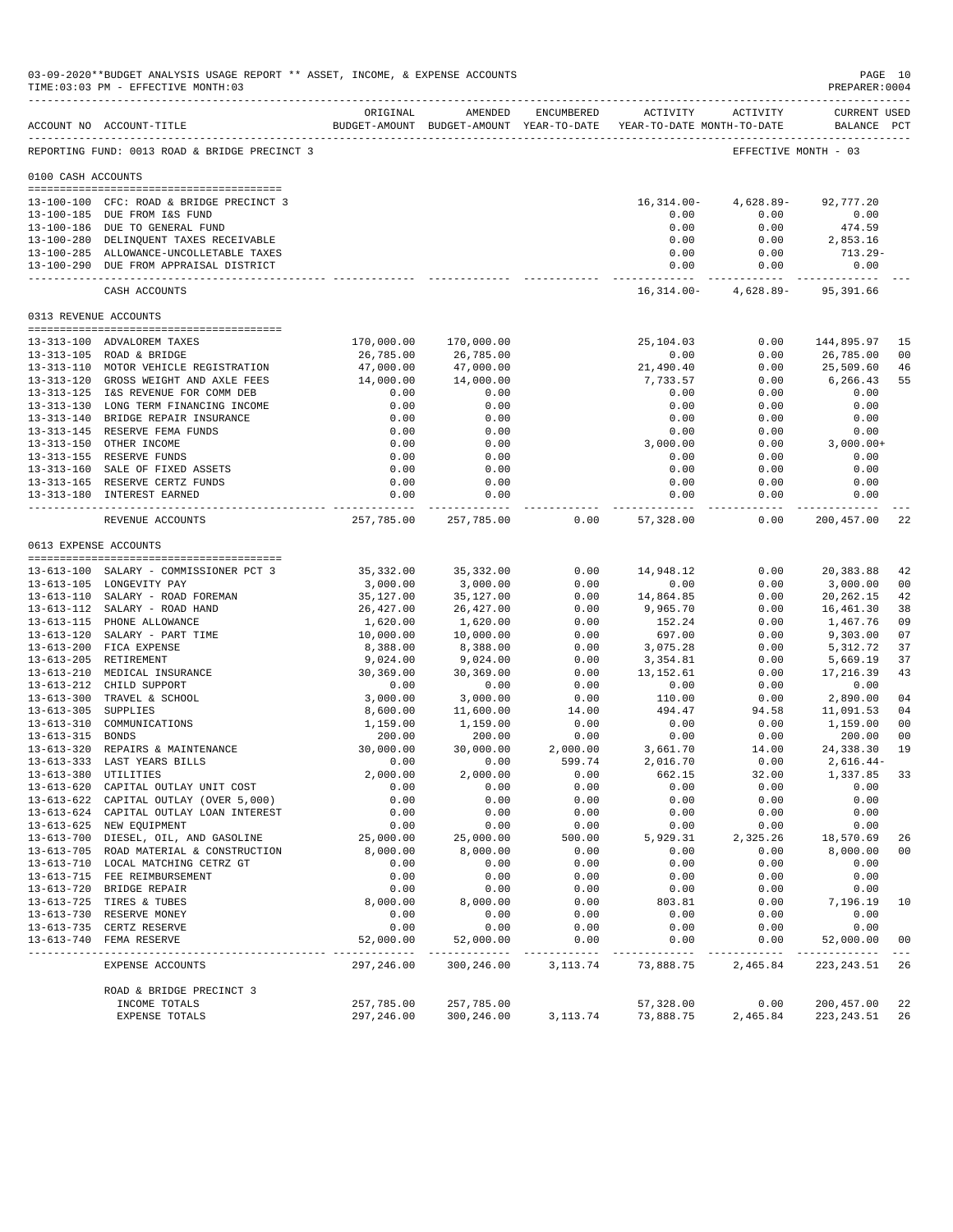|                     | 03-09-2020**BUDGET ANALYSIS USAGE REPORT ** ASSET, INCOME, & EXPENSE ACCOUNTS<br>TIME: 03:03 PM - EFFECTIVE MONTH: 03 |                           |                             |              |                                                                     |                      | PAGE 11<br>PREPARER: 0004        |                |
|---------------------|-----------------------------------------------------------------------------------------------------------------------|---------------------------|-----------------------------|--------------|---------------------------------------------------------------------|----------------------|----------------------------------|----------------|
|                     | ACCOUNT NO ACCOUNT-TITLE                                                                                              | ORIGINAL                  | AMENDED                     | ENCUMBERED   | BUDGET-AMOUNT BUDGET-AMOUNT YEAR-TO-DATE YEAR-TO-DATE MONTH-TO-DATE | ACTIVITY ACTIVITY    | CURRENT USED<br>BALANCE PCT      |                |
|                     | --------------------------------------<br>REPORTING FUND: 0014 ROAD & BRIDGE PRECINCT 4                               |                           |                             |              |                                                                     | EFFECTIVE MONTH - 03 |                                  |                |
| 0100 CASH ACCOUNTS  |                                                                                                                       |                           |                             |              |                                                                     |                      |                                  |                |
|                     |                                                                                                                       |                           |                             |              |                                                                     |                      |                                  |                |
|                     | 14-100-100 CFC: ROAD & BRIDGE PRECINCT 4<br>14-100-185 DUE FROM I&S FUND                                              |                           |                             |              | 84,669.08-<br>0.00                                                  | 0.00                 | $7,477.67 - 18,427.49 -$<br>0.00 |                |
|                     | 14-100-186 DUE FROM GENERAL FUND                                                                                      |                           |                             |              | 0.00                                                                | 0.00                 | 474.59                           |                |
|                     | 14-100-280 DELINQUENT TAXES RECEIVABLE                                                                                |                           |                             |              | 0.00                                                                | 0.00                 | 2,853.16                         |                |
|                     | 14-100-285 ALLOWANCE-UNCOLLETABLE TAXES                                                                               |                           |                             |              | 0.00                                                                | 0.00                 | 713.29-                          |                |
|                     | 14-100-290 DUE FROM APPRAISAL DISTRICT                                                                                |                           |                             |              | 0.00                                                                | 0.00                 | 0.00                             |                |
|                     | CASH ACCOUNTS                                                                                                         |                           |                             |              | 84,669.08-                                                          |                      | $7,477.67 - 15,813.03 -$         |                |
|                     | 0314 REVENUE ACCOUNTS                                                                                                 |                           |                             |              |                                                                     |                      |                                  |                |
|                     | 14-314-100 ADVALOREM TAXES                                                                                            | 170,000.00                | 170,000.00                  |              | 25,104.04                                                           | 0.00                 | 144,895.96                       | 15             |
|                     | 14-314-105 ROAD & BRIDGE                                                                                              | 26,875.00                 | 26,875.00                   |              | 0.00                                                                | 0.00                 | 26,875.00                        | 00             |
|                     | 14-314-110 MOTOR VEHICLE REGISTRATION                                                                                 | 47,000.00                 | 47,000.00                   |              | 21,490.38                                                           | 0.00                 | 25,509.62                        | 46             |
|                     | 14-314-120 GROSS WEIGHT AND AXLE FEES                                                                                 | 14,000.00<br>43,151.00    | 14,000.00                   |              | 7,733.56                                                            | 0.00                 | 6,266.44                         | 55             |
|                     | 14-314-125 I&S REVENUE FOR COMM DEB<br>14-314-130 LONG TERM FINANCING INCOME                                          | 0.00                      | 43,151.00<br>0.00           |              | 0.00<br>0.00                                                        | 0.00<br>0.00         | 43,151.00<br>0.00                | 0 <sub>0</sub> |
|                     | 14-314-140 BRIDGE REPAIR INSURANCE                                                                                    | 0.00                      | 0.00                        |              | 0.00                                                                | 0.00                 | 0.00                             |                |
|                     | 14-314-145 RESERVE FEMA FUNDS                                                                                         | 0.00                      | 0.00                        |              | 0.00                                                                | 0.00                 | 0.00                             |                |
|                     | 14-314-150 OTHER INCOME                                                                                               | 0.00                      | 0.00                        |              | 2,744.00                                                            | 0.00                 | $2,744.00+$                      |                |
|                     | 14-314-155 RESERVE FUNDS                                                                                              | 0.00                      | 0.00                        |              | 0.00                                                                | 0.00                 | 0.00                             |                |
|                     | 14-314-160 SALE OF FIXED ASSETS                                                                                       | 0.00                      | 0.00                        |              | 0.00                                                                | 0.00                 | 0.00                             |                |
|                     | 14-314-165 RESERVE CERTZ FUNDS                                                                                        | 0.00                      | 0.00                        |              | 0.00                                                                | 0.00                 | 0.00                             |                |
|                     | 14-314-180 INTEREST EARNED                                                                                            | 0.00<br>.                 | 0.00<br>------------        |              | 0.00<br>--------------                                              | 0.00<br>-----------  | 0.00<br>-----------              |                |
|                     | REVENUE ACCOUNTS                                                                                                      |                           | 301,026.00 301,026.00       | 0.00         | 57,071.98                                                           | 0.00                 | 243,954.02                       | 19             |
|                     | 0614 EXPENSE ACCOUNTS                                                                                                 |                           |                             |              |                                                                     |                      |                                  |                |
|                     | 14-614-100 SALARY - COMMISSIONER PCT 4                                                                                | 35,332.00                 | 35,332.00                   | 0.00         | 14,948.12                                                           | 0.00                 | 20,383.88                        | 42             |
|                     | 14-614-105 LONGEVITY PAY                                                                                              | 1,200.00                  | 1,200.00                    | 0.00         | 0.00                                                                | 0.00                 | 1,200.00                         | 00             |
|                     | 14-614-110 SALARY - ROAD FOREMAN<br>14-614-112 SALARY - ROAD HAND                                                     | 35,127.00                 | 35,127.00                   | 0.00<br>0.00 | 14,864.86<br>11,495.21                                              | 0.00<br>0.00         | 20,262.14                        | 42<br>39       |
|                     | 14-614-115 PHONE ALLOWANCE                                                                                            | 29,136.00<br>1,000.00     | 29,136.00<br>1,000.00       | 0.00         | 429.04                                                              | 0.00                 | 17,640.79<br>570.96              | 43             |
|                     | 14-614-120 SALARY - PART TIME                                                                                         | 10,000.00                 | 10,000.00                   | 0.00         | 835.50                                                              | 0.00                 | 9,164.50                         | 08             |
|                     | 14-614-200 FICA EXPENSE                                                                                               | 8,445.00                  | 8,445.00                    | 0.00         | 3,252.56                                                            | 0.00                 | 5,192.44                         | 39             |
|                     | 14-614-205 RETIREMENT                                                                                                 | 9,086.00                  | 9,086.00                    | 0.00         | 3,514.35                                                            | 0.00                 | 5,571.65                         | 39             |
|                     | 14-614-210 MEDICAL INSURANCE                                                                                          | 30,369.00                 | 30,369.00                   | 0.00         | 13,589.12                                                           | 0.00                 | 16,779.88                        | 45             |
|                     | 14-614-212 CHILD SUPPORT                                                                                              | 0.00                      | 0.00                        | 0.00         | 0.00                                                                | 0.00                 | 0.00                             |                |
|                     | 14-614-300 TRAVEL & SCHOOL                                                                                            | 3,000.00                  | 3,000.00                    | 0.00         | 110.00                                                              | 0.00                 | 2,890.00                         | 04             |
| 14-614-305 SUPPLIES |                                                                                                                       | 8,600.00                  | 8,600.00                    | 514.64       | 1,534.63                                                            | 581.31               | 6,550.73                         | 24             |
| 14-614-315 BONDS    | 14-614-310 COMMUNICATIONS                                                                                             | 650.00<br>200.00          | 650.00<br>200.00            | 0.00<br>0.00 | 0.00<br>0.00                                                        | 0.00<br>0.00         | 650.00<br>200.00                 | 00<br>00       |
|                     | 14-614-320 REPAIRS & MAINTENANCE                                                                                      | 30,000.00                 | 30,000.00                   | 5,550.16     | 9,800.45                                                            | 1,586.07             | 14,649.39                        | 51             |
|                     | 14-614-333 LAST YEARS BILLS                                                                                           | 0.00                      | 0.00                        | 12.74        | 9,390.05                                                            | 0.00                 | $9.402.79 -$                     |                |
|                     | 14-614-380 UTILITIES                                                                                                  | 2,000.00                  | 2,000.00                    | 0.00         | 487.54                                                              | 0.00                 | 1,512.46                         | 24             |
|                     | 14-614-620 CAPITAL OUTLAY UNIT COST                                                                                   | 0.00                      | 0.00                        | 0.00         | 0.00                                                                | 0.00                 | 0.00                             |                |
|                     | 14-614-622 CAPITAL OUTLAY (OVER 5,000)                                                                                | 39,737.00                 | 39,737.00                   | 0.00         | 39,737.00                                                           | 0.00                 | 0.00 100                         |                |
|                     | 14-614-624 CAPITAL OUTLAY LOAN INTEREST                                                                               | 3,414.00                  | 3,414.00                    | 0.00         | 3, 413.15                                                           | 0.00                 | $0.85$ 100                       |                |
|                     | 14-614-625 NEW EQUIPMENT                                                                                              | 0.00                      | 0.00                        | 0.00         | 0.00                                                                | 0.00                 | 0.00                             |                |
|                     | 14-614-700 DIESEL, OIL, AND GASOLINE<br>14-614-705 ROAD MATERIAL & CONSTRUCTION                                       | 25,000.00                 | 25,000.00                   | 5,500.00     | 11,580.65<br>1,668.63                                               | 3,478.58             | 7,919.35                         | 68             |
|                     | 14-614-710 LOCAL MATCHING CETRZ GT                                                                                    | 8,000.00<br>0.00          | 8,000.00<br>0.00            | 0.00<br>0.00 | 0.00                                                                | 0.00<br>0.00         | 6,331.37<br>0.00                 | 21             |
|                     | 14-614-715 FEE REIMBURSEMENT                                                                                          | 0.00                      | 0.00                        | 0.00         | 0.00                                                                | 0.00                 | 0.00                             |                |
|                     | 14-614-720 BRIDGE REPAIR                                                                                              | 0.00                      | 0.00                        | 0.00         | 0.00                                                                | 0.00                 | 0.00                             |                |
|                     | 14-614-725 TIRES & TUBES                                                                                              | 8,000.00                  | 10,600.00                   | 0.00         | 1,064.87                                                            | 0.00                 | 9,535.13                         | 10             |
|                     | 14-614-735 CERTZ RESERVE                                                                                              | 0.00                      | 0.00                        | 0.00         | 0.00                                                                | 0.00                 | 0.00                             |                |
|                     | 14-614-740 FEMA RESERVE                                                                                               | 63,607.19<br>------------ | 63,607.19<br>-------------- | 0.00         | 0.00<br>-----------                                                 | 0.00<br>-----------  | 63,607.19<br>.                   | 00             |
|                     | EXPENSE ACCOUNTS                                                                                                      | 351,903.19                | 354,503.19                  | 11,577.54    | 141,715.73                                                          | 5,645.96             | 201,209.92                       | 43             |
|                     | ROAD & BRIDGE PRECINCT 4                                                                                              |                           |                             |              |                                                                     |                      |                                  |                |
|                     | INCOME TOTALS                                                                                                         | 301,026.00                | 301,026.00                  |              | 57,071.98                                                           | 0.00                 | 243,954.02                       | 19             |
|                     | EXPENSE TOTALS                                                                                                        | 351,903.19                | 354,503.19                  |              | 11,577.54 141,715.73                                                | 5,645.96             | 201,209.92                       | 43             |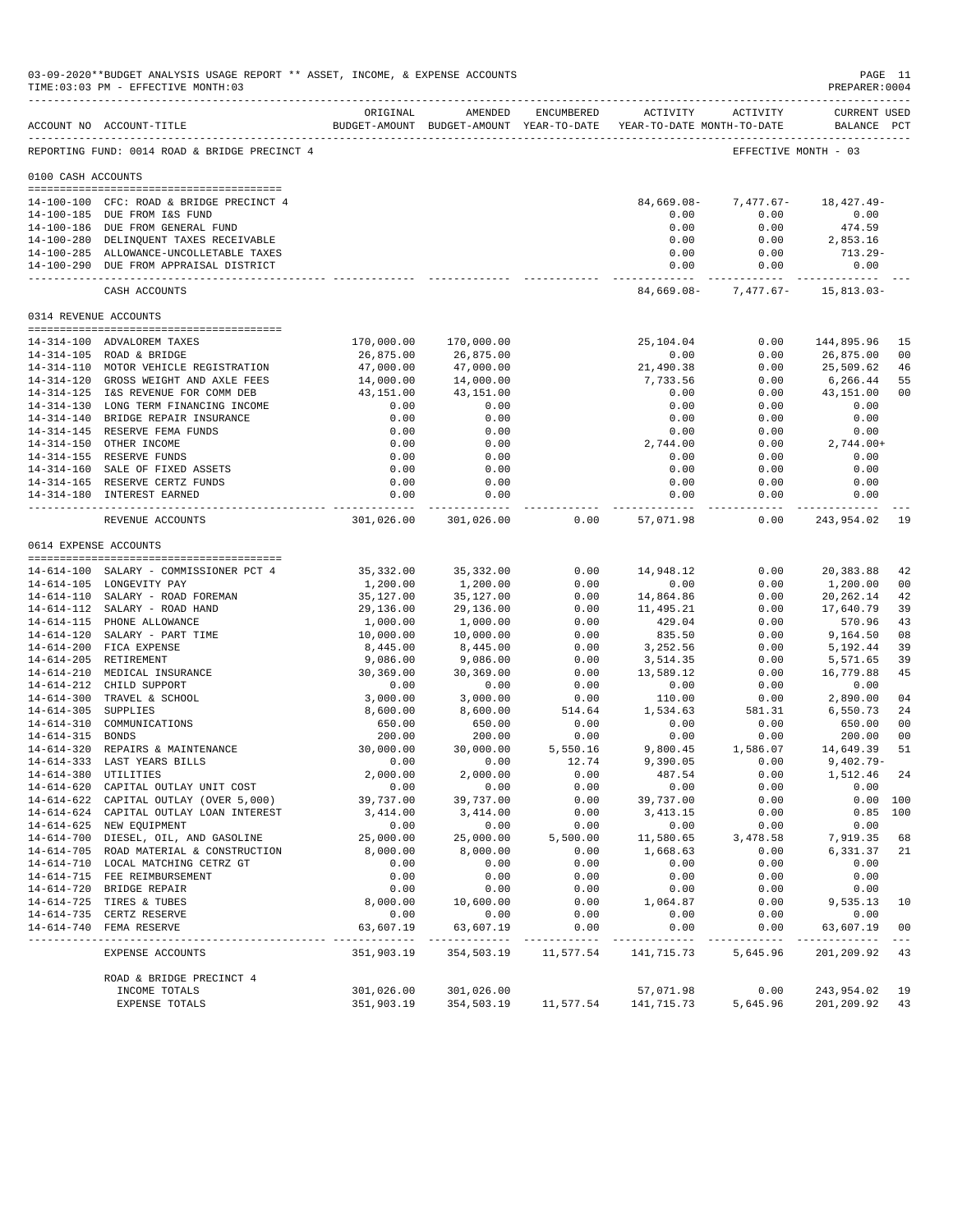|                    | 03-09-2020**BUDGET ANALYSIS USAGE REPORT ** ASSET, INCOME, & EXPENSE ACCOUNTS<br>PAGE 12<br>TIME: 03:03 PM - EFFECTIVE MONTH: 03<br>PREPARER: 0004 |                           |                                       |            |                                        |                      |                             |  |  |  |
|--------------------|----------------------------------------------------------------------------------------------------------------------------------------------------|---------------------------|---------------------------------------|------------|----------------------------------------|----------------------|-----------------------------|--|--|--|
|                    | ACCOUNT NO ACCOUNT-TITLE                                                                                                                           | ORIGINAL<br>BUDGET-AMOUNT | AMENDED<br>BUDGET-AMOUNT YEAR-TO-DATE | ENCUMBERED | ACTIVITY<br>YEAR-TO-DATE MONTH-TO-DATE | ACTIVITY             | CURRENT USED<br>BALANCE PCT |  |  |  |
|                    | REPORTING FUND: 0015 CHILD ABUSE PREVENTION FUND                                                                                                   |                           |                                       |            |                                        | EFFECTIVE MONTH - 03 |                             |  |  |  |
| 0100 CASH ACCOUNT  |                                                                                                                                                    |                           |                                       |            |                                        |                      |                             |  |  |  |
|                    | 15-100-100 CASH ACCOUNT                                                                                                                            | 0.00                      | 0.00                                  |            | 0.00                                   | 0.00                 | 0.00                        |  |  |  |
|                    | CASH ACCOUNT                                                                                                                                       | 0.00                      | 0.00                                  | 0.00       | 0.00                                   | 0.00                 | 0.00                        |  |  |  |
|                    | 0300 CHILD ABUSE REVENUE                                                                                                                           |                           |                                       |            |                                        |                      |                             |  |  |  |
| 15-300-300 REVENUE |                                                                                                                                                    | 0.00                      | 0.00                                  |            | 0.00                                   | 0.00                 | 0.00                        |  |  |  |
|                    | CHILD ABUSE REVENUE                                                                                                                                | 0.00                      | 0.00                                  | 0.00       | 0.00                                   | 0.00                 | 0.00                        |  |  |  |
|                    | CHILD ABUSE PREVENTION FUND                                                                                                                        |                           |                                       |            |                                        |                      |                             |  |  |  |
|                    | INCOME TOTALS                                                                                                                                      | 0.00                      | 0.00                                  |            | 0.00                                   | 0.00                 | 0.00                        |  |  |  |
|                    | <b>EXPENSE TOTALS</b>                                                                                                                              | 0.00                      | 0.00                                  | 0.00       | 0.00                                   | 0.00                 | 0.00                        |  |  |  |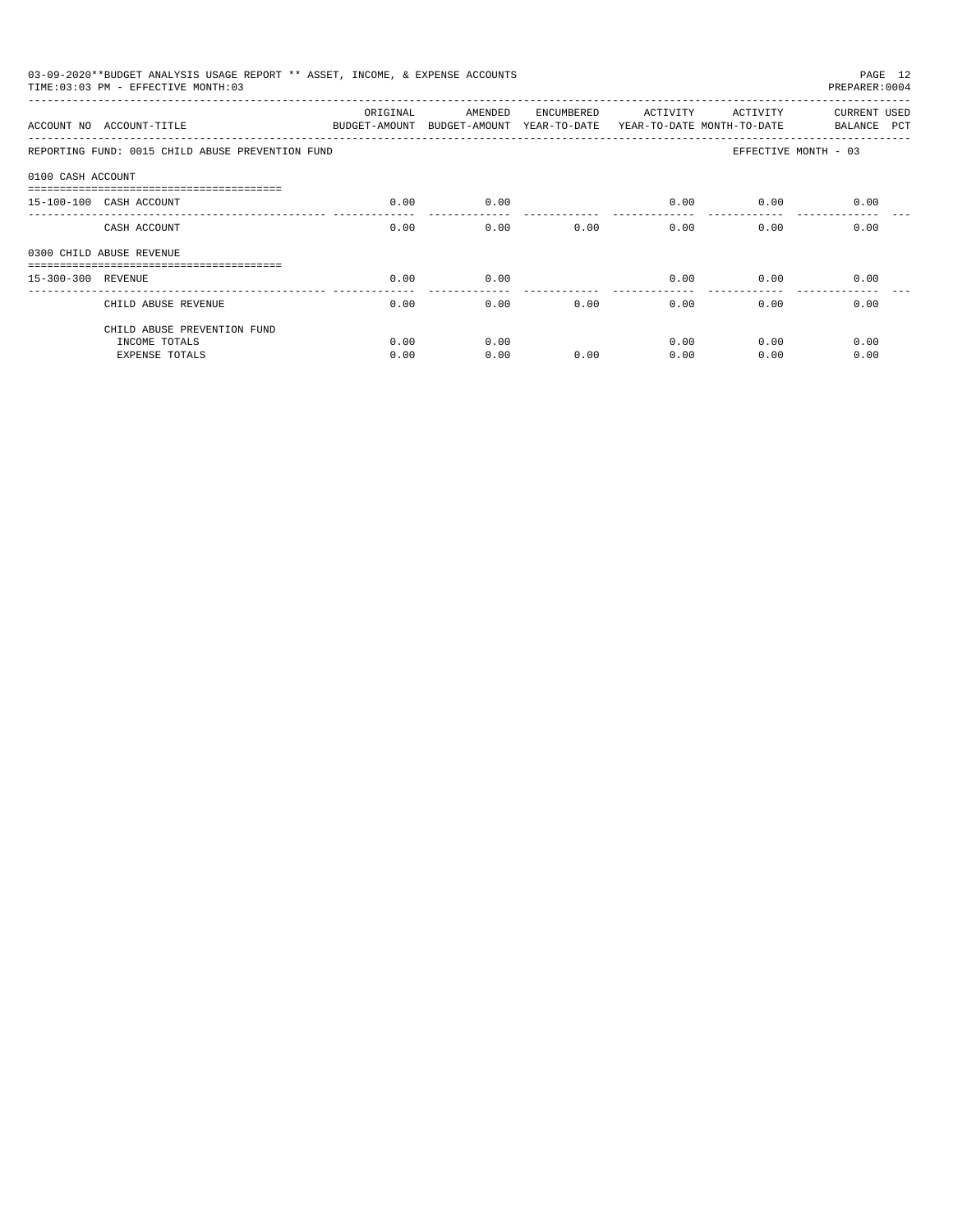| TIME: 03:03 PM - EFFECTIVE MONTH: 03                      |              |              |            |                                                                               |                 | PAGE 13<br>PREPARER: 0004                                                                                                                   |
|-----------------------------------------------------------|--------------|--------------|------------|-------------------------------------------------------------------------------|-----------------|---------------------------------------------------------------------------------------------------------------------------------------------|
| ACCOUNT NO ACCOUNT-TITLE                                  | ORIGINAL     | AMENDED      | ENCUMBERED |                                                                               |                 | CURRENT USED<br>BALANCE PCT                                                                                                                 |
| REPORTING FUND: 0016 FAMILY VIOLENCE                      |              |              |            |                                                                               |                 | EFFECTIVE MONTH - 03                                                                                                                        |
| 0100 CASH ACCOUNT                                         |              |              |            |                                                                               |                 |                                                                                                                                             |
| 16-100-100 CASH ACCOUNT                                   | 0.00         | 0.00         |            |                                                                               | 0.00            | 0.00                                                                                                                                        |
| CASH ACCOUNT                                              | 0.00         | 0.00         | 0.00       |                                                                               | 0.00            | 0.00                                                                                                                                        |
| 0301 FAMILY VIOLENCE REVENUE                              |              |              |            |                                                                               |                 |                                                                                                                                             |
| 16-301-301 REVENUE                                        | 0.00         | 0.00         |            |                                                                               | 0.00            | 0.00                                                                                                                                        |
| FAMILY VIOLENCE REVENUE                                   | 0.00         | 0.00         | 0.00       |                                                                               | 0.00            | 0.00                                                                                                                                        |
| FAMILY VIOLENCE<br>INCOME TOTALS<br><b>EXPENSE TOTALS</b> | 0.00<br>0.00 | 0.00<br>0.00 | 0.00       |                                                                               | 0.00<br>0.00    | 0.00<br>0.00                                                                                                                                |
|                                                           |              |              |            | 03-09-2020**BUDGET ANALYSIS USAGE REPORT ** ASSET, INCOME, & EXPENSE ACCOUNTS | _______________ | ACTIVITY<br>ACTIVITY<br>BUDGET-AMOUNT BUDGET-AMOUNT YEAR-TO-DATE YEAR-TO-DATE MONTH-TO-DATE<br>0.00<br>0.00<br>0.00<br>0.00<br>0.00<br>0.00 |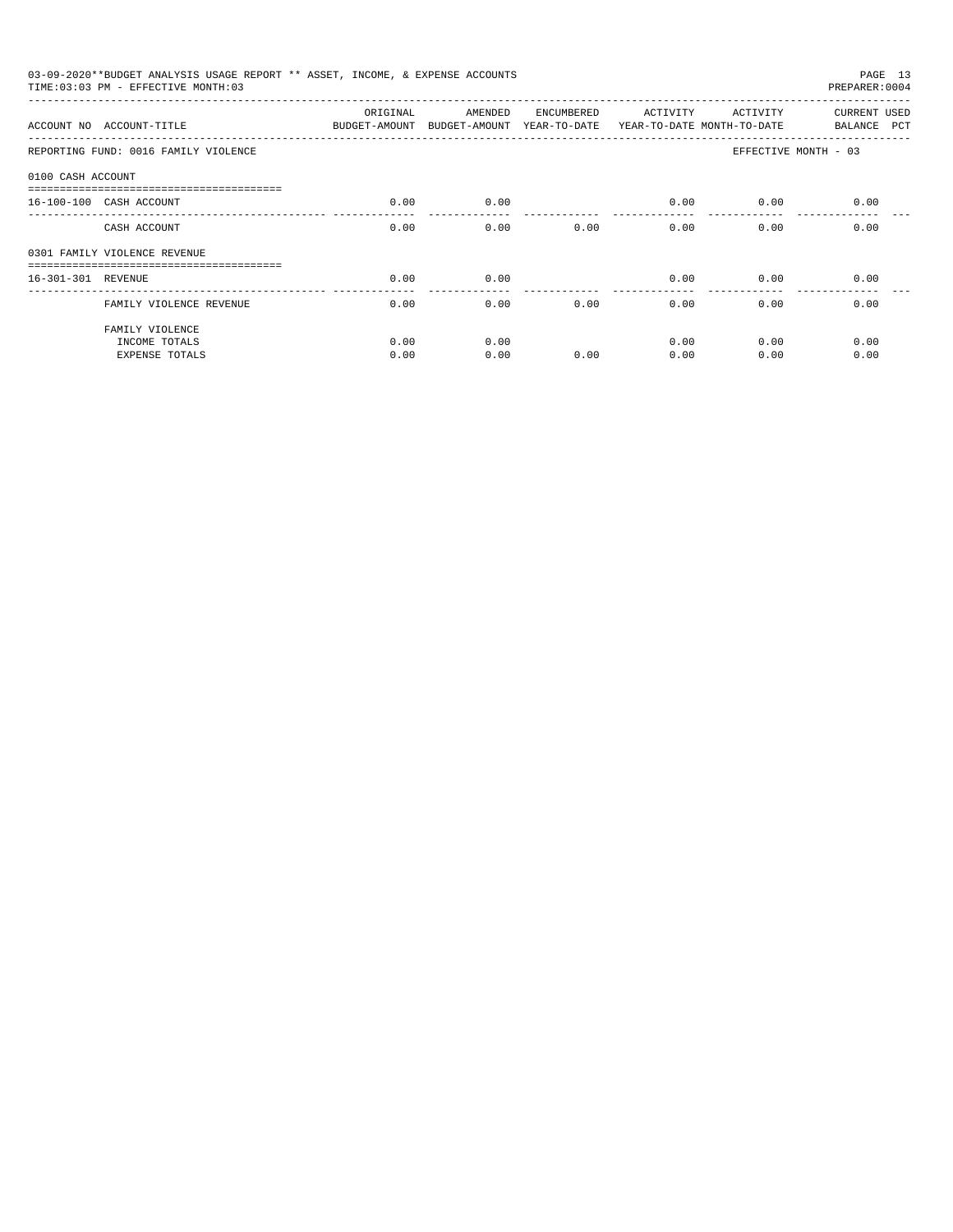|                             | 03-09-2020**BUDGET ANALYSIS USAGE REPORT ** ASSET, INCOME, & EXPENSE ACCOUNTS<br>TIME: 03:03 PM - EFFECTIVE MONTH: 03 |              |              |            |                       |                           | PAGE 14<br>PREPARER: 0004   |
|-----------------------------|-----------------------------------------------------------------------------------------------------------------------|--------------|--------------|------------|-----------------------|---------------------------|-----------------------------|
|                             | ACCOUNT NO ACCOUNT-TITLE COMPUT ANOUNT BUDGET-AMOUNT BUDGET-AMOUNT YEAR-TO-DATE YEAR-TO-DATE MONTH-TO-DATE            | ORIGINAL     | AMENDED      | ENCUMBERED | ACTIVITY              | ACTIVITY                  | CURRENT USED<br>BALANCE PCT |
|                             | REPORTING FUND: 0017 CHILD ADVOCACY                                                                                   |              |              |            |                       |                           | EFFECTIVE MONTH - 03        |
| 0100 CHILD ADVOCACY CASH    |                                                                                                                       |              |              |            |                       |                           |                             |
| 17-100-100 CASH ACCOUNT     |                                                                                                                       | 0.00         | 0.00         |            | 0.00                  | 0.00                      | 0.00                        |
|                             | CHILD ADVOCACY CASH                                                                                                   | 0.00         | 0.00         | 0.00       |                       | 0.00<br>$0.00$ and $0.00$ | 0.00                        |
| 0302 CHILD ADVOVAVY REVENUE |                                                                                                                       |              |              |            |                       |                           |                             |
| 17-302-302 REVENUE          |                                                                                                                       | 0.00         | 0.00         |            | 0.00                  | 0.00                      | 0.00                        |
|                             | CHILD ADVOVAVY REVENUE                                                                                                | 0.00         | 0.00         | 0.00       | $- - - - - -$<br>0.00 | 0.00                      | 0.00                        |
|                             | CHILD ADVOCACY<br>INCOME TOTALS<br><b>EXPENSE TOTALS</b>                                                              | 0.00<br>0.00 | 0.00<br>0.00 | 0.00       | 0.00<br>0.00          | 0.00<br>0.00              | 0.00<br>0.00                |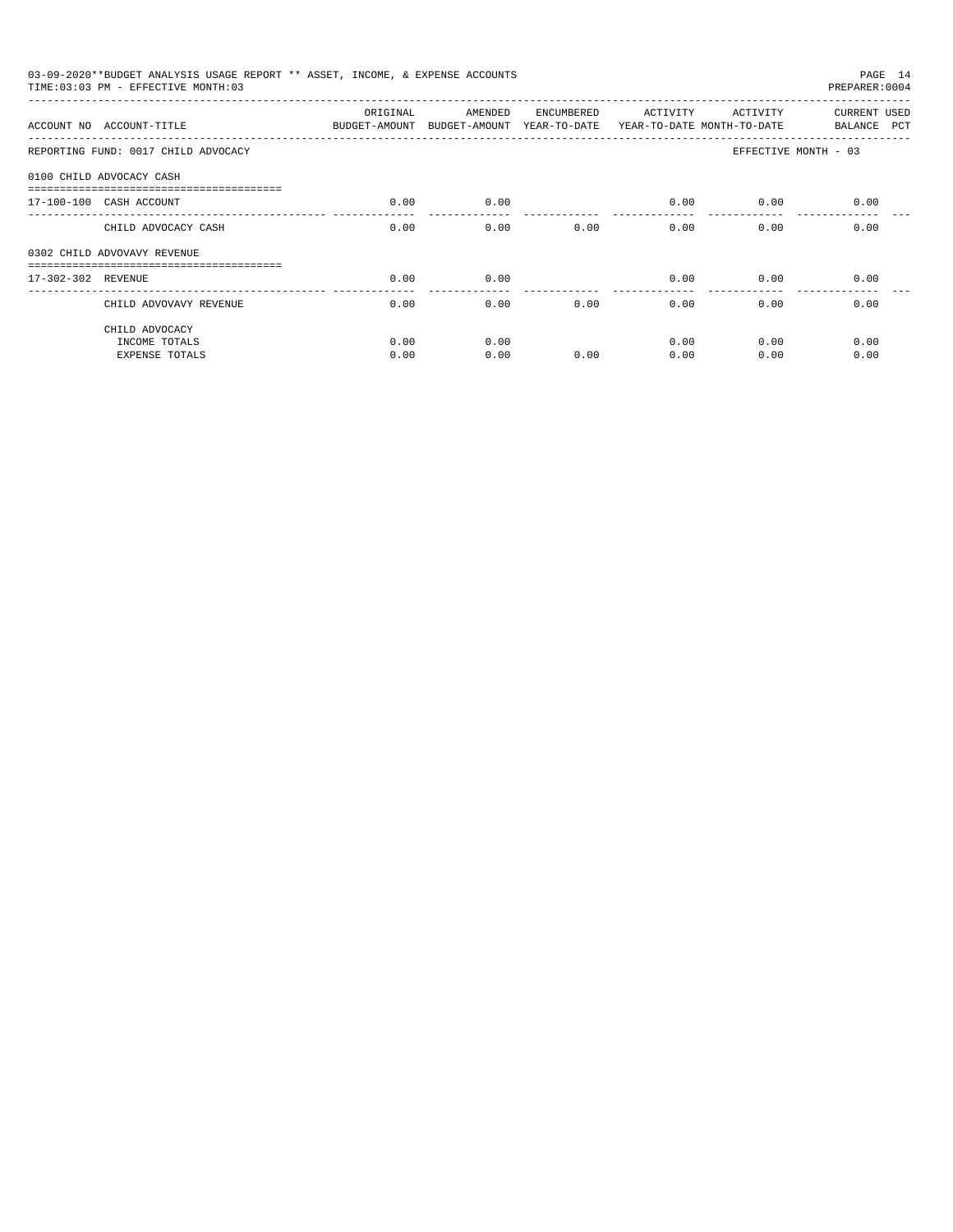|                    | 03-09-2020**BUDGET ANALYSIS USAGE REPORT ** ASSET, INCOME, & EXPENSE ACCOUNTS<br>TIME: 03:03 PM - EFFECTIVE MONTH: 03 |                           |                                                                  |            |                         |          | PAGE 15<br>PREPARER: 0004   |
|--------------------|-----------------------------------------------------------------------------------------------------------------------|---------------------------|------------------------------------------------------------------|------------|-------------------------|----------|-----------------------------|
|                    | ACCOUNT NO ACCOUNT-TITUE                                                                                              | ORIGINAL<br>BUDGET-AMOUNT | AMENDED<br>BUDGET-AMOUNT YEAR-TO-DATE YEAR-TO-DATE MONTH-TO-DATE | ENCUMBERED | ACTIVITY                | ACTIVITY | CURRENT USED<br>BALANCE PCT |
|                    | REPORTING FUND: 0018 SEX OFFENDER TREATMENT                                                                           |                           |                                                                  |            |                         |          | EFFECTIVE MONTH - 03        |
| 0100 CASH ACCOUNT  |                                                                                                                       |                           |                                                                  |            |                         |          |                             |
|                    | 18-100-100 SEX OFFENDER TREATMENT                                                                                     | 0.00                      | 0.00                                                             |            | 0.00                    | 0.00     | 0.00                        |
|                    | CASH ACCOUNT                                                                                                          | 0.00                      | 0.00                                                             | 0.00       | 0.00                    | 0.00     | 0.00                        |
|                    | 0303 SEX OFFENDER TREATMENT REVENUE                                                                                   |                           |                                                                  |            |                         |          |                             |
| 18-303-303 REVENUE |                                                                                                                       | 0.00                      | 0.00                                                             |            | 0.00<br>_______________ | 0.00     | 0.00                        |
|                    | SEX OFFENDER TREATMENT REVENUE                                                                                        | 0.00                      | 0.00                                                             | 0.00       | 0.00                    | 0.00     | 0.00                        |
|                    | SEX OFFENDER TREATMENT                                                                                                |                           |                                                                  |            |                         |          |                             |
|                    | INCOME TOTALS                                                                                                         | 0.00                      | 0.00                                                             |            | 0.00                    | 0.00     | 0.00                        |
|                    | <b>EXPENSE TOTALS</b>                                                                                                 | 0.00                      | 0.00                                                             | 0.00       | 0.00                    | 0.00     | 0.00                        |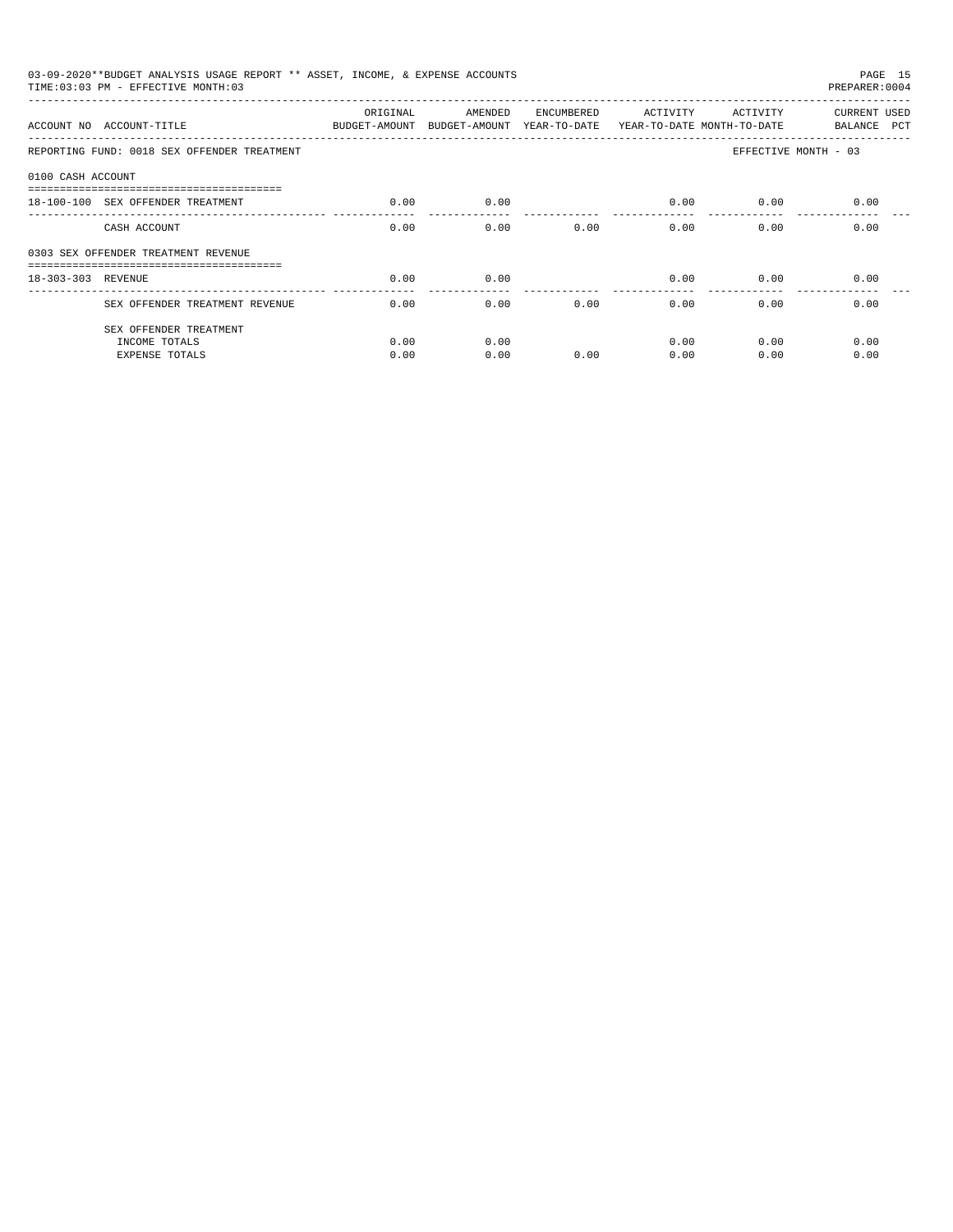|                    | 03-09-2020**BUDGET ANALYSIS USAGE REPORT ** ASSET, INCOME, & EXPENSE ACCOUNTS<br>TIME: 03:03 PM - EFFECTIVE MONTH: 03 |          |         |            |          |          | PAGE 16<br>PREPARER: 0004   |
|--------------------|-----------------------------------------------------------------------------------------------------------------------|----------|---------|------------|----------|----------|-----------------------------|
|                    | ACCOUNT NO ACCOUNT-TITLE<br>BUDGET-AMOUNT BUDGET-AMOUNT YEAR-TO-DATE YEAR-TO-DATE MONTH-TO-DATE                       | ORIGINAL | AMENDED | ENCUMBERED | ACTIVITY | ACTIVITY | CURRENT USED<br>BALANCE PCT |
|                    | REPORTING FUND: 0019 COMPENTATION TO VICTIMS                                                                          |          |         |            |          |          | EFFECTIVE MONTH - 03        |
| 0100 CASH ACCOUNT  |                                                                                                                       |          |         |            |          |          |                             |
|                    | 19-100-100 COMPENSTATION TO VICTIMS                                                                                   | 0.00     | 0.00    |            | 0.00     | 0.00     | 0.00                        |
|                    | CASH ACCOUNT                                                                                                          | 0.00     | 0.00    | 0.00       | 0.00     | 0.00     | 0.00                        |
|                    | 0304 COMPENSTATION TO VICTIMS                                                                                         |          |         |            |          |          |                             |
| 19-304-304 REVENUE |                                                                                                                       | 0.00     | 0.00    |            | 0.00     | 0.00     | 0.00                        |
|                    | COMPENSTATION TO VICTIMS                                                                                              | 0.00     | 0.00    | 0.00       | 0.00     | 0.00     | 0.00                        |
|                    | COMPENTATION TO VICTIMS                                                                                               |          |         |            |          |          |                             |
|                    | INCOME TOTALS                                                                                                         | 0.00     | 0.00    |            | 0.00     | 0.00     | 0.00                        |
|                    | <b>EXPENSE TOTALS</b>                                                                                                 | 0.00     | 0.00    | 0.00       | 0.00     | 0.00     | 0.00                        |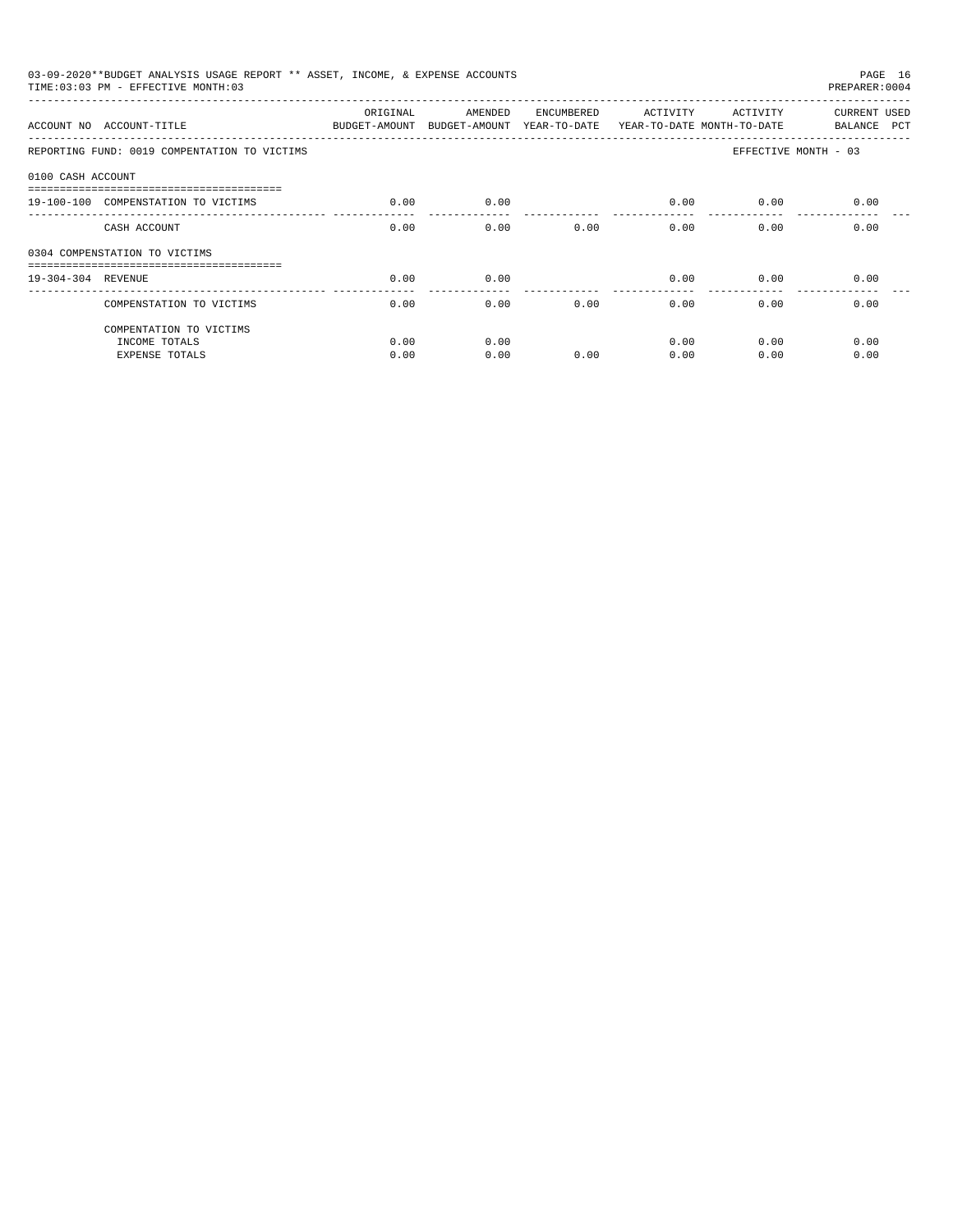|                       | 03-09-2020**BUDGET ANALYSIS USAGE REPORT ** ASSET, INCOME, & EXPENSE ACCOUNTS<br>TIME: 03:03 PM - EFFECTIVE MONTH: 03 |                                               |                                                     |                     |                    |                                                      | PAGE 17<br>PREPARER: 0004     |  |
|-----------------------|-----------------------------------------------------------------------------------------------------------------------|-----------------------------------------------|-----------------------------------------------------|---------------------|--------------------|------------------------------------------------------|-------------------------------|--|
|                       | ACCOUNT NO ACCOUNT-TITLE                                                                                              | ORIGINAL                                      | AMENDED<br>BUDGET-AMOUNT BUDGET-AMOUNT YEAR-TO-DATE | ENCUMBERED          | ACTIVITY           | ACTIVITY<br>YEAR-TO-DATE MONTH-TO-DATE               | CURRENT USED<br>BALANCE PCT   |  |
|                       | REPORTING FUND: 0020 JAIL BOND I&S                                                                                    |                                               |                                                     |                     |                    | EFFECTIVE MONTH - 03                                 |                               |  |
| 0100 CASH ACCOUNT     |                                                                                                                       |                                               |                                                     |                     |                    |                                                      |                               |  |
|                       |                                                                                                                       |                                               |                                                     |                     |                    |                                                      |                               |  |
|                       | 20-100-190 I&S ACCOUNT JAIL BOND                                                                                      |                                               |                                                     |                     | 136,881.05<br>0.00 | $25.00 -$                                            | 454,533.94                    |  |
|                       | 20-100-280 DELINQUENT TAXES RECEIVABLE<br>20-100-285 ALLOWANCE-UNCOLLETABLE TAXES                                     |                                               |                                                     |                     | 0.00               | 0.00                                                 | $0.00$ 16,799.62<br>4,201.91- |  |
|                       | 20-100-290 DUE FROM APPRAISAL DISTRICT                                                                                |                                               |                                                     |                     | 0.00               |                                                      | $0.00$ 0.00                   |  |
|                       | 20-100-295 DUE FROM GENERAL FUND                                                                                      |                                               |                                                     |                     | 0.00               | 0.00                                                 | 25,369.42                     |  |
|                       |                                                                                                                       |                                               |                                                     |                     |                    |                                                      |                               |  |
|                       | CASH ACCOUNT                                                                                                          |                                               |                                                     |                     | 136,881.05         |                                                      | 25.00- 492.501.07             |  |
|                       | 0315 JAIL BOND I&S REVENUE                                                                                            |                                               |                                                     |                     |                    |                                                      |                               |  |
|                       | 20-315-100 BOND TAXES                                                                                                 |                                               |                                                     |                     |                    | 465,569.00 465,569.00 526,990.42 0.00 61,421.42+ 113 |                               |  |
|                       | 20-315-180 BOND TAXES INTEREST                                                                                        | 0.00                                          | 0.00                                                |                     | 1,903.74           |                                                      | $0.00$ 1,903.74+              |  |
|                       | JAIL BOND I&S REVENUE                                                                                                 | $465,569,00$ $465,569,00$ $0.00$ $528,894,16$ |                                                     |                     |                    | 0.00                                                 | $63.325.16 + 114$             |  |
| 0615 EXPENSE ACCOUNTS |                                                                                                                       |                                               |                                                     |                     |                    |                                                      |                               |  |
|                       |                                                                                                                       |                                               |                                                     |                     |                    |                                                      |                               |  |
|                       | 20-615-622 BOND PAYMENT PRINCIPAL                                                                                     |                                               | 315,000.00 315,000.00                               |                     |                    | $0.00$ 315,000.00 0.00 0.00 0.00 100                 |                               |  |
|                       | 20-615-624 BOND PAYMENT INTEREST                                                                                      | 150,219.00                                    | 150,219.00                                          | 0.00                | 76,709.38          |                                                      | 25.00 73,509.62 51            |  |
| $20 - 615 - 625$      | BOND WIRE TRANSFER CHARGE                                                                                             | 350.00                                        | 350.00                                              | 0.00<br>----------- | 175.00<br>.        | 0.00                                                 | 175.00 50                     |  |
|                       | EXPENSE ACCOUNTS                                                                                                      | 465,569.00                                    | 465,569.00                                          |                     | $0.00$ 391,884.38  |                                                      | 25.00 73,684.62 84            |  |
|                       | JAIL BOND I&S                                                                                                         |                                               |                                                     |                     |                    |                                                      |                               |  |
|                       | INCOME TOTALS                                                                                                         | 465,569.00 465,569.00                         |                                                     |                     |                    | $528,894.16$ $0.00$ $63,325.16+114$                  |                               |  |
|                       | <b>EXPENSE TOTALS</b>                                                                                                 | 465,569.00                                    | 465,569.00                                          | 0.0000391,884.38    |                    | 25.00                                                | 73,684.62 84                  |  |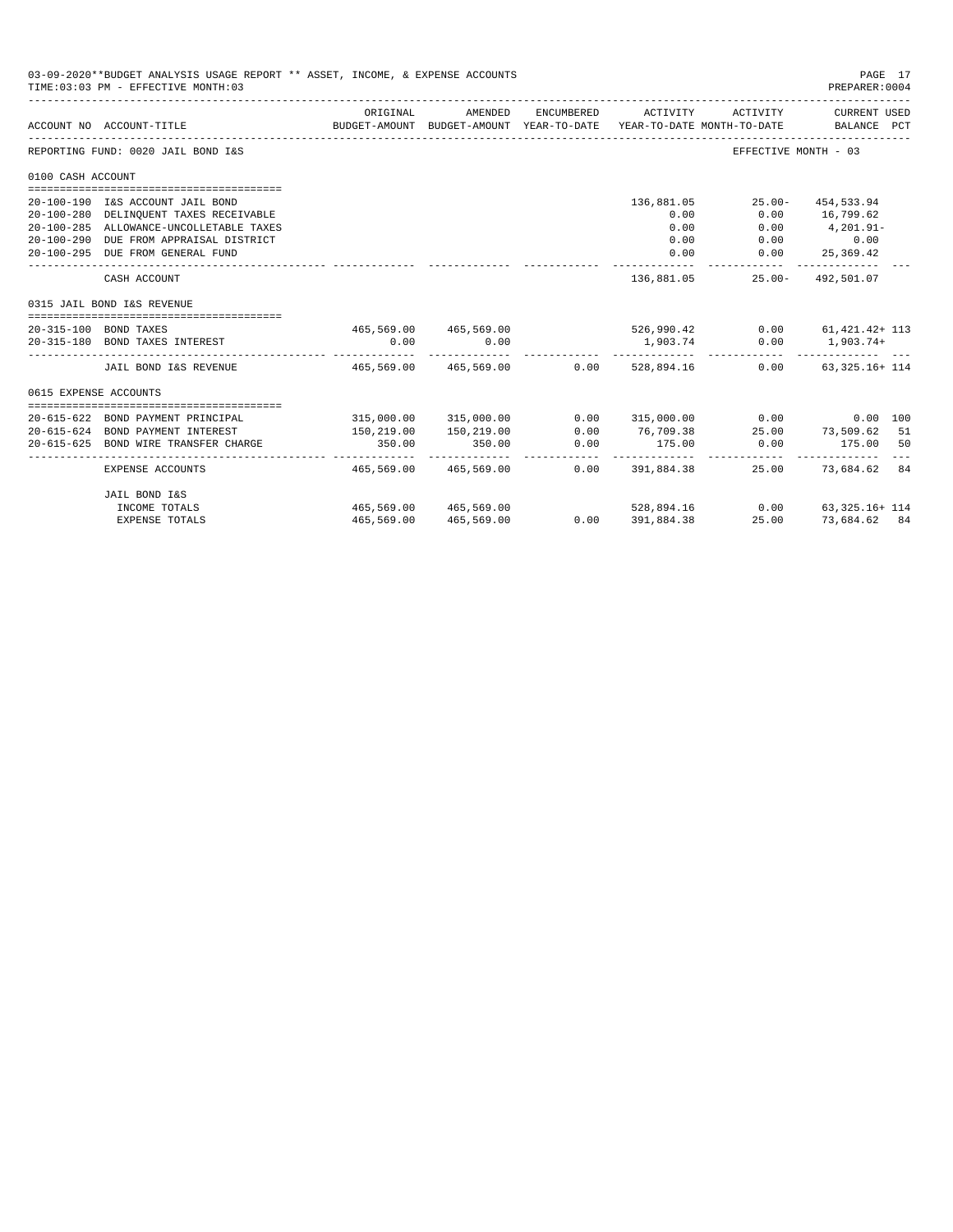|                       | 03-09-2020**BUDGET ANALYSIS USAGE REPORT ** ASSET, INCOME, & EXPENSE ACCOUNTS<br>TIME: 03:03 PM - EFFECTIVE MONTH: 03 |                                                                                                                                     |          |               | PREPARER: 0004         | PAGE 18 |
|-----------------------|-----------------------------------------------------------------------------------------------------------------------|-------------------------------------------------------------------------------------------------------------------------------------|----------|---------------|------------------------|---------|
|                       | ACCOUNT NO ACCOUNT-TITLE CONTROL BUDGET-AMOUNT BUDGET-AMOUNT YEAR-TO-DATE YEAR-TO-DATE MONTH-TO-DATE BALANCE PCT      | ORIGINAL AMENDED ENCUMBERED ACTIVITY ACTIVITY CURRENTUSED                                                                           |          |               |                        |         |
|                       | REPORTING FUND: 0021 LATERAL ROAD PRECINCT 1                                                                          |                                                                                                                                     |          |               | EFFECTIVE MONTH - 03   |         |
| 0100 CASH ACCOUNTS    |                                                                                                                       |                                                                                                                                     |          |               |                        |         |
|                       | 21-100-100 CFC: LATERAL ROAD PRECINCT 1                                                                               |                                                                                                                                     |          |               | 2,559.86 0.00 3,479.08 |         |
|                       | CASH ACCOUNTS                                                                                                         |                                                                                                                                     |          | 2,559.86 0.00 | 3,479.08               |         |
| 0321 REVENUE ACCOUNTS |                                                                                                                       |                                                                                                                                     |          |               |                        |         |
|                       | 21-321-190 STATE ROAD FUND                                                                                            | 5,133.00 5,133.00 5,126.86 0.00 6.14 100                                                                                            |          |               |                        |         |
|                       | REVENUE ACCOUNTS                                                                                                      | 5.133.00 5.133.00 0.00 5.126.86 0.00                                                                                                |          |               | 6.14 100               |         |
| 0621 EXPENSE ACCOUNTS |                                                                                                                       |                                                                                                                                     |          |               |                        |         |
|                       |                                                                                                                       |                                                                                                                                     |          |               |                        |         |
|                       | 21-621-333 LAST YEARS BILLS                                                                                           | $0.00$ $0.00$ $0.00$ $0.00$ $0.00$                                                                                                  |          |               | $0.00$ 0.00            |         |
|                       | $21-621-700$ DIESEL, OIL, AND GASOLINE $2,567.00$ $2,567.00$ $0.00$ $2,567.00$                                        |                                                                                                                                     |          |               | 0.00<br>$0.00$ 100     |         |
|                       | 21-621-705 ROAD MATERIAL & CONSTRUCTION 2,566.00 2,566.00 400.00                                                      |                                                                                                                                     | 0.00     | 0.00          | 2,166.00 16            |         |
|                       | EXPENSE ACCOUNTS                                                                                                      | 5,133.00 5,133.00 400.00 2,567.00                                                                                                   |          | 0.00          | 2,166.00 58            |         |
|                       | LATERAL ROAD PRECINCT 1                                                                                               |                                                                                                                                     |          |               |                        |         |
|                       | INCOME TOTALS                                                                                                         | $\begin{array}{cccccc} 5,13300 & & & & 5,13300 & & & & 5,12686 \\ 5,13300 & & & & 5,13300 & & & 40000 & & & 2,56700 \\ \end{array}$ | 5,126,86 |               | 0.00<br>6.14 100       |         |
|                       | <b>EXPENSE TOTALS</b>                                                                                                 |                                                                                                                                     |          | 0.00          | 2,166.00 58            |         |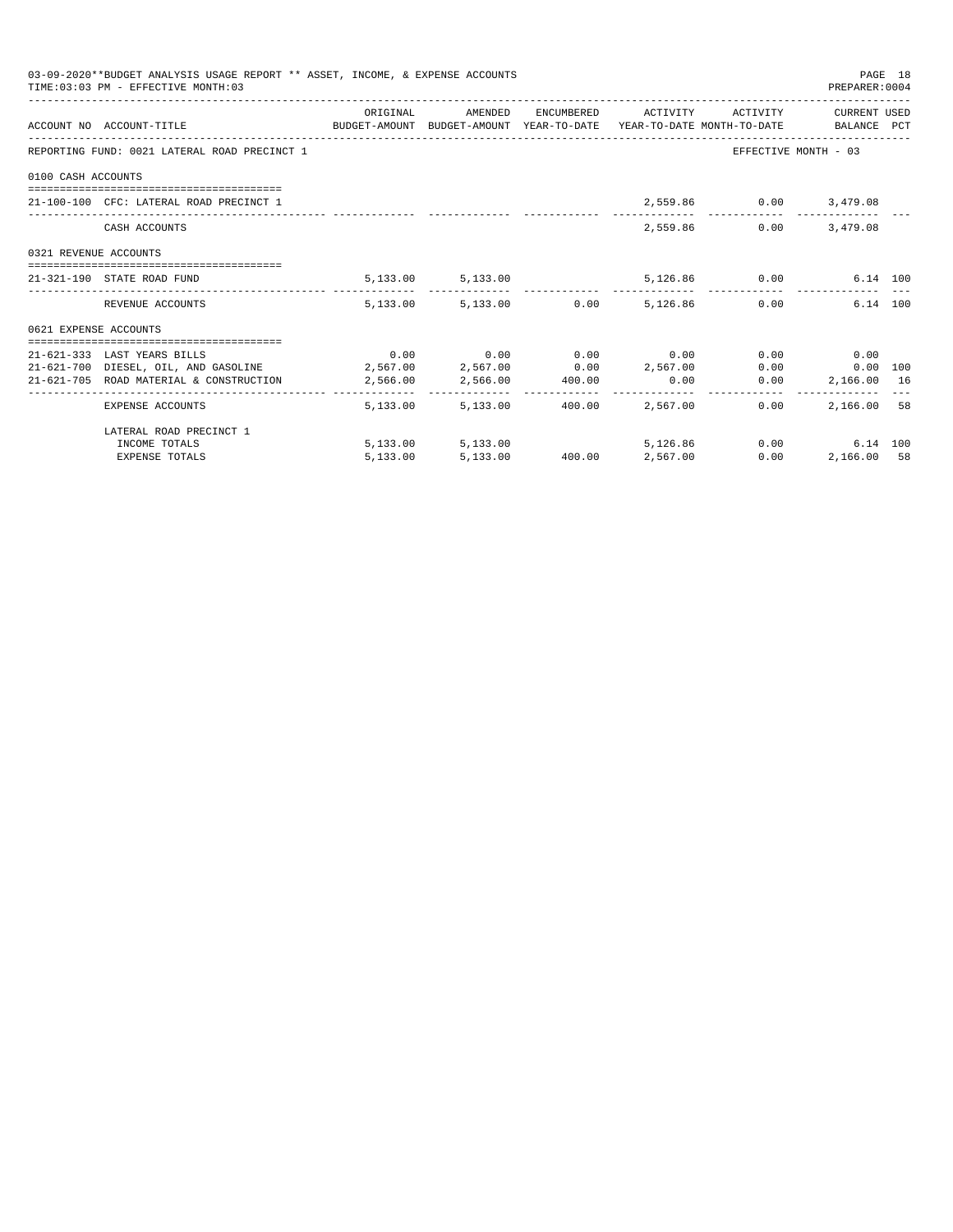|                       | 03-09-2020**BUDGET ANALYSIS USAGE REPORT ** ASSET, INCOME, & EXPENSE ACCOUNTS<br>TIME: 03:03 PM - EFFECTIVE MONTH: 03 |          |                   |      |                                                   |      | PREPARER: 0004       | PAGE 19 |
|-----------------------|-----------------------------------------------------------------------------------------------------------------------|----------|-------------------|------|---------------------------------------------------|------|----------------------|---------|
|                       | ACCOUNT NO ACCOUNT-TITLE CONTROL BUDGET-AMOUNT BUDGET-AMOUNT YEAR-TO-DATE YEAR-TO-DATE MONTH-TO-DATE BALANCE PCT      | ORIGINAL |                   |      | AMENDED ENCUMBERED ACTIVITY ACTIVITY CURRENT USED |      |                      |         |
|                       | REPORTING FUND: 0022 LATERAL ROAD PRECINCT 2                                                                          |          |                   |      |                                                   |      | EFFECTIVE MONTH - 03 |         |
| 0100 CASH ACCOUNTS    |                                                                                                                       |          |                   |      |                                                   |      |                      |         |
|                       | 22-100-100 CFC: LATERAL ROAD PRECINCT 2                                                                               |          |                   |      |                                                   |      | 518.19 0.00 2,246.43 |         |
|                       |                                                                                                                       |          |                   |      |                                                   |      |                      |         |
|                       | CASH ACCOUNTS                                                                                                         |          |                   |      | 518.19                                            | 0.00 | 2,246.43             |         |
| 0322 REVENUE ACCOUNTS |                                                                                                                       |          |                   |      |                                                   |      |                      |         |
|                       | 22-322-190 STATE ROAD FUND                                                                                            |          |                   |      | 5,133.00 5,133.00 5,126.87 0.00                   |      | 6.13 100             |         |
|                       | REVENUE ACCOUNTS                                                                                                      |          |                   |      | 5,133.00 5,133.00 0.00 5,126.87 0.00              |      | 6.13 100             |         |
| 0622 EXPENSE ACCOUNTS |                                                                                                                       |          |                   |      |                                                   |      |                      |         |
|                       | 22-622-333 LAST YEARS BILLS                                                                                           |          |                   |      | $0.00$ $0.00$ $0.00$ $0.00$ $59.97$               |      | $0.00$ 59.97-        |         |
|                       | 22-622-700 DIESEL, OIL, AND GASOLINE 2,567.00 2,567.00                                                                |          |                   |      | $0.00$ 2,348.71                                   |      | $0.00$ 218.29 91     |         |
|                       | 22-622-705 ROAD MATERIAL & CONSTRUCTION 2,566.00                                                                      |          |                   |      | 2,566.00 0.00 2,200.00                            |      | 0.00 366.00 86       |         |
|                       | EXPENSE ACCOUNTS                                                                                                      |          | 5,133,00 5,133,00 | 0.00 | 4,608.68                                          |      | 524.32 90<br>0.00    |         |
|                       | LATERAL ROAD PRECINCT 2                                                                                               |          |                   |      |                                                   |      |                      |         |
|                       | INCOME TOTALS                                                                                                         |          | 5,133.00 5,133.00 |      | 5,126.87                                          |      | $0.00$ 6.13 100      |         |
|                       | <b>EXPENSE TOTALS</b>                                                                                                 | 5,133.00 | 5,133.00          |      | $0.00$ $4,608.68$                                 |      | 0.00<br>524.32 90    |         |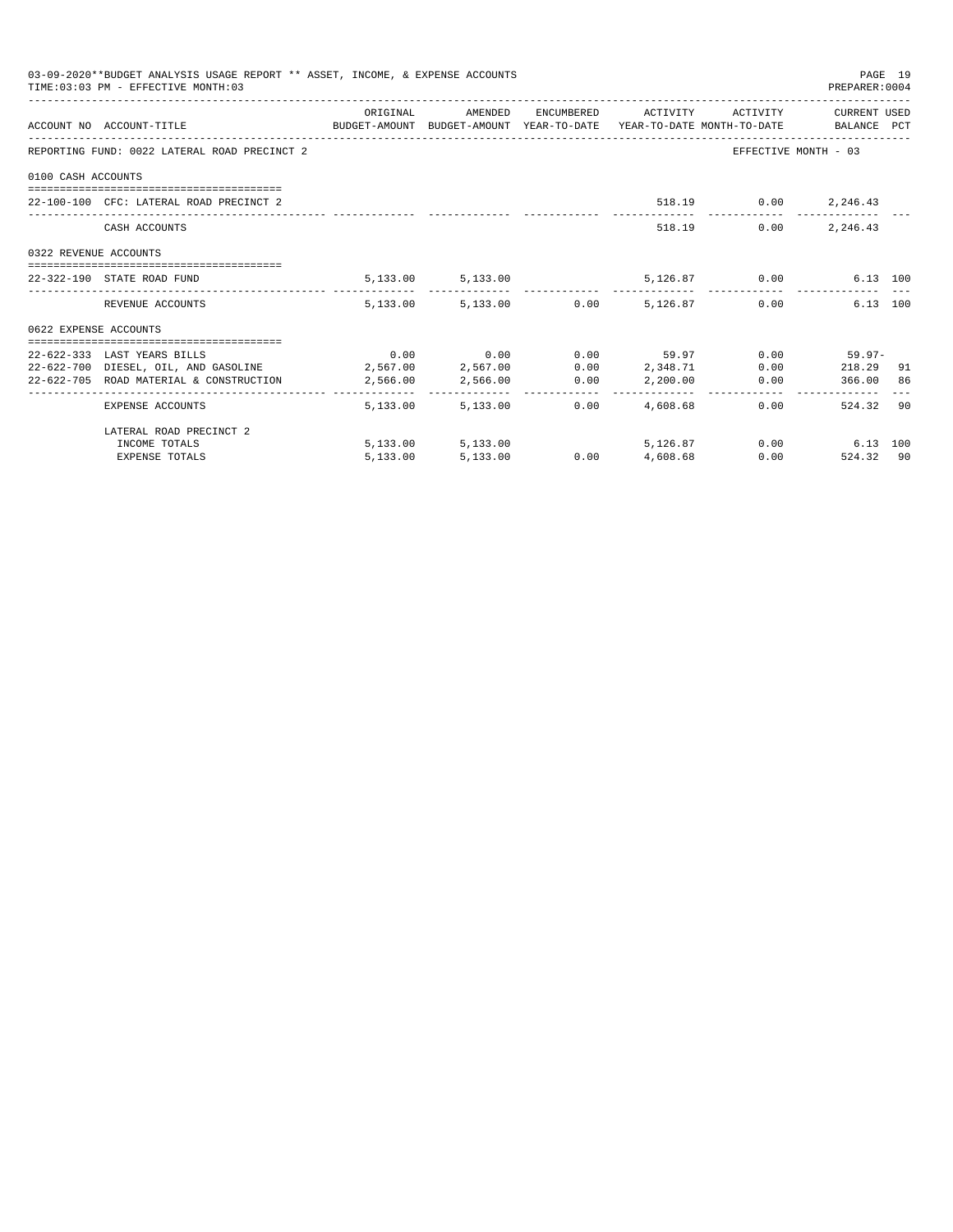|                       | 03-09-2020**BUDGET ANALYSIS USAGE REPORT ** ASSET, INCOME, & EXPENSE ACCOUNTS<br>TIME: 03:03 PM - EFFECTIVE MONTH: 03 |            |                        |                                   |                                 |                              | PREPARER: 0004       | PAGE 20 |
|-----------------------|-----------------------------------------------------------------------------------------------------------------------|------------|------------------------|-----------------------------------|---------------------------------|------------------------------|----------------------|---------|
|                       |                                                                                                                       | ORIGINAL   | AMENDED                |                                   |                                 | ENCUMBERED ACTIVITY ACTIVITY | CURRENT USED         |         |
|                       | ACCOUNT NO ACCOUNT-TITLE CONTROL SUDGET-AMOUNT BUDGET-AMOUNT YEAR-TO-DATE YEAR-TO-DATE MONTH-TO-DATE BALANCE PCT      |            |                        |                                   |                                 |                              |                      |         |
|                       | REPORTING FUND: 0023 LATERAL ROAD PRECINCT 3                                                                          |            |                        |                                   |                                 |                              | EFFECTIVE MONTH - 03 |         |
| 0100 CASH ACCOUNTS    |                                                                                                                       |            |                        |                                   |                                 |                              |                      |         |
|                       | 23-100-100 CFC: LATERAL ROAD PRECINCT 3                                                                               |            |                        |                                   |                                 | 2,559.86 0.00 2,546.09       |                      |         |
|                       | CASH ACCOUNTS                                                                                                         |            |                        |                                   |                                 | 2,559.86                     | $0.00$ 2,546.09      |         |
| 0323 REVENUE ACCOUNTS |                                                                                                                       |            |                        |                                   |                                 |                              |                      |         |
|                       | 23-323-190 STATE ROAD FUND                                                                                            |            | 5, 133.00 5, 133.00    |                                   |                                 | 5,126.86 0.00                | 6.14 100             |         |
|                       | REVENUE ACCOUNTS                                                                                                      |            | 5,133.00 5,133.00 0.00 |                                   | 5,126.86                        |                              | 6.14 100<br>0.00     |         |
| 0623 EXPENSE ACCOUNTS |                                                                                                                       |            |                        |                                   |                                 |                              |                      |         |
|                       | 23-623-700 DIESEL, OIL, AND GASOLINE $2,567.00$ $2,567.00$ $0.00$ $2,567.00$ $0.00$ $0.00$ $0.00$ $0.00$              |            |                        |                                   |                                 |                              |                      |         |
|                       | 23-623-705 ROAD MATERIAL & CONSTRUCTION 2,566.00                                                                      |            | 2,566.00 0.00          |                                   | 0.00                            |                              | $0.00$ 2,566.00 00   |         |
|                       | EXPENSE ACCOUNTS                                                                                                      | -------- - | 5,133,00 5,133,00      | -------------      -------------- | ------------<br>$0.00$ 2.567.00 | 0.00                         | 2,566,00 50          |         |
|                       | LATERAL ROAD PRECINCT 3                                                                                               |            |                        |                                   |                                 |                              |                      |         |
|                       | INCOME TOTALS                                                                                                         |            | 5,133.00 5,133.00      |                                   | 5,126,86                        |                              | 0.00<br>6.14 100     |         |
|                       | <b>EXPENSE TOTALS</b>                                                                                                 | 5.133.00   | 5,133.00               | 0.00                              | 2,567.00                        | 0.00                         | 2,566.00 50          |         |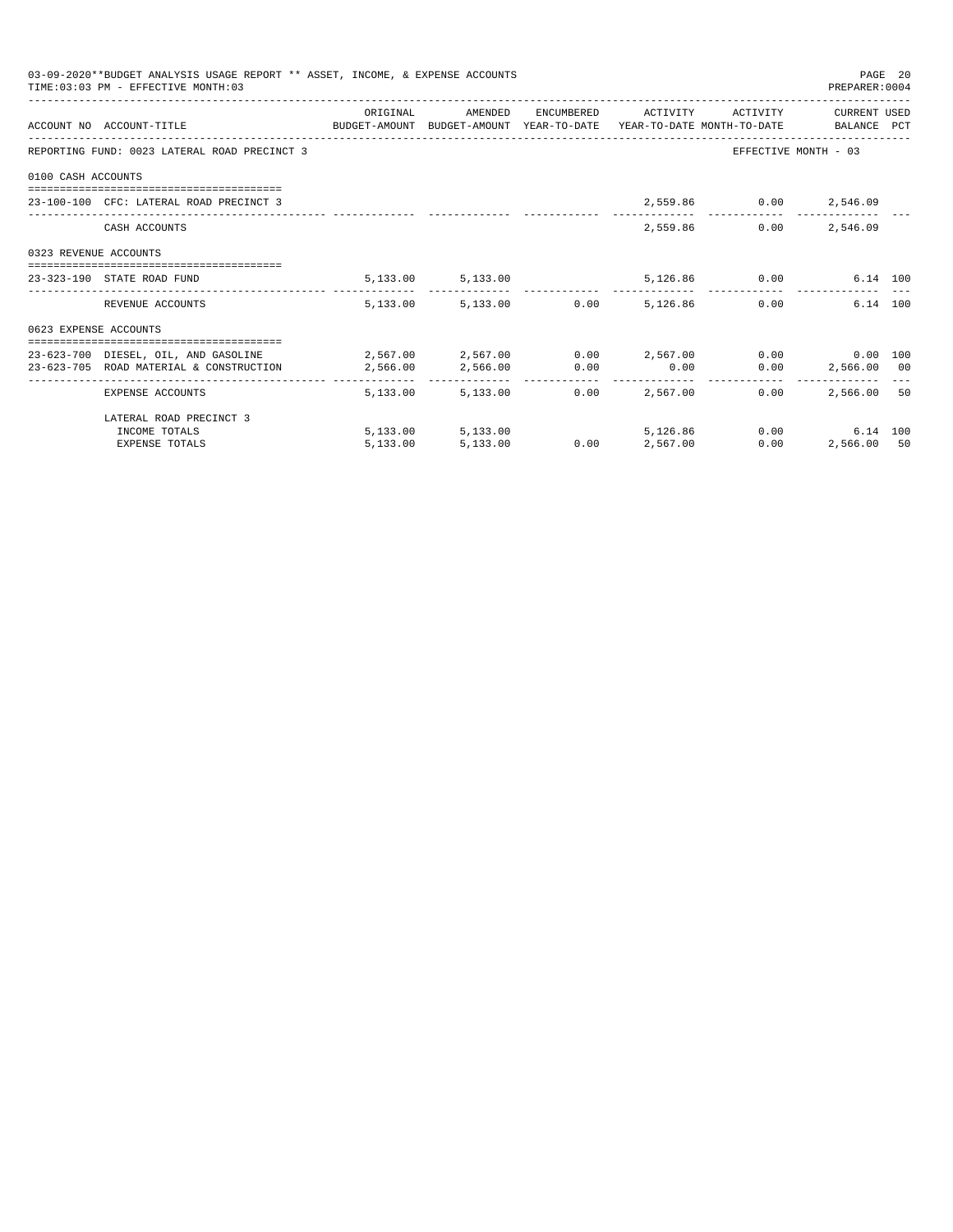|                       | 03-09-2020**BUDGET ANALYSIS USAGE REPORT ** ASSET, INCOME, & EXPENSE ACCOUNTS<br>TIME: 03:03 PM - EFFECTIVE MONTH: 03                                                                                                                                   |          |                                                   |  |                        | PREPARER: 0004                                          | PAGE 21 |
|-----------------------|---------------------------------------------------------------------------------------------------------------------------------------------------------------------------------------------------------------------------------------------------------|----------|---------------------------------------------------|--|------------------------|---------------------------------------------------------|---------|
|                       | ACCOUNT NO ACCOUNT-TITLE CONTROL PROTOCOLLY BUDGET-AMOUNT BUDGET-AMOUNT YEAR-TO-DATE YEAR-TO-DATE MONTH-TO-DATE                                                                                                                                         | ORIGINAL | AMENDED ENCUMBERED ACTIVITY ACTIVITY CURRENT_USED |  |                        |                                                         |         |
|                       | REPORTING FUND: 0024 LATERAL ROAD PRECINCT 4                                                                                                                                                                                                            |          |                                                   |  |                        | EFFECTIVE MONTH - 03                                    |         |
| 0100 CASH ACCOUNTS    |                                                                                                                                                                                                                                                         |          |                                                   |  |                        |                                                         |         |
|                       | 24-100-100 CFC: LATERAL ROAD PRECINCT 4                                                                                                                                                                                                                 |          |                                                   |  | 2,203.20 0.00 3,716.44 |                                                         |         |
|                       | CASH ACCOUNTS                                                                                                                                                                                                                                           |          |                                                   |  | 2,203.20               | $0.00$ 3, 716.44                                        |         |
| 0324 REVENUE ACCOUNTS |                                                                                                                                                                                                                                                         |          |                                                   |  |                        |                                                         |         |
|                       | 24-324-190 STATE ROAD FUND                                                                                                                                                                                                                              |          | 5, 133.00 5, 133.00                               |  | 5,126.87 0.00          | 6.13 100                                                |         |
|                       | REVENUE ACCOUNTS                                                                                                                                                                                                                                        |          | 5,133.00 5,133.00 0.00 5,126.87                   |  |                        | 0.00<br>6.13 100                                        |         |
| 0624 EXPENSE ACCOUNTS |                                                                                                                                                                                                                                                         |          |                                                   |  |                        |                                                         |         |
|                       | 24-624-700 DIESEL, OIL, AND GASOLINE $2,567.00$ $2,567.00$ $0.00$ $2,567.00$ $0.00$ $0.00$ $0.00$ $0.00$<br>$2,566.00 \qquad \qquad 2,566.00 \qquad \qquad 1,140.00 \qquad \qquad 356.67 \qquad \qquad 0.00 \qquad \qquad 1,069.33 \qquad \qquad 58.59$ |          |                                                   |  |                        |                                                         |         |
|                       | EXPENSE ACCOUNTS                                                                                                                                                                                                                                        |          | 5,133.00 5,133.00 1,140.00 2,923.67               |  |                        | _________________________________<br>$0.00$ 1,069.33 79 |         |
|                       | LATERAL ROAD PRECINCT 4                                                                                                                                                                                                                                 |          |                                                   |  |                        |                                                         |         |
|                       | INCOME TOTALS                                                                                                                                                                                                                                           |          | 5,133.00 5,133.00                                 |  | 5.126.87 0.00          | 6.13 100                                                |         |
|                       | <b>EXPENSE TOTALS</b>                                                                                                                                                                                                                                   | 5.133.00 | 5,133.00 1,140.00 2,923.67                        |  | 0.00                   | 1,069.33 79                                             |         |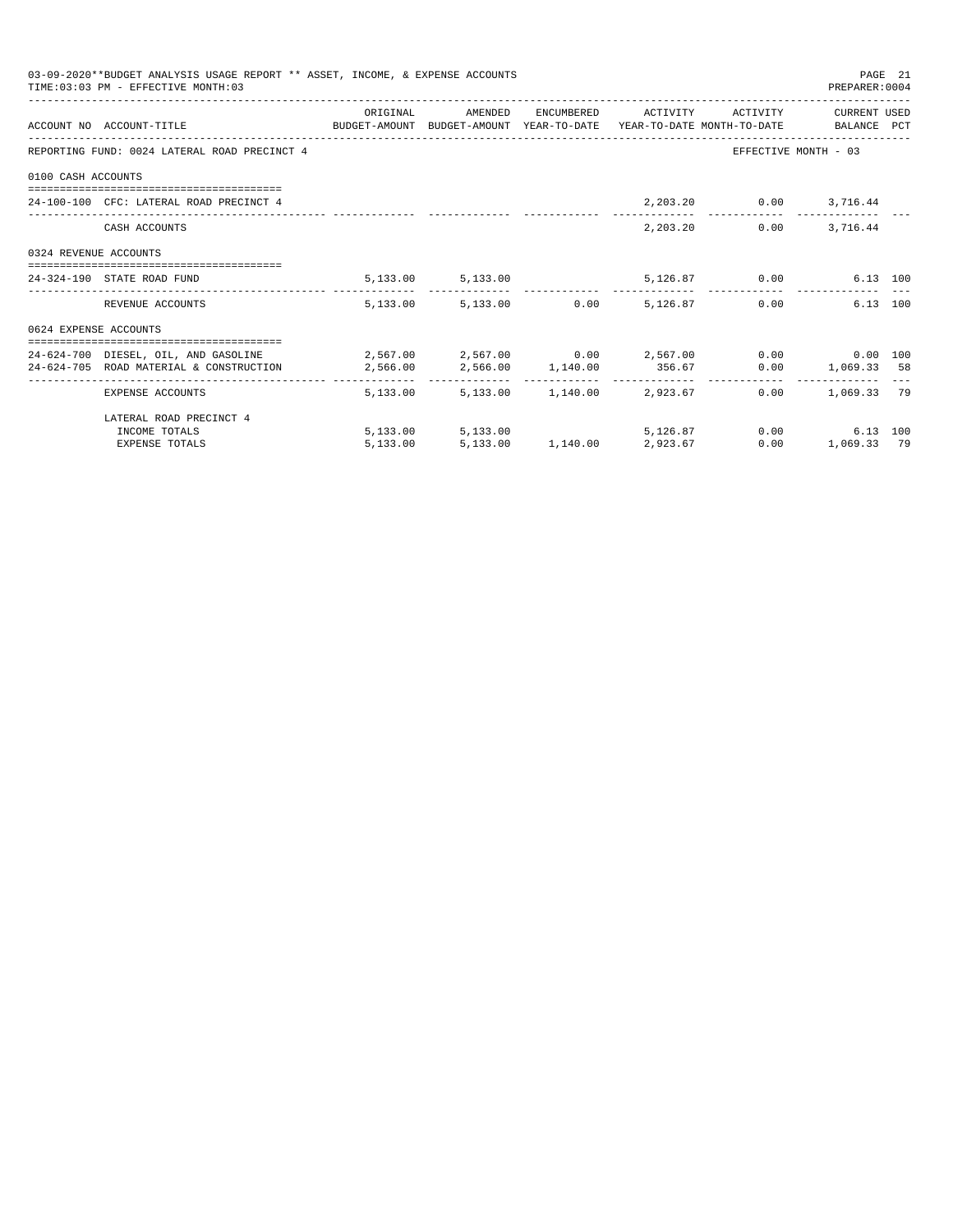|                      | 03-09-2020**BUDGET ANALYSIS USAGE REPORT ** ASSET, INCOME, & EXPENSE ACCOUNTS<br>TIME: 03:03 PM - EFFECTIVE MONTH: 03 |                           |                                       |            |                                        |                      | PAGE 22<br>PREPARER: 0004      |     |
|----------------------|-----------------------------------------------------------------------------------------------------------------------|---------------------------|---------------------------------------|------------|----------------------------------------|----------------------|--------------------------------|-----|
|                      | ACCOUNT NO ACCOUNT-TITLE                                                                                              | ORIGINAL<br>BUDGET-AMOUNT | AMENDED<br>BUDGET-AMOUNT YEAR-TO-DATE | ENCUMBERED | ACTIVITY<br>YEAR-TO-DATE MONTH-TO-DATE | ACTIVITY             | <b>CURRENT USED</b><br>BALANCE | PCT |
|                      | REPORTING FUND: 0027 IT DEPARTMENT MARCH 2019                                                                         |                           |                                       |            |                                        | EFFECTIVE MONTH - 03 |                                |     |
| 0100 IT CASH ACCOUNT |                                                                                                                       |                           |                                       |            |                                        |                      |                                |     |
|                      | 27-100-100 IT DEPARTMENT CHECKING                                                                                     |                           |                                       |            | 145,527.34-                            | 0.00                 | 117,616.84-                    |     |
|                      | IT CASH ACCOUNT                                                                                                       |                           |                                       |            | 145,527.34-                            | 0.00                 | 117,616.84-                    |     |
|                      | 0200 LIABILITY ACCOUNT                                                                                                |                           |                                       |            |                                        |                      |                                |     |
|                      |                                                                                                                       |                           |                                       |            |                                        |                      |                                |     |
|                      | 27-200-999 SYSTEM ADDED FUND BALANCE                                                                                  | 0.00                      | 0.00                                  | 0.00       | 0.00                                   | 0.00                 | 0.00                           |     |
|                      | LIABILITY ACCOUNT                                                                                                     | 0.00                      | 0.00                                  | 0.00       | 0.00                                   | 0.00                 | 0.00                           |     |
|                      | 0327 IT REVENUE ACCOUNT                                                                                               |                           |                                       |            |                                        |                      |                                |     |
|                      |                                                                                                                       |                           |                                       |            |                                        |                      |                                |     |
|                      | 27-327-180 IT INTEREST                                                                                                | 0.00                      | 0.00                                  |            | 0.00                                   | 0.00                 | 0.00                           |     |
|                      | 27-327-181 IT REVENUE                                                                                                 | 0.00<br>$- - - - -$       | 0.00                                  |            | 0.00<br>$\frac{1}{2}$                  | 0.00                 | 0.00                           |     |
|                      | IT REVENUE ACCOUNT                                                                                                    | 0.00                      | 0.00                                  | 0.00       | 0.00                                   | 0.00                 | 0.00                           |     |
|                      | 0627 IT EXPENSE ACCOUNT                                                                                               |                           |                                       |            |                                        |                      |                                |     |
|                      |                                                                                                                       |                           |                                       |            |                                        |                      |                                |     |
|                      | 27-627-333 LAST YEARS BILLS                                                                                           | 0.00                      | 0.00                                  | 0.00       | 27,910.50                              | 0.00                 | $27,910.50 -$                  |     |
|                      | 27-627-621 PROJECT MANAGEMENT                                                                                         | 0.00                      | 0.00                                  | 0.00       | 13,477.50                              | 0.00                 | $13,477.50-$                   |     |
|                      | 27-627-622 NTEGRATION & SUPPORT                                                                                       | 15,000.00                 | 15,000.00                             | 0.00       | 13,152.50                              | 0.00                 | 1,847.50                       | 88  |
| 27-627-625           | HARDWARE                                                                                                              | 0.00                      | 0.00                                  | 724.49     | 37,735.02                              | 0.00                 | $38,459.51-$                   |     |
| $27 - 627 - 626$     | CABLING                                                                                                               | 0.00                      | 0.00                                  | 0.00       | 25,000.00                              | 0.00                 | $25,000.00 -$                  |     |
| $27 - 627 - 627$     | PHONE SYSTEM CHANGES                                                                                                  | 0.00                      | 0.00                                  | 0.00       | 0.00                                   | 0.00                 | 0.00                           |     |
| $27 - 627 - 628$     | ELECTRICAL & HVAC                                                                                                     | 0.00                      | 0.00                                  | 6,000.00   | 6,059.32                               | 0.00                 | $12,059.32-$                   |     |
| $27 - 627 - 629$     | CONTRACT PAY-OFF                                                                                                      | 0.00                      | 0.00                                  | 4,353.47   | 0.00                                   | 0.00                 | 4,353.47-                      |     |
| $27 - 627 - 630$     | PROJECT INTEGRATION & SUPPORT                                                                                         | 0.00                      | 0.00                                  | 0.00       | 22,192.50                              | 0.00                 | $22,192.50-$                   |     |
|                      | IT EXPENSE ACCOUNT                                                                                                    | 15,000.00                 | 15,000.00                             | 11,077.96  | 145,527.34                             | 0.00                 | ----------<br>141,605.30- 44   |     |
|                      | IT DEPARTMENT MARCH 2019                                                                                              |                           |                                       |            |                                        |                      |                                |     |
|                      | INCOME TOTALS                                                                                                         | 0.00                      | 0.00                                  |            | 0.00                                   | 0.00                 | 0.00                           |     |
|                      | <b>EXPENSE TOTALS</b>                                                                                                 | 15,000.00                 | 15,000.00                             |            | 11,077.96 145,527.34                   | 0.00                 | 141,605.30- 44                 |     |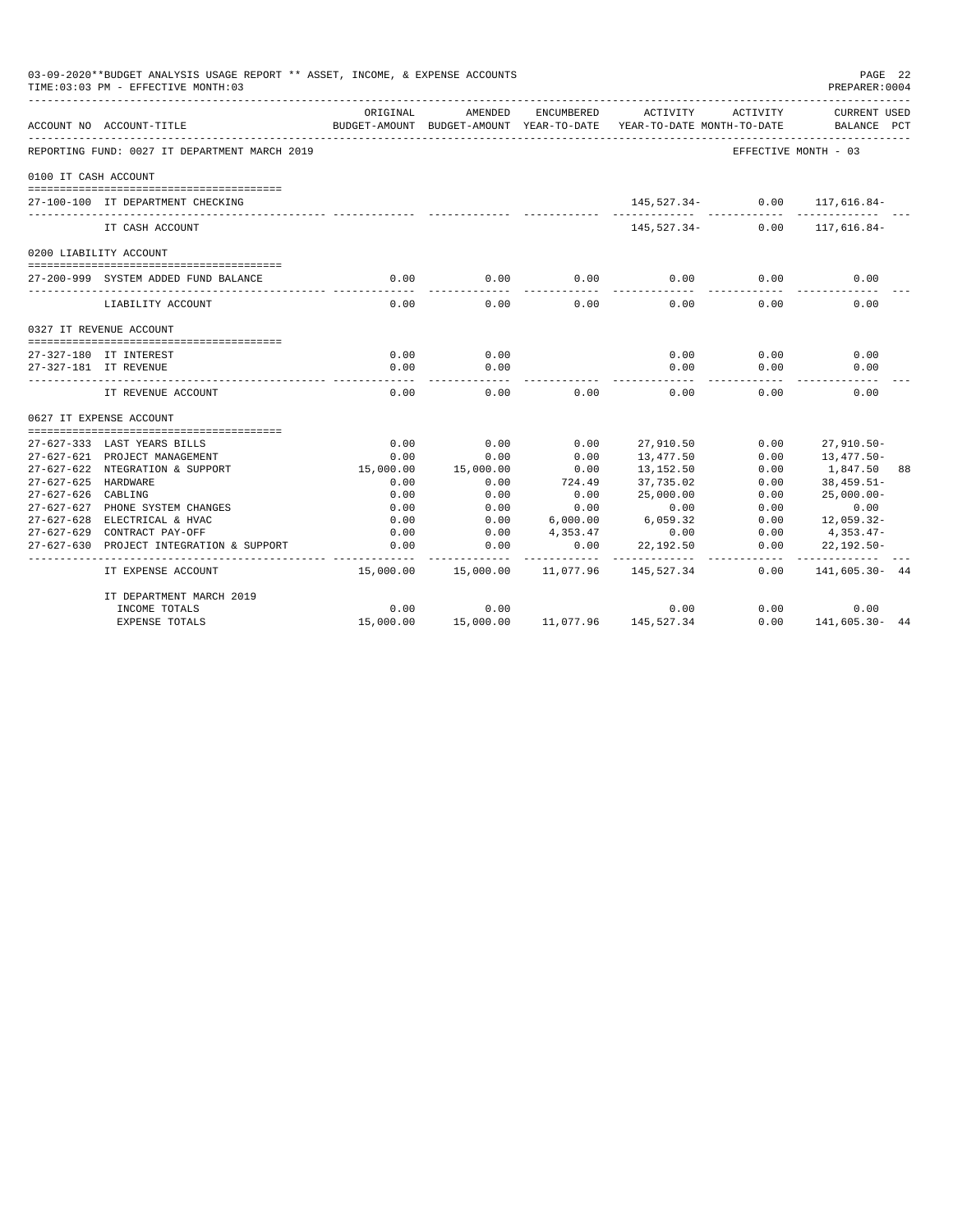|                       | 03-09-2020**BUDGET ANALYSIS USAGE REPORT ** ASSET, INCOME, & EXPENSE ACCOUNTS<br>TIME: 03:03 PM - EFFECTIVE MONTH: 03 |                                                                                 |          |            |                     |          | PREPARER: 0004              | PAGE 23        |
|-----------------------|-----------------------------------------------------------------------------------------------------------------------|---------------------------------------------------------------------------------|----------|------------|---------------------|----------|-----------------------------|----------------|
|                       | ACCOUNT NO ACCOUNT-TITLE                                                                                              | ORTGINAL<br>BUDGET-AMOUNT BUDGET-AMOUNT YEAR-TO-DATE YEAR-TO-DATE MONTH-TO-DATE | AMENDED  | ENCUMBERED | ACTIVITY            | ACTIVITY | CURRENT USED<br>BALANCE PCT |                |
|                       | REPORTING FUND: 0028 CONTINGENCY FUND                                                                                 |                                                                                 |          |            |                     |          | EFFECTIVE MONTH - 03        |                |
| 0100 CONTINGENCY CASH |                                                                                                                       |                                                                                 |          |            |                     |          |                             |                |
|                       | 28-100-100 CONTINGENCY FUND CHECKING                                                                                  | 0.00                                                                            | 0.00     |            | 0.00<br>----------- | 0.00     | 0.00                        |                |
|                       | CONTINGENCY CASH                                                                                                      | 0.00                                                                            | 0.00     | 0.00       | 0.00                | 0.00     | 0.00                        |                |
| 0200 LIABILITY        |                                                                                                                       |                                                                                 |          |            |                     |          |                             |                |
|                       | 28-200-999 SYSTEM ADDED FUND BALANCE                                                                                  | 0.00                                                                            | 0.00     | 0.00       | 0.00                | 0.00     | 0.00                        |                |
|                       | LIABILITY                                                                                                             | 0.00                                                                            | 0.00     | 0.00       | 0.00                | 0.00     | 0.00                        |                |
|                       | 0328 CONTIGENCY REVENUE                                                                                               |                                                                                 |          |            |                     |          |                             |                |
|                       | 28-328-100 WIND TAX REVENUE                                                                                           | 0.00                                                                            | 0.00     |            | 0.00                | 0.00     | 0.00                        |                |
|                       | CONTIGENCY REVENUE                                                                                                    | 0.00                                                                            | 0.00     | 0.00       | 0.00                | 0.00     | 0.00                        |                |
|                       | 0628 CONTIGENCY EXPENSE                                                                                               |                                                                                 |          |            |                     |          |                             |                |
|                       | 28-628-628 CONTIGENCY MISC EXPENSE                                                                                    | 8.446.00                                                                        | 8,446.00 | 0.00       | 0.00                | 0.00     | 8,446,00 00                 |                |
|                       | CONTIGENCY EXPENSE                                                                                                    | 8,446.00                                                                        | 8,446,00 | 0.00       | 0.00                | 0.00     | 8,446.00                    | 0 <sub>0</sub> |
|                       | CONTINGENCY FUND                                                                                                      |                                                                                 |          |            |                     |          |                             |                |
|                       | INCOME TOTALS                                                                                                         | 0.00                                                                            | 0.00     |            | 0.00                |          | 0.00<br>0.00                |                |
|                       | <b>EXPENSE TOTALS</b>                                                                                                 | 8,446.00                                                                        | 8,446.00 | 0.00       | 0.00                | 0.00     | 8,446.00                    | 00             |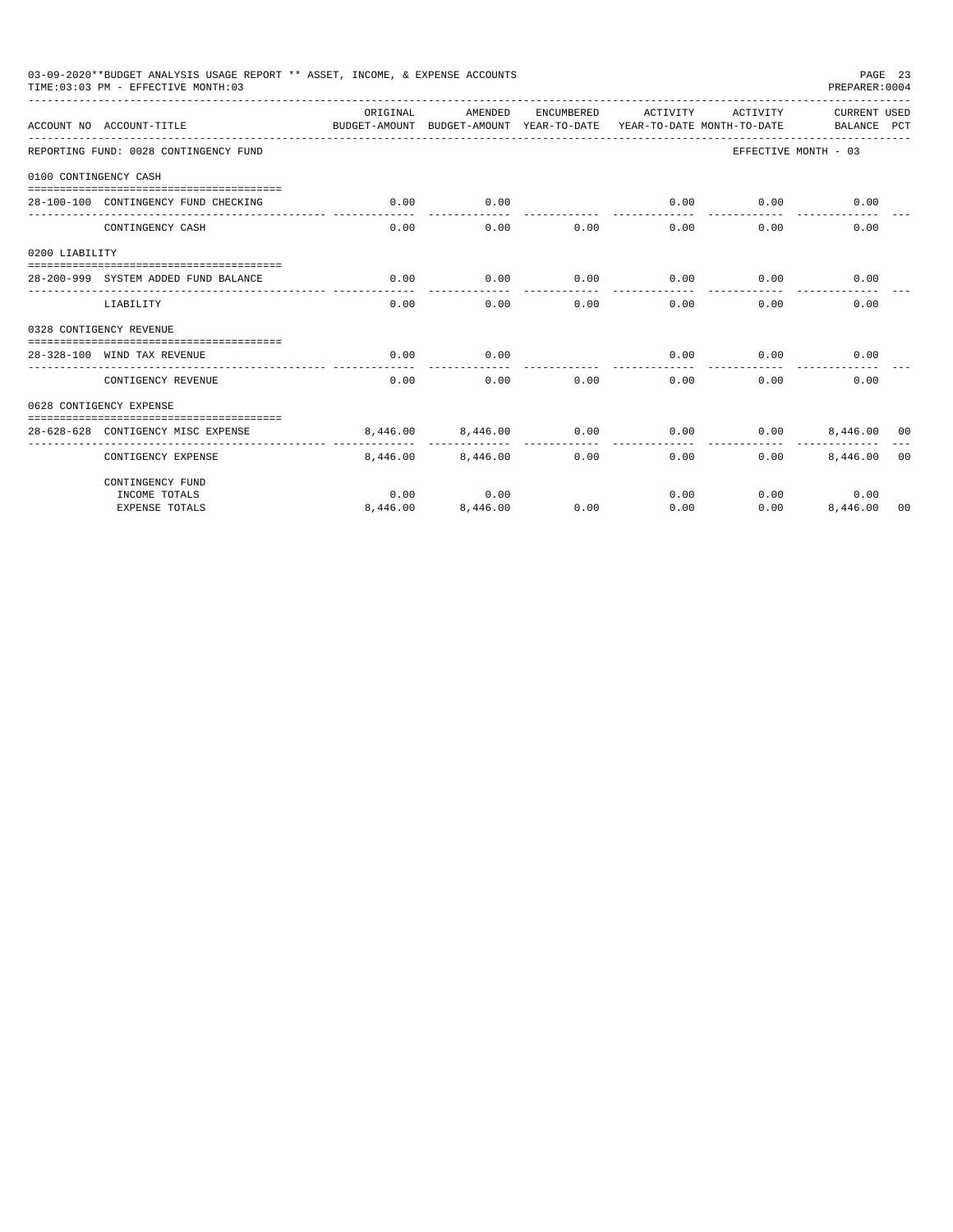|                       | 03-09-2020**BUDGET ANALYSIS USAGE REPORT ** ASSET, INCOME, & EXPENSE ACCOUNTS<br>TIME: 03:03 PM - EFFECTIVE MONTH: 03 |           |                                                     |            |          |                                        | PAGE 24<br>PREPARER: 0004          |
|-----------------------|-----------------------------------------------------------------------------------------------------------------------|-----------|-----------------------------------------------------|------------|----------|----------------------------------------|------------------------------------|
|                       | ACCOUNT NO ACCOUNT-TITLE                                                                                              | OR TGTNAL | AMENDED<br>BUDGET-AMOUNT BUDGET-AMOUNT YEAR-TO-DATE | ENCUMBERED | ACTIVITY | ACTIVITY<br>YEAR-TO-DATE MONTH-TO-DATE | <b>CURRENT USED</b><br>BALANCE PCT |
|                       | REPORTING FUND: 0029 COUNTY COURT REPORTER FUND                                                                       |           |                                                     |            |          |                                        | EFFECTIVE MONTH - 03               |
| 0100 CASH ACCOUNTS    |                                                                                                                       |           |                                                     |            |          |                                        |                                    |
|                       | 29-100-100 COUNTY COURT REPORTER                                                                                      |           |                                                     |            |          | $6.00 - 0.00$ $6.00$                   |                                    |
|                       | CASH ACCOUNTS                                                                                                         |           |                                                     |            | $6.00 -$ | 0.00                                   | 6.00                               |
| 0390 REVENUE          |                                                                                                                       |           |                                                     |            |          |                                        |                                    |
|                       | 29-390-390 COUNTY CLERK REPORTER FEES                                                                                 | 0.00      | 0.00                                                |            | 6.00     | 0.00                                   | $6.00+$                            |
|                       | REVENUE                                                                                                               | 0.00      | 0.00                                                | 0.00       | 6.00     | 0.00                                   | $6.00+$                            |
| 0690 EXPENSE ACCOUNTS |                                                                                                                       |           |                                                     |            |          |                                        |                                    |
|                       | 29-690-395 COURT REPORTER EXPENSE                                                                                     | 0.00      | 0.00                                                | 0.00       | 0.00     | 0.00                                   | 0.00                               |
|                       | <b>EXPENSE ACCOUNTS</b>                                                                                               | 0.00      | 0.00                                                | 0.00       | 0.00     | 0.00                                   | 0.00                               |
|                       | COUNTY COURT REPORTER FUND                                                                                            |           |                                                     |            |          |                                        |                                    |
|                       | INCOME TOTALS                                                                                                         | 0.00      | 0.00                                                |            | 6.00     | 0.00                                   | $6.00+$                            |
|                       | <b>EXPENSE TOTALS</b>                                                                                                 | 0.00      | 0.00                                                | 0.00       | 0.00     | 0.00                                   | 0.00                               |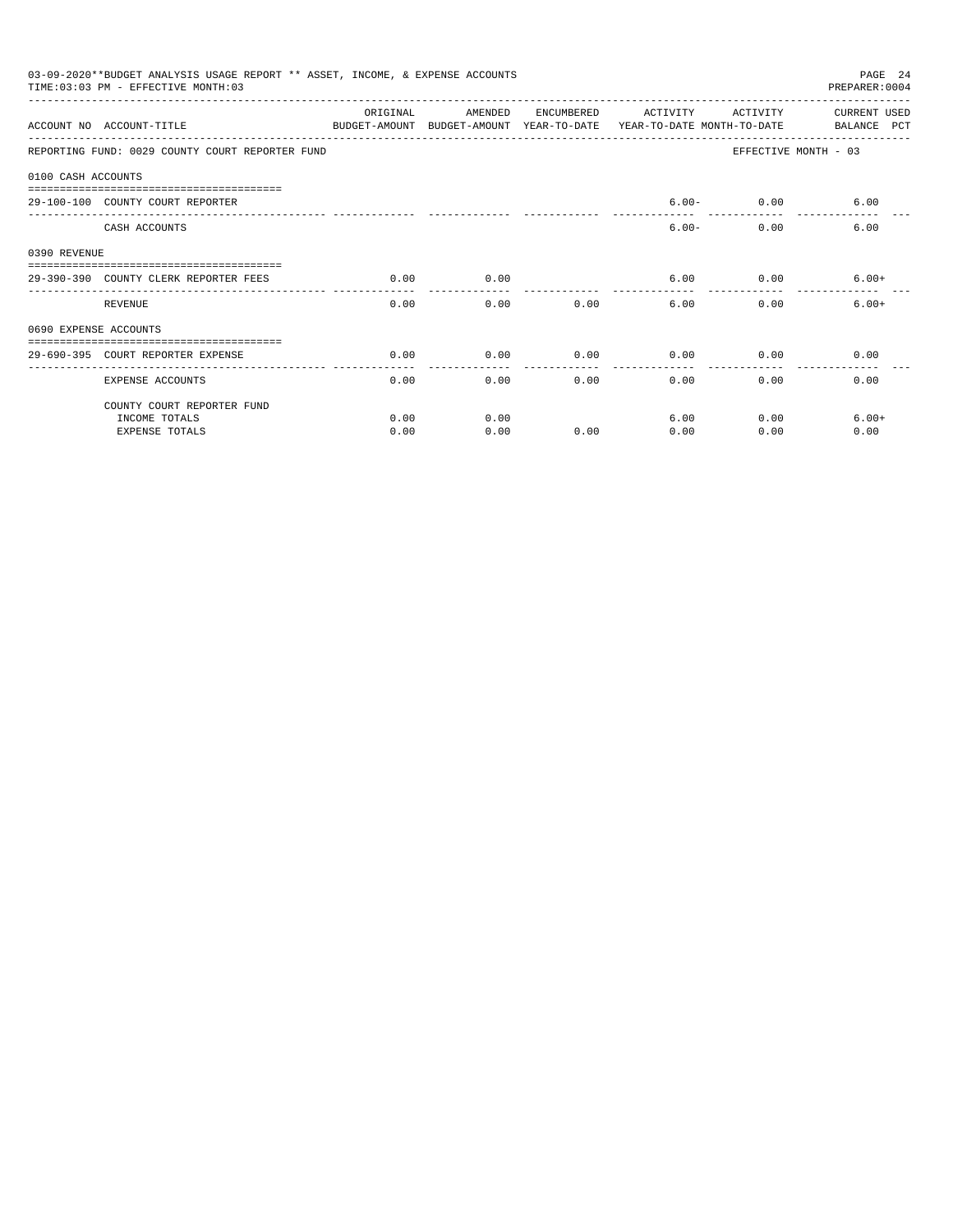|                       | 03-09-2020**BUDGET ANALYSIS USAGE REPORT ** ASSET, INCOME, & EXPENSE ACCOUNTS<br>TIME: 03:03 PM - EFFECTIVE MONTH: 03     |                |                |             |                          |                           | PAGE 25<br>PREPARER:0004            |    |
|-----------------------|---------------------------------------------------------------------------------------------------------------------------|----------------|----------------|-------------|--------------------------|---------------------------|-------------------------------------|----|
|                       | ACCOUNT NO ACCOUNT-TITLE COMPUTE SUDGET-AMOUNT BUDGET-AMOUNT VEAR-TO-DATE VEAR-TO-DATE MONTH-TO-DATE BALANCE PCT          | ORIGINAL       | AMENDED        |             | ENCUMBERED ACTIVITY      |                           | ACTIVITY CURRENT USED               |    |
|                       | REPORTING FUND: 0030 COURT RECORDS PRESERVATION FUND                                                                      |                |                |             |                          | EFFECTIVE MONTH - 03      |                                     |    |
| 0100 CASH ACCOUNTS    |                                                                                                                           |                |                |             |                          |                           |                                     |    |
|                       | 30-100-100 CFC: COURT RECORDS PRES FUND<br>30-100-230 DISTRICT CREDIT CARD ACCOUNT<br>30-100-231 COUNTY CLERK CREDIT CARD |                |                |             | 270.00<br>50.00<br>20.00 | 0.00<br>0.00              | $0.00$ 4,962.67<br>240.00<br>160.00 |    |
|                       | CASH ACCOUNTS                                                                                                             |                |                |             | 340.00                   | ------------<br>0.00      | --------------<br>5.362.67          |    |
|                       |                                                                                                                           |                |                |             |                          |                           |                                     |    |
| 0330 REVENUE ACCOUNTS | 30-330-180 INTEREST EARNED<br>30-330-730 RECORDS PRESERVATION FEES                                                        | 0.00<br>500.00 | 0.00<br>500.00 |             | 0.00<br>200.00           | 0.00                      | $0.00$ 0.00<br>300.00 40            |    |
|                       | REVENUE ACCOUNTS                                                                                                          | 500.00         |                | 500.00 0.00 | -----------<br>200.00    | 0.00                      | 300.00                              | 40 |
| 0730 EXPENSE ACCOUNTS |                                                                                                                           |                |                |             |                          |                           |                                     |    |
|                       | 30-730-730 RECORDS PRES EXPENSES                                                                                          | 0.00           | 0.00           | 0.00        | 0.00                     | 0.00                      | 0.00                                |    |
|                       | <b>EXPENSE ACCOUNTS</b>                                                                                                   | 0.00           | 0.00           | 0.00        | 0.00                     | 0.00                      | 0.00                                |    |
|                       | COURT RECORDS PRESERVATION FUND                                                                                           |                |                |             |                          |                           |                                     |    |
|                       | INCOME TOTALS<br><b>EXPENSE TOTALS</b>                                                                                    | 500.00<br>0.00 | 500.00<br>0.00 | 0.00        | 200.00<br>0.00           | $0.00$ and $0.00$<br>0.00 | 300.00<br>0.00                      | 40 |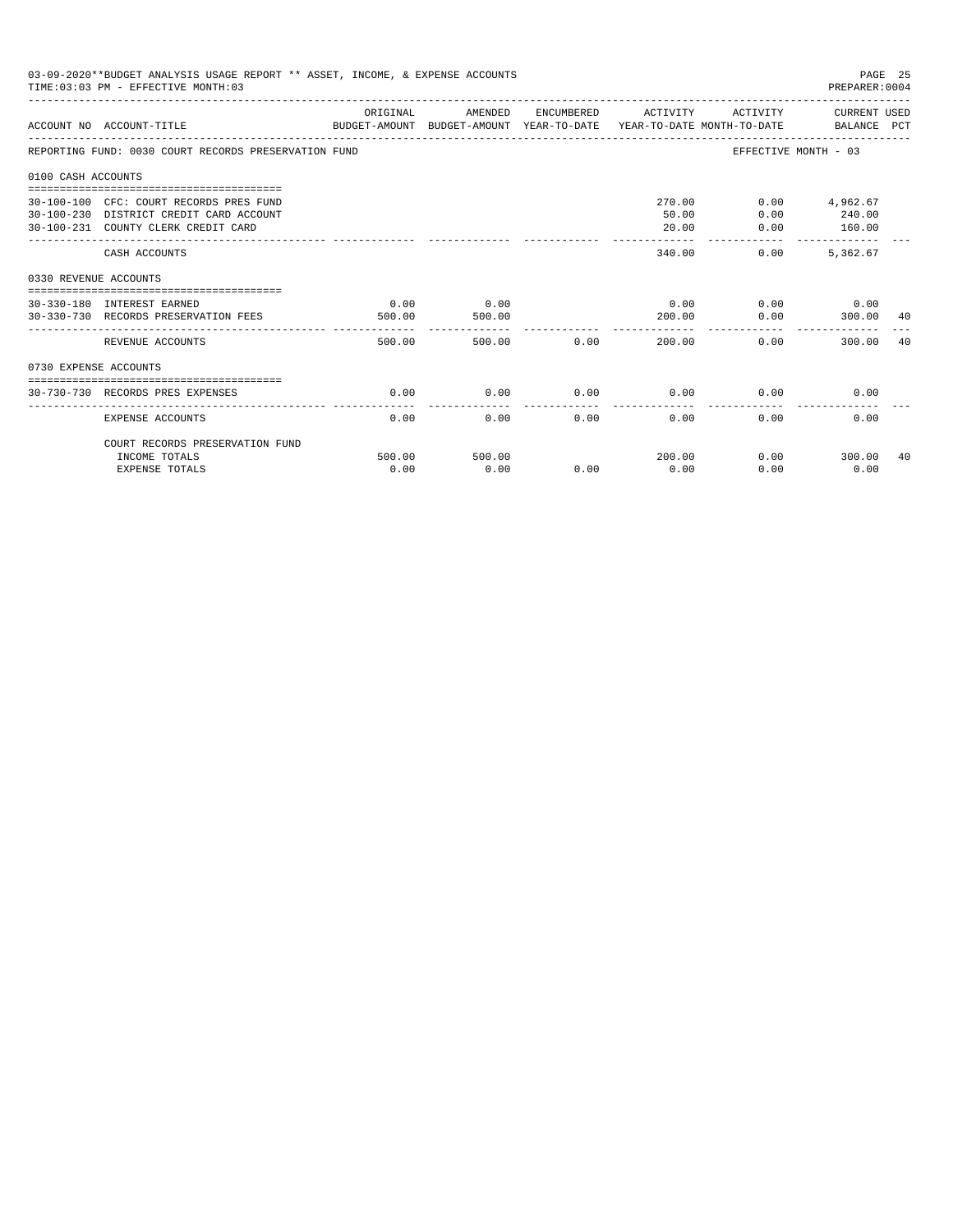|                       | 03-09-2020**BUDGET ANALYSIS USAGE REPORT ** ASSET, INCOME, & EXPENSE ACCOUNTS<br>PAGE 26<br>PREPARER: 0004<br>TIME: 03:03 PM - EFFECTIVE MONTH: 03 |          |                                                                                |            |          |              |                             |
|-----------------------|----------------------------------------------------------------------------------------------------------------------------------------------------|----------|--------------------------------------------------------------------------------|------------|----------|--------------|-----------------------------|
|                       | ACCOUNT NO ACCOUNT-TITLE                                                                                                                           | ORIGINAL | AMENDED<br>BUDGET-AMOUNT BUDGET-AMOUNT YEAR-TO-DATE YEAR-TO-DATE MONTH-TO-DATE | ENCUMBERED | ACTIVITY | ACTIVITY     | CURRENT USED<br>BALANCE PCT |
|                       | REPORTING FUND: 0031 COUNTY JURY FUND                                                                                                              |          |                                                                                |            |          |              | EFFECTIVE MONTH - 03        |
| 0100 CASH ACCOUNTS    |                                                                                                                                                    |          |                                                                                |            |          |              |                             |
|                       | 31-100-100 COUNTY CLERK JURY FEES                                                                                                                  |          |                                                                                |            | 2.00     | 0.00         | 2.00                        |
|                       | CASH ACCOUNTS                                                                                                                                      |          |                                                                                |            | 2.00     | 0.00         | 2.00                        |
| 0380 REVENUE ACCOUNTS |                                                                                                                                                    |          |                                                                                |            |          |              |                             |
|                       | 31-380-380 COUNTY CLERK JURY FEES                                                                                                                  | 0.00     | 0.00                                                                           |            | 2.00     | 0.00         | $2.00+$                     |
|                       | REVENUE ACCOUNTS                                                                                                                                   | 0.00     | 0.00                                                                           | 0.00       |          | 2.00<br>0.00 | $2.00+$                     |
| 0680 EXPENSE ACCOUNTS |                                                                                                                                                    |          |                                                                                |            |          |              |                             |
|                       | 31-680-680 COUNTY PETIT JURY                                                                                                                       | 0.00     | 0.00                                                                           | 0.00       | 0.00     | 0.00         | 0.00                        |
|                       | <b>EXPENSE ACCOUNTS</b>                                                                                                                            | 0.00     | 0.00                                                                           |            | 0.00     | 0.00<br>0.00 | 0.00                        |
|                       | COUNTY JURY FUND                                                                                                                                   |          |                                                                                |            |          |              |                             |
|                       | INCOME TOTALS                                                                                                                                      | 0.00     | 0.00                                                                           |            | 2.00     | 0.00         | $2.00+$                     |
|                       | <b>EXPENSE TOTALS</b>                                                                                                                              | 0.00     | 0.00                                                                           | 0.00       | 0.00     | 0.00         | 0.00                        |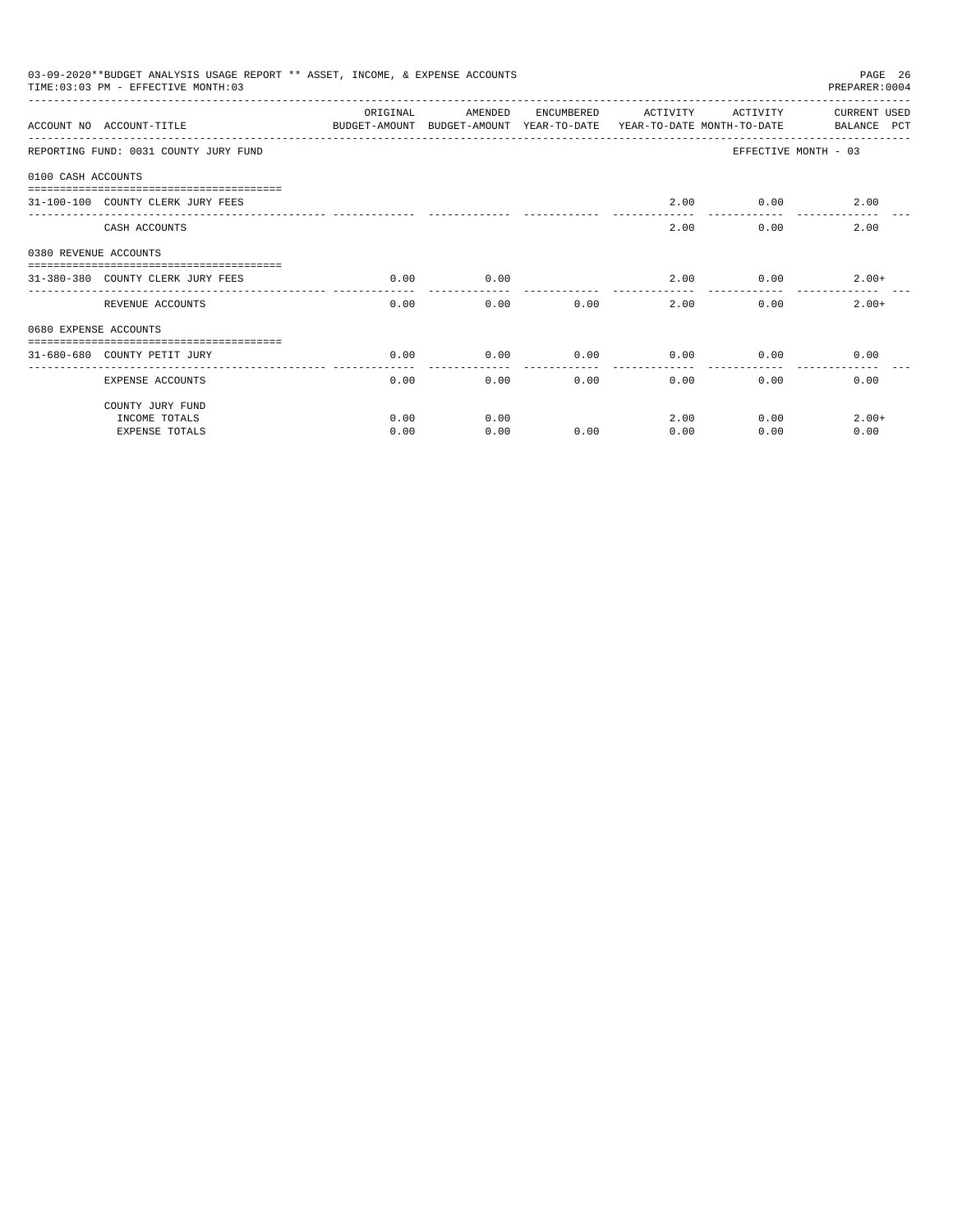| 03-09-2020**BUDGET ANALYSIS USAGE REPORT ** ASSET, INCOME, & EXPENSE ACCOUNTS<br>PAGE 27<br>TIME: 03:03 PM - EFFECTIVE MONTH: 03<br>PREPARER: 0004 |                                                                       |          |                                                     |            |                                        |          |                             |
|----------------------------------------------------------------------------------------------------------------------------------------------------|-----------------------------------------------------------------------|----------|-----------------------------------------------------|------------|----------------------------------------|----------|-----------------------------|
|                                                                                                                                                    | ACCOUNT NO ACCOUNT-TITLE                                              | ORIGINAL | AMENDED<br>BUDGET-AMOUNT BUDGET-AMOUNT YEAR-TO-DATE | ENCUMBERED | ACTIVITY<br>YEAR-TO-DATE MONTH-TO-DATE | ACTIVITY | CURRENT USED<br>BALANCE PCT |
|                                                                                                                                                    | REPORTING FUND: 0032 JUEVENILE DELINQUENCY PREVENTION                 |          |                                                     |            |                                        |          | EFFECTIVE MONTH - 03        |
| 0100 CASH ACCOUNT                                                                                                                                  |                                                                       |          |                                                     |            |                                        |          |                             |
|                                                                                                                                                    | -------------------------------------<br>32-100-100 COUNTY CLERK FEES |          |                                                     |            | 0.00                                   | 0.00     | 0.00                        |
|                                                                                                                                                    | CASH ACCOUNT                                                          |          |                                                     |            | 0.00                                   | 0.00     | 0.00                        |
| 0320 REVENUE ACCOUNT                                                                                                                               |                                                                       |          |                                                     |            |                                        |          |                             |
|                                                                                                                                                    | ------------------------------------                                  |          |                                                     |            |                                        |          |                             |
|                                                                                                                                                    | 32-320-320 JUVENILE DELINQUENCY FEES                                  | 0.00     | 0.00                                                |            | 0.00                                   | 0.00     | 0.00                        |
|                                                                                                                                                    | REVENUE ACCOUNT                                                       | 0.00     | 0.00                                                | 0.00       | 0.00                                   | 0.00     | 0.00                        |
|                                                                                                                                                    | JUEVENILE DELINQUENCY PREVENTION                                      |          |                                                     |            |                                        |          |                             |
|                                                                                                                                                    | INCOME TOTALS                                                         | 0.00     | 0.00                                                |            | 0.00                                   | 0.00     | 0.00                        |
|                                                                                                                                                    | EXPENSE TOTALS                                                        | 0.00     | 0.00                                                | 0.00       | 0.00                                   | 0.00     | 0.00                        |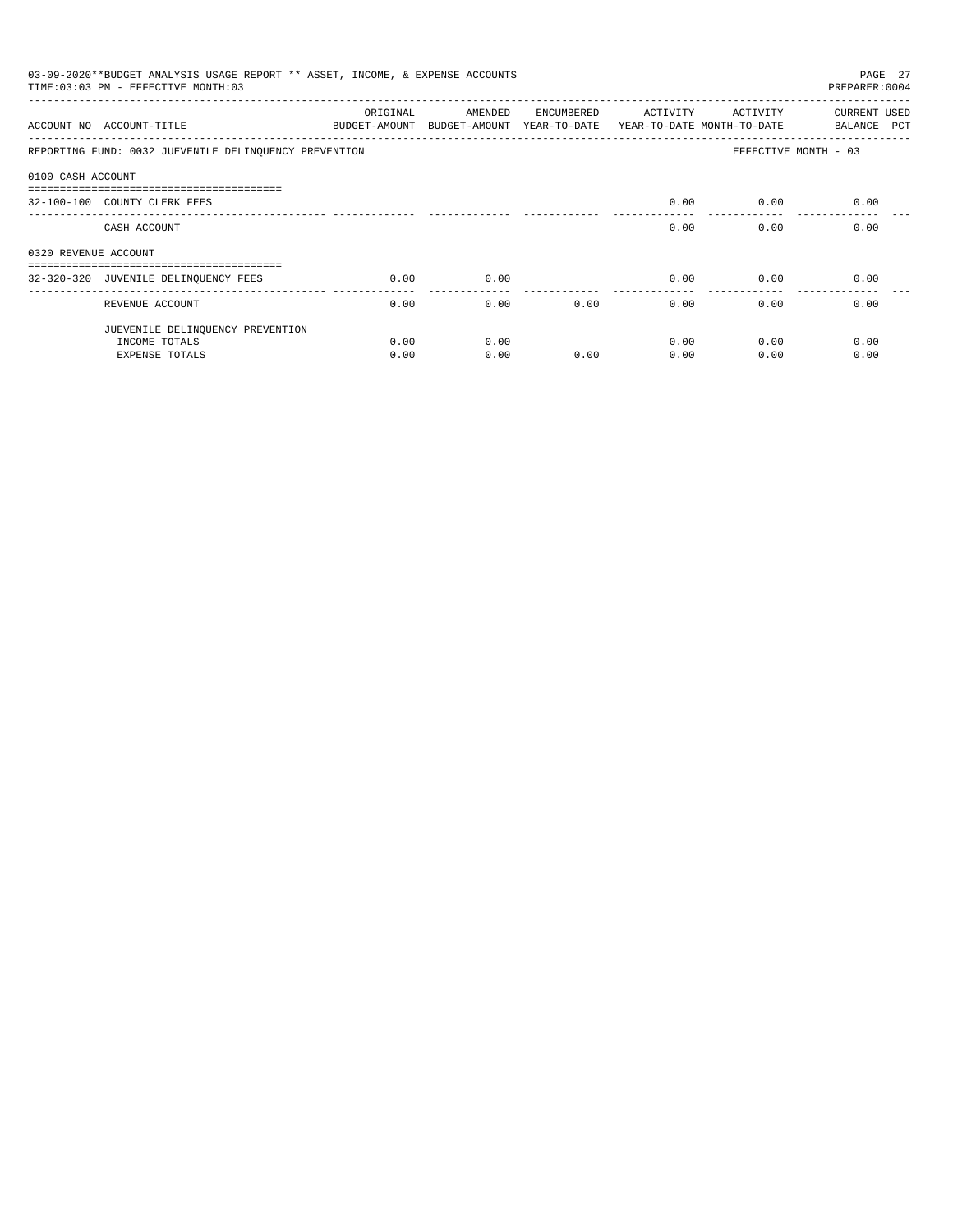|                       | 03-09-2020**BUDGET ANALYSIS USAGE REPORT ** ASSET, INCOME, & EXPENSE ACCOUNTS<br>TIME: 03:03 PM - EFFECTIVE MONTH: 03   |               |               |            |                           |                                      | PAGE 28<br>PREPARER: 0004     |       |
|-----------------------|-------------------------------------------------------------------------------------------------------------------------|---------------|---------------|------------|---------------------------|--------------------------------------|-------------------------------|-------|
|                       | BUDGET-AMOUNT BUDGET-AMOUNT YEAR-TO-DATE  YEAR-TO-DATE MONTH-TO-DATE     BALANCE PCT<br>ACCOUNT NO ACCOUNT-TITLE        | ORIGINAL      | AMENDED       |            | ENCUMBERED ACTIVITY       |                                      | ACTIVITY CURRENT USED         |       |
|                       | REPORTING FUND: 0033 C&D COURT TECHNOLOGY FUND                                                                          |               |               |            |                           |                                      | EFFECTIVE MONTH - 03          |       |
| 0100 CASH ACCOUNTS    |                                                                                                                         |               |               |            |                           |                                      |                               |       |
|                       | 33-100-100 CFC: C&D COURT TECHNOLOGY FUND<br>33-100-230 DISTRICT CLERK CC ACCOUNT<br>33-100-231 COUNTY CLERK CC ACCOUNT |               |               |            | 0.00<br>0.00              | 22.10<br>0.00<br>0.00                | $0.00$ 554.06<br>0.00<br>0.00 |       |
|                       | CASH ACCOUNTS                                                                                                           |               |               |            | 22.10                     |                                      | 0.00<br>554.06                |       |
| 0333 REVENUE ACCOUNTS |                                                                                                                         |               |               |            |                           |                                      |                               |       |
|                       | 33-333-180 INTEREST EARNED<br>33-333-733 C&D COURT TECH FEES                                                            | 0.00<br>50.00 | 0.00<br>50.00 |            |                           | $0.00$ $0.00$ $0.00$ $0.00$<br>22.10 | 0.00<br>27.90 44              |       |
|                       | REVENUE ACCOUNTS                                                                                                        | 50.00         |               | 50.00 0.00 |                           | 22.10                                | 0.00<br>27.90                 | 44    |
| 0733 EXPENSE ACCOUNTS |                                                                                                                         |               |               |            |                           |                                      |                               |       |
|                       | 33-733-733 C&D COURT TECH EXPENSES                                                                                      | 50.00         | 50.00         |            |                           | $0.00$ $0.00$ $0.00$ $0.00$          | 50.00 00                      |       |
|                       | EXPENSE ACCOUNTS                                                                                                        | 50.00         |               | 50.00      | $0.00$ and $0.00$<br>0.00 | ---------------                      | 0.00<br>50.00                 | - 0.0 |
|                       | C&D COURT TECHNOLOGY FUND                                                                                               |               |               |            |                           |                                      |                               |       |
|                       | INCOME TOTALS                                                                                                           | 50.00         | 50.00         |            | 22.10                     |                                      | 0.00<br>27.90                 | 44    |
|                       | <b>EXPENSE TOTALS</b>                                                                                                   | 50.00         | 50.00         | 0.00       | 0.00                      | 0.00                                 | 50.00                         | 00    |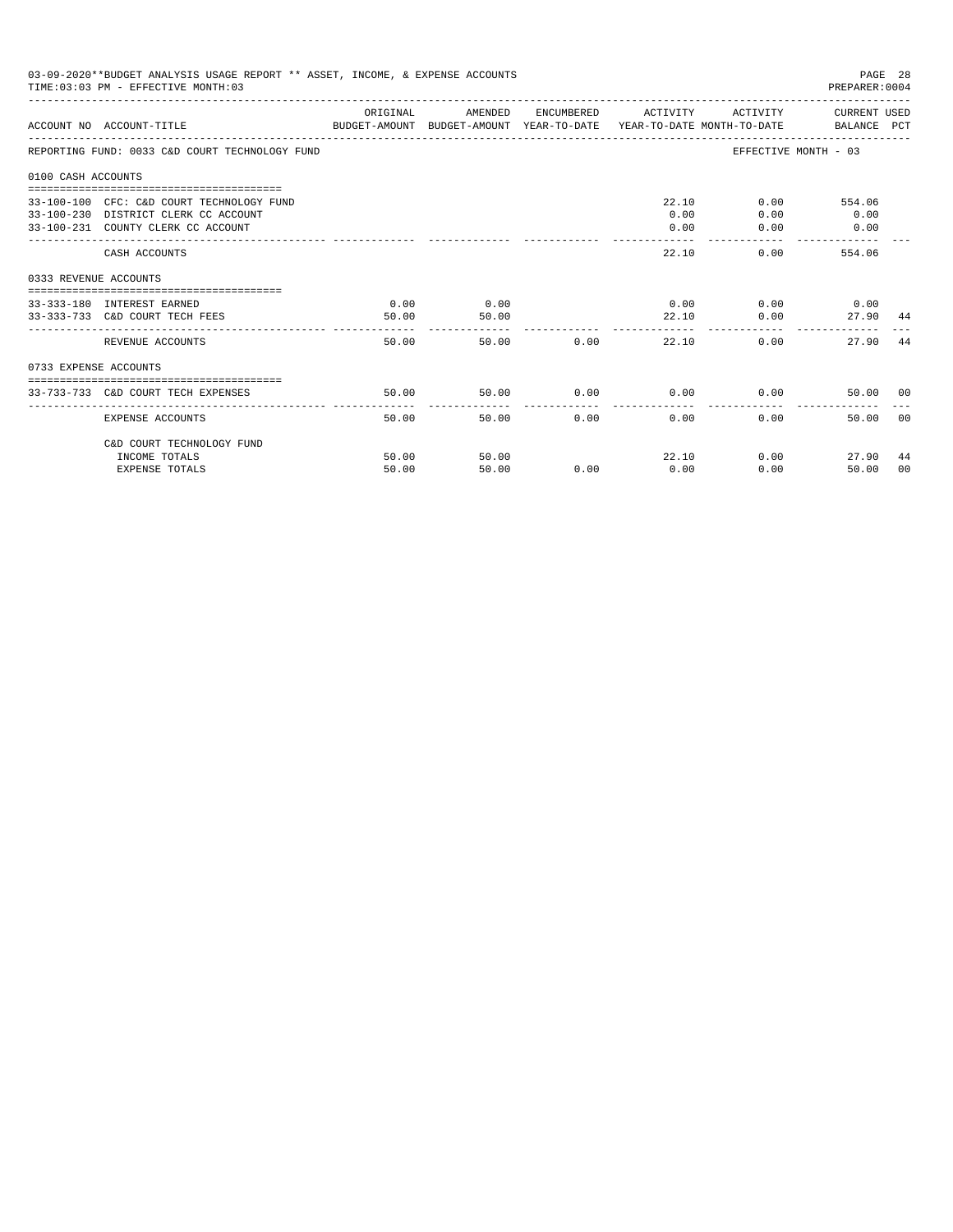|                       | 03-09-2020**BUDGET ANALYSIS USAGE REPORT ** ASSET, INCOME, & EXPENSE ACCOUNTS<br>TIME: 03:03 PM - EFFECTIVE MONTH: 03 |                           |                                       |            |                                        |                       | PAGE 29<br>PREPARER: 0004          |
|-----------------------|-----------------------------------------------------------------------------------------------------------------------|---------------------------|---------------------------------------|------------|----------------------------------------|-----------------------|------------------------------------|
|                       | ACCOUNT NO ACCOUNT-TITLE                                                                                              | ORIGINAL<br>BUDGET-AMOUNT | AMENDED<br>BUDGET-AMOUNT YEAR-TO-DATE | ENCUMBERED | ACTIVITY<br>YEAR-TO-DATE MONTH-TO-DATE | ACTIVITY              | <b>CURRENT USED</b><br>BALANCE PCT |
|                       | REPORTING FUND: 0034 TIME PAYMENT REIMBURSEMENT                                                                       |                           |                                       |            |                                        | EFFECTIVE MONTH - 03  |                                    |
| 0100 CASH ACCOUNT     |                                                                                                                       |                           |                                       |            |                                        |                       |                                    |
|                       | ------------------------------<br>34-100-100 COUNTY CLERK FEES                                                        |                           |                                       |            | 0.00                                   | 0.00                  | 0.00                               |
|                       | CASH ACCOUNT                                                                                                          |                           |                                       |            | 0.00                                   | 0.00                  | 0.00                               |
| 0340 REVENUE ACCOUNTS |                                                                                                                       |                           |                                       |            |                                        |                       |                                    |
|                       | 34-340-340 COUNTY CLERK FEES                                                                                          | 0.00                      | 0.00                                  |            | 0.00                                   | 0.00                  | 0.00                               |
|                       | REVENUE ACCOUNTS                                                                                                      | 0.00                      | 0.00                                  | 0.00       | 0.00                                   | -------------<br>0.00 | 0.00                               |
|                       | TIME PAYMENT REIMBURSEMENT                                                                                            |                           |                                       |            |                                        |                       |                                    |
|                       | INCOME TOTALS                                                                                                         | 0.00                      | 0.00                                  |            | 0.00                                   | 0.00                  | 0.00                               |
|                       | <b>EXPENSE TOTALS</b>                                                                                                 | 0.00                      | 0.00                                  | 0.00       | 0.00                                   | 0.00                  | 0.00                               |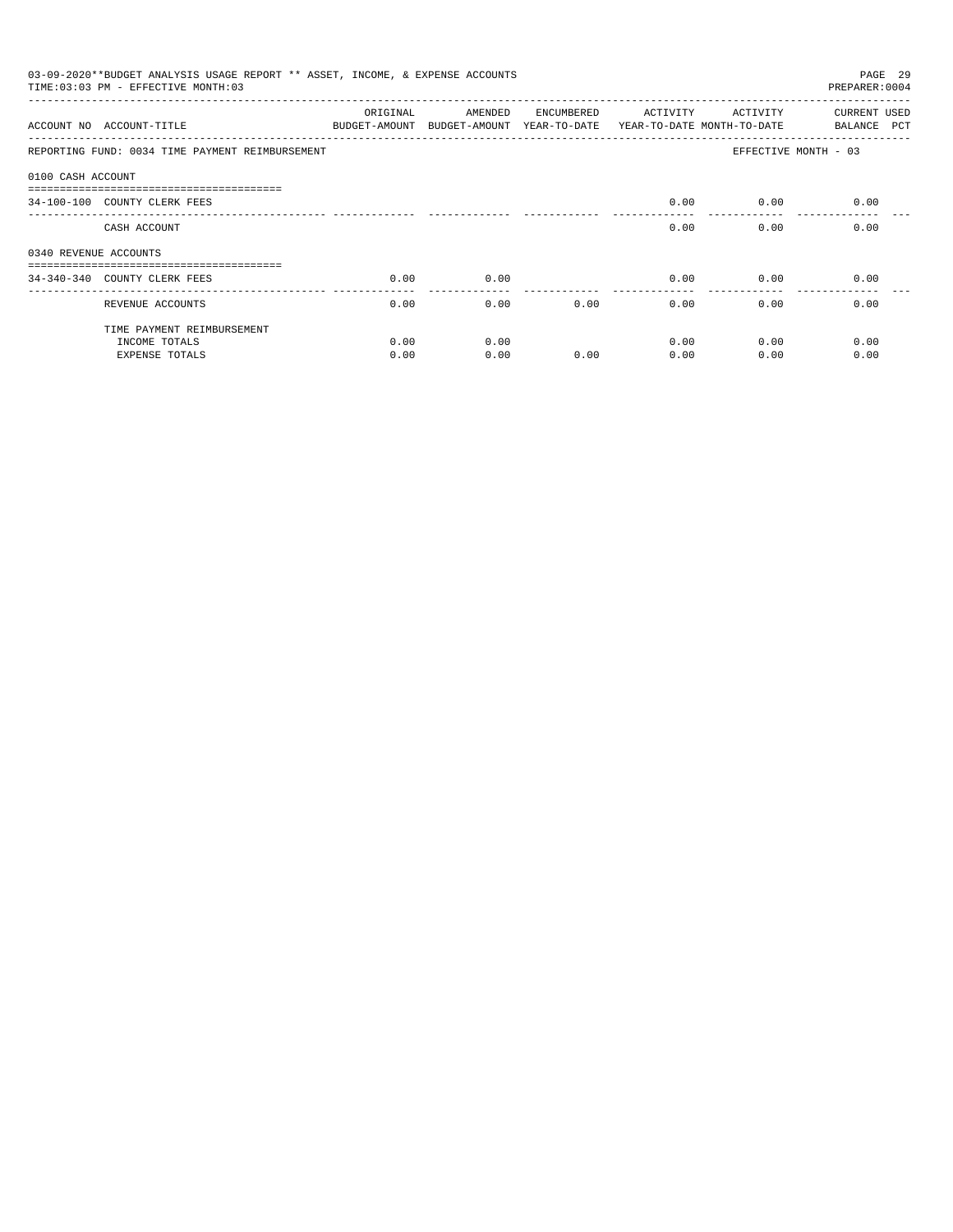|                       | 03-09-2020**BUDGET ANALYSIS USAGE REPORT ** ASSET, INCOME, & EXPENSE ACCOUNTS<br>TIME: 03:03 PM - EFFECTIVE MONTH: 03 |                        |                |                      |                |                          | PAGE 30<br>PREPARER: 0004                               |                |
|-----------------------|-----------------------------------------------------------------------------------------------------------------------|------------------------|----------------|----------------------|----------------|--------------------------|---------------------------------------------------------|----------------|
|                       | ACCOUNT NO ACCOUNT-TITLE COMPRESS TO DUDGET-AMOUNT BUDGET-AMOUNT YEAR-TO-DATE YEAR-TO-DATE MONTH-TO-DATE BALANCE PCT  | ORIGINAL               |                |                      |                |                          | AMENDED ENCUMBERED ACTIVITY ACTIVITY CURRENT USED       |                |
|                       | REPORTING FUND: 0036 DISTRICT COURT RECORDS TECH FUND                                                                 |                        |                |                      |                |                          | EFFECTIVE MONTH - 03                                    |                |
| 0100 CASH ACCOUNTS    |                                                                                                                       |                        |                |                      |                |                          |                                                         |                |
|                       | 36-100-100 CFC: DIST COURT RECORDS TECH FUND<br>36-100-230 DISTRICT CLERK CC ACCOUNT                                  |                        |                |                      | 70.00          | 280.00   0.00   4,361.71 | $0.00$ 350.00                                           |                |
|                       | CASH ACCOUNTS                                                                                                         |                        |                |                      |                | 350.00<br>0.00           | 4,711.71                                                |                |
| 0336 REVENUE ACCOUNTS |                                                                                                                       |                        |                |                      |                |                          |                                                         |                |
|                       | -----------------------------------<br>36-336-180 INTEREST EARNED<br>36-336-736 DIST COURT REC TECH FEES              | 3.00<br>800.00         | 3.00<br>800.00 |                      | 0.00<br>220.00 |                          | $0.00$ 3.00 00<br>$0.00$ 580.00                         | 28             |
|                       | REVENUE ACCOUNTS                                                                                                      | ------------<br>803.00 | ------------   | 803.00 0.00          |                | 220.00                   | $0.00$ and $0.00$<br>583.00                             | 2.7            |
| 0736 EXPENSE ACCOUNTS |                                                                                                                       |                        |                |                      |                |                          |                                                         |                |
|                       | 36-736-736 DIST COURT REC TECH EXPENSES                                                                               | 800.00                 | 800.00         |                      |                |                          | $0.00$ $0.00$ $0.00$ $0.00$ $0.00$ $0.00$ $0.00$ $0.00$ |                |
|                       | EXPENSE ACCOUNTS                                                                                                      | 800.00                 | 800.00         | ------------<br>0.00 | 0.00           | 0.00                     | 800.00 00                                               |                |
|                       | DISTRICT COURT RECORDS TECH FUND                                                                                      |                        |                |                      |                |                          |                                                         |                |
|                       | INCOME TOTALS                                                                                                         | 803.00                 | 803.00         |                      | 220.00         |                          | $0.00$ 583.00                                           | 27             |
|                       | <b>EXPENSE TOTALS</b>                                                                                                 | 800.00                 | 800.00         | 0.00                 | 0.00           |                          | 0.00<br>800.00                                          | 0 <sup>0</sup> |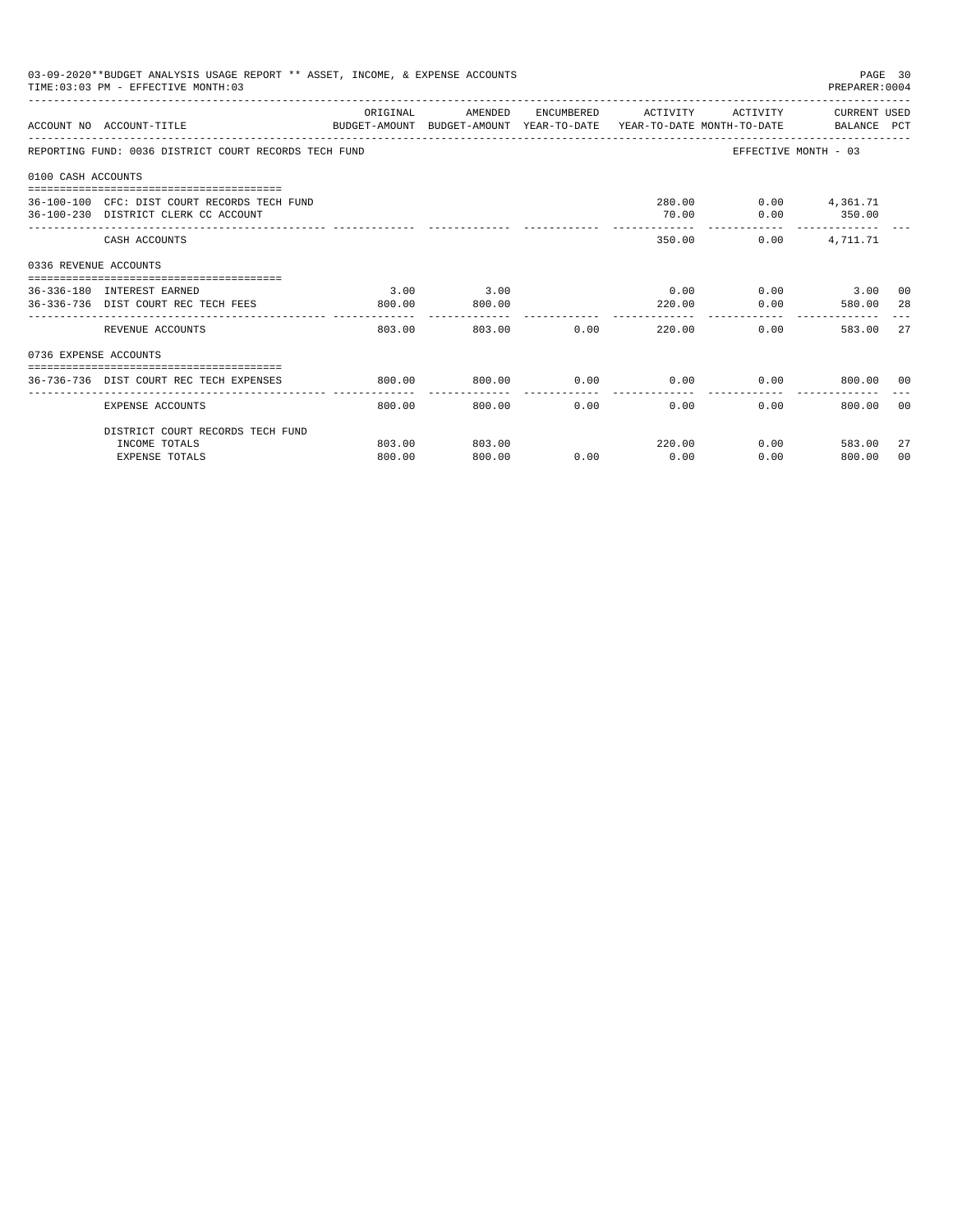|                    | 03-09-2020**BUDGET ANALYSIS USAGE REPORT ** ASSET, INCOME, & EXPENSE ACCOUNTS<br>TIME: 03:03 PM - EFFECTIVE MONTH: 03 |                              |                   |                      |                                 |          | PREPARER: 0004                            | PAGE 31 |
|--------------------|-----------------------------------------------------------------------------------------------------------------------|------------------------------|-------------------|----------------------|---------------------------------|----------|-------------------------------------------|---------|
|                    | ACCOUNT NO ACCOUNT-TITLE COMPUT BUDGET-AMOUNT BUDGET-AMOUNT YEAR-TO-DATE YEAR-TO-DATE MONTH-TO-DATE BALANCE PCT       | OR TGTNAL                    | AMENDED           | ENCUMBERED           | <b>ACTIVITY</b>                 | ACTIVITY | CURRENT USED                              |         |
|                    | REPORTING FUND: 0039 COMMISSARY PROFIT ACCOUNT                                                                        |                              |                   |                      |                                 |          | EFFECTIVE MONTH - 03                      |         |
| 0100 CASH ACCOUNTS |                                                                                                                       |                              |                   |                      |                                 |          |                                           |         |
|                    | 39-100-170 COMMISSARY CHECKING                                                                                        |                              |                   |                      |                                 |          | 486.59 77.60 3,081.67                     |         |
|                    | CASH ACCOUNTS                                                                                                         |                              |                   |                      | 486.59                          |          | 77.60 3.081.67                            |         |
|                    | 0300 COMMISSARY REVENUE ACCOUNT                                                                                       |                              |                   |                      |                                 |          |                                           |         |
|                    | 39-300-110 REVENUE COMMISSARY                                                                                         |                              | 1,000.00 1,000.00 |                      |                                 |          | 399.89 77.60 600.11                       | 40      |
|                    | 39-300-120 INTEREST EARNED                                                                                            | 27.00                        | 27.00             |                      | 13.65                           | 0.00     | 13.35 51<br>----------------------------- |         |
|                    | COMMISSARY REVENUE ACCOUNT                                                                                            | $1.027.00$ $1.027.00$ $0.00$ |                   |                      | 413.54                          | 77.60    | 613.46                                    | 40      |
|                    | 0400 COMMISSARY EXPENSE                                                                                               |                              |                   |                      |                                 |          |                                           |         |
| 39-400-110 EXPENSE | --------------------------------------                                                                                | 0.00                         | 0.00              | 0.00                 | 0.00                            | 0.00     | 0.00                                      |         |
|                    | COMMISSARY EXPENSE                                                                                                    | 0.00                         | 0.00              | ------------<br>0.00 | . _ _ _ _ _ _ _ _ _ _ _<br>0.00 | 0.00     | 0.00                                      |         |
|                    | COMMISSARY PROFIT ACCOUNT                                                                                             |                              |                   |                      |                                 |          |                                           |         |
|                    | INCOME TOTALS                                                                                                         |                              | 1,027.00 1,027.00 |                      | 413.54                          |          | 77.60<br>613.46                           | 40      |
|                    | <b>EXPENSE TOTALS</b>                                                                                                 | 0.00                         | 0.00              | 0.00                 | 0.00                            | 0.00     | 0.00                                      |         |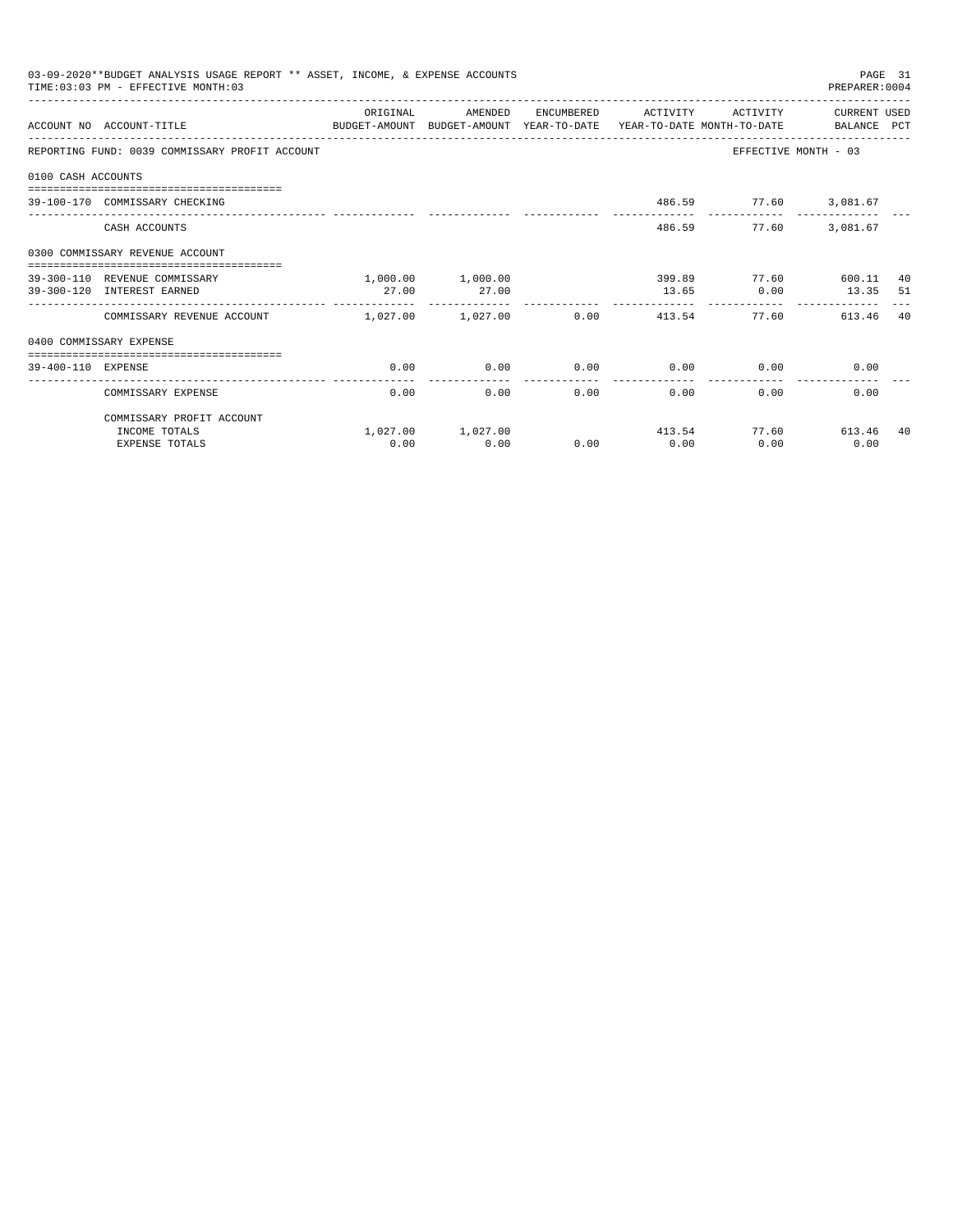|                       | 03-09-2020**BUDGET ANALYSIS USAGE REPORT ** ASSET, INCOME, & EXPENSE ACCOUNTS<br>TIME: 03:03 PM - EFFECTIVE MONTH: 03 |                            |                            |      |                     |                               |                                                                                                     | PAGE 32 |
|-----------------------|-----------------------------------------------------------------------------------------------------------------------|----------------------------|----------------------------|------|---------------------|-------------------------------|-----------------------------------------------------------------------------------------------------|---------|
|                       | ACCOUNT NO ACCOUNT-TITLE<br>BUDGET-AMOUNT BUDGET-AMOUNT YEAR-TO-DATE YEAR-TO-DATE MONTH-TO-DATE BALANCE PCT           | ORIGINAL                   | AMENDED                    |      | ENCUMBERED ACTIVITY | ACTIVITY                      |                                                                                                     |         |
|                       | REPORTING FUND: 0040 ELECTION SERVICE CONTRACT FUND                                                                   |                            |                            |      |                     |                               | EFFECTIVE MONTH - 03                                                                                |         |
| 0100 CASH ACCOUNTS    |                                                                                                                       |                            |                            |      |                     |                               |                                                                                                     |         |
|                       | 40-100-100 CFC: ELECTION SERVICES CONT FUND                                                                           |                            |                            |      | 0.00                |                               | $0.00$ $421.49$                                                                                     |         |
|                       | CASH ACCOUNTS                                                                                                         |                            |                            |      | 0.00                |                               | 0.00<br>421.49                                                                                      |         |
| 0340 REVENUE ACCOUNTS |                                                                                                                       |                            |                            |      |                     |                               |                                                                                                     |         |
|                       | 40-340-180 INTEREST EARNED                                                                                            | 0.00                       | 0.00                       |      |                     | 0.00                          | $0.00$ 0.00                                                                                         |         |
|                       | 40-340-740 ELECTION SERVICE REVENUES                                                                                  | 400.00                     | 400.00                     |      | 0.00                |                               | PREPARER: 0004<br>CURRENT USED<br>$0.00$ 400.00 00<br>400.00<br>$0.00$ 1,400.00 00<br>$0.00$ 400.00 |         |
|                       | REVENUE ACCOUNTS                                                                                                      | 400.00                     | -------------<br>400.00    | 0.00 | 0.00                | $0.00 -$                      |                                                                                                     | - 0.0   |
| 0740 EXPENSE ACCOUNTS |                                                                                                                       |                            |                            |      |                     |                               |                                                                                                     |         |
|                       | 40-740-740 ELECTION SERVICE EXPENSES                                                                                  | $1,400.00$ $1,400.00$ 0.00 |                            |      |                     | $0.00$ $0.00$ $1,400.00$ $00$ |                                                                                                     |         |
|                       | <b>EXPENSE ACCOUNTS</b>                                                                                               |                            | .<br>$1.400.00$ $1.400.00$ |      | .<br>0.00           | 0.00                          |                                                                                                     |         |
|                       | ELECTION SERVICE CONTRACT FUND                                                                                        |                            |                            |      |                     |                               |                                                                                                     |         |
|                       | INCOME TOTALS                                                                                                         |                            | 400.00 400.00              |      | 0.00                |                               |                                                                                                     | 00      |
|                       | <b>EXPENSE TOTALS</b>                                                                                                 | 1,400.00                   | 1,400.00                   | 0.00 | 0.00                | 0.00                          | 1,400.00                                                                                            | 00      |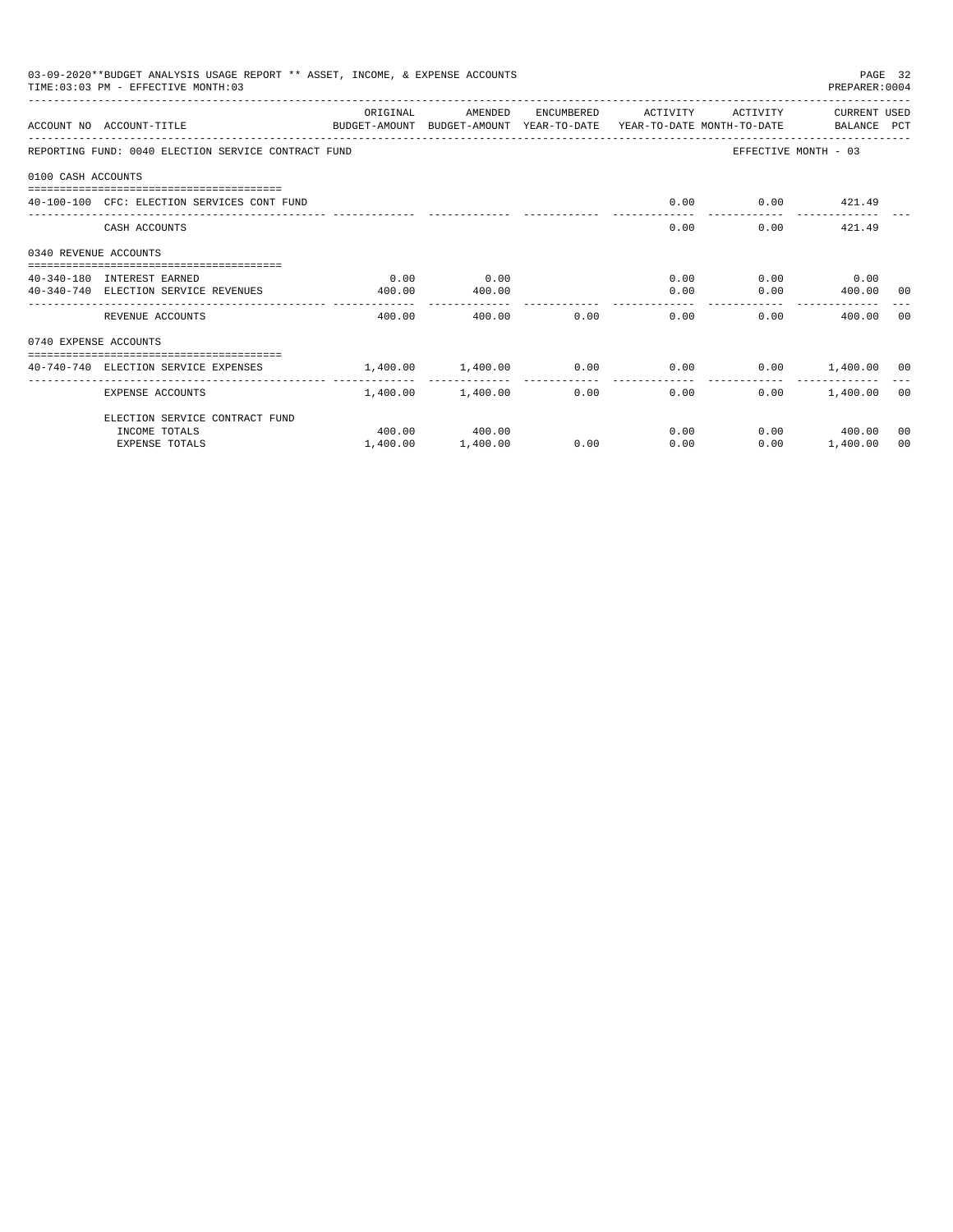| 03-09-2020**BUDGET ANALYSIS USAGE REPORT ** ASSET, INCOME, & EXPENSE ACCOUNTS<br>PAGE 33<br>TIME: 03:03 PM - EFFECTIVE MONTH: 03<br>PREPARER: 0004 |                                                                                  |                  |                             |              |                                                                                             |                                                             |                         |          |
|----------------------------------------------------------------------------------------------------------------------------------------------------|----------------------------------------------------------------------------------|------------------|-----------------------------|--------------|---------------------------------------------------------------------------------------------|-------------------------------------------------------------|-------------------------|----------|
|                                                                                                                                                    | ACCOUNT NO ACCOUNT-TITLE                                                         | ORIGINAL         | AMENDED                     | ENCUMBERED   | ACTIVITY<br>BUDGET-AMOUNT BUDGET-AMOUNT YEAR-TO-DATE YEAR-TO-DATE MONTH-TO-DATE BALANCE PCT | ACTIVITY                                                    | CURRENT USED            |          |
|                                                                                                                                                    | REPORTING FUND: 0050 COUNTY CLERK ARCHIVES FUND                                  |                  |                             |              |                                                                                             | EFFECTIVE MONTH - 03                                        |                         |          |
| 0100 CASH ACCOUNTS                                                                                                                                 |                                                                                  |                  |                             |              |                                                                                             |                                                             |                         |          |
|                                                                                                                                                    |                                                                                  |                  |                             |              |                                                                                             |                                                             |                         |          |
|                                                                                                                                                    | 50-100-100 CFC: COUNTY CLERK ARCHIVES FUND<br>50-100-231 COUNTY CLERK CC ACCOUNT |                  |                             |              |                                                                                             | $1.154.70 - 31.02 - 67.875.53$<br>170.00    10.00    656.00 |                         |          |
|                                                                                                                                                    | CASH ACCOUNTS                                                                    |                  |                             |              | . <u>.</u><br>$984.70 -$                                                                    | ------------ --------------                                 | $21.02 - 68.531.53$     |          |
| 0350 REVENUE ACCOUNTS                                                                                                                              |                                                                                  |                  |                             |              |                                                                                             |                                                             |                         |          |
|                                                                                                                                                    | 50-350-180 INTEREST EARNED                                                       |                  | $9.00$ $9.00$               |              |                                                                                             | $0.00$ 0.00                                                 | 9.00 00                 |          |
|                                                                                                                                                    | 50-350-750 COUNTY CLERK ARCHIVE FEES 15,000.00 15,000.00                         |                  |                             |              | 9,125.00                                                                                    | 530.00                                                      | 5,875.00 61             |          |
|                                                                                                                                                    | REVENUE ACCOUNTS                                                                 |                  | 15,009.00  15,009.00   0.00 |              | 9,125,00                                                                                    | 530.00                                                      | 5,884,00 61             |          |
| 0750 EXPENSE ACCOUNTS                                                                                                                              |                                                                                  |                  |                             |              |                                                                                             |                                                             |                         |          |
|                                                                                                                                                    |                                                                                  |                  |                             |              |                                                                                             |                                                             |                         |          |
|                                                                                                                                                    | 50-750-110 COUNTY CLERK ADMIN ASSISTANT                                          |                  | 20,000.00 20,000.00         |              | $0.00$ 8,827,94                                                                             |                                                             | $0.00$ 11,172.06        | 44       |
|                                                                                                                                                    | 50-750-200 FICA EXPENSE<br>50-750-205 RETIREMENT EXPENSE                         | 1,000.00         | 1,000.00<br>1,000.00        | 0.00<br>0.00 | 653.63<br>728.99                                                                            | 0.00                                                        | 346.37<br>$0.00$ 271.01 | 65<br>73 |
|                                                                                                                                                    | 50-750-750 COUNTY CLERK ARCHIVE EXPENSES                                         | 1,000.00<br>0.00 | 0.00                        | 0.00         | 0.00                                                                                        | 0.00                                                        | 0.00                    |          |
|                                                                                                                                                    | EXPENSE ACCOUNTS                                                                 | - -------------  | 22,000.00 22,000.00         | ------------ | 0.00 10,210.56                                                                              |                                                             | $0.00$ 11,789.44        | 46       |
|                                                                                                                                                    | COUNTY CLERK ARCHIVES FUND                                                       |                  |                             |              |                                                                                             |                                                             |                         |          |
|                                                                                                                                                    | INCOME TOTALS                                                                    |                  | 15,009.00 15,009.00         |              | $9.125.00$ $530.00$ $5.884.00$ $61$                                                         |                                                             |                         |          |
|                                                                                                                                                    | <b>EXPENSE TOTALS</b>                                                            | 22,000.00        | 22,000.00                   |              | $0.00$ 10,210.56                                                                            | 0.00                                                        | 11,789.44               | 46       |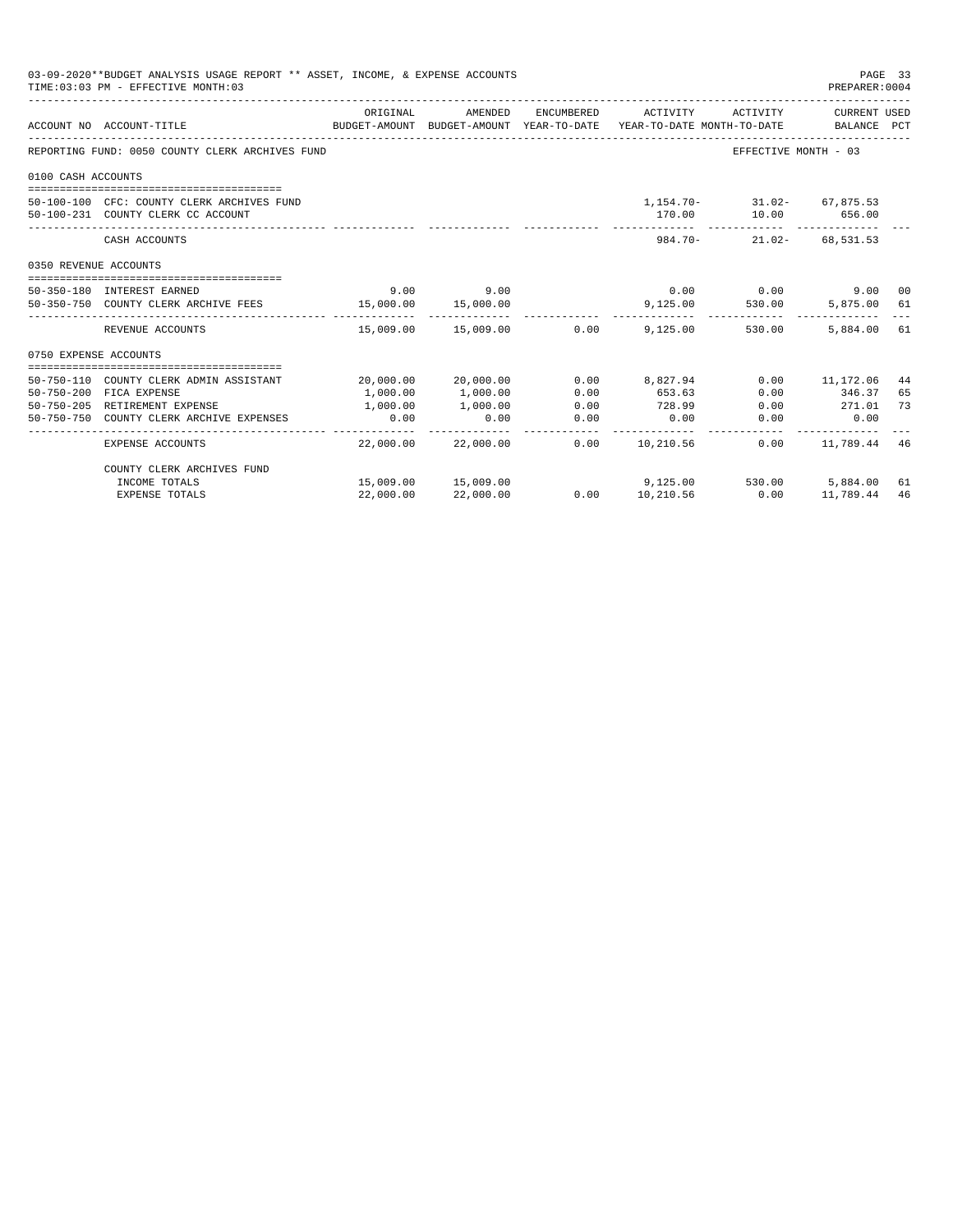|                       | 03-09-2020**BUDGET ANALYSIS USAGE REPORT ** ASSET, INCOME, & EXPENSE ACCOUNTS<br>TIME: 03:03 PM - EFFECTIVE MONTH: 03 |          |         |       |                      |          |                                                                                                                                                                                                                                          |       |
|-----------------------|-----------------------------------------------------------------------------------------------------------------------|----------|---------|-------|----------------------|----------|------------------------------------------------------------------------------------------------------------------------------------------------------------------------------------------------------------------------------------------|-------|
|                       | ACCOUNT NO ACCOUNT-TITLE CONTROL PROTECT-AMOUNT BUDGET-AMOUNT YEAR-TO-DATE YEAR-TO-DATE MONTH-TO-DATE BALANCE PCT     | ORIGINAL | AMENDED |       | ENCUMBERED ACTIVITY  |          |                                                                                                                                                                                                                                          |       |
|                       | REPORTING FUND: 0053 JUDICIAL TRAINING FUND                                                                           |          |         |       |                      |          |                                                                                                                                                                                                                                          |       |
| 0100 CASH ACCOUNTS    |                                                                                                                       |          |         |       |                      |          |                                                                                                                                                                                                                                          |       |
|                       |                                                                                                                       |          |         |       |                      |          |                                                                                                                                                                                                                                          |       |
|                       | 53-100-100 JUDICIAL TRAINING FUND                                                                                     |          |         |       |                      |          |                                                                                                                                                                                                                                          |       |
|                       | 53-100-231 COUNTY CLERK CC ACCOUNT                                                                                    |          |         |       | 10.00                | 0.00     | PAGE 34<br>PREPARER: 0004<br>ACTIVITY CURRENT USED<br>EFFECTIVE MONTH - 03<br>40.00 0.00 916.01<br>75.00<br>0.00<br>991.01<br>$0.00$ $0.00$ $0.00$ $0.00$<br>60.00 29<br>60.00 29<br>0.00<br>85.00 00<br>85.00<br>0.00<br>60.00<br>85.00 |       |
|                       | CASH ACCOUNTS                                                                                                         |          |         |       | 50.00                |          |                                                                                                                                                                                                                                          |       |
| 0353 REVENUE ACCOUNTS |                                                                                                                       |          |         |       |                      |          |                                                                                                                                                                                                                                          |       |
|                       | 53-353-180 INTEREST EARNED                                                                                            | 0.00     | 0.00    |       |                      |          |                                                                                                                                                                                                                                          |       |
|                       | 53-353-753 JUDICIAL TRAINING FEES                                                                                     | 85.00    | 85.00   |       | 25.00                | 0.00     |                                                                                                                                                                                                                                          |       |
|                       |                                                                                                                       | -------  |         |       |                      |          |                                                                                                                                                                                                                                          |       |
|                       | REVENUE ACCOUNTS                                                                                                      | 85.00    |         | 85.00 | 0.00<br>25.00        |          |                                                                                                                                                                                                                                          |       |
| 0753 EXPENSE ACCOUNTS |                                                                                                                       |          |         |       |                      |          |                                                                                                                                                                                                                                          |       |
|                       |                                                                                                                       |          |         |       |                      |          |                                                                                                                                                                                                                                          |       |
|                       | 53-753-753 JUDICIAL TRAINING EXPENSES                                                                                 | 85.00    | 85.00   |       | $0.00$ $0.00$ $0.00$ |          |                                                                                                                                                                                                                                          |       |
|                       | EXPENSE ACCOUNTS                                                                                                      | 85.00    | 85.00   | 0.00  | $0.00 -$             | $0.00 -$ |                                                                                                                                                                                                                                          | - 0.0 |
|                       | JUDICIAL TRAINING FUND                                                                                                |          |         |       |                      |          |                                                                                                                                                                                                                                          |       |
|                       | INCOME TOTALS                                                                                                         | 85.00    | 85.00   |       | 25.00                |          |                                                                                                                                                                                                                                          | -29   |
|                       | <b>EXPENSE TOTALS</b>                                                                                                 | 85.00    | 85.00   | 0.00  | 0.00                 | 0.00     |                                                                                                                                                                                                                                          | 00    |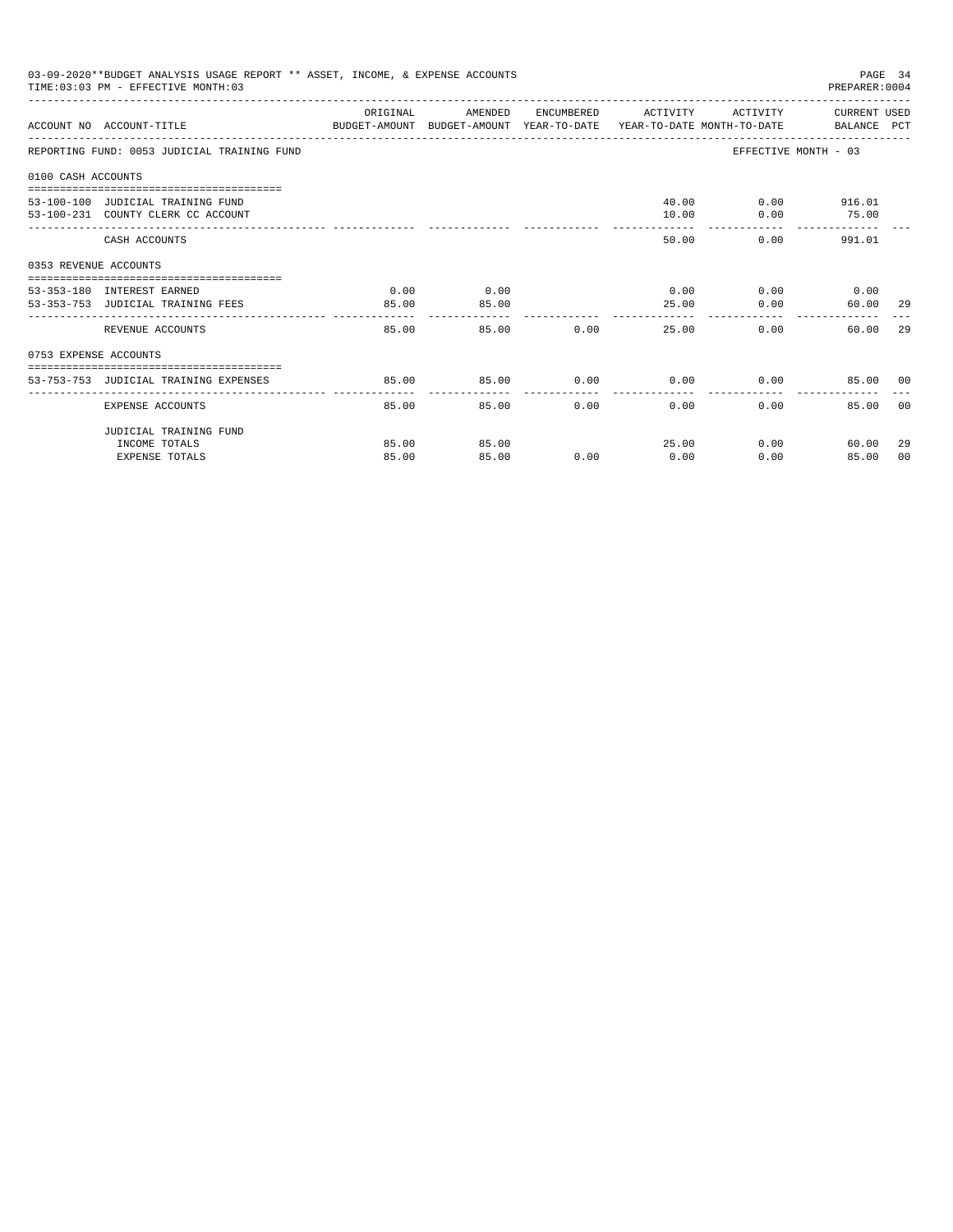|                       | 03-09-2020**BUDGET ANALYSIS USAGE REPORT ** ASSET, INCOME, & EXPENSE ACCOUNTS<br>TIME: 03:03 PM - EFFECTIVE MONTH: 03 |             |                     |      |                                                                                            |                            | PAGE 35<br>PREPARER:0004    |                |
|-----------------------|-----------------------------------------------------------------------------------------------------------------------|-------------|---------------------|------|--------------------------------------------------------------------------------------------|----------------------------|-----------------------------|----------------|
|                       | ACCOUNT NO ACCOUNT-TITLE                                                                                              | ORIGINAL    | AMENDED             |      | ENCUMBERED ACTIVITY<br>BUDGET-AMOUNT BUDGET-AMOUNT YEAR-TO-DATE YEAR-TO-DATE MONTH-TO-DATE | ACTIVITY                   | CURRENT USED<br>BALANCE PCT |                |
|                       | REPORTING FUND: 0056 COUNTY CLERK PRESERVATION FUND                                                                   |             |                     |      |                                                                                            | EFFECTIVE MONTH - 03       |                             |                |
| 0100 CASH ACCOUNTS    |                                                                                                                       |             |                     |      |                                                                                            |                            |                             |                |
|                       |                                                                                                                       |             |                     |      |                                                                                            |                            |                             |                |
|                       | 56-100-100 CFC: COUNTY CLERK PRESERVATION                                                                             |             |                     |      |                                                                                            | 9,061.45 524.00 18,608.34  |                             |                |
|                       | 56-100-231 COUNTY CLERK CC ACCOUNT                                                                                    |             |                     |      | 161.00                                                                                     | 11.00 551.00               |                             |                |
|                       | CASH ACCOUNTS                                                                                                         |             |                     |      |                                                                                            | 9,222.45 535.00 19,159.34  |                             |                |
| 0356 REVENUE ACCOUNTS |                                                                                                                       |             |                     |      |                                                                                            |                            |                             |                |
|                       | 56-356-180 INTEREST EARNED                                                                                            |             | 50.00 50.00         |      |                                                                                            | $0.00$ 0.00                | 50.00                       | 00             |
|                       | 56-356-756 COUNTY CLERK PRESERVATION FEES 14,000.00 14,000.00                                                         |             |                     |      |                                                                                            | 9, 141.37 530.00 4, 858.63 |                             | 65             |
|                       | 56-356-757 PRESERVATION VS HB 1744                                                                                    | 200.00      | 200.00              |      | 141.00                                                                                     | $5.00$ 59.00               |                             | 71             |
|                       | REVENUE ACCOUNTS                                                                                                      | ----------- |                     |      | $14,250.00$ $14,250.00$ $0.00$ $9,282.37$ $535.00$ $4,967.63$ 65                           |                            |                             |                |
| 0756 EXPENSE ACCOUNTS |                                                                                                                       |             |                     |      |                                                                                            |                            |                             |                |
|                       |                                                                                                                       |             |                     |      |                                                                                            |                            |                             |                |
|                       | 56-756-110 COUNTY CLERK ADMIN ASSISTANT                                                                               | 7,000.00    | 7.000.00            | 0.00 | 0.00                                                                                       |                            | $0.00$ 7,000.00             | 00             |
|                       | 56-756-200 FICA EXPENSE                                                                                               | 850.00      | 850.00              | 0.00 | 0.00                                                                                       | 0.00                       | 850.00                      | 0 <sub>0</sub> |
|                       | 56-756-205 RETIREMENT EXPENSE                                                                                         | 800.00      | 800.00              | 0.00 | 0.00                                                                                       |                            | $0.00$ 800.00               | 0 <sub>0</sub> |
|                       | 56-756-756 COUNTY CLERK PRESERVATION EXPENSE 5.600.00 5.600.00                                                        |             |                     | 0.00 | 192.92                                                                                     |                            | $0.00$ 5,407.08             | 03             |
|                       | 56-756-757 PRESERVATION VS HB 1744                                                                                    | 0.00        | 0.00                | 0.00 | 0.00                                                                                       | 0.00                       | 0.00                        |                |
|                       | EXPENSE ACCOUNTS                                                                                                      |             |                     |      | --------<br>$14.250.00$ $14.250.00$ 0.00 192.92                                            |                            | $0.00$ 14,057.08            | 01             |
|                       | COUNTY CLERK PRESERVATION FUND                                                                                        |             |                     |      |                                                                                            |                            |                             |                |
|                       | INCOME TOTALS                                                                                                         |             | 14,250.00 14,250.00 |      |                                                                                            | 9,282.37 535.00 4,967.63   |                             | 65             |
|                       | <b>EXPENSE TOTALS</b>                                                                                                 | 14,250.00   | 14,250.00           | 0.00 | 192.92                                                                                     | 0.00                       | 14,057.08                   | 01             |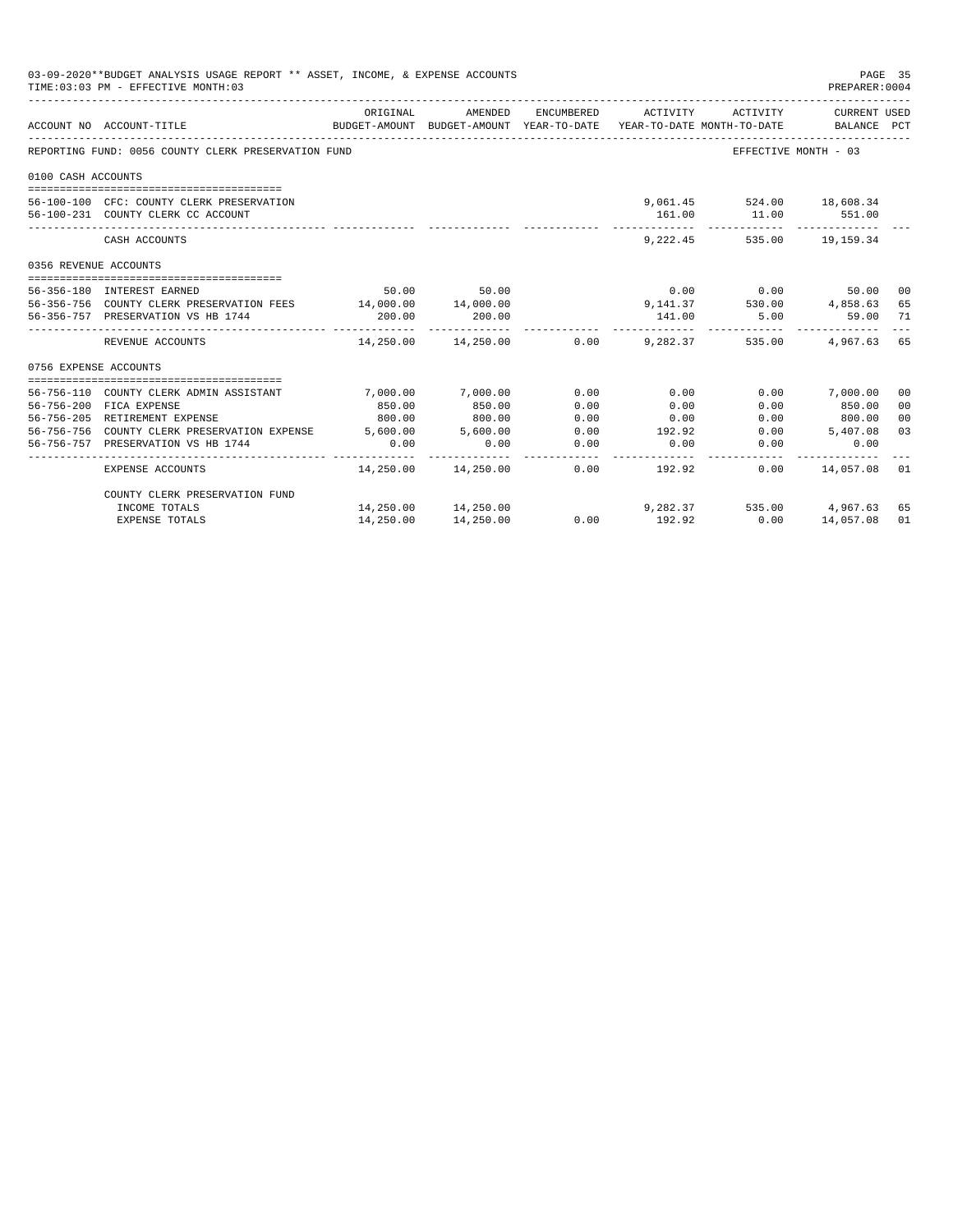|                       | 03-09-2020**BUDGET ANALYSIS USAGE REPORT ** ASSET, INCOME, & EXPENSE ACCOUNTS<br>TIME: 03:03 PM - EFFECTIVE MONTH: 03  |                   |                                  |      |                               |                      | PAGE 36<br>PREPARER: 0004                          |          |
|-----------------------|------------------------------------------------------------------------------------------------------------------------|-------------------|----------------------------------|------|-------------------------------|----------------------|----------------------------------------------------|----------|
|                       | ACCOUNT NO ACCOUNT-TITLE CONTROL PORT ANOUNT BUDGET-AMOUNT AND THE TEAR-TO-DATE TEAR-TO-DATE MONTH-TO-DATE BALANCE PCT | ORIGINAL          | AMENDED                          |      | ENCUMBERED ACTIVITY           |                      | ACTIVITY CURRENT USED                              |          |
|                       | REPORTING FUND: 0060 LAW LIBRARY FUND                                                                                  |                   |                                  |      |                               | EFFECTIVE MONTH - 03 |                                                    |          |
| 0100 CASH ACCOUNTS    |                                                                                                                        |                   |                                  |      |                               |                      |                                                    |          |
|                       | 60-100-100 CFC: LAW LIBRARY<br>60-100-230 DISTRICT CLERK CC ACCOUNT<br>60-100-231 COUNTY CLERK CC ACCOUNT              |                   |                                  |      | 840.00<br>175.00<br>140.00    |                      | $0.00$ 12,941.51<br>$0.00$ 840.00<br>$0.00$ 630.00 |          |
|                       | CASH ACCOUNTS                                                                                                          |                   |                                  |      | ______________<br>1,155.00    | ------------         | -------------<br>$0.00$ 14,411.51                  |          |
| 0360 REVENUE ACCOUNTS |                                                                                                                        |                   |                                  |      |                               |                      |                                                    |          |
|                       | 60-360-180 INTEREST EARNED<br>60-360-760 LAW LIBRARY FEES                                                              |                   | $0.00$ 0.00<br>2,200.00 2,200.00 |      | 0.00<br>665.00                |                      | $0.00$ 0.00<br>$0.00$ 1,535.00 30                  |          |
|                       | REVENUE ACCOUNTS                                                                                                       |                   |                                  |      | 2,200.00 2,200.00 0.00 665.00 |                      | $0.00$ 1,535.00                                    | 30       |
| 0760 EXPENSE ACCOUNTS |                                                                                                                        |                   |                                  |      |                               |                      |                                                    |          |
|                       | 60-760-760 LAW LIBRARY EXPENSES                                                                                        | 1,250.00 1,250.00 |                                  |      | $0.00$ 0.00                   |                      | $0.00$ 1,250.00 00                                 |          |
|                       | EXPENSE ACCOUNTS                                                                                                       |                   | $1.250.00$ $1.250.00$ 0.00       |      | 0.00                          | 0.00                 | 1,250.00 00                                        |          |
|                       | LAW LIBRARY FUND<br>INCOME TOTALS<br><b>EXPENSE TOTALS</b>                                                             | 1,250.00          | 2,200.00 2,200.00<br>1,250.00    | 0.00 | 665.00<br>0.00                | 0.00                 | $0.00$ 1,535.00<br>1,250.00                        | 30<br>00 |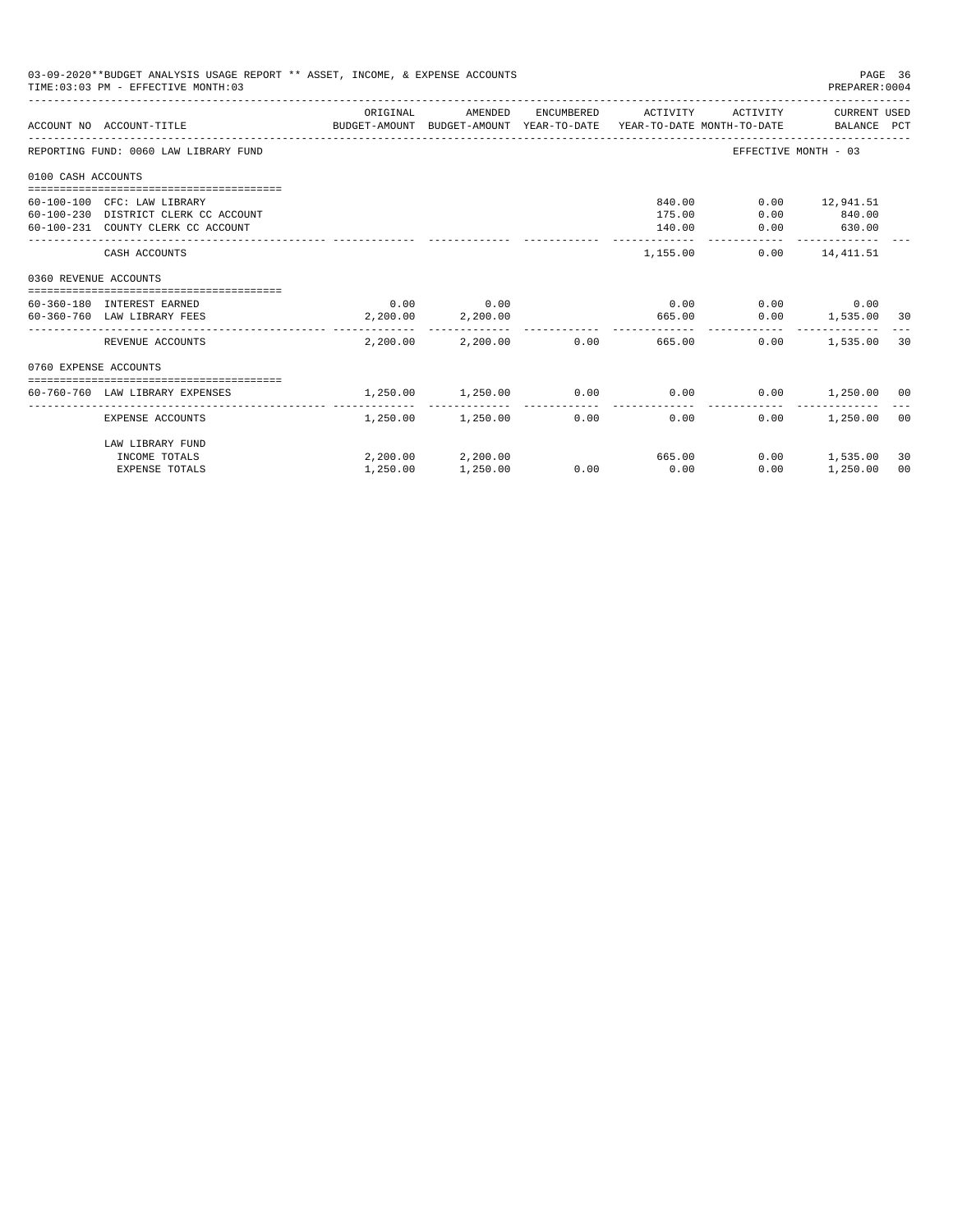|                       | 03-09-2020**BUDGET ANALYSIS USAGE REPORT ** ASSET, INCOME, & EXPENSE ACCOUNTS<br>TIME: 03:03 PM - EFFECTIVE MONTH: 03 |          |                                                     |                     |                                        |                      | PAGE 37<br>PREPARER: 0004          |     |
|-----------------------|-----------------------------------------------------------------------------------------------------------------------|----------|-----------------------------------------------------|---------------------|----------------------------------------|----------------------|------------------------------------|-----|
|                       | ACCOUNT NO ACCOUNT-TITLE                                                                                              | ORIGINAL | AMENDED<br>BUDGET-AMOUNT BUDGET-AMOUNT YEAR-TO-DATE | ENCUMBERED          | ACTIVITY<br>YEAR-TO-DATE MONTH-TO-DATE | ACTIVITY             | <b>CURRENT USED</b><br>BALANCE PCT |     |
|                       | REPORTING FUND: 0063 DISTRICT CLERK PRESERVATION FUND                                                                 |          |                                                     |                     |                                        | EFFECTIVE MONTH - 03 |                                    |     |
| 0100 CASH ACCOUNTS    |                                                                                                                       |          |                                                     |                     |                                        |                      |                                    |     |
|                       | 63-100-100 CFC: DISTRICT CLERK PRESERVATION<br>63-100-230 DISTRICT CLERK CC ACCOUNT                                   |          |                                                     |                     | 106.45<br>30.00                        | 0.00                 | $0.00$ 1,617.09<br>140.00          |     |
|                       | CASH ACCOUNTS                                                                                                         |          |                                                     |                     | 136.45                                 | 0.00                 | 1,757.09                           |     |
| 0363 REVENUE ACCOUNTS |                                                                                                                       |          |                                                     |                     |                                        |                      |                                    |     |
|                       | 63-363-180 INTEREST EARNED                                                                                            | 10.00    | 10.00                                               |                     | 0.00                                   | 0.00                 | 10.00                              | -00 |
|                       | 63-363-763 DIST CLERK PRESERVATION FEES                                                                               | 220.00   | 220.00                                              |                     | 86.45                                  | 0.00                 | 133.55                             | 39  |
|                       | 63-363-764 DIST CLERK CHILD SUPPORT                                                                                   | 0.00     | 0.00                                                |                     | 0.00                                   | 0.00                 | 0.00                               |     |
|                       | 63-363-765 UNALLOCATED COURT COSTS BEFORE 03                                                                          | 0.00     | 0.00                                                |                     | 0.00                                   | 0.00                 | 0.00                               |     |
|                       | REVENUE ACCOUNTS                                                                                                      | 230.00   | 230.00                                              | 0.00                | 86.45                                  | 0.00                 | 143.55                             | 38  |
| 0763 EXPENSE ACCOUNTS |                                                                                                                       |          |                                                     |                     |                                        |                      |                                    |     |
|                       |                                                                                                                       |          |                                                     |                     |                                        |                      |                                    |     |
| $63 - 763 - 763$      | DIST CLERK PRESERVATION EXPENSE                                                                                       | 0.00     | 0.00                                                | 0.00                | 0.00                                   | 0.00                 | 0.00                               |     |
|                       | 63-763-764 DIST CLERK CHILD SUPPORT                                                                                   | 0.00     | 0.00                                                | 0.00                | 0.00                                   | 0.00                 | 0.00                               |     |
|                       | 63-763-765 UNALLOCATED COURT COSTS BEFORE 03                                                                          | 0.00     | 0.00                                                | 0.00<br>$- - - - -$ | 0.00                                   | 0.00                 | 0.00                               |     |
|                       | <b>EXPENSE ACCOUNTS</b>                                                                                               | 0.00     | 0.00                                                | 0.00                | 0.00                                   | 0.00                 | 0.00                               |     |
|                       | DISTRICT CLERK PRESERVATION FUND                                                                                      |          |                                                     |                     |                                        |                      |                                    |     |
|                       | INCOME TOTALS                                                                                                         | 230.00   | 230.00                                              |                     | 86.45                                  | 0.00                 | 143.55                             | 38  |
|                       | <b>EXPENSE TOTALS</b>                                                                                                 | 0.00     | 0.00                                                | 0.00                | 0.00                                   | 0.00                 | 0.00                               |     |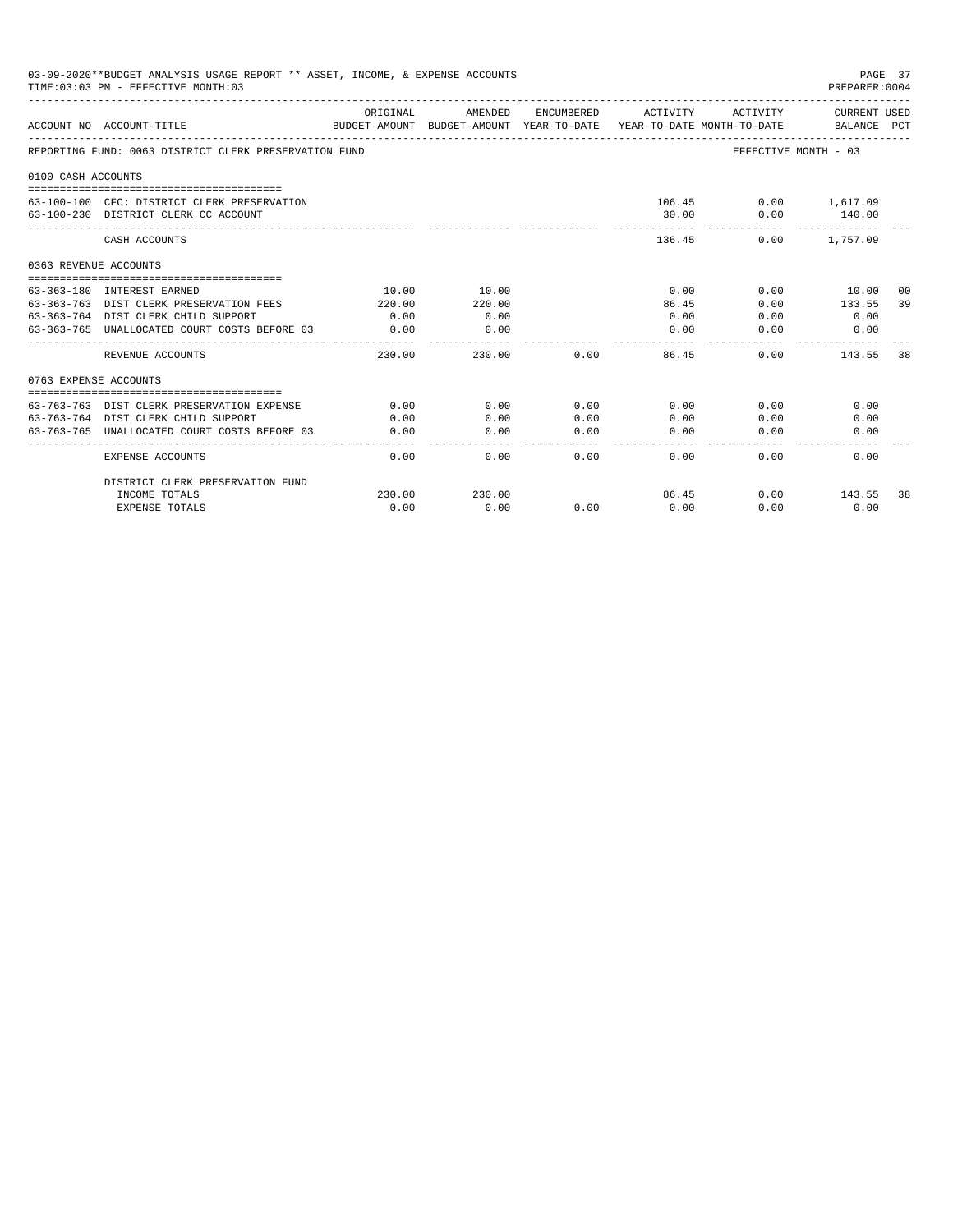|                       | 03-09-2020**BUDGET ANALYSIS USAGE REPORT ** ASSET, INCOME, & EXPENSE ACCOUNTS<br>TIME: 03:03 PM - EFFECTIVE MONTH: 03                      |          |                       |                          |                          |                                                         | PREPARER: 0004                          | PAGE 38 |
|-----------------------|--------------------------------------------------------------------------------------------------------------------------------------------|----------|-----------------------|--------------------------|--------------------------|---------------------------------------------------------|-----------------------------------------|---------|
|                       | BUDGET-AMOUNT BUDGET-AMOUNT YEAR-TO-DATE  YEAR-TO-DATE MONTH-TO-DATE      BALANCE PCT<br>ACCOUNT NO ACCOUNT-TITLE                          | ORIGINAL | AMENDED               | ENCUMBERED               | ACTIVITY                 | ACTIVITY                                                | CURRENT USED                            |         |
|                       | REPORTING FUND: 0066 COURTHOUSE SECURITY FUND                                                                                              |          |                       |                          |                          |                                                         | EFFECTIVE MONTH - 03                    |         |
| 0100 CASH ACCOUNTS    |                                                                                                                                            |          |                       |                          |                          |                                                         |                                         |         |
|                       | 66-100-100 CFC: COURTHOUSE SECURITY<br>66-100-230 DISTRICT CLERK CC ACCOUNT<br>66-100-231 COUNTY CLERK CC ACCOUNT<br>66-100-232 JP ACCOUNT |          |                       |                          | 25.00<br>25.00<br>204.32 | 1,728.34 56.00 27,318.18<br>0.00                        | 115.00<br>1.00 130.80<br>51.50 1,099.12 |         |
|                       | CASH ACCOUNTS                                                                                                                              |          |                       |                          | 1,982.66                 | 108.50                                                  | 28,663.10                               |         |
| 0366 REVENUE ACCOUNTS |                                                                                                                                            |          |                       |                          |                          |                                                         |                                         |         |
|                       | --------------------------------------<br>66-366-180 INTEREST EARNED<br>66-366-766 COURTHOUSE SECURITY FEES 3.200.00 3.200.00              | 0.00     | 0.00                  |                          |                          | $0.00$ $0.00$ $0.00$ $0.00$<br>1,585.72 108.50 1,614.28 |                                         | 50      |
|                       | REVENUE ACCOUNTS                                                                                                                           | 3,200,00 |                       | $3.200.00$ 0.00 1.585.72 |                          | 108.50                                                  | 1,614.28                                | 50      |
| 0766 EXPENSE ACCOUNTS |                                                                                                                                            |          |                       |                          |                          |                                                         |                                         |         |
|                       | 66-766-766 COURTHOUSE SECURITY EXPENSES                                                                                                    | 1,000.00 | 1,000.00              | 0.00                     |                          | 200.00 0.00                                             | 800.00                                  | 20      |
|                       | EXPENSE ACCOUNTS                                                                                                                           |          | $1.000.00$ $1.000.00$ | ---------------<br>0.00  | -------------<br>200.00  | 0.00                                                    | 800.00                                  | 20      |
|                       | COURTHOUSE SECURITY FUND<br>INCOME TOTALS                                                                                                  |          | 3,200.00 3,200.00     |                          |                          | 1,585.72 108.50 1,614.28                                |                                         | 50      |
|                       | <b>EXPENSE TOTALS</b>                                                                                                                      | 1,000.00 | 1,000.00              | $0.00$ 200.00            |                          | 0.00                                                    | 800.00                                  | 20      |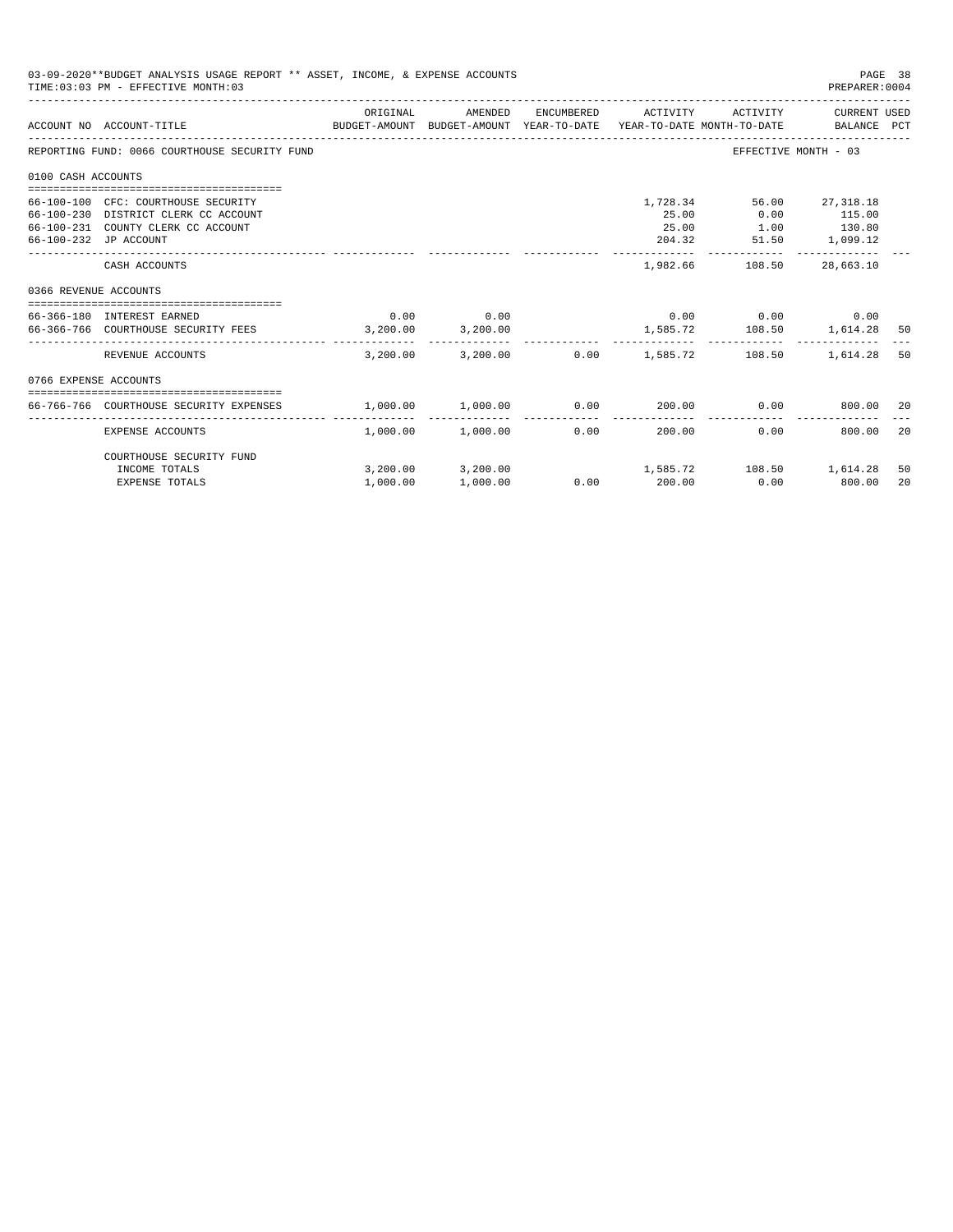| 03-09-2020**BUDGET ANALYSIS USAGE REPORT ** ASSET, INCOME, & EXPENSE ACCOUNTS<br>PAGE 39<br>TIME: 03:03 PM - EFFECTIVE MONTH: 03<br>PREPARER: 0004<br>ORIGINAL<br>AMENDED<br>ENCUMBERED ACTIVITY<br>ACTIVITY CURRENT USED |                                                                                                                   |                |                |      |                                     |                        |                                                     |     |  |
|---------------------------------------------------------------------------------------------------------------------------------------------------------------------------------------------------------------------------|-------------------------------------------------------------------------------------------------------------------|----------------|----------------|------|-------------------------------------|------------------------|-----------------------------------------------------|-----|--|
|                                                                                                                                                                                                                           | BUDGET-AMOUNT BUDGET-AMOUNT YEAR-TO-DATE  YEAR-TO-DATE MONTH-TO-DATE     BALANCE PCT<br>ACCOUNT NO ACCOUNT-TITLE  |                |                |      |                                     |                        |                                                     |     |  |
|                                                                                                                                                                                                                           | REPORTING FUND: 0068 COUNTY PRESERVATION FUND                                                                     |                |                |      |                                     | EFFECTIVE MONTH - 03   |                                                     |     |  |
| 0100 CASH ACCOUNTS                                                                                                                                                                                                        |                                                                                                                   |                |                |      |                                     |                        |                                                     |     |  |
|                                                                                                                                                                                                                           | 68-100-100 CFC: COUNTY PRESERVATION<br>68-100-230 DISTRICT CLERK CC ACCOUNT<br>68-100-231 COUNTY CLERK CC ACCOUNT |                |                |      | 30.00<br>10.00                      | 224.22<br>0.00<br>0.00 | $0.00$ 3,603.50<br>145.00<br>80.00<br>------------- |     |  |
|                                                                                                                                                                                                                           | CASH ACCOUNTS                                                                                                     |                |                |      | 264.22                              | 0.00                   | 3,828.50                                            |     |  |
| 0368 REVENUE ACCOUNTS                                                                                                                                                                                                     |                                                                                                                   |                |                |      |                                     |                        |                                                     |     |  |
|                                                                                                                                                                                                                           | 68-368-180 INTEREST EARNED<br>68-368-768 COUNTY PRESERVATION FEES                                                 | 5.00<br>650.00 | 5.00<br>650.00 |      | 189.22                              | $0.00$ 0.00<br>0.00    | 5.00<br>460.78 29                                   | 00  |  |
|                                                                                                                                                                                                                           | REVENUE ACCOUNTS                                                                                                  | 655.00         |                |      | -------------<br>655.00 0.00 189.22 | 0.00                   | 465.78                                              | 2.9 |  |
| 0768 EXPENSE ACCOUNTS                                                                                                                                                                                                     |                                                                                                                   |                |                |      |                                     |                        |                                                     |     |  |
|                                                                                                                                                                                                                           | 68-768-768 COUNTY PRESERVATION EXPENSES                                                                           | 0.00           | 0.00           |      | $0.00$ 0.00                         |                        | 0.00<br>0.00                                        |     |  |
|                                                                                                                                                                                                                           | <b>EXPENSE ACCOUNTS</b>                                                                                           | 0.00           | 0.00           | 0.00 | 0.00                                | 0.00                   | 0.00                                                |     |  |
|                                                                                                                                                                                                                           | COUNTY PRESERVATION FUND                                                                                          |                |                |      |                                     |                        |                                                     |     |  |
|                                                                                                                                                                                                                           | INCOME TOTALS                                                                                                     | 655.00         | 655.00         |      | 189.22                              |                        | $0.00$ 465.78                                       | 29  |  |
|                                                                                                                                                                                                                           | <b>EXPENSE TOTALS</b>                                                                                             | 0.00           | 0.00           | 0.00 | 0.00                                | 0.00                   | 0.00                                                |     |  |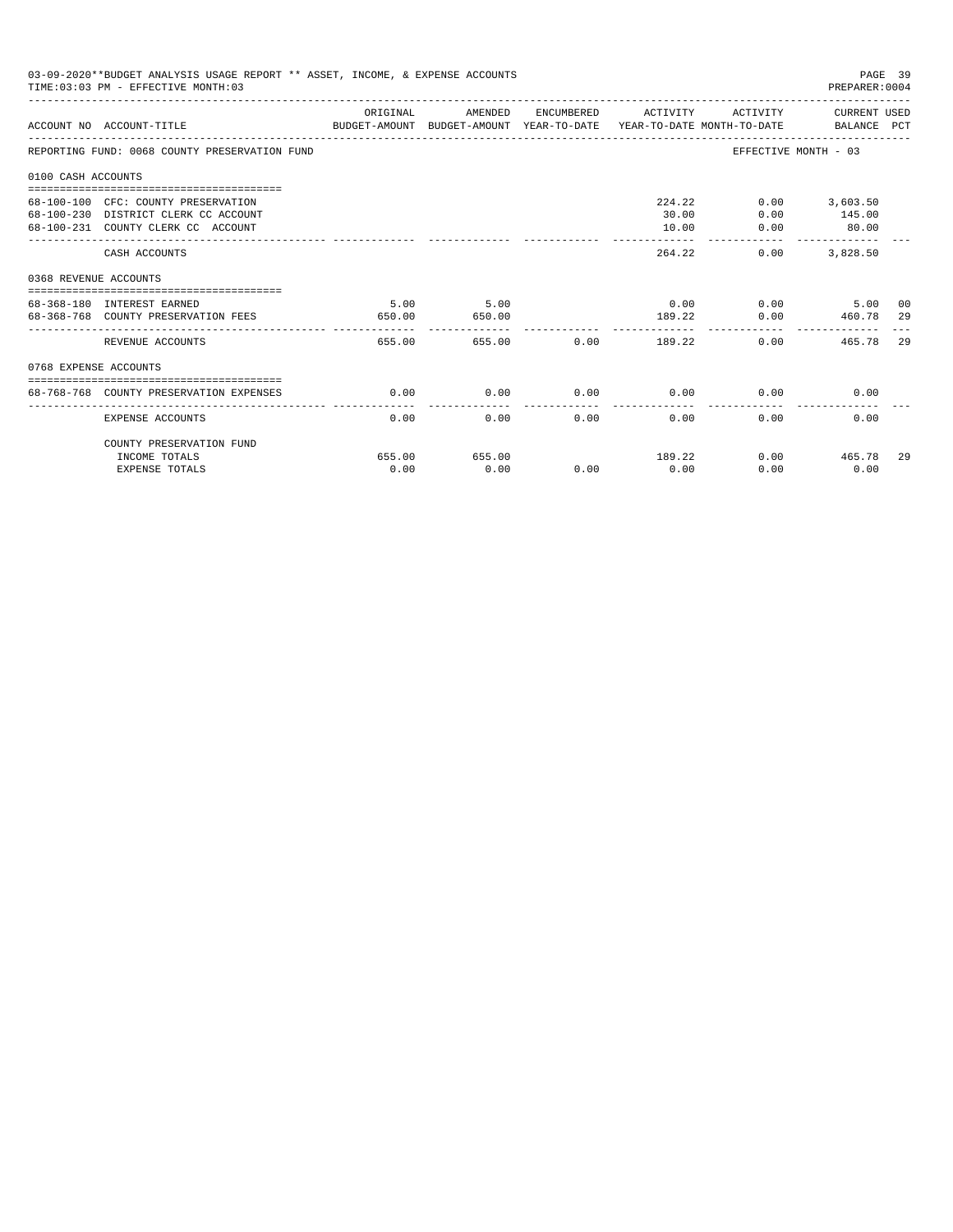|                       | 03-09-2020**BUDGET ANALYSIS USAGE REPORT ** ASSET, INCOME, & EXPENSE ACCOUNTS<br>PAGE 40<br>TIME: 03:03 PM - EFFECTIVE MONTH: 03<br>PREPARER: 0004 |          |                                  |      |                     |                                                           |                       |          |  |  |
|-----------------------|----------------------------------------------------------------------------------------------------------------------------------------------------|----------|----------------------------------|------|---------------------|-----------------------------------------------------------|-----------------------|----------|--|--|
|                       | BUDGET-AMOUNT BUDGET-AMOUNT YEAR-TO-DATE YEAR-TO-DATE MONTH-TO-DATE BALANCE PCT<br>ACCOUNT NO ACCOUNT-TITLE                                        | ORIGINAL | AMENDED                          |      | ENCUMBERED ACTIVITY |                                                           | ACTIVITY CURRENT USED |          |  |  |
|                       | REPORTING FUND: 0070 INMATE PHONE FUND PROFIT ACCOUNT                                                                                              |          |                                  |      |                     |                                                           | EFFECTIVE MONTH - 03  |          |  |  |
| 0100 CASH ACCOUNTS    |                                                                                                                                                    |          |                                  |      |                     |                                                           |                       |          |  |  |
|                       | 70-100-100 CFC: INMATE PHONE FUND<br>70-100-110 INMATE PHONE CHECKING                                                                              |          |                                  |      | 0.00                | 808.51 192.00 2,931.67<br>$0.00$ 895.06                   |                       |          |  |  |
|                       | CASH ACCOUNTS                                                                                                                                      |          |                                  |      |                     | 808.51 192.00 3,826.73                                    |                       |          |  |  |
| 0370 REVENUE ACCOUNTS |                                                                                                                                                    |          |                                  |      |                     |                                                           |                       |          |  |  |
|                       | 70-370-180 INTEREST EARNED<br>70-370-770 INMATE PHONE REVENUES                                                                                     |          | $0.00$ 0.00<br>1,000.00 1,000.00 |      |                     | $0.00$ 0.00 0.00 0.00<br>808.51    192.00    191.49    81 |                       |          |  |  |
|                       | REVENUE ACCOUNTS                                                                                                                                   | .        | .<br>$1,000.00$ $1,000.00$ 0.00  |      |                     | ------------<br>808.51 192.00 191.49                      |                       | 81       |  |  |
| 0770 EXPENSE ACCOUNTS |                                                                                                                                                    |          |                                  |      |                     |                                                           |                       |          |  |  |
|                       | 70-770-770 INMATE PHONE EXPENSES                                                                                                                   | 300.00   | 300.00                           | 0.00 |                     | $0.00$ $0.00$ $0.00$ $300.00$ $00$                        |                       |          |  |  |
|                       | EXPENSE ACCOUNTS                                                                                                                                   | 300.00   | 300.00                           |      | 0.00<br>0.00        | 0.00                                                      | 300.00 00             |          |  |  |
|                       | INMATE PHONE FUND PROFIT ACCOUNT                                                                                                                   |          |                                  |      |                     |                                                           |                       |          |  |  |
|                       | INCOME TOTALS<br><b>EXPENSE TOTALS</b>                                                                                                             | 300.00   | $1,000.00$ $1,000.00$<br>300.00  | 0.00 | 0.00                | 808.51  192.00  191.49<br>0.00                            | 300.00                | 81<br>00 |  |  |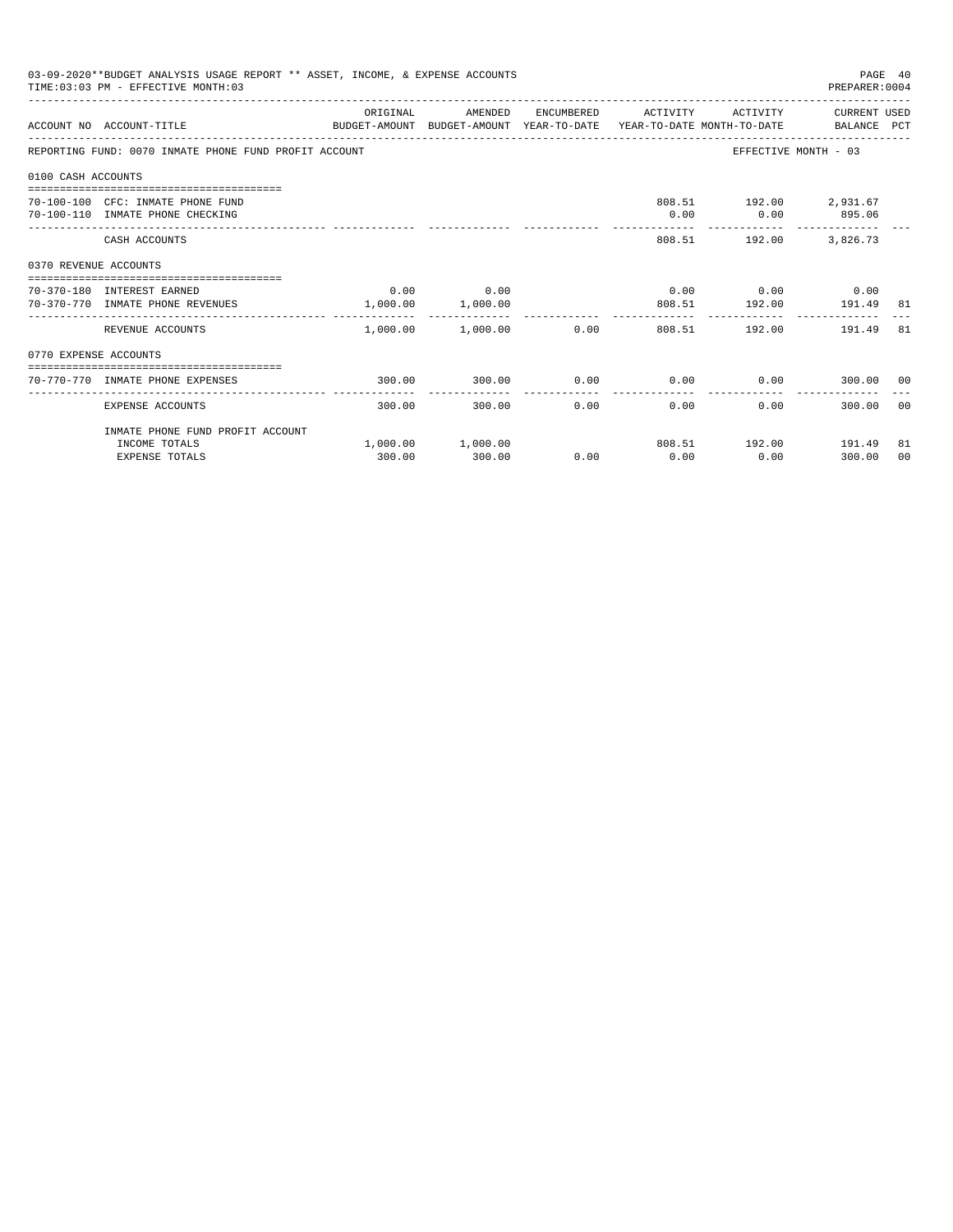|                       | 03-09-2020**BUDGET ANALYSIS USAGE REPORT ** ASSET, INCOME, & EXPENSE ACCOUNTS<br>TIME: 03:03 PM - EFFECTIVE MONTH: 03 |          |              |                |                     |                             | PAGE 41<br>PREPARER:0004 |      |
|-----------------------|-----------------------------------------------------------------------------------------------------------------------|----------|--------------|----------------|---------------------|-----------------------------|--------------------------|------|
|                       |                                                                                                                       | ORIGINAL | AMENDED      |                | ENCUMBERED ACTIVITY |                             | ACTIVITY CURRENT USED    |      |
|                       | ACCOUNT NO ACCOUNT-TITLE CONTROL BUDGET-AMOUNT BUDGET-AMOUNT YEAR-TO-DATE YEAR-TO-DATE MONTH-TO-DATE BALANCE PCT      |          |              |                |                     |                             |                          |      |
|                       | REPORTING FUND: 0072 HOT CHECK FUND                                                                                   |          |              |                |                     | EFFECTIVE MONTH - 03        |                          |      |
| 0100 CASH ACCOUNTS    |                                                                                                                       |          |              |                |                     |                             |                          |      |
|                       | 72-100-100 CFC: HOT CHECK FUND                                                                                        |          |              |                |                     | 45.00 0.00 2,736.07         |                          |      |
|                       | CASH ACCOUNTS                                                                                                         |          |              |                | 45.00               |                             | $0.00$ 2,736.07          |      |
| 0372 REVENUE ACCOUNTS |                                                                                                                       |          |              |                |                     |                             |                          |      |
|                       | 72-372-180 INTEREST EARNED                                                                                            | 0.00     | 0.00         |                |                     | $0.00$ $0.00$ $0.00$ $0.00$ |                          |      |
|                       | 72-372-772 HOT CHECK REVENUES                                                                                         | 580.00   | 580.00       |                | 316.43              |                             | $0.00$ 263.57            | - 55 |
|                       | REVENUE ACCOUNTS                                                                                                      | 580.00   |              |                | 580.00 0.00 316.43  | 0.00                        | 263.57                   | 55   |
| 0772 EXPENSE ACCOUNTS |                                                                                                                       |          |              |                |                     |                             |                          |      |
|                       | -------------------------------------<br>72-772-772 HOT CHECK EXPENSES                                                | 540.00   |              |                |                     |                             |                          |      |
|                       |                                                                                                                       |          | ------------ | -------------- | ----------------    | -------------               |                          |      |
|                       | EXPENSE ACCOUNTS                                                                                                      | 540.00   |              | 540.00<br>0.00 | 271.43              | 0.00                        | 268.57                   | 50   |
|                       | HOT CHECK FUND                                                                                                        |          |              |                |                     |                             |                          |      |
|                       | INCOME TOTALS                                                                                                         | 580.00   | 580.00       |                | 316.43              |                             | $0.00$ 263.57            | 55   |
|                       | <b>EXPENSE TOTALS</b>                                                                                                 | 540.00   | 540.00       | 0.00           | 271.43              | 0.00                        | 268.57                   | 50   |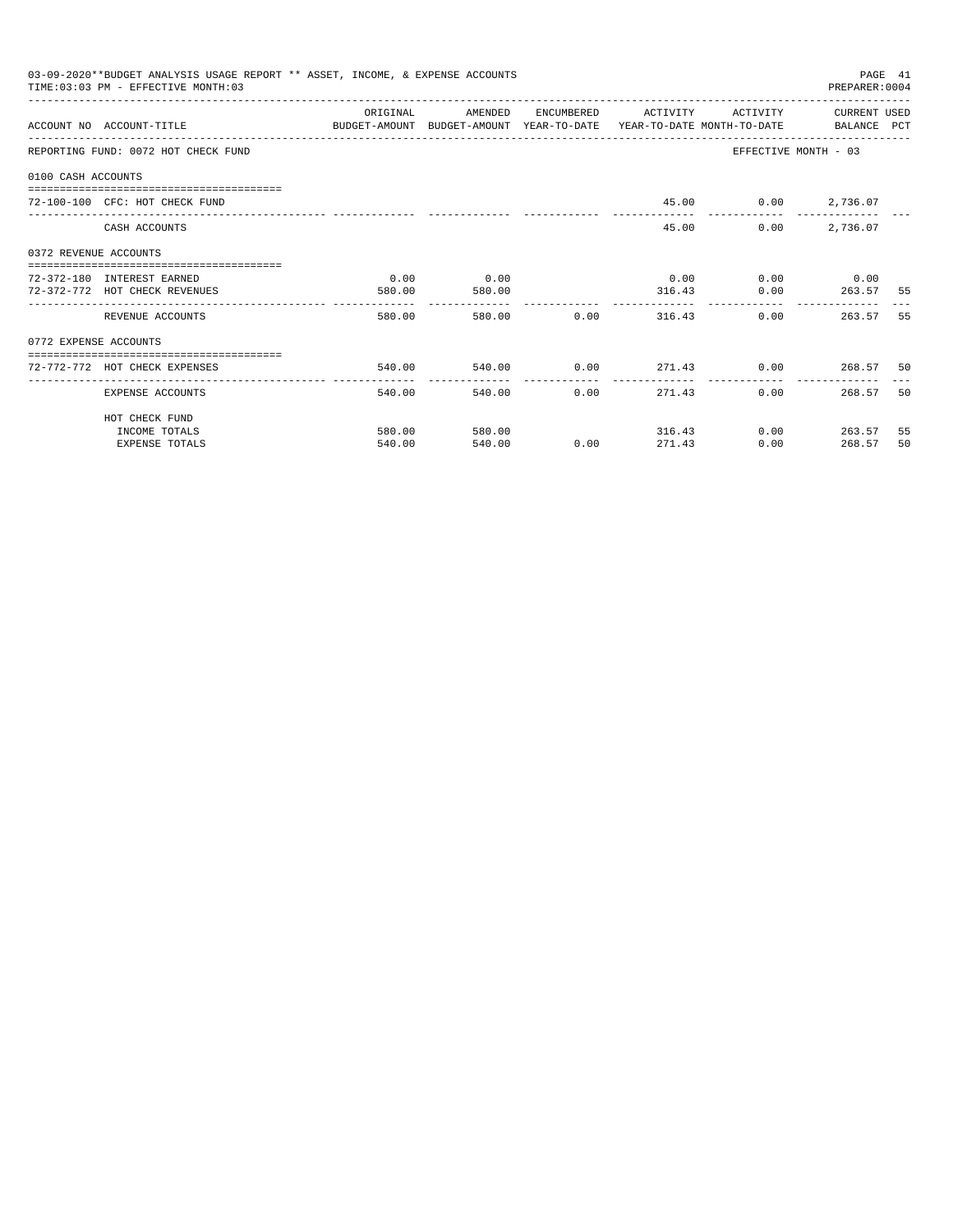|                       | 03-09-2020**BUDGET ANALYSIS USAGE REPORT ** ASSET, INCOME, & EXPENSE ACCOUNTS<br>TIME: 03:03 PM - EFFECTIVE MONTH: 03 |          |                         |      |                                                                                            |                          | PAGE 42<br>PREPARER: 0004   |  |
|-----------------------|-----------------------------------------------------------------------------------------------------------------------|----------|-------------------------|------|--------------------------------------------------------------------------------------------|--------------------------|-----------------------------|--|
|                       | ACCOUNT NO ACCOUNT-TITLE                                                                                              | ORIGINAL | AMENDED                 |      | ENCUMBERED ACTIVITY<br>BUDGET-AMOUNT BUDGET-AMOUNT YEAR-TO-DATE YEAR-TO-DATE MONTH-TO-DATE | ACTIVITY                 | CURRENT USED<br>BALANCE PCT |  |
|                       | REPORTING FUND: 0074 BAIL BOND FUND                                                                                   |          |                         |      |                                                                                            | EFFECTIVE MONTH - 03     |                             |  |
| 0100 CASH ACCOUNTS    |                                                                                                                       |          |                         |      |                                                                                            |                          |                             |  |
|                       |                                                                                                                       |          |                         |      |                                                                                            |                          |                             |  |
|                       | 74-100-100 CFC: BAIL BOND FUND                                                                                        |          |                         |      |                                                                                            | 2,765.00- 0.00 34,478.88 |                             |  |
|                       | 74-100-232 JP CREDIT CARD ACCOUNT                                                                                     |          |                         |      | 380.00                                                                                     |                          | $0.00$ 1,365.00             |  |
|                       | CASH ACCOUNTS                                                                                                         |          |                         |      | $2,385.00-$                                                                                |                          | $0.00$ 35,843.88            |  |
| 0374 REVENUE ACCOUNTS |                                                                                                                       |          |                         |      |                                                                                            |                          |                             |  |
|                       |                                                                                                                       |          |                         |      |                                                                                            |                          |                             |  |
|                       | 74-374-180 INTEREST EARNED                                                                                            | 0.00     | 0.00                    |      | 0.00                                                                                       | 0.00                     | 0.00                        |  |
|                       | 74-374-774 BAIL BOND FEES                                                                                             | 360.00   | 360.00                  |      | 135.00                                                                                     | 0.00                     | 225.00 38                   |  |
|                       | 74-374-775 SALE OF ESTRAY                                                                                             | 0.00     | 0.00                    |      | 0.00                                                                                       | 0.00                     | 0.00                        |  |
|                       | 74-374-776 CASH BOND'S                                                                                                | 4,500.00 | 4,500.00                |      | 11,615.00<br>-------------                                                                 | 0.00                     | 7,115.00+ 258<br>. <u>.</u> |  |
|                       | REVENUE ACCOUNTS                                                                                                      |          | 4,860.00 4,860.00 0.00  |      | 11,750.00                                                                                  | 0.00                     | $6.890.00 + 242$            |  |
| 0774 EXPENSE ACCOUNTS |                                                                                                                       |          |                         |      |                                                                                            |                          |                             |  |
|                       | --------------------------------                                                                                      |          |                         |      |                                                                                            |                          |                             |  |
|                       | 74-774-774 BAIL BOND EXPENSES                                                                                         | 600.00   | 600.00                  | 0.00 | 15.00                                                                                      |                          | $0.00$ 585.00 03            |  |
|                       | 74-774-775 SALE OF ESTRAY                                                                                             | 0.00     | 0.00                    | 0.00 | 0.00                                                                                       | 0.00                     | 0.00                        |  |
|                       | 74-774-776 CASH BOND EXPENSES                                                                                         | 600.00   | 600.00<br>------------- | 0.00 | 14,720.00<br>_______________________                                                       | 0.00                     | 14,120.00- 453              |  |
|                       | EXPENSE ACCOUNTS                                                                                                      |          | 1,200.00 1,200.00       | 0.00 | 14,735.00                                                                                  |                          | $0.00$ 13,535.00-228        |  |
|                       | BAIL BOND FUND                                                                                                        |          |                         |      |                                                                                            |                          |                             |  |
|                       | INCOME TOTALS                                                                                                         |          | 4,860.00 4,860.00       |      | 11,750.00                                                                                  |                          | $0.00$ 6,890.00+242         |  |
|                       | <b>EXPENSE TOTALS</b>                                                                                                 | 1,200.00 | 1,200.00                |      | $0.00$ 14,735.00                                                                           | 0.00                     | 13,535.00-228               |  |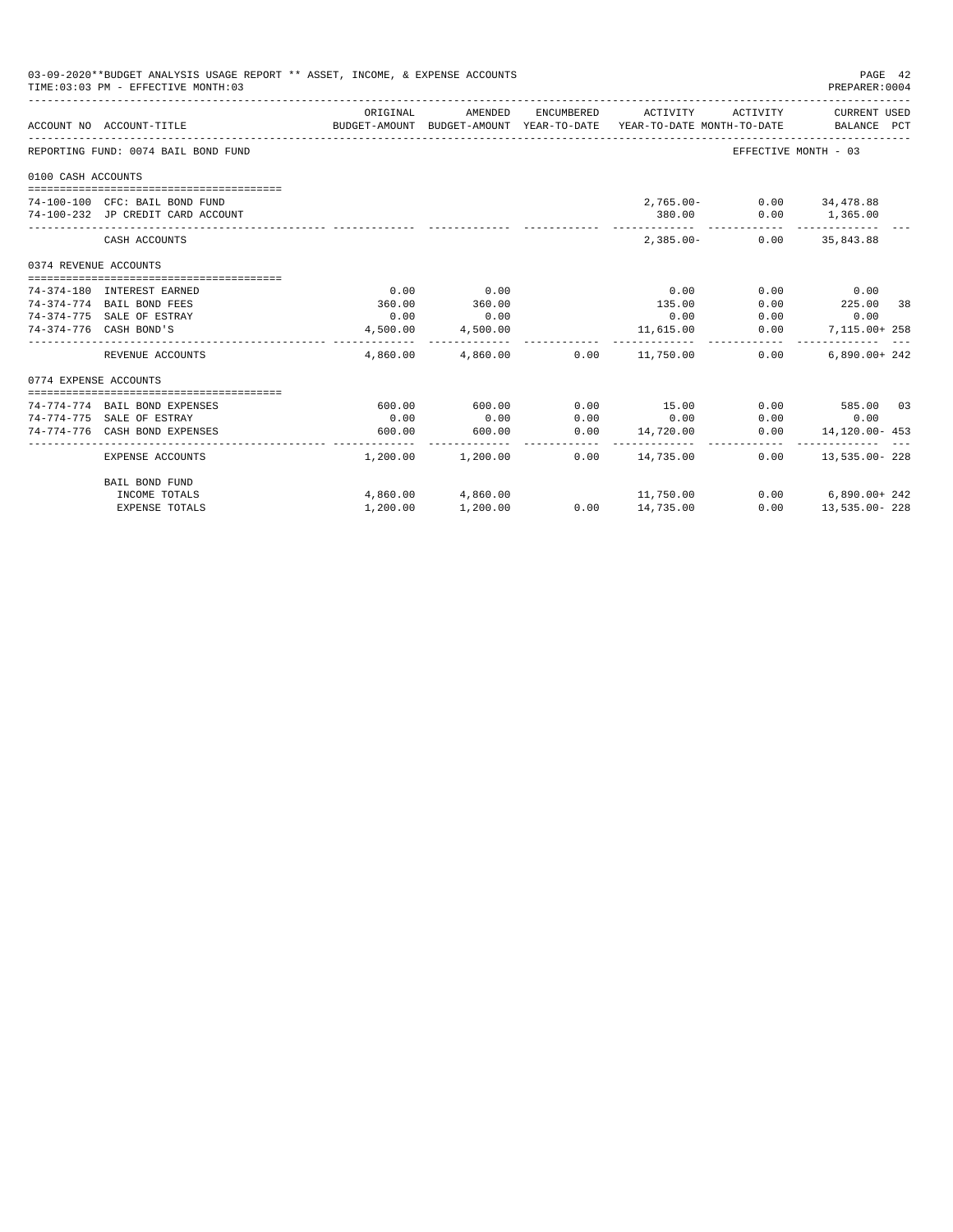|                       | 03-09-2020**BUDGET ANALYSIS USAGE REPORT ** ASSET, INCOME, & EXPENSE ACCOUNTS<br>TIME: 03:03 PM - EFFECTIVE MONTH: 03 |              |                          |                  |                                                                                             |                                                                                                                                                           | PAGE 43<br>PREPARER: 0004                                                   |                |
|-----------------------|-----------------------------------------------------------------------------------------------------------------------|--------------|--------------------------|------------------|---------------------------------------------------------------------------------------------|-----------------------------------------------------------------------------------------------------------------------------------------------------------|-----------------------------------------------------------------------------|----------------|
|                       | ACCOUNT NO ACCOUNT-TITLE                                                                                              | ORIGINAL     | AMENDED                  | ENCUMBERED       | ACTIVITY<br>BUDGET-AMOUNT BUDGET-AMOUNT YEAR-TO-DATE YEAR-TO-DATE MONTH-TO-DATE BALANCE PCT | ACTIVITY                                                                                                                                                  | CURRENT USED                                                                |                |
|                       | REPORTING FUND: 0076 STATE CRIMINAL & CIVIL FEES FUND                                                                 |              |                          |                  |                                                                                             | EFFECTIVE MONTH - 03                                                                                                                                      |                                                                             |                |
| 0100 CASH ACCOUNTS    |                                                                                                                       |              |                          |                  |                                                                                             |                                                                                                                                                           |                                                                             |                |
|                       | 76-100-100 CFC: STATE CRIMINAL & CIVIL FEES                                                                           |              |                          |                  |                                                                                             | 3,933.09 62.15 86,253.31                                                                                                                                  |                                                                             |                |
|                       | 76-100-230 DISTRICT CLERK CC ACCOUNT                                                                                  |              |                          |                  | 770.00                                                                                      |                                                                                                                                                           | $0.00$ 3,707.00                                                             |                |
|                       | 76-100-231 COUNTY CLERK CC ACCOUNT                                                                                    |              |                          |                  |                                                                                             |                                                                                                                                                           |                                                                             |                |
|                       | 76-100-232 JP CC ACCOUNT                                                                                              |              |                          |                  |                                                                                             | $\begin{array}{cccc} 347.63 & \hspace{1.5cm} 1.80 & \hspace{1.5cm} 2,575.81 \\ 5,966.90 & \hspace{1.5cm} 1,209.30 & \hspace{1.5cm} 23,729.80 \end{array}$ |                                                                             |                |
|                       | CASH ACCOUNTS                                                                                                         |              |                          |                  | ----------- -                                                                               | 11,017.62 1,273.25 116,265.92                                                                                                                             | ------------                                                                |                |
| 0376 REVENUE ACCOUNTS |                                                                                                                       |              |                          |                  |                                                                                             |                                                                                                                                                           |                                                                             |                |
|                       | 76-376-180 INTEREST EARNED                                                                                            | 0.00         | 0.00                     |                  | 0.00                                                                                        | 0.00                                                                                                                                                      | 0.00                                                                        |                |
|                       | 76-376-701 DELINQUENT CASES                                                                                           | 0.00         | 0.00                     |                  | 0.00                                                                                        | 0.00                                                                                                                                                      | 0.00                                                                        |                |
|                       | 76-376-702 GUARDIANSHIP                                                                                               | 380.00       | 380.00                   |                  | 100.00                                                                                      |                                                                                                                                                           | $0.00$ 280.00                                                               | 26             |
|                       | 76-376-703 DC-CAR-BVS TO TX VITAL STATISTICS                                                                          | 6.00         | 6.00                     |                  | 0.00                                                                                        |                                                                                                                                                           | $0.00$ 6.00                                                                 | 00             |
|                       | 76-376-704 PARKS & WILDLIFE                                                                                           |              | 2,000.00 2,000.00        |                  | 481.95                                                                                      |                                                                                                                                                           | $0.00$ 1,518.05                                                             | 24             |
|                       | 76-376-776 STATE FEE CRIMINAL & CIVIL                                                                                 |              | 49,000.00 49,000.00      |                  |                                                                                             | 25,696.19 1,302.40                                                                                                                                        | 23,303.81                                                                   | 52             |
|                       | REVENUE ACCOUNTS                                                                                                      |              | 51,386.00 51,386.00 0.00 |                  |                                                                                             | 26, 278.14 1, 302.40 25, 107.86 51                                                                                                                        |                                                                             |                |
| 0776 EXPENSE ACCOUNTS |                                                                                                                       |              |                          |                  |                                                                                             |                                                                                                                                                           |                                                                             |                |
|                       |                                                                                                                       |              | 1,000.00 1,000.00        | 0.00             | 0.00                                                                                        |                                                                                                                                                           |                                                                             | 00             |
|                       | 76-776-701 DELINQUENT CASES<br>76-776-703 DC-CAR-BVS TO TX VITAL STATISTICS                                           | 75.00        |                          | 0.00             | 65.88                                                                                       |                                                                                                                                                           | 0.00 1,000.00                                                               | 88             |
|                       | 76-776-704 PARKS & WILDLIFE                                                                                           | 1,500.00     | 75.00<br>1,500.00        |                  | 0.00                                                                                        | 9.15                                                                                                                                                      | $\begin{array}{ccc} & & 9.12 \\ 0.00 & & 1,500.00 \\ 20.00 & & \end{array}$ | 0 <sup>0</sup> |
|                       | 76-776-776 STATE FEE CRIMINAL & CIVIL                                                                                 | 47,000.00    | 47,000.00                | $0.00$<br>$0.00$ | 29,072.02                                                                                   |                                                                                                                                                           | 17,927.98                                                                   | 62             |
|                       |                                                                                                                       | ____________ |                          |                  |                                                                                             |                                                                                                                                                           |                                                                             |                |
|                       | EXPENSE ACCOUNTS                                                                                                      |              | 49,575,00 49,575,00      | 0.00             | 29,137.90                                                                                   | 29.15                                                                                                                                                     | 20,437.10 59                                                                |                |
|                       | STATE CRIMINAL & CIVIL FEES FUND                                                                                      |              |                          |                  |                                                                                             |                                                                                                                                                           |                                                                             |                |
|                       | INCOME TOTALS                                                                                                         |              | 51,386.00 51,386.00      | 0.00             |                                                                                             | 26, 278.14 1, 302.40 25, 107.86 51                                                                                                                        |                                                                             |                |
|                       | <b>EXPENSE TOTALS</b>                                                                                                 | 49,575.00    | 49,575.00                |                  | 29,137.90                                                                                   | 29.15                                                                                                                                                     | 20,437.10                                                                   | 59             |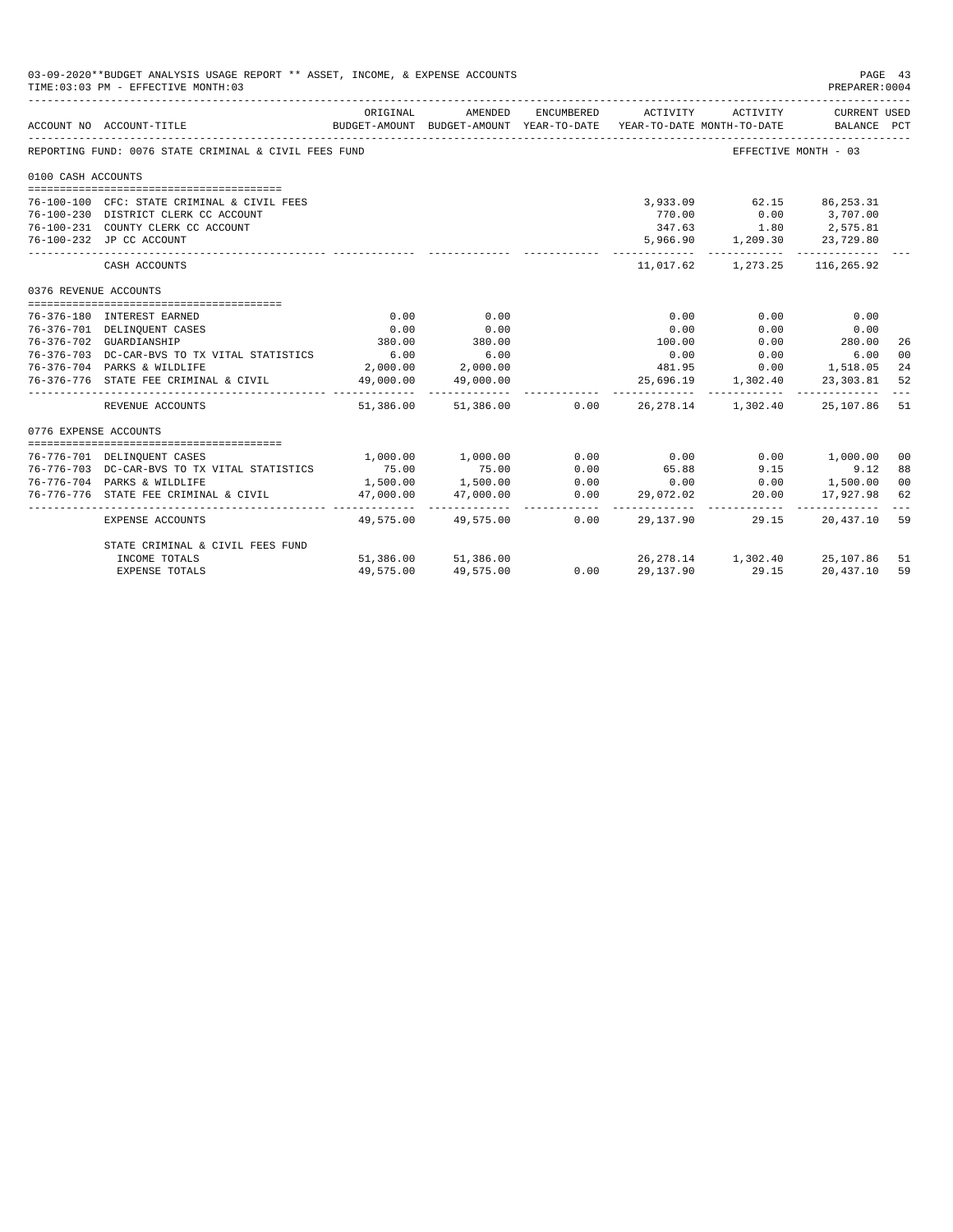|                     | 03-09-2020**BUDGET ANALYSIS USAGE REPORT ** ASSET, INCOME, & EXPENSE ACCOUNTS<br>TIME: 03:03 PM - EFFECTIVE MONTH: 03 |                     |                          |                        |                                                                                 |                                        | PAGE 44<br>PREPARER: 0004          |                |
|---------------------|-----------------------------------------------------------------------------------------------------------------------|---------------------|--------------------------|------------------------|---------------------------------------------------------------------------------|----------------------------------------|------------------------------------|----------------|
|                     | ACCOUNT NO ACCOUNT-TITLE                                                                                              | ORIGINAL            | AMENDED                  | ENCUMBERED             | ACTIVITY<br>BUDGET-AMOUNT BUDGET-AMOUNT YEAR-TO-DATE YEAR-TO-DATE MONTH-TO-DATE | ACTIVITY                               | <b>CURRENT USED</b><br>BALANCE PCT |                |
|                     | REPORTING FUND: 0078 SENIOR CITIZENS FUND                                                                             |                     |                          |                        |                                                                                 | EFFECTIVE MONTH - 03                   |                                    |                |
| 0100 CASH ACCOUNTS  |                                                                                                                       |                     |                          |                        |                                                                                 |                                        |                                    |                |
|                     | 78-100-100 CFC: SENIOR CITIZENS                                                                                       |                     |                          |                        | 32,331.86-<br>.                                                                 | $2,563.08-$<br>. _ _ _ _ _ _ _ _ _ _ _ | $122,906.00 -$                     |                |
|                     | CASH ACCOUNTS                                                                                                         |                     |                          |                        | 32,331.86-                                                                      |                                        | $2,563.08 - 122,906.00 -$          |                |
|                     | 0378 REVENUE ACCOUNTS                                                                                                 |                     |                          |                        |                                                                                 |                                        |                                    |                |
|                     |                                                                                                                       |                     |                          |                        |                                                                                 |                                        |                                    |                |
|                     | 78-378-160 SALE OF FIXED ASSETS                                                                                       | 0.00                | 0.00                     |                        | 0.00                                                                            | 0.00                                   | 0.00                               |                |
|                     | 78-378-180 INTEREST EARNED                                                                                            | 0.00                | 0.00                     |                        | 0.00                                                                            | 0.00                                   | 0.00                               |                |
|                     | 78-378-710 WCTCOG PROGRAM                                                                                             | 22,000.00           | 22,000.00                |                        | 8,203.41                                                                        | 1,610.01                               | 13,796.59                          | 37             |
|                     | 78-378-711 DEPT OF HUMAN RESOURCES                                                                                    | 0.00                | 0.00                     |                        | 0.00                                                                            | 0.00                                   | 0.00                               |                |
|                     | 78-378-712 FOOD DONATIONS                                                                                             | 10,000.00           | 10,000.00                |                        | 3.020.90                                                                        | 207.80                                 | 6,979.10                           | 30             |
|                     | 78-378-713 BUILDING RENT                                                                                              | 0.00                | 0.00                     |                        | 25.00                                                                           | 0.00                                   | $25.00+$                           |                |
|                     | 78-378-714 DEPT OF AGING & DISABILITY                                                                                 | 15,000.00           | 15,000.00                |                        | 7.412.76                                                                        | 0.00                                   | 7.587.24                           | 49             |
|                     | 78-378-715 GIFT DONATIONS                                                                                             | 300.00              | 300.00                   |                        | 200.00                                                                          | 0.00                                   | 100.00                             | 67             |
|                     | 78-378-716 OTHER INCOME                                                                                               | 80.00               | 80.00                    |                        | 0.00                                                                            | 0.00                                   | 80.00                              | 00             |
|                     | 78-378-815 INCOME FROM OTHER FUNDS                                                                                    | 0.00<br>----------- | 0.00<br>----------       |                        | 0.00<br>-----------                                                             | 0.00<br>-----------                    | 0.00<br>------------               |                |
|                     | REVENUE ACCOUNTS                                                                                                      | 47,380.00           | 47,380.00                | 0.00                   | 18,862.07                                                                       | 1,817.81                               | 28,517.93                          | -40            |
|                     | 0778 EXPENSE ACCOUNTS                                                                                                 |                     |                          |                        |                                                                                 |                                        |                                    |                |
|                     | 78-778-100 SALARY - GENERAL PAYROLL                                                                                   | 21,912.00           | 21,912.00                | 0.00                   | 9.270.25                                                                        | 0.00                                   | 12,641.75                          | 42             |
|                     | 78-778-105 LONGEVITY PAY                                                                                              | 600.00              | 600.00                   | 0.00                   | 0.00                                                                            | 0.00                                   | 600.00                             | 00             |
|                     | 78-778-110 SALARY - FULL TIME (PART TIME)                                                                             | 33,813.00           | 33,813.00                | 0.00                   | 13,841.50                                                                       | 0.00                                   | 19,971.50                          | 41             |
|                     | 78-778-200 FICA EXPENSE                                                                                               | 4,263.00            | 4,263.00                 | 0.00                   | 1,767.97                                                                        | 0.00                                   | 2,495.03                           | 41             |
|                     | 78-778-205 RETIREMENT                                                                                                 | 4,587.00            | 4,587.00                 | 0.00                   | 1,907.86                                                                        | 0.00                                   | 2,679.14                           | 42             |
| 78-778-300 TRAVEL   |                                                                                                                       | 1,500.00            | 1,500.00                 | 0.00                   | 255.24                                                                          | 0.00                                   | 1,244.76                           | 17             |
| 78-778-305 SUPPLIES |                                                                                                                       | 2,000.00            | 2,000.00                 | 20.00                  | 977.85                                                                          | 180.00                                 | 1,002.15                           | 50             |
|                     | 78-778-310 COMMUNICATIONS                                                                                             | 1,182.00            | 1,182.00                 | 0.00                   | 505.38                                                                          | 0.00                                   | 676.62                             | 43             |
|                     | 78-778-320 REPAIRS & MAINTENANCE                                                                                      | 2,000.00            | 2.000.00                 | 0.00                   | 205.90                                                                          | 75.00                                  | 1,794.10                           | 10             |
|                     | 78-778-333 LAST YEARS BILLS                                                                                           | 0.00                | 0.00                     | 0.00                   | 7.00                                                                            | 0.00                                   | $7.00 -$                           |                |
|                     | 78-778-380 UTILITIES                                                                                                  | 6,500.00            | 6,500.00                 | 0.00                   | 2,369.38                                                                        | 0.00                                   | 4,130.62                           | 36             |
|                     | 78-778-400 NEW EQUIPMENT                                                                                              | 5,450.00            | 5,450.00                 | 0.00                   | 0.00                                                                            | 0.00                                   | 5,450.00                           | 0 <sub>0</sub> |
| $78 - 778 - 680$    | VAN EXPENSE                                                                                                           | 4,500.00            | 4,500.00                 | 0.00                   | 1,272.97                                                                        | 218.48                                 | 3,227.03                           | 28             |
|                     | 78-778-685 NEW VAN - BUDGET AMENDMENT 2019                                                                            | 0.00                | 0.00                     | 0.00                   | 0.00                                                                            | 0.00                                   | 0.00                               |                |
|                     | 78-778-690 EDIBLE GOODS                                                                                               | 25,000.00           | 25,000.00                | 2,500.00               | 15, 123.03                                                                      | 2,361.75                               | 7,376.97                           | 70             |
|                     | 78-778-692 PAPER GOODS                                                                                                | 7,900.00            | 7,900.00                 | 800.00                 | 2,786.86                                                                        | 478.04                                 | 4,313.14                           | 45             |
|                     | 78-778-693 GIFT EXPENSE                                                                                               | 200.00              | 200.00                   | 0.00                   | 284.62                                                                          | 0.00                                   | $84.62 - 142$                      |                |
|                     | EXPENSE ACCOUNTS                                                                                                      | .<br>121,407.00     | ----------<br>121,407.00 | ----------<br>3,320.00 | 50,575.81                                                                       | .<br>3,313.27                          | --------------<br>67,511.19        | 44             |
|                     | SENIOR CITIZENS FUND                                                                                                  |                     |                          |                        |                                                                                 |                                        |                                    |                |
|                     | INCOME TOTALS                                                                                                         | 47,380.00           | 47,380.00                |                        | 18,862.07                                                                       | 1,817.81                               | 28,517.93                          | 40             |
|                     | <b>EXPENSE TOTALS</b>                                                                                                 | 121,407.00          | 121,407.00               | 3,320.00               | 50,575.81                                                                       | 3, 313. 27                             | 67,511.19                          | 44             |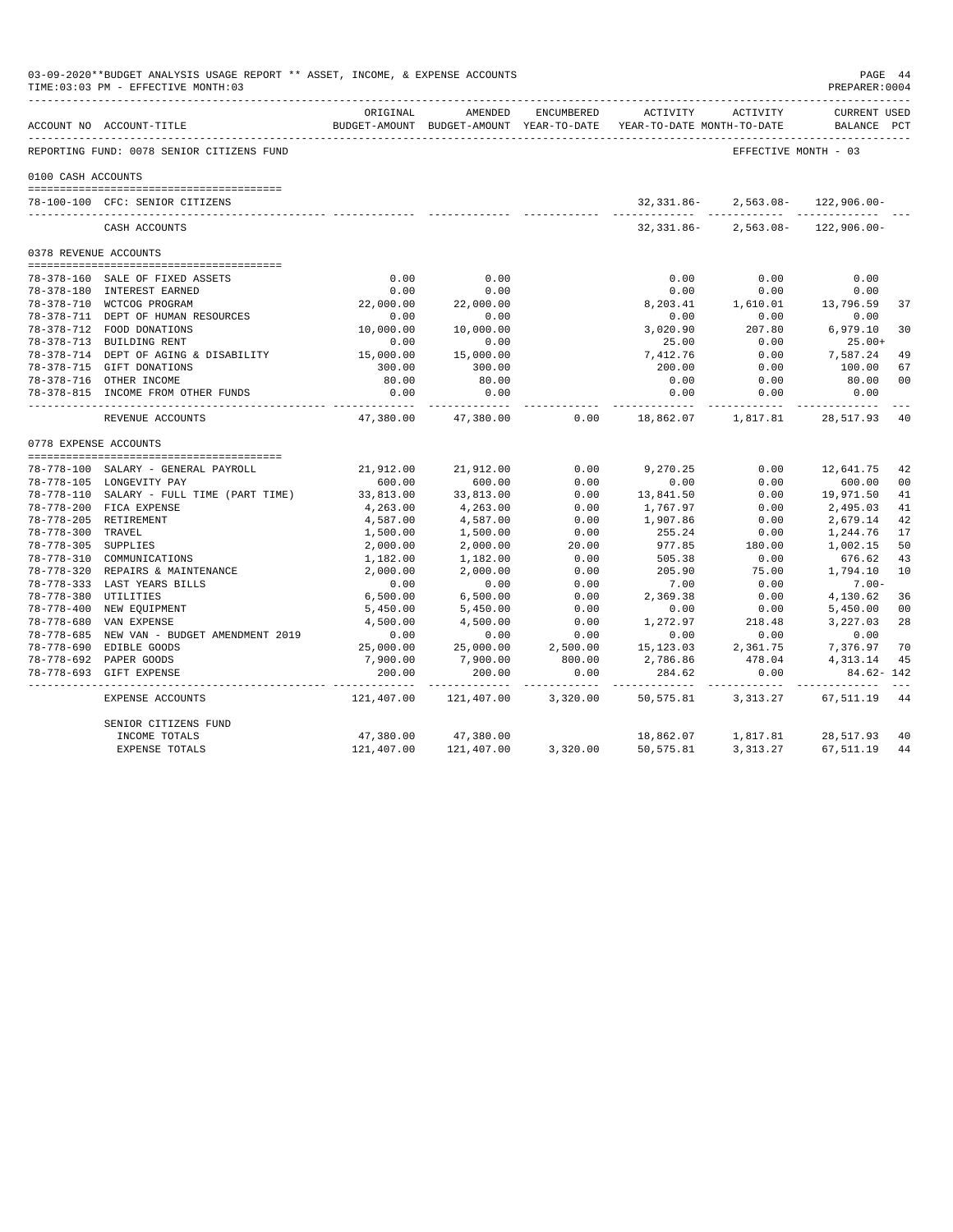|                       | 03-09-2020**BUDGET ANALYSIS USAGE REPORT ** ASSET, INCOME, & EXPENSE ACCOUNTS<br>TIME: 03:03 PM - EFFECTIVE MONTH: 03 |                                                             |                                         |          |                              | PAGE 45<br>PREPARER: 0004      |  |
|-----------------------|-----------------------------------------------------------------------------------------------------------------------|-------------------------------------------------------------|-----------------------------------------|----------|------------------------------|--------------------------------|--|
|                       | ACCOUNT NO ACCOUNT-TITLE COMPUTE BUDGET-AMOUNT BUDGET-AMOUNT YEAR-TO-DATE YEAR-TO-DATE MONTH-TO-DATE BALANCE PCT      | ORIGINAL                                                    | AMENDED                                 |          | ENCUMBERED ACTIVITY ACTIVITY | CURRENT USED                   |  |
|                       | REPORTING FUND: 0080 LEOSE GRANT FUND                                                                                 |                                                             |                                         |          |                              | EFFECTIVE MONTH - 03           |  |
| 0100 CASH ACCOUNTS    |                                                                                                                       |                                                             |                                         |          |                              |                                |  |
|                       | 80-100-100 CFC: LEOSE GRANT CHECKING                                                                                  |                                                             |                                         |          | 1,575.41 0.00                | 5,087.10                       |  |
|                       | CASH ACCOUNTS                                                                                                         |                                                             |                                         | 1,575.41 | 0.00                         | 5,087.10                       |  |
| 0380 REVENUE ACCOUNTS |                                                                                                                       |                                                             |                                         |          |                              |                                |  |
|                       | 80-380-180 INTEREST EARNED                                                                                            |                                                             | $0.00$ 0.00                             |          | $0.00$ $0.00$ $0.00$ $0.00$  |                                |  |
|                       | 80-380-800 LEOSE GRANT REVENUES                                                                                       | $1,300.00$ $1,300.00$                                       |                                         |          |                              | $1,575.41$ 0.00 275.41+ 121    |  |
|                       | REVENUE ACCOUNTS                                                                                                      |                                                             | $1.300.00$ $1.300.00$ $0.00$ $1.575.41$ |          |                              | $0.00$ 275.41+ 121             |  |
| 0800 EXPENSE ACCOUNTS |                                                                                                                       |                                                             |                                         |          |                              |                                |  |
|                       | --------------------------------------<br>80-800-800 LEOSE GRANT EXPENSES                                             | $1,300.00$ $1,300.00$ $1,275.00$ $0.00$ $0.00$ $25.00$ $98$ |                                         |          |                              |                                |  |
|                       | EXPENSE ACCOUNTS                                                                                                      |                                                             | $1,300.00$ $1,300.00$ $1,275.00$ 0.00   |          |                              | ----------<br>25.00 98<br>0.00 |  |
|                       | LEOSE GRANT FUND                                                                                                      |                                                             |                                         |          |                              |                                |  |
|                       | INCOME TOTALS                                                                                                         |                                                             | $1,300.00$ $1,300.00$ $1,575.41$        |          |                              | $0.00$ 275.41+ 121             |  |
|                       | <b>EXPENSE TOTALS</b>                                                                                                 | 1,300.00                                                    | 1,300.00 1,275.00 0.00                  |          |                              | 0.00<br>25.00 98               |  |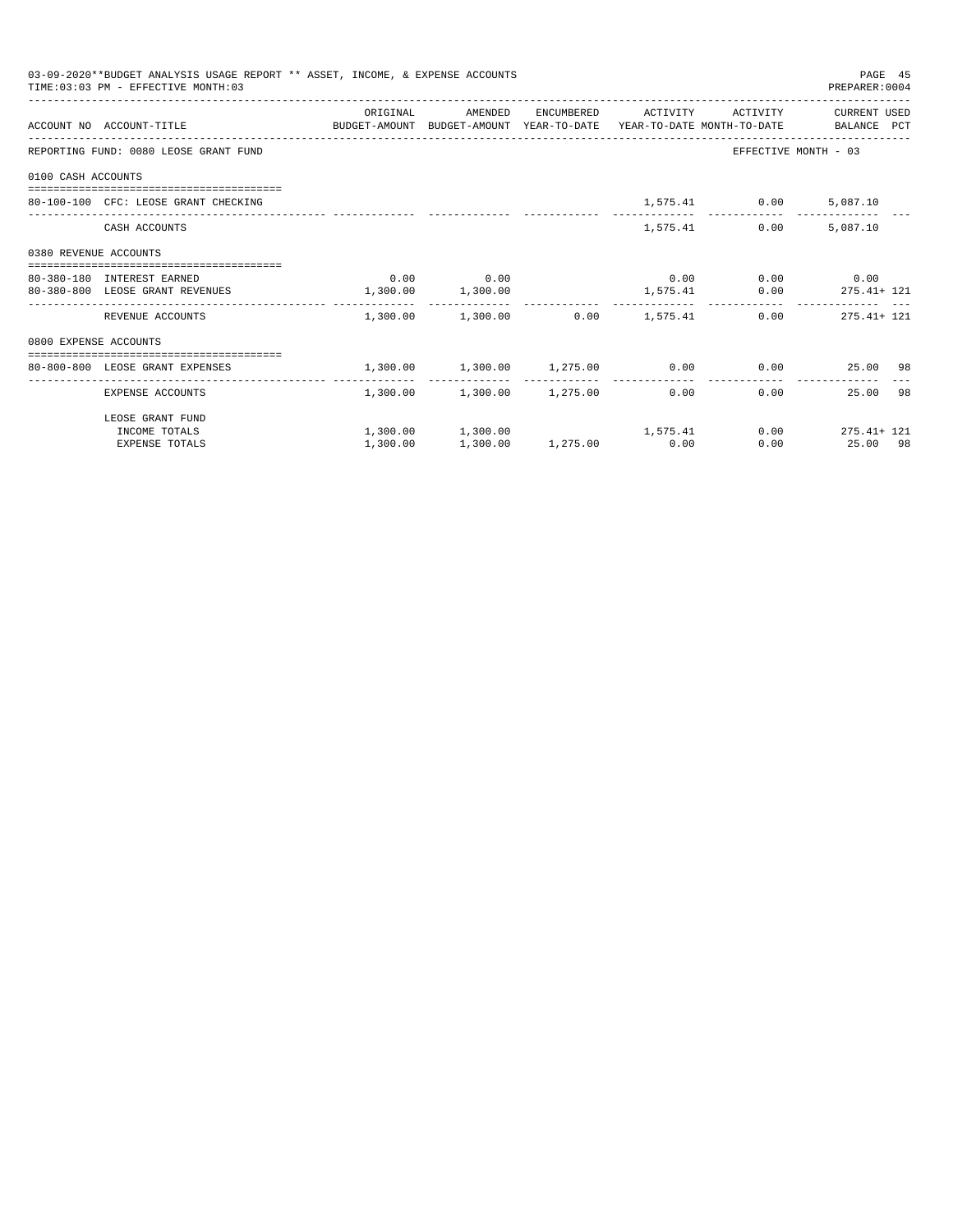|                       | 03-09-2020**BUDGET ANALYSIS USAGE REPORT ** ASSET, INCOME, & EXPENSE ACCOUNTS<br>TIME: 03:03 PM - EFFECTIVE MONTH: 03  |          |             |                                                          |                                                | PAGE 46<br>PREPARER: 0004 |    |
|-----------------------|------------------------------------------------------------------------------------------------------------------------|----------|-------------|----------------------------------------------------------|------------------------------------------------|---------------------------|----|
|                       | ACCOUNT NO ACCOUNT-TITLE COMMONICATION BUDGET-AMOUNT BUDGET-AMOUNT YEAR-TO-DATE YEAR-TO-DATE MONTH-TO-DATE BALANCE PCT | ORIGINAL |             | AMENDED ENCUMBERED ACTIVITY ACTIVITY CURRENTUSED         |                                                |                           |    |
|                       | REPORTING FUND: 0082 JUSTICE COURT TECHNOLOGY FUND                                                                     |          |             |                                                          | EFFECTIVE MONTH - 03                           |                           |    |
| 0100 CASH ACCOUNTS    |                                                                                                                        |          |             |                                                          |                                                |                           |    |
|                       | 82-100-100 CFC: JUSTICE COURT TECH CHECKING<br>82-100-232 JP CC ACCOUNT                                                |          |             |                                                          | 609.65- 4.00 7,836.59<br>234.12 44.00 1,036.09 |                           |    |
|                       | CASH ACCOUNTS                                                                                                          |          |             |                                                          | 375.53- 48.00 8,872.68                         |                           |    |
| 0380 REVENUE ACCOUNTS |                                                                                                                        |          |             |                                                          |                                                |                           |    |
|                       | 82-380-180 INTEREST EARNED                                                                                             |          | $0.00$ 0.00 |                                                          | $0.00$ $0.00$ $0.00$ $0.00$                    |                           |    |
|                       | 82-380-820 JUSTICE COURT TECH FEES 1,500.00 1,500.00                                                                   |          |             | 841.48 48.00 658.52 56                                   |                                                |                           |    |
|                       | REVENUE ACCOUNTS                                                                                                       |          |             | .<br>$1.500.00$ $1.500.00$ $0.00$ $841.48$               | 48.00                                          | 658.52                    | 56 |
| 0820 EXPENSE ACCOUNTS |                                                                                                                        |          |             |                                                          |                                                |                           |    |
|                       |                                                                                                                        |          |             |                                                          |                                                |                           |    |
|                       | 82-820-333 LAST YEARS BILLS                                                                                            |          |             | $0.00$ $0.00$ $0.00$ $1,740.93$ $0.00$ $1,740.93$ $0.00$ |                                                |                           |    |
|                       | 82-820-820 JUSTICE COURT TECH EXPENSES                                                                                 |          |             | 1,500.00 1,500.00 0.00 0.00                              |                                                | $0.00$ 1,500.00 00        |    |
|                       | EXPENSE ACCOUNTS                                                                                                       |          |             | $1,500.00$ $1,500.00$ $0.00$ $1,740.93$                  |                                                | $0.00$ 240.93-116         |    |
|                       | JUSTICE COURT TECHNOLOGY FUND                                                                                          |          |             |                                                          |                                                |                           |    |
|                       | INCOME TOTALS                                                                                                          |          |             | 1,500.00 1,500.00 841.48 48.00 658.52 56                 |                                                |                           |    |
|                       | <b>EXPENSE TOTALS</b>                                                                                                  | 1,500.00 | 1,500.00    | $0.00$ 1,740.93 0.00 240.93-116                          |                                                |                           |    |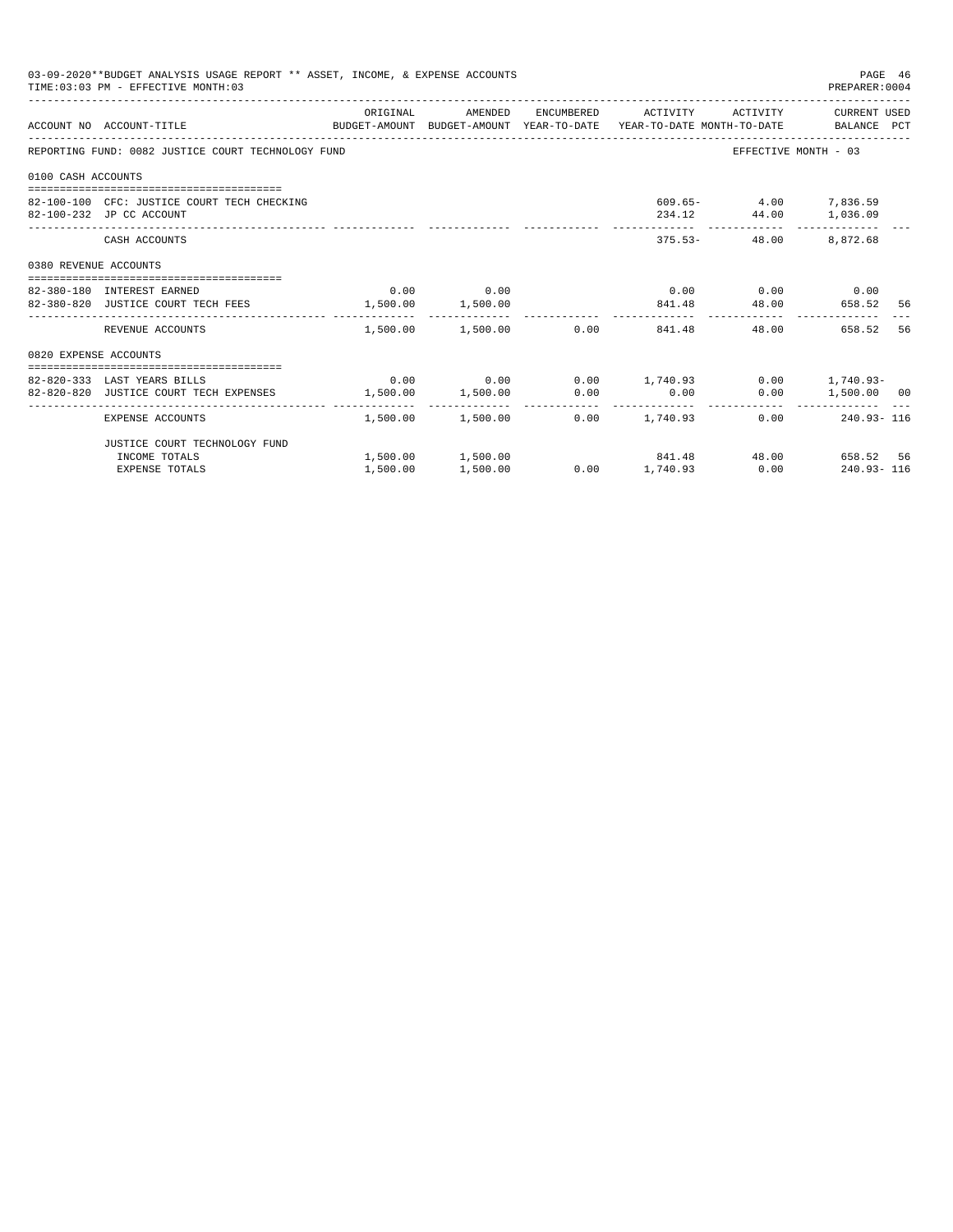|                            | 03-09-2020**BUDGET ANALYSIS USAGE REPORT ** ASSET, INCOME, & EXPENSE ACCOUNTS<br>TIME: 03:03 PM - EFFECTIVE MONTH: 03 |                          |                           |                      |                                                                                                                              |                        | PAGE 47<br>PREPARER: 0004                           |      |
|----------------------------|-----------------------------------------------------------------------------------------------------------------------|--------------------------|---------------------------|----------------------|------------------------------------------------------------------------------------------------------------------------------|------------------------|-----------------------------------------------------|------|
|                            | ACCOUNT NO ACCOUNT-TITLE                                                                                              | ORIGINAL                 | AMENDED                   |                      | ENCUMBERED ACTIVITY ACTIVITY CURRENT USED<br>BUDGET-AMOUNT BUDGET-AMOUNT YEAR-TO-DATE YEAR-TO-DATE MONTH-TO-DATE BALANCE PCT |                        |                                                     |      |
|                            | REPORTING FUND: 0084 FC DRUG FORFEITURE FUND                                                                          |                          |                           |                      |                                                                                                                              | EFFECTIVE MONTH - 03   |                                                     |      |
| 0100 CASH ACCOUNTS         |                                                                                                                       |                          |                           |                      |                                                                                                                              |                        |                                                     |      |
|                            |                                                                                                                       |                          |                           |                      |                                                                                                                              |                        |                                                     |      |
|                            | 84-100-100 CFC: FC DRUG FORFEITURE CHECKING                                                                           |                          |                           |                      |                                                                                                                              | $0.00$ $0.00$ $0.00$   |                                                     |      |
|                            | 84-100-150 CFC: FC DRUG FORFEITURE CHECKING                                                                           |                          |                           |                      |                                                                                                                              | 542.53- 0.00 44,633.43 |                                                     |      |
|                            | CASH ACCOUNTS                                                                                                         |                          |                           |                      |                                                                                                                              | 542.53- 0.00 44.633.43 |                                                     |      |
| 0384 REVENUE ACCOUNTS      |                                                                                                                       |                          |                           |                      |                                                                                                                              |                        |                                                     |      |
|                            |                                                                                                                       |                          |                           |                      |                                                                                                                              |                        |                                                     |      |
| 84-384-180 INTEREST EARNED |                                                                                                                       | 0.00                     | 0.00                      |                      | $210.95$ $0.00$ $210.95+$                                                                                                    |                        |                                                     |      |
|                            | 84-384-840 FC DRUG FORFEITURE REVENUES                                                                                | 0.00                     | 0.00                      |                      | 0.00                                                                                                                         | 0.00                   | 0.00                                                |      |
|                            | REVENUE ACCOUNTS                                                                                                      | 0.00                     | 0.00                      |                      | $0.00$ 210.95                                                                                                                | 0.00                   | $210.95+$                                           |      |
| 0840 EXPENSE ACCOUNTS      |                                                                                                                       |                          |                           |                      |                                                                                                                              |                        |                                                     |      |
|                            |                                                                                                                       |                          |                           |                      |                                                                                                                              |                        |                                                     |      |
|                            | 84-840-110 ADMIN ASSISTANT - SUPPLEMENT                                                                               | 0.00                     | 0.00                      | 0.00                 | 0.00                                                                                                                         | 0.00                   | 0.00                                                |      |
|                            | 84-840-200 FICA EXPENSE                                                                                               | 0.00                     | 0.00                      | 0.00                 | 0.00                                                                                                                         | 0.00                   | 0.00                                                |      |
|                            | 84-840-205 RETIREMENT EXPENSE                                                                                         | 0.00                     | 0.00                      | 0.00                 | 0.00                                                                                                                         | 0.00                   | 0.00                                                |      |
| $84 - 840 - 210$           | MEDICAL INSURANCE                                                                                                     | 0.00                     | 0.00                      | 0.00                 | 0.00                                                                                                                         | $0.00$ and $0.00$      | 0.00                                                |      |
|                            | 84-840-333 LAST YEARS BILLS                                                                                           |                          |                           |                      | $0.00$ $0.00$ $1.040.68$ $0.00$                                                                                              |                        | $0.00$ 1,040.68-                                    |      |
|                            | 84-840-840 FC DRUG FORFEITURE EXPENSES                                                                                | 46,000.00<br>----------- | 46,000.00<br>____________ | 0.00<br>------------ | 743.28<br>.                                                                                                                  |                        | $0.00$ $45,256.72$<br>_____________________________ | - 02 |
|                            | EXPENSE ACCOUNTS                                                                                                      |                          |                           |                      | 46,000.00  46,000.00  1,040.68  743.28                                                                                       |                        | $0.00$ $44.216.04$ 04                               |      |
|                            | FC DRUG FORFEITURE FUND                                                                                               |                          |                           |                      |                                                                                                                              |                        |                                                     |      |
|                            | INCOME TOTALS                                                                                                         | 0.00                     | 0.00                      |                      | 210.95                                                                                                                       |                        | $0.00$ 210.95+                                      |      |
|                            | <b>EXPENSE TOTALS</b>                                                                                                 | 46,000.00                |                           | 46,000.00 1,040.68   | 743.28                                                                                                                       | 0.00                   | 44, 216, 04 04                                      |      |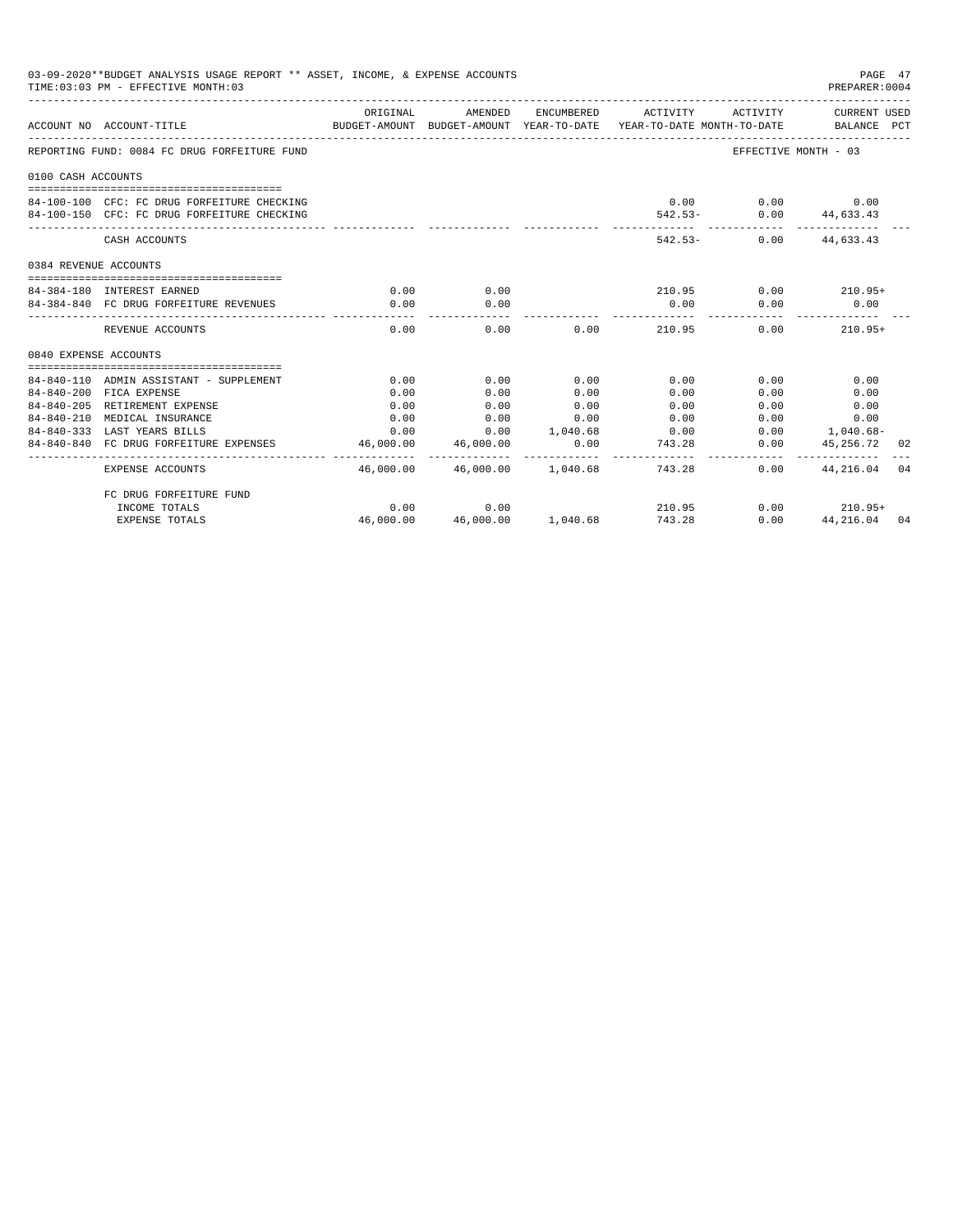| 03-09-2020**BUDGET ANALYSIS USAGE REPORT ** ASSET, INCOME, & EXPENSE ACCOUNTS<br>PAGE 48<br>TIME: 03:03 PM - EFFECTIVE MONTH: 03<br>PREPARER:0004<br>ENCUMBERED ACTIVITY ACTIVITY CURRENT USED<br>AMENDED |                                                                            |                                                                                             |                         |        |                                                  |                                   |                         |      |
|-----------------------------------------------------------------------------------------------------------------------------------------------------------------------------------------------------------|----------------------------------------------------------------------------|---------------------------------------------------------------------------------------------|-------------------------|--------|--------------------------------------------------|-----------------------------------|-------------------------|------|
|                                                                                                                                                                                                           | ACCOUNT NO ACCOUNT-TITLE                                                   | ORIGINAL<br>BUDGET-AMOUNT BUDGET-AMOUNT YEAR-TO-DATE YEAR-TO-DATE MONTH-TO-DATE BALANCE PCT |                         |        |                                                  |                                   |                         |      |
|                                                                                                                                                                                                           | REPORTING FUND: 0088 AIRPORT FUND                                          |                                                                                             |                         |        |                                                  | EFFECTIVE MONTH - 03              |                         |      |
| 0100 CASH ACCOUNTS                                                                                                                                                                                        |                                                                            |                                                                                             |                         |        |                                                  |                                   |                         |      |
|                                                                                                                                                                                                           |                                                                            |                                                                                             |                         |        |                                                  |                                   |                         |      |
|                                                                                                                                                                                                           | 88-100-100 CFC - AIRPORT FUND                                              |                                                                                             |                         |        |                                                  | 2,177.42 180.00 22,783.00         |                         |      |
|                                                                                                                                                                                                           | CASH ACCOUNTS                                                              |                                                                                             |                         |        |                                                  | 2,177.42 180.00 22,783.00         |                         |      |
| 0380 REVENUE ACCOUNTS                                                                                                                                                                                     |                                                                            |                                                                                             |                         |        |                                                  |                                   |                         |      |
|                                                                                                                                                                                                           | 88-380-180 INTEREST EARNED                                                 |                                                                                             | $0.00$ 0.00             |        |                                                  | $0.00$ $0.00$ $0.00$ $0.00$       |                         |      |
|                                                                                                                                                                                                           | 88-380-810 AIRPORT REVENUES                                                |                                                                                             | 4,780.00 4,780.00       |        |                                                  | 3,680.00   180.00   1,100.00   77 |                         |      |
|                                                                                                                                                                                                           | REVENUE ACCOUNTS                                                           |                                                                                             |                         |        | $4.780.00$ $4.780.00$ $0.00$ $3.680.00$ $180.00$ |                                   | 1,100.00                | 77   |
| 0800 EXPENSE ACCOUNTS                                                                                                                                                                                     |                                                                            |                                                                                             |                         |        |                                                  |                                   |                         |      |
|                                                                                                                                                                                                           |                                                                            |                                                                                             |                         |        | 0.00                                             |                                   |                         |      |
|                                                                                                                                                                                                           | 88-800-120 PART TIME SALARY                                                | 0.00                                                                                        | 0.00                    | 0.00   |                                                  | 0.00                              | 0.00                    |      |
|                                                                                                                                                                                                           | 88-800-200 FICA - EMPLOYER MATCH<br>88-800-205 RETIREMENT - EMPLOYER MATCH | 0.00<br>0.00                                                                                | 0.00                    | 0.00   | 0.00<br>0.00                                     | 0.00                              | 0.00                    |      |
|                                                                                                                                                                                                           | 88-800-810 AIRPORT EXPENSES                                                | 3,000.00                                                                                    | 0.00<br>3,000.00 200.00 | 0.00   | 1,502.58                                         | 0.00                              | $0.00$ 0.00<br>1,297.42 | 57   |
|                                                                                                                                                                                                           |                                                                            |                                                                                             |                         |        |                                                  |                                   |                         |      |
|                                                                                                                                                                                                           | EXPENSE ACCOUNTS                                                           |                                                                                             | 3,000.00 3,000.00       | 200.00 | 1,502.58                                         | 0.00                              | 1,297.42                | - 57 |
|                                                                                                                                                                                                           | AIRPORT FUND                                                               |                                                                                             |                         |        |                                                  |                                   |                         |      |
|                                                                                                                                                                                                           | INCOME TOTALS                                                              |                                                                                             | 4,780.00 4,780.00       |        |                                                  | 3,680.00   180.00   1,100.00      |                         | 77   |
|                                                                                                                                                                                                           | <b>EXPENSE TOTALS</b>                                                      | 3.000.00                                                                                    | 3,000.00                |        | 200.00 1,502.58                                  | 0.00                              | 1,297.42                | 57   |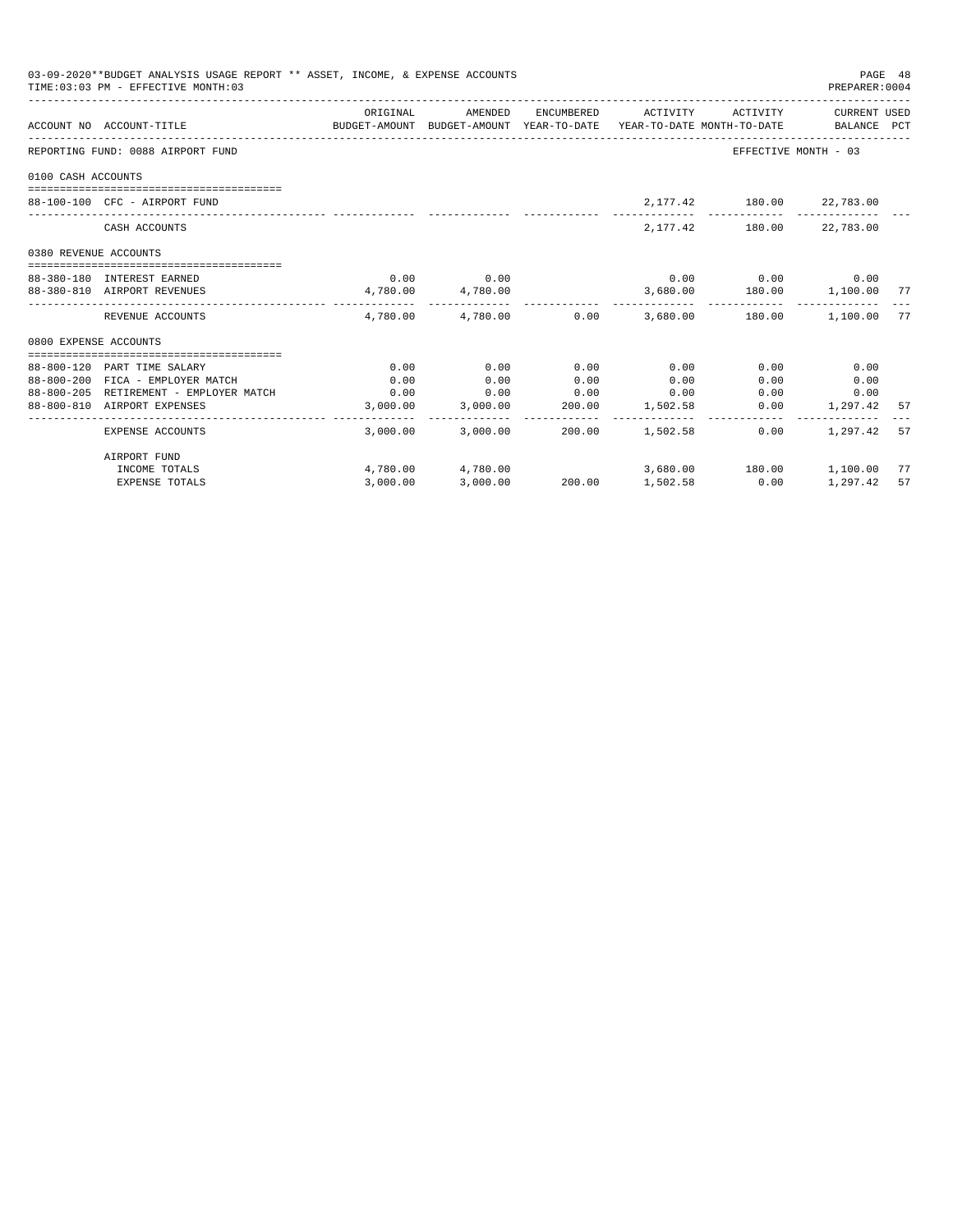| 03-09-2020**BUDGET ANALYSIS USAGE REPORT ** ASSET, INCOME, & EXPENSE ACCOUNTS<br>PAGE 49<br>TIME: 03:03 PM - EFFECTIVE MONTH: 03<br>PREPARER: 0004 |                                                                                                             |          |                                                   |      |                     |                                                  |                       |    |  |  |
|----------------------------------------------------------------------------------------------------------------------------------------------------|-------------------------------------------------------------------------------------------------------------|----------|---------------------------------------------------|------|---------------------|--------------------------------------------------|-----------------------|----|--|--|
|                                                                                                                                                    | BUDGET-AMOUNT BUDGET-AMOUNT YEAR-TO-DATE YEAR-TO-DATE MONTH-TO-DATE BALANCE PCT<br>ACCOUNT NO ACCOUNT-TITLE | ORIGINAL | AMENDED                                           |      | ENCUMBERED ACTIVITY |                                                  | ACTIVITY CURRENT USED |    |  |  |
|                                                                                                                                                    | REPORTING FUND: 0092 PRE-TRIAL DIVERSION PROGRAM                                                            |          |                                                   |      |                     |                                                  | EFFECTIVE MONTH - 03  |    |  |  |
| 0100 CASH ACCOUNTS                                                                                                                                 |                                                                                                             |          |                                                   |      |                     |                                                  |                       |    |  |  |
|                                                                                                                                                    |                                                                                                             |          |                                                   |      |                     |                                                  |                       |    |  |  |
|                                                                                                                                                    | 92-100-100 PRE-TRIAL CHECKING                                                                               |          |                                                   |      |                     | 0.00                                             | $0.00$ 0.00           |    |  |  |
|                                                                                                                                                    | 92-100-222 PRE-TRIAL CHECKING                                                                               |          |                                                   |      | -----------         | $6, 213.25$ $0.00$ $30, 950.56$<br>------------- | -------------         |    |  |  |
|                                                                                                                                                    | CASH ACCOUNTS                                                                                               |          |                                                   |      |                     | 6, 213, 25                                       | $0.00$ 30.950.56      |    |  |  |
| 0399 REVENUE ACCOUNTS                                                                                                                              |                                                                                                             |          |                                                   |      |                     |                                                  |                       |    |  |  |
|                                                                                                                                                    |                                                                                                             |          |                                                   |      |                     |                                                  |                       |    |  |  |
|                                                                                                                                                    | 92-399-180 INTEREST EARNED<br>92-399-920 PRE-TRIAL FEES                                                     |          | 3.00 3.00                                         |      | 6.080.00            | $136.74$ 0.00 $133.74 + 558$                     |                       |    |  |  |
|                                                                                                                                                    |                                                                                                             |          | 12,500.00 12,500.00<br>__________________________ |      | ------------        |                                                  | $0.00$ 6,420.00 49    |    |  |  |
|                                                                                                                                                    | REVENUE ACCOUNTS                                                                                            |          | $12,503.00$ $12,503.00$ $0.00$ $6,216.74$         |      |                     | 0.00                                             | 6.286.26 50           |    |  |  |
| 0929 EXPENSE ACCOUNT                                                                                                                               |                                                                                                             |          |                                                   |      |                     |                                                  |                       |    |  |  |
|                                                                                                                                                    |                                                                                                             |          |                                                   |      |                     |                                                  |                       |    |  |  |
|                                                                                                                                                    | 92-929-929 PRE-TRIAL EXPENSE                                                                                | 0.00     | 0.00                                              | 0.00 | 0.00                | 0.00                                             | 0.00                  |    |  |  |
|                                                                                                                                                    | EXPENSE ACCOUNT                                                                                             | 0.00     | 0.00                                              | 0.00 | 0.00                | 0.00                                             | 0.00                  |    |  |  |
|                                                                                                                                                    | PRE-TRIAL DIVERSION PROGRAM                                                                                 |          |                                                   |      |                     |                                                  |                       |    |  |  |
|                                                                                                                                                    | INCOME TOTALS                                                                                               |          | 12,503.00 12,503.00                               |      | 6, 216.74           | 0.00                                             | 6,286.26              | 50 |  |  |
|                                                                                                                                                    | <b>EXPENSE TOTALS</b>                                                                                       | 0.00     | 0.00                                              | 0.00 | 0.00                | 0.00                                             | 0.00                  |    |  |  |